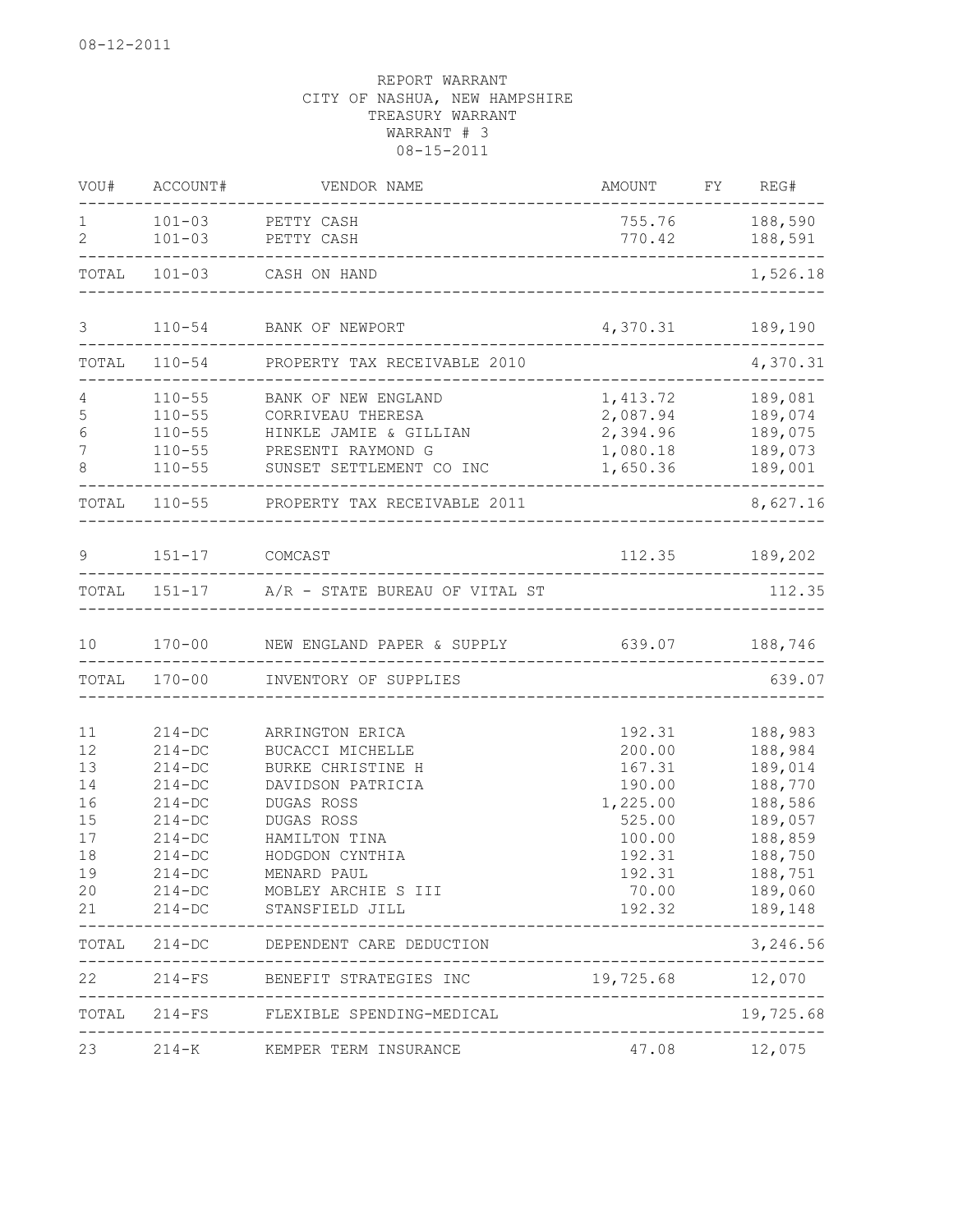|                                                                      |                                                                                                                                                                      | VOU# ACCOUNT# VENDOR NAME                                                                                                                                                                                         |                                                                                                                                                       | AMOUNT FY REG#                                                                                                        |
|----------------------------------------------------------------------|----------------------------------------------------------------------------------------------------------------------------------------------------------------------|-------------------------------------------------------------------------------------------------------------------------------------------------------------------------------------------------------------------|-------------------------------------------------------------------------------------------------------------------------------------------------------|-----------------------------------------------------------------------------------------------------------------------|
|                                                                      |                                                                                                                                                                      | TOTAL 214-K KEMPER TERM LIFE INSURANCE                                                                                                                                                                            |                                                                                                                                                       | 47.08                                                                                                                 |
|                                                                      |                                                                                                                                                                      | 24 214-W BOSTON MUTUAL LIFE INSURANCE 10,414.18 12,071                                                                                                                                                            |                                                                                                                                                       |                                                                                                                       |
|                                                                      |                                                                                                                                                                      | TOTAL 214-W WHOLE LIFE DEDUCTION                                                                                                                                                                                  |                                                                                                                                                       | 10,414.18                                                                                                             |
| 25<br>26<br>27<br>28<br>29<br>30<br>31<br>32<br>33<br>34<br>35<br>36 | $255 - 00$<br>$255 - 00$<br>$255 - 00$<br>$255 - 00$<br>$255 - 00$<br>$255 - 00$<br>$255 - 00$<br>$255 - 00$<br>$255 - 00$<br>$255 - 00$<br>$255 - 00$<br>$255 - 00$ | STATE OF NH<br>STATE OF NH-MV<br>STATE OF NH-MV<br>STATE OF NH-MV<br>STATE OF NH-MV<br>STATE OF NH-MV<br>STATE OF NH-MV<br>STATE OF NH-MV<br>STATE OF NH-MV<br>STATE OF NH-MV<br>STATE OF NH-MV<br>STATE OF NH-MV | 19.25<br>33,396.06<br>23,055.89<br>26, 138.33<br>25,538.89<br>24,140.15<br>22,063.94<br>20,071.22<br>14,291.96<br>17,329.47<br>13,216.49<br>16,679.68 | 189,201<br>12,054<br>12,056<br>12,059<br>12,060<br>12,061<br>12,065<br>12,066<br>12,067<br>12,068<br>12,077<br>12,080 |
|                                                                      | TOTAL 255-00                                                                                                                                                         | STATE MVR                                                                                                                                                                                                         |                                                                                                                                                       | 235, 941.33                                                                                                           |
|                                                                      |                                                                                                                                                                      | 37 255-05 STATE OF NH                                                                                                                                                                                             |                                                                                                                                                       | 19.25 189,211                                                                                                         |
|                                                                      |                                                                                                                                                                      | TOTAL 255-05 STATE OF NH-FBI FINGERPRNT FEE                                                                                                                                                                       |                                                                                                                                                       | 19.25                                                                                                                 |
| 38                                                                   |                                                                                                                                                                      | 257-00 JULIUS STEVEN                                                                                                                                                                                              |                                                                                                                                                       | 70.00 189,094                                                                                                         |
|                                                                      |                                                                                                                                                                      | TOTAL 257-00 MV REFUND PENDING                                                                                                                                                                                    |                                                                                                                                                       | 70.00                                                                                                                 |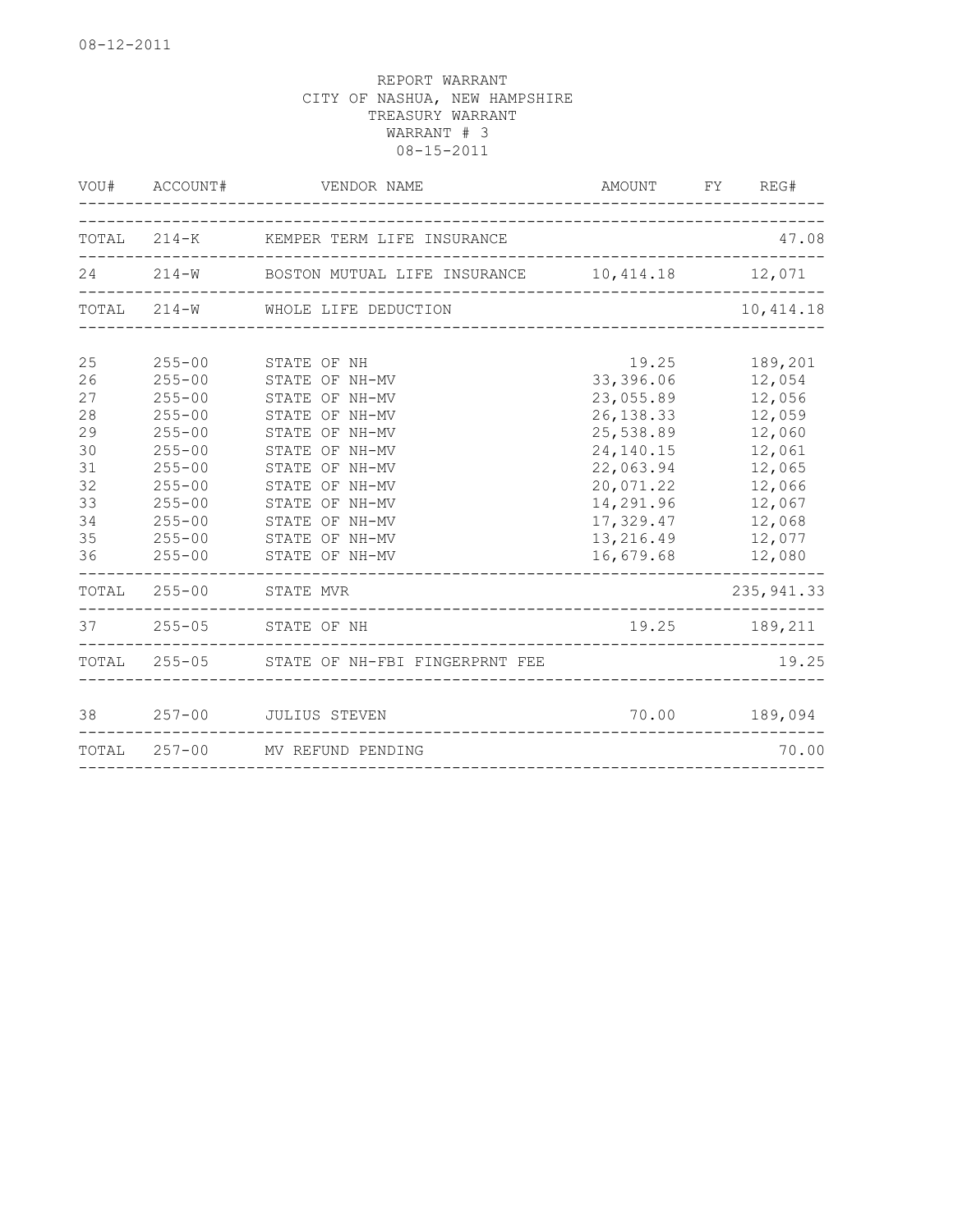| VOU#     | ACCOUNT#  | VENDOR NAME                    | AMOUNT      | FY | REG#     |
|----------|-----------|--------------------------------|-------------|----|----------|
| 39       | 305-32005 | PUBLIC SERVICE OF NEW HAMPSHIR | 284.69      |    | 189,232  |
| 40       | 305-33005 | PENNICHUCK WATER               | 28.39       |    | 189,195  |
| 41       | 305-34015 | NATIONAL GRID                  | 3.87        |    | 189,208  |
| 42       | 305-59100 | NEXTEL COMMUNICATIONS          | 20.41       |    | 189,189  |
| 43       | 305-59286 | COLLINS JOHN                   | 125.00      |    | 188,776  |
| 44       | 305-59286 | <b>JEYNES MIKE</b>             | 250.00      |    | 188,868  |
| 45       | 305-59286 | KING TOM                       | 125.00      |    | 188,847  |
| 46       | 305-59286 | MCLEAN JIM                     | 162.50      |    | 188,755  |
| 47       | 305-59286 | O'NEIL TIM                     | 275.00      |    | 188,756  |
| 48       | 305-59286 | WALLENT FRANK J                | 400.00      |    | 188,666  |
| 49       | 305-96900 | BARBIZON LIGHT O NEW ENGLAND I | 147.91      |    | 189,027  |
| TOTAL    | 305       | SRF - CIVIC & COMM ACTIVITIES  |             |    | 1,822.77 |
|          |           |                                |             |    |          |
| 50       | 308-31050 | NEXTEL COMMUNICATIONS          | 33.61       |    | 189,189  |
| 51       | 308-59400 | NORTHEAST DELTA                | 6,773.10    |    | 12,076   |
| 51       | 308-59402 | NORTHEAST DELTA                | 3,839.16    |    | 12,076   |
| 52       | 308-72010 | CONWAY OFFICE PRODUCTS LLC     | 99.00       |    | 188,701  |
| 53       | 308-83004 | VISION SERVICE PLAN            | 2,460.30    |    | 189,204  |
| 54       | 308-83010 | ANTHEM BLUE CROSS BLUE SHIELD  | 40,370.70   |    | 12,062   |
| 55       | 308-83010 | ANTHEM BLUE CROSS BLUE SHIELD  | 41,728.86   |    | 12,073   |
| 56       | 308-83011 | ANTHEM BLUE CROSS BLUE SHIELD  | 237.93      |    | 12,062   |
| 57       | 308-83011 | ANTHEM BLUE CROSS BLUE SHIELD  | 2,290.31    |    | 12,073   |
| 58       | 308-83012 | ANTHEM BLUE CROSS BLUE SHIELD  | 209,787.62  |    | 12,062   |
| 59       | 308-83012 | ANTHEM BLUE CROSS BLUE SHIELD  | 309,605.33  |    | 12,073   |
| 60       | 308-83013 | ANTHEM BLUE CROSS BLUE SHIELD  | 251,205.96  |    | 12,062   |
| 61       | 308-83013 | ANTHEM BLUE CROSS BLUE SHIELD  | 235, 492.54 |    | 12,073   |
| 62       | 308-83016 | HARVARD PILGRIM HEALTH CARE    | 75, 133.34  |    | 12,063   |
| 63       | 308-83016 | HARVARD PILGRIM MEDICARE ENHAN | 35,962.83   |    | 12,072   |
| 64       | 308-83017 | HARVARD PILGRIM HEALTH CARE    | 46,033.60   |    | 12,063   |
| 65       | 308-83017 | HARVARD PILGRIM MEDICARE ENHAN | 51,110.28   |    | 12,072   |
| 66       | 308-83018 | ANTHEM BLUE CROSS BLUE SHIELD  | 107, 121.21 |    | 12,062   |
| 67       | 308-83018 | ANTHEM BLUE CROSS BLUE SHIELD  | 32,448.60   |    | 12,073   |
| 68       | 308-83019 | ANTHEM BLUE CROSS BLUE SHIELD  | 55,258.06   |    | 12,062   |
| 69       | 308-83019 | ANTHEM BLUE CROSS BLUE SHIELD  | 46,664.75   |    | 12,073   |
| 70       | 308-83020 | NORTHEAST DELTA                | 24,936.73   |    | 12,064   |
| 71       | 308-83020 | NORTHEAST DELTA                | 10,540.82   |    | 12,076   |
|          | 308-83021 | NORTHEAST DELTA                | 8,731.82    |    | 12,064   |
| 72<br>73 | 308-83021 |                                | 9,567.14    |    | 12,076   |
|          |           | NORTHEAST DELTA                |             |    |          |
| 74       | 308-83022 | NORTHEAST DELTA                | 172,047.78  |    | 12,064   |
| 75       | 308-83030 | ITT HARTFORD                   | 15, 155. 33 |    | 12,074   |
| 75       | 308-83031 | ITT HARTFORD                   | 17,644.67   |    | 12,074   |
| 76       | 308-83052 | DARTMOUTH-HITCHCOCK CLINIC     | 151.00      |    | 188,810  |
| 77       | 308-83053 | APPLE NASHUA LLC               | 706.00      |    | 188,650  |
| 78       | 308-83053 | CONCORD ORTHOPAEDICS PA        | 105.00      |    | 188,720  |
| 79       | 308-83053 | DARTMOUTH-HITCHCOCK CLINIC     | 151.00      |    | 188,810  |
| 80       | 308-83053 | EMPI INC                       | 898.50      |    | 188,811  |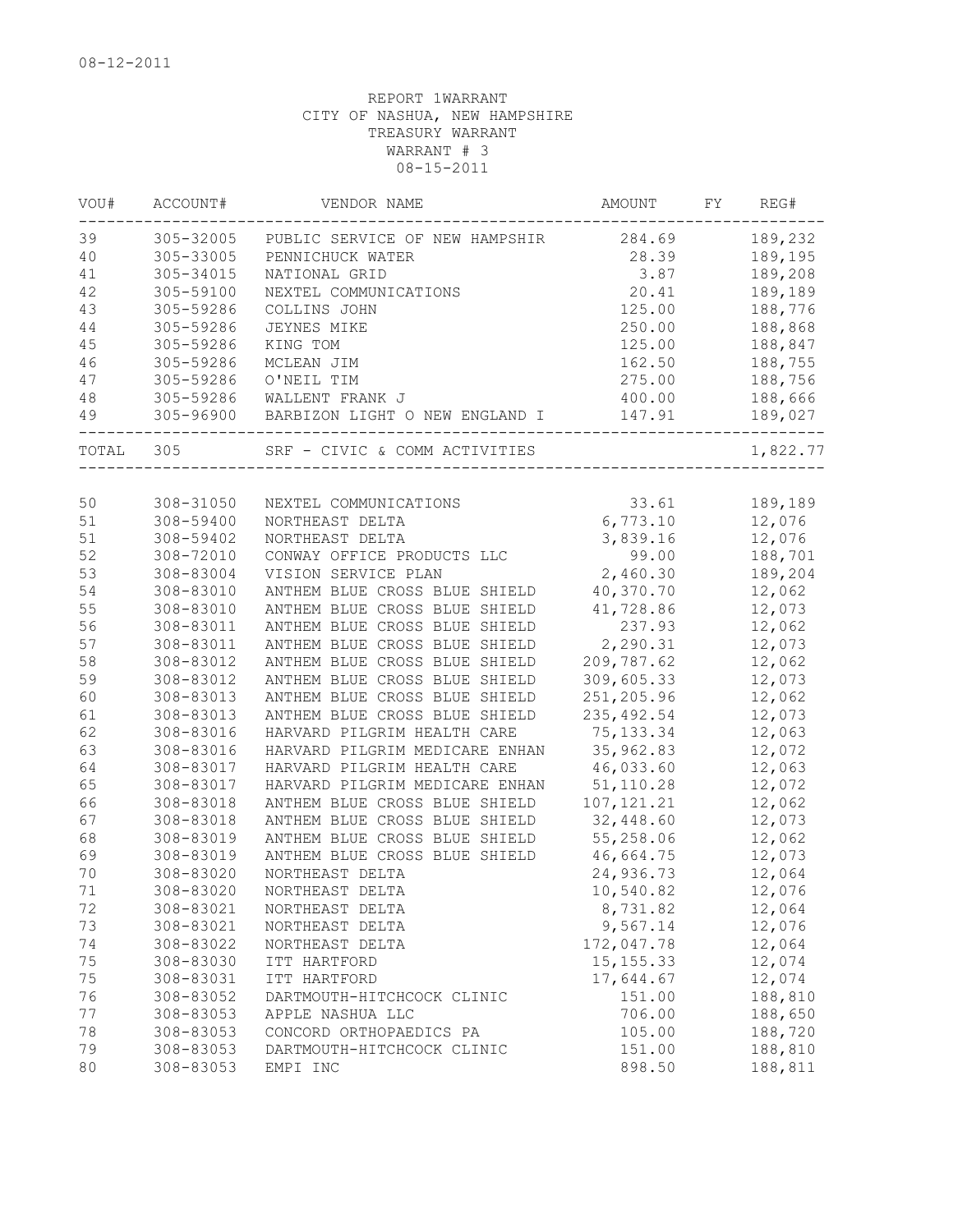| VOU#      | ACCOUNT#  | VENDOR NAME                                                                 | AMOUNT           | FY. | REG#               |
|-----------|-----------|-----------------------------------------------------------------------------|------------------|-----|--------------------|
| 81        | 308-83053 | FOUNDATION MEDICAL PARTNERS                                                 | 128.00           |     | 188,795            |
| 82        | 308-83053 | FOUR SEASONS ORTHOPAEDIC CTR P                                              | 645.00           |     | 188,798            |
| 83        | 308-83053 | GREATER NASHUA EMERGENCY PHYS                                               | 213.00           |     | 188,791            |
| 84        | 308-83053 | MERIDIAN RESOURCE COMPANY                                                   | 1,357.52         |     | 188,738            |
| 85        | 308-83053 | NASHUA RADIOLOGY PA                                                         | 29.00            |     | 188,779            |
| 86        | 308-83053 | NH NEUROSPINE INSTITUTE                                                     | 1,852.00         |     | 189,237            |
| 87        | 308-83053 | OCCUPATIONAL HEALTH CTRS SOUTH                                              | 2,283.39         |     | 188,718            |
| 88        | 308-83053 | PERFORMANCE REHAB INC                                                       | 1,210.00         |     | 188,673            |
| 89        | 308-83053 | RAHMAN KHAWAJA M<br>MD                                                      | 750.00           |     | 188,785            |
| 90        | 308-83053 | SJ PHYSICIAN SERVICES                                                       | 115.00           |     | 188,602            |
| 91        | 308-83053 | SO NH REGIONAL MEDICAL CENTER                                               | 1,400.49         |     | 188,780            |
| 92        | 308-83054 | APPLE NASHUA LLC                                                            | 827.00           |     | 188,650            |
| 93        | 308-83054 | ASSOCIATED RADIOLOGISTS PA                                                  | 79.00            |     | 188,778            |
| 94        | 308-83054 | DARTMOUTH-HITCHCOCK CLINIC                                                  | 621.16           |     | 188,810            |
| 95        | 308-83054 | DH FAMILY MEDICINE NASHUA INC                                               | 617.00           |     | 188,775            |
| 96        | 308-83054 | FOUR SEASONS ORTHOPAEDIC CTR P                                              | 374.00           |     | 188,798            |
| 97        | 308-83054 | KING MEDICAL ASSOCIATES                                                     | 320.00           |     | 189,034            |
| 98        | 308-83054 | MERRIMACK VALLEY PT LLC                                                     | 136.00           |     | 188,674            |
| 99        | 308-83054 | SO NH REGIONAL MEDICAL CENTER                                               | 2,141.99         |     | 188,780            |
| 100       | 308-83054 | ST JOSEPH'S HOSPITAL                                                        | 1,568.50         |     | 188,642            |
| 101       | 308-83055 | SLOTNICK ARTHUR I DR                                                        | 495.00           |     | 188,794            |
| 102       | 308-83058 | CHICK BEAULIEU, INC                                                         | 7,500.00         |     | 188,845            |
| 103       | 308-83063 | ARMSTRONG HEATING & POWER VAC                                               | 2,390.12         |     | 189,071            |
| 104       | 308-83063 | CCAPS LLC DBA                                                               | 9,020.78         |     | 188,932            |
| 105       | 308-83063 | HUDSON MONUMENTS INC                                                        | 1,080.00         |     | 188,663            |
| 106       | 308-83064 | ILLG AUTOMOTIVE CORP                                                        | 1,788.56         |     | 189,022            |
| 107       | 308-83064 | RICK LABRIE APPRAISALS                                                      | 105.00           |     | 188,695            |
| 108       | 308-83064 | TRAVELERS CLAIMS HARTFORD AUTO                                              | 1,293.32         |     | 189,116            |
| 109       | 308-83070 | TREASURER STATE OF NH                                                       | 100.00           |     | 189,228            |
| 110       | 308-83075 | PM MACKAY & SONS INC                                                        | 32, 225.36       |     | 188,646            |
| TOTAL     | 308       | SRF - INSURANCE                                                             |                  |     | 1,886,959.07       |
|           |           | 229,941 3097-64330 COMFOR TEK SEATING INC<br>__________                     | 14,060.00        |     | 189,146            |
| TOTAL     | 309       | SRF - FOOD SERVICES                                                         |                  |     | 14,060.00          |
|           |           |                                                                             |                  |     |                    |
|           |           | 229,942 3118-49050 MARKET BASKET<br>229,943 3118-49050 PAPANICOLAU MICHELLE | 181.87<br>194.67 |     | 188,735<br>188,948 |
| TOTAL 311 |           | SUMMER SCHOOL                                                               |                  |     | 376.54             |
|           |           |                                                                             |                  |     |                    |
| 112       | 312-43005 | PRINTGRAPHICS OF MAINE                                                      | 800.00           |     | 12,078             |
| 111       | 312-43005 | PRINTGRAPHICS OF MAINE                                                      | 144.93           |     | 188,670            |
| 113       | 312-59100 | CINTAS DOCUMENT MANAGEMENT                                                  | 35.00            |     | 188,944            |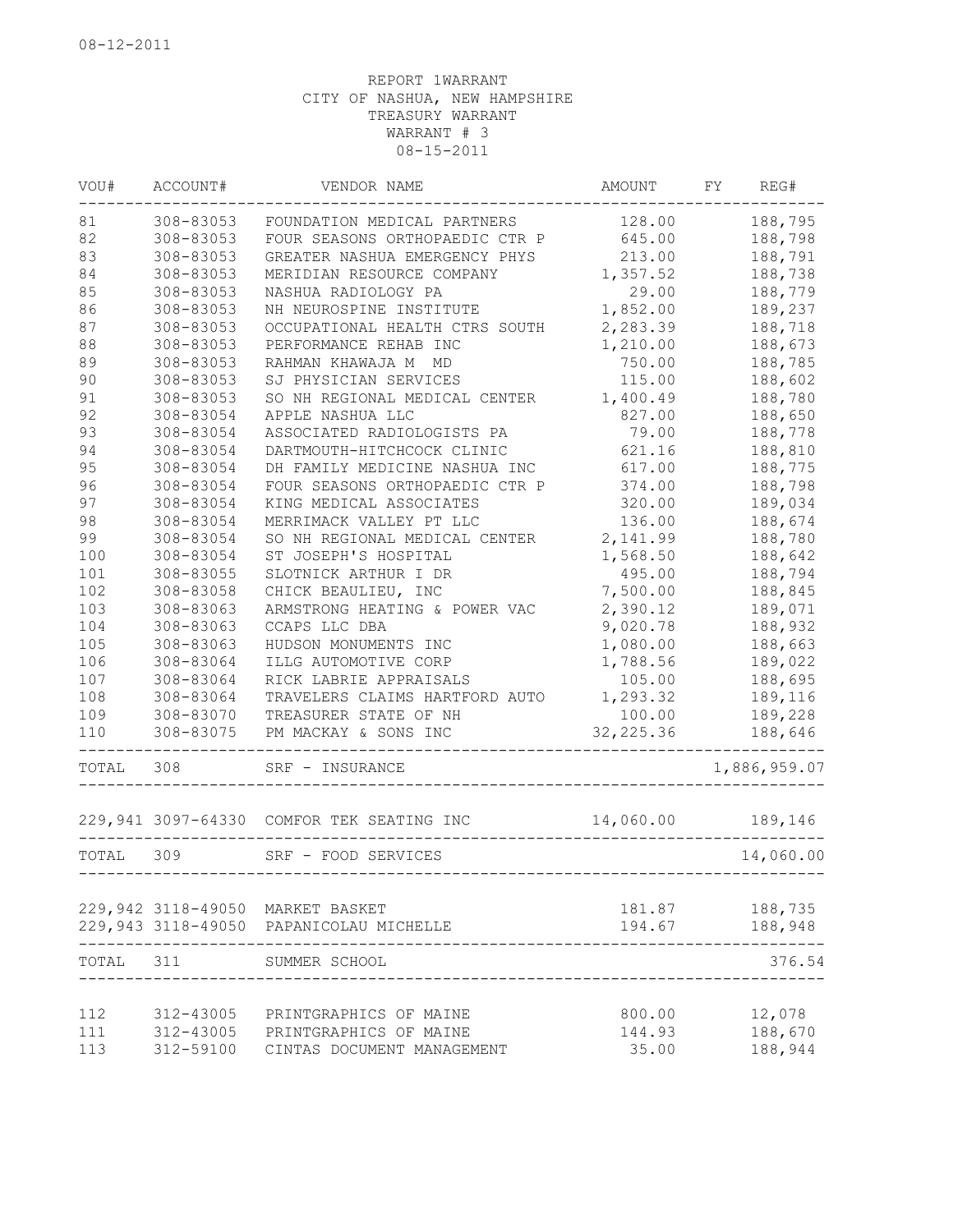| VOU#       | ACCOUNT#                   | VENDOR NAME                                       | AMOUNT               | FY. | REG#               |
|------------|----------------------------|---------------------------------------------------|----------------------|-----|--------------------|
| 114        | 312-59182                  | PRINTGRAPHICS OF MAINE                            | 278.94               |     | 188,670            |
| 115        | 312-705                    | D & R TOWING INC                                  | 345.00               |     | 188,990            |
| 116        | $312 - 705$                | KENT'S SERVICE STATION INC                        | 250.00               |     | 188,688            |
| 117        | 312-98029                  | PETTY CASH                                        | 23.33                |     | 188,592            |
| TOTAL      | 312                        | SRF - FINANCIAL SERVICES                          |                      |     | 1,877.20           |
|            | 229,944 3122-49050         | INTEGRATED OFFICE SOLUTIONS                       | 228.00               |     | 188,962            |
|            | 229,945 3122-49050         | JOSTENS INC                                       | 39.07                |     | 188,884            |
|            | 229,946 3122-49075         | GIOVANNIS                                         | 199.34               |     | 188,973            |
| TOTAL      | 312                        | ADULT ED/CONTINUING ED                            |                      |     | 466.41             |
|            | 229,947 3247-49075         | NIXON CO INC                                      | 312.50               |     | 188,739            |
|            | 229,948 3247-74092         | F W WEBB COMPANY                                  | $-906.23$            |     | 188,672            |
| TOTAL 324  |                            | ATHLETICS REVENUE FUND                            |                      |     | $-593.73$          |
|            |                            | 229,949 3261-64045 COMPUTER HUT OF N E INC        | 1,117.90             |     | 189,010            |
|            |                            | 229,950 3261-64129 PRO AV SYSTEMS INC             | 569.00               |     | 188,945            |
| TOTAL      | 326                        |                                                   |                      |     | 1,686.90           |
|            |                            |                                                   |                      |     |                    |
| 118        | 331-01500                  | LAW WAREHOUSE INC                                 | 416.67               |     | 188,707            |
| 120<br>119 | 331-01500<br>$331 - 01500$ | LITCHFIELD VANTAGE LLC<br>LITCHFIELD VANTAGE LLC  | 3,166.66<br>1,583.33 |     | 188,585<br>189,149 |
| 121        | 331-31050                  | VERIZON WIRELESS                                  | 1,344.76             |     | 189,205            |
| 122        | 331-59100                  | LEXISNEXIS RISK DATA MGMT INC                     | 50.00                |     | 189,210            |
| 123        | 331-64192                  | INTERSTATE ARMS CORP                              | 1,015.85             |     | 188,640            |
| 124        | 331-78007                  | DEPENDABLE LOCK SERVICE INC                       | 264.00               |     | 188,816            |
| TOTAL      | 331                        | SRF - POLICE DEPARTMENT                           |                      |     | 7,841.27           |
|            |                            | 229,951 3361-49075 NATIONAL GEOGRAPHIC SCHOOL PUB |                      |     | 195.25 189,119     |
|            |                            |                                                   |                      |     |                    |
| TOTAL      | 336                        | TITLE I SINI DR CRISP                             |                      |     | 195.25             |
| 125        | 341-01966                  | GREATER NASHUA MENTAL HEALTH C                    | 6,410.19             |     | 188,982            |
| 126        | 341-31045                  | NEXTEL COMMUNICATIONS                             | 148.86               |     | 189,189            |
| 126        | 341-31050                  | NEXTEL COMMUNICATIONS                             | 79.98                |     | 189,189            |
| 127        | 341-41015                  | PETTY CASH                                        | 10.83                |     | 189,150            |
| 128        | 341-91025                  | CROOKER PATRICIA                                  | 196.55               |     | 188,841            |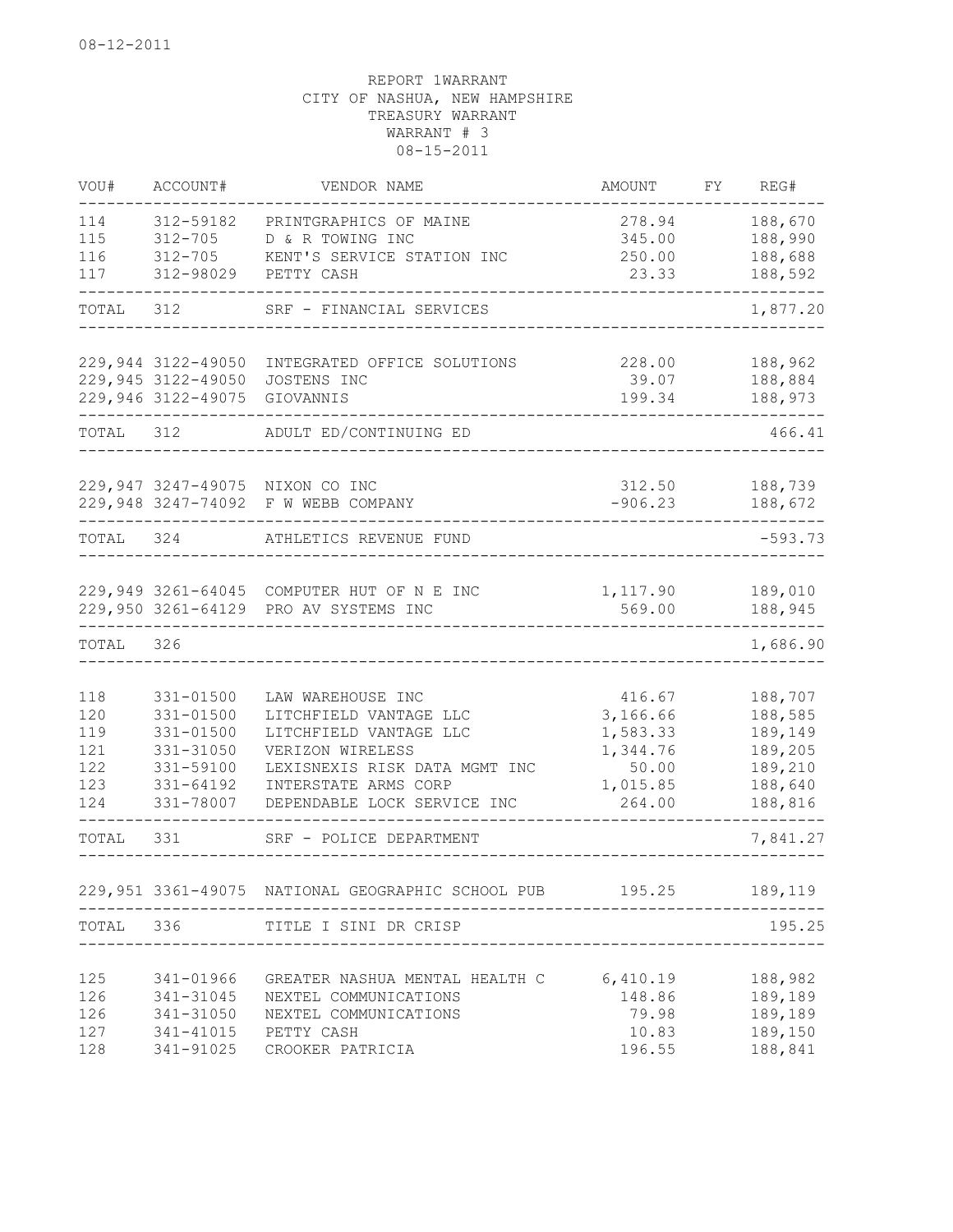| WOU#      | ACCOUNT#           | VENDOR NAME                                     | AMOUNT          | FY | REG#               |
|-----------|--------------------|-------------------------------------------------|-----------------|----|--------------------|
| 129       |                    | 341-91025 PETTY CASH                            | 5.00            |    | 189,150            |
| TOTAL     | 341                | SRF - COMMUNITY SERVICES                        |                 |    | 6,851.41           |
| 130       | 342-59133          | STERICYCLE INC                                  | 51.16           |    | 188,601            |
| 131       |                    | 342-91025 PETTY CASH                            | 89.07           |    | 189,150            |
| 132       | 342-91025          | PORRES LUIS                                     | 152.35          |    | 188,737            |
| TOTAL     | 342                | SRF - COMMUNITY HEALTH                          |                 |    | 292.58             |
|           |                    |                                                 |                 |    |                    |
|           | 229,952 3440-49075 | AC MOORE INC                                    | $-7.46$         |    | 188,913            |
|           | 229,953 3440-49075 | GARELICK FARMS LLC                              | 140.78          |    | 188,769            |
|           | 229,954 3440-49075 | MARKET BASKET                                   | 22.40           |    | 188,735            |
|           | 229,955 3440-49075 | MARKETING RESOURCES                             | 700.40          |    | 188,909            |
|           |                    | 229,956 3440-53103 STATE OF NH CRIMINAL RECORDS | 55.25           |    | 189,151            |
| TOTAL 344 |                    | AFTER SCHOOL PROGRAM                            |                 |    | 911.37             |
|           | 229,957 3452-91040 | <b>BOSTEELS DIANE</b>                           |                 |    |                    |
|           | 229,958 3452-91040 | COGSWELL CATHERINE                              | 13.46<br>216.90 |    | 188,940<br>188,908 |
|           | 229,959 3452-91040 | DITOLLA MARIE                                   |                 |    | 189,121            |
|           | 229,960 3452-91040 | HAMM LINDA                                      | 105.31<br>95.22 |    | 188,911            |
|           | 229,961 3452-91040 | KUDALIS DEBRA                                   | 24.60           |    | 188,907            |
|           | 229,962 3452-91040 | SPOTTISWOOD LAURA                               | 100.79          |    | 188,972            |
| TOTAL     | 345                |                                                 |                 |    | 556.28             |
|           |                    |                                                 |                 |    |                    |
|           | 229,963 3462-49075 | AC MOORE INC                                    | 66.27           |    | 188,913            |
|           | 229,964 3462-49075 | MARKET BASKET                                   | 188.06          |    | 188,735            |
|           | 229,965 3462-49075 | NEW ENGLAND ICE CREAM CORP                      | 135.70          |    | 188,938            |
| TOTAL 346 |                    | TITLE IV 21ST CENT MIDDLE                       |                 |    | 390.03             |
|           |                    |                                                 |                 |    |                    |
|           | 229,966 3468-64192 | COMPUTER HUT OF N E INC                         | 159.95          |    | 189,010            |
|           | 229,967 3468-64192 | HEWLETT PACKARD COMPANY                         | 551.00          |    | 188,684            |
|           |                    | 229,968 3468-91040 QUIMBY DAVID                 | 86.45           |    | 188,978            |
|           |                    | TOTAL 346 SMALLER LEARNING COMMUNITY            |                 |    | 797.40             |
|           | 229,969 3500-91040 | FENLON MATTHEW                                  | 1,369.27        |    | 189,145            |
|           | 229,970 3500-91040 | HOLMES KELLY                                    | 147.08          |    | 189,133            |
|           | 229,971 3500-91040 | HUCK ALYSSA                                     | 144.97          |    | 189,131            |
|           |                    |                                                 |                 |    |                    |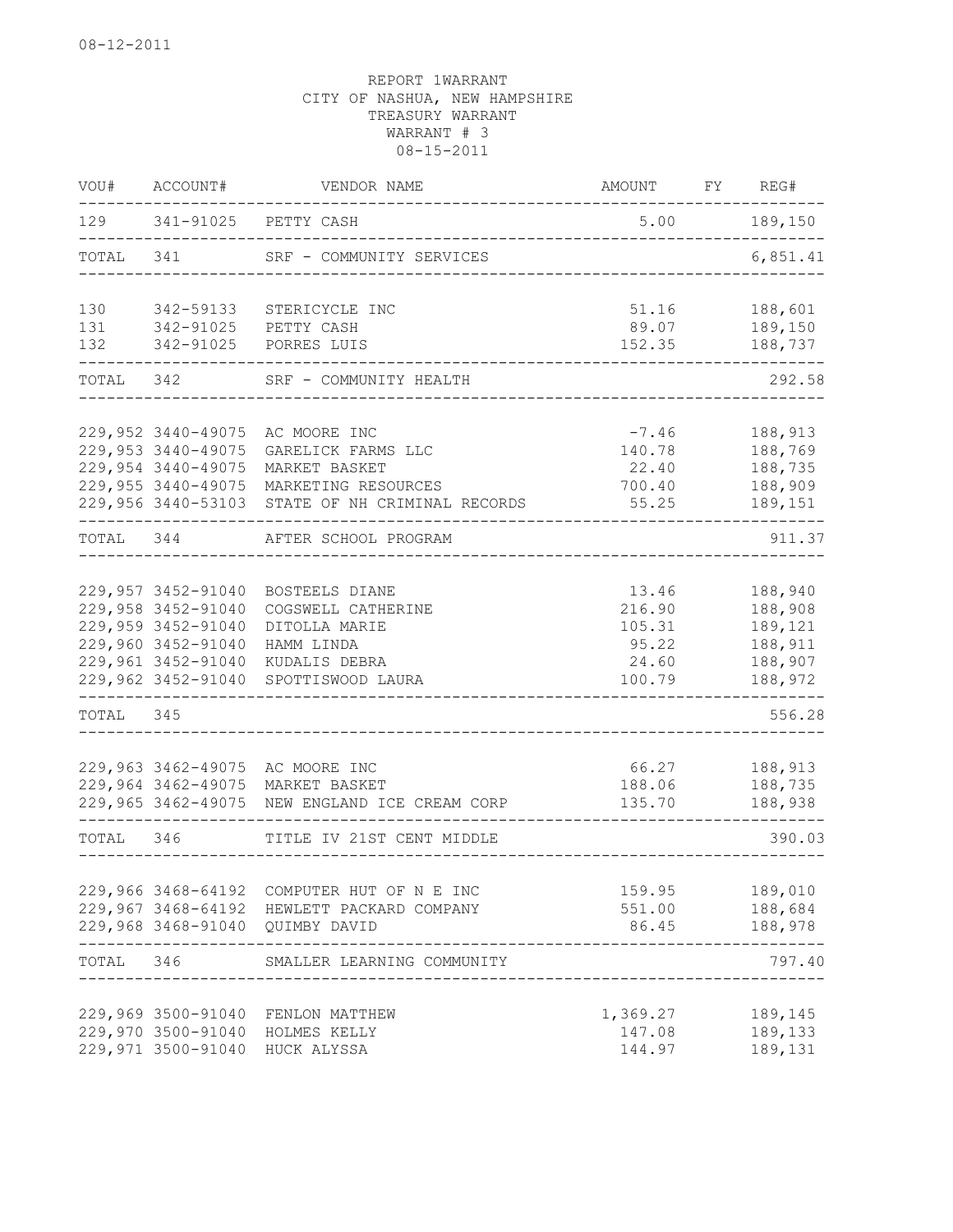| 1,125.00 188,942<br>229,972 3500-91040 SAINT JOSEPH'S COLLEGE<br>2,290.00 188,921<br>TOTAL 350 TITLE IIA HQT<br>TOTAL 351<br>133<br>352-12147 ARMSTRONG ZUZANA<br>600.00 188,979<br>225.00 189,111<br>134<br>352-12147 BACHELDER MATTHEW<br>135<br>600.00 188,838<br>352-12147<br>BEAULAC MICHAEL<br>136<br>352-12147<br>300.00    189,110<br>BRESETT LIZ<br>137<br>352-12147<br>225.00 189,077<br>CLOSS WILLIAM<br>138<br>188,658<br>352-12147<br>COMBS HOBART GEOFFREY<br>600.00<br>139<br>188,836<br>352-12147<br>CROWELL MCKENZIE<br>360.00<br>188,850<br>188,664<br>140<br>352-12147<br>DELLE SUZANNE<br>50.00<br>188,831<br>141<br>352-12147<br>600.00<br>DREWELLO ANN<br>300.00<br>142<br>189,039<br>352-12147<br>DUNHAM DAVID<br>143<br>300.00<br>189,032<br>352-12147<br>DUNHAM MICHAEL<br>144<br>352-12147<br>FIERLEY JULIE<br>600.00<br>188,835<br>145<br>352-12147<br>189,041<br>FRELIN BENJAMIN<br>180.00<br>146<br>245.00<br>189,037<br>352-12147<br>GAUDET JENNIFER |     | VOU# ACCOUNT# | VENDOR NAME   |        |          |
|------------------------------------------------------------------------------------------------------------------------------------------------------------------------------------------------------------------------------------------------------------------------------------------------------------------------------------------------------------------------------------------------------------------------------------------------------------------------------------------------------------------------------------------------------------------------------------------------------------------------------------------------------------------------------------------------------------------------------------------------------------------------------------------------------------------------------------------------------------------------------------------------------------------------------------------------------------------------------------|-----|---------------|---------------|--------|----------|
|                                                                                                                                                                                                                                                                                                                                                                                                                                                                                                                                                                                                                                                                                                                                                                                                                                                                                                                                                                                    |     |               |               |        |          |
|                                                                                                                                                                                                                                                                                                                                                                                                                                                                                                                                                                                                                                                                                                                                                                                                                                                                                                                                                                                    |     |               |               |        | 5,076.32 |
|                                                                                                                                                                                                                                                                                                                                                                                                                                                                                                                                                                                                                                                                                                                                                                                                                                                                                                                                                                                    |     |               |               |        |          |
|                                                                                                                                                                                                                                                                                                                                                                                                                                                                                                                                                                                                                                                                                                                                                                                                                                                                                                                                                                                    |     |               |               |        | 6,940.00 |
|                                                                                                                                                                                                                                                                                                                                                                                                                                                                                                                                                                                                                                                                                                                                                                                                                                                                                                                                                                                    |     |               |               |        |          |
|                                                                                                                                                                                                                                                                                                                                                                                                                                                                                                                                                                                                                                                                                                                                                                                                                                                                                                                                                                                    |     |               |               |        |          |
|                                                                                                                                                                                                                                                                                                                                                                                                                                                                                                                                                                                                                                                                                                                                                                                                                                                                                                                                                                                    |     |               |               |        |          |
|                                                                                                                                                                                                                                                                                                                                                                                                                                                                                                                                                                                                                                                                                                                                                                                                                                                                                                                                                                                    |     |               |               |        |          |
|                                                                                                                                                                                                                                                                                                                                                                                                                                                                                                                                                                                                                                                                                                                                                                                                                                                                                                                                                                                    |     |               |               |        |          |
|                                                                                                                                                                                                                                                                                                                                                                                                                                                                                                                                                                                                                                                                                                                                                                                                                                                                                                                                                                                    |     |               |               |        |          |
|                                                                                                                                                                                                                                                                                                                                                                                                                                                                                                                                                                                                                                                                                                                                                                                                                                                                                                                                                                                    |     |               |               |        |          |
|                                                                                                                                                                                                                                                                                                                                                                                                                                                                                                                                                                                                                                                                                                                                                                                                                                                                                                                                                                                    |     |               |               |        |          |
|                                                                                                                                                                                                                                                                                                                                                                                                                                                                                                                                                                                                                                                                                                                                                                                                                                                                                                                                                                                    |     |               |               |        |          |
|                                                                                                                                                                                                                                                                                                                                                                                                                                                                                                                                                                                                                                                                                                                                                                                                                                                                                                                                                                                    |     |               |               |        |          |
|                                                                                                                                                                                                                                                                                                                                                                                                                                                                                                                                                                                                                                                                                                                                                                                                                                                                                                                                                                                    |     |               |               |        |          |
|                                                                                                                                                                                                                                                                                                                                                                                                                                                                                                                                                                                                                                                                                                                                                                                                                                                                                                                                                                                    |     |               |               |        |          |
|                                                                                                                                                                                                                                                                                                                                                                                                                                                                                                                                                                                                                                                                                                                                                                                                                                                                                                                                                                                    |     |               |               |        |          |
|                                                                                                                                                                                                                                                                                                                                                                                                                                                                                                                                                                                                                                                                                                                                                                                                                                                                                                                                                                                    |     |               |               |        |          |
|                                                                                                                                                                                                                                                                                                                                                                                                                                                                                                                                                                                                                                                                                                                                                                                                                                                                                                                                                                                    |     |               |               |        |          |
|                                                                                                                                                                                                                                                                                                                                                                                                                                                                                                                                                                                                                                                                                                                                                                                                                                                                                                                                                                                    | 147 | 352-12147     | GAUDET NICOLE | 300.00 | 189,079  |
| 148<br>352-12147<br>189,078<br>GAURIEL OLIVIA<br>300.00<br>$189, 0.14$<br>$188, 714$                                                                                                                                                                                                                                                                                                                                                                                                                                                                                                                                                                                                                                                                                                                                                                                                                                                                                               |     |               |               |        |          |
| 149<br>352-12147<br>HOGAN KELSEY<br>450.00                                                                                                                                                                                                                                                                                                                                                                                                                                                                                                                                                                                                                                                                                                                                                                                                                                                                                                                                         |     |               |               |        |          |
| 150<br>189,038<br>352-12147<br>300.00<br>JOYAL JILLIAN                                                                                                                                                                                                                                                                                                                                                                                                                                                                                                                                                                                                                                                                                                                                                                                                                                                                                                                             |     |               |               |        |          |
| 450.00<br>151<br>188,851<br>352-12147<br>LOFTUS CASSANDRA                                                                                                                                                                                                                                                                                                                                                                                                                                                                                                                                                                                                                                                                                                                                                                                                                                                                                                                          |     |               |               |        |          |
| 152<br>352-12147<br>120.00<br>188,977<br>MCDOUGALD CAMERON                                                                                                                                                                                                                                                                                                                                                                                                                                                                                                                                                                                                                                                                                                                                                                                                                                                                                                                         |     |               |               |        |          |
| 153<br>1,440.00<br>352-12147<br>MCDOUGALD SCOTT<br>188,788                                                                                                                                                                                                                                                                                                                                                                                                                                                                                                                                                                                                                                                                                                                                                                                                                                                                                                                         |     |               |               |        |          |
| 154<br>352-12147<br>MOORE STEPHANIE<br>250.00<br>189,098                                                                                                                                                                                                                                                                                                                                                                                                                                                                                                                                                                                                                                                                                                                                                                                                                                                                                                                           |     |               |               |        |          |
| 155<br>450.00 188,834<br>352-12147<br>MORIN ELISSA                                                                                                                                                                                                                                                                                                                                                                                                                                                                                                                                                                                                                                                                                                                                                                                                                                                                                                                                 |     |               |               |        |          |
| 156<br>352-12147<br>189,040<br>MORRISSEY KEVIN<br>300.00                                                                                                                                                                                                                                                                                                                                                                                                                                                                                                                                                                                                                                                                                                                                                                                                                                                                                                                           |     |               |               |        |          |
| 157<br>352-12147<br>188,651<br>189,106<br>OSBORN DAVID<br>510.00                                                                                                                                                                                                                                                                                                                                                                                                                                                                                                                                                                                                                                                                                                                                                                                                                                                                                                                   |     |               |               |        |          |
| 158<br>352-12147<br>PARDO MELISSA<br>300.00                                                                                                                                                                                                                                                                                                                                                                                                                                                                                                                                                                                                                                                                                                                                                                                                                                                                                                                                        |     |               |               |        |          |
| 159<br>189,045<br>352-12147 PERRY CAITLYN<br>230.00                                                                                                                                                                                                                                                                                                                                                                                                                                                                                                                                                                                                                                                                                                                                                                                                                                                                                                                                |     |               |               |        |          |
| 189,115<br>160<br>352-12147<br>PRESTON JACK<br>300.00                                                                                                                                                                                                                                                                                                                                                                                                                                                                                                                                                                                                                                                                                                                                                                                                                                                                                                                              |     |               |               |        |          |
| 161<br>352-12147<br>300.00<br>189,105<br>PRESTON TIM                                                                                                                                                                                                                                                                                                                                                                                                                                                                                                                                                                                                                                                                                                                                                                                                                                                                                                                               |     |               |               |        |          |
| 162<br>352-12147<br>189,036<br>RHEAULT RILEY<br>600.00                                                                                                                                                                                                                                                                                                                                                                                                                                                                                                                                                                                                                                                                                                                                                                                                                                                                                                                             |     |               |               |        |          |
| 163<br>352-12147<br>240.00<br>189,080<br>ROESER KATELYN                                                                                                                                                                                                                                                                                                                                                                                                                                                                                                                                                                                                                                                                                                                                                                                                                                                                                                                            |     |               |               |        |          |
| 164<br>352-12147<br>240.00<br>ROY SARA<br>189,044                                                                                                                                                                                                                                                                                                                                                                                                                                                                                                                                                                                                                                                                                                                                                                                                                                                                                                                                  |     |               |               |        |          |
| 165<br>352-12147<br>300.00<br>188,837<br>RZASA TAVIA                                                                                                                                                                                                                                                                                                                                                                                                                                                                                                                                                                                                                                                                                                                                                                                                                                                                                                                               |     |               |               |        |          |
| 352-12147<br>166<br>300.00<br>189,109<br>SIEGEL KARA                                                                                                                                                                                                                                                                                                                                                                                                                                                                                                                                                                                                                                                                                                                                                                                                                                                                                                                               |     |               |               |        |          |
| 167<br>352-12147<br>450.00<br>188,760<br>TERRELL RHETT                                                                                                                                                                                                                                                                                                                                                                                                                                                                                                                                                                                                                                                                                                                                                                                                                                                                                                                             |     |               |               |        |          |
| 168<br>352-12147<br>300.00<br>189,112<br>WINGATE LAUREN<br>189,033<br>169<br>352-12147<br>300.00<br>WYATT CODY                                                                                                                                                                                                                                                                                                                                                                                                                                                                                                                                                                                                                                                                                                                                                                                                                                                                     |     |               |               |        |          |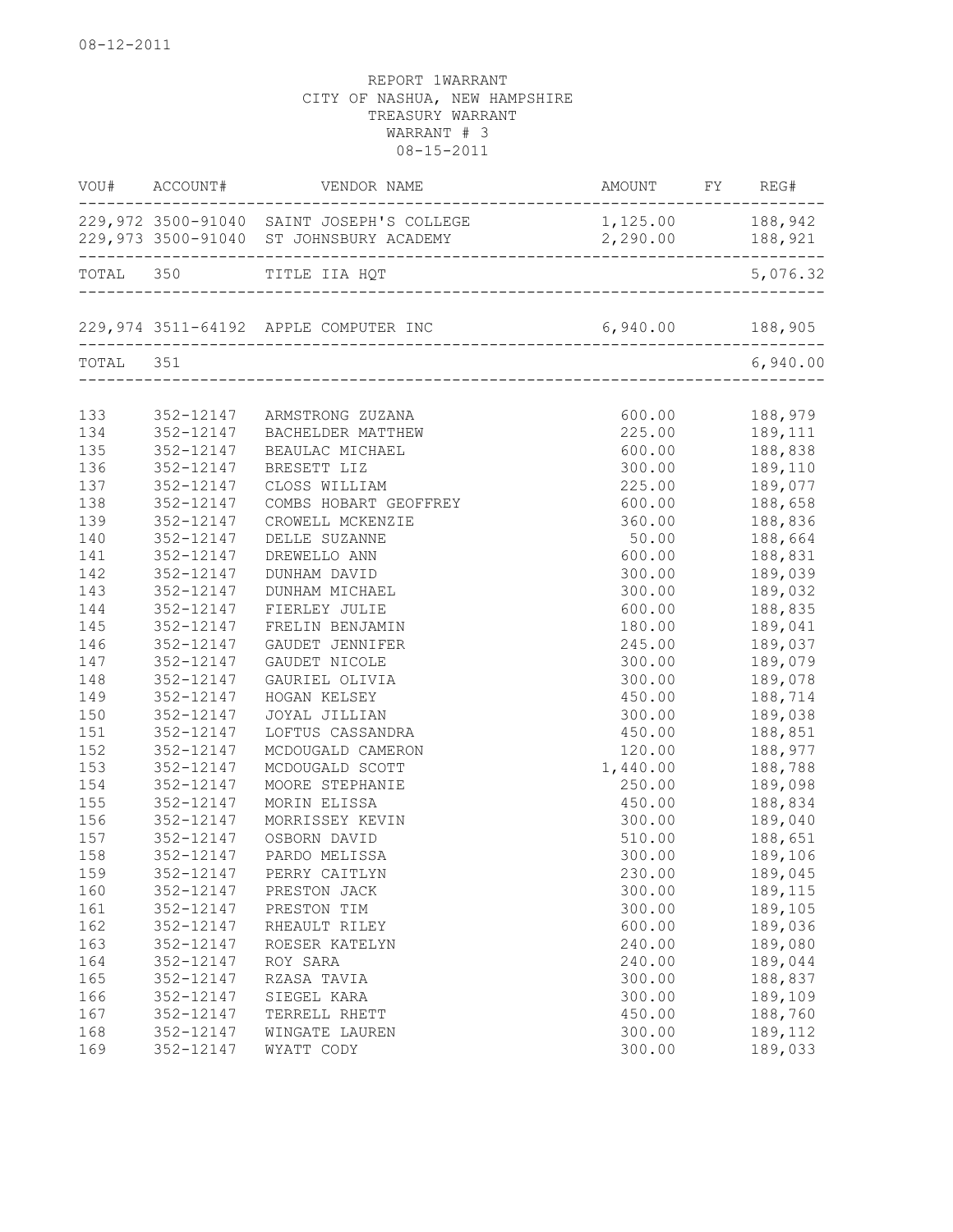| VOU#                            | ACCOUNT#                                                                                                                                                                                           | VENDOR NAME                                                                                                                                                                                           | AMOUNT                                                                                | FY. | REG#                                                                                            |
|---------------------------------|----------------------------------------------------------------------------------------------------------------------------------------------------------------------------------------------------|-------------------------------------------------------------------------------------------------------------------------------------------------------------------------------------------------------|---------------------------------------------------------------------------------------|-----|-------------------------------------------------------------------------------------------------|
| 170<br>170<br>171               | 352-45290<br>$352 - 46005$<br>$352 - 687$                                                                                                                                                          | M & N SPORTS LLC<br>M & N SPORTS LLC<br>GENTILE NANCY                                                                                                                                                 | 4,738.20<br>2,655.00<br>215.00                                                        |     | 188,728<br>188,728<br>189,104                                                                   |
| 172<br>173                      | $352 - 687$<br>$352 - 687$                                                                                                                                                                         | VENKATESAN MANGAPIL<br>VISWANATHAN ARUN                                                                                                                                                               | 90.00<br>125.00                                                                       |     | 189,103<br>188,764                                                                              |
| TOTAL                           | 352                                                                                                                                                                                                | SRF - PARKS AND RECREATION                                                                                                                                                                            |                                                                                       |     | 21,738.20                                                                                       |
|                                 | 229,975 3532-49075<br>229,976 3532-54009                                                                                                                                                           | WALMART COMMUNITY<br>NEW ENGLAND SENIOR BEACON                                                                                                                                                        | 181.00<br>140.00                                                                      |     | 188,853<br>188,815                                                                              |
| TOTAL                           | 353                                                                                                                                                                                                |                                                                                                                                                                                                       |                                                                                       |     | 321.00                                                                                          |
|                                 | 229,977 3687-49075<br>229,978 3687-49075<br>229,979 3687-49075<br>229,980 3687-49085<br>229,981 3687-49085<br>229,982 3687-49085<br>229,983 3687-49085<br>229,984 3687-49085<br>229,985 3687-49085 | AINSLIE CARLOS<br>CENTRAL PAPER<br>KIMBELL JEANETTE<br>BIMBO FOODS BAKERIES INC<br>COSTA FRUIT & PRODUCE CO INC<br>GARELICK FARMS LLC<br>GILL'S PIZZA CO.<br>M SAUNDERS INC<br>NUTRITION PLUS VENDING | 16.32<br>341.66<br>41.66<br>543.77<br>260.48<br>2,342.18<br>132.60<br>778.66<br>80.79 |     | 189,147<br>188,914<br>188,892<br>188,992<br>189,030<br>188,769<br>188,929<br>188,924<br>189,120 |
| TOTAL                           | 368                                                                                                                                                                                                | SUMMER FEEDING PROGRAM                                                                                                                                                                                |                                                                                       |     | 4,538.12                                                                                        |
| 174<br>175                      | 371-53100<br>371-54010                                                                                                                                                                             | GZA GEOENVIRONMENTAL INC<br>UNION LEADER CORPORATION                                                                                                                                                  | 437.50<br>165.15                                                                      |     | 188,896<br>189,188                                                                              |
| TOTAL                           | 371                                                                                                                                                                                                | SRF - COMMUNITY DEVELOPMENT                                                                                                                                                                           |                                                                                       |     | 602.65                                                                                          |
| 176                             | 373-53075                                                                                                                                                                                          | CHISHOLM DEBORA A                                                                                                                                                                                     | 585.00                                                                                |     | 188,702                                                                                         |
| TOTAL                           | 373                                                                                                                                                                                                | SRF - ECONOMIC DEVELOPMENT                                                                                                                                                                            |                                                                                       |     | 585.00                                                                                          |
| 177<br>178<br>179<br>180<br>181 | $374 - 07040$<br>374-07340<br>374-07506<br>$374 - 07506$<br>374-59328                                                                                                                              | GOUDREAU DENNIS AND ACS NEW EN 24,800.00<br>NASHUA POLICE ATHLETIC LEAGUE<br>CANAL ART & FRAMING/SAMANTHA T<br>FREEWHEEL CYCLES LLC<br>JAY-MOR ENTERPRISES INC                                        | 482.00<br>261.26<br>78.33<br>12,500.00                                                |     | 189,153<br>189,152<br>188,933<br>189,069<br>188,817                                             |
| TOTAL                           | 374                                                                                                                                                                                                | SRF - URBAN PROGRAMS                                                                                                                                                                                  |                                                                                       |     | -------<br>38, 121.59                                                                           |
|                                 |                                                                                                                                                                                                    |                                                                                                                                                                                                       |                                                                                       |     |                                                                                                 |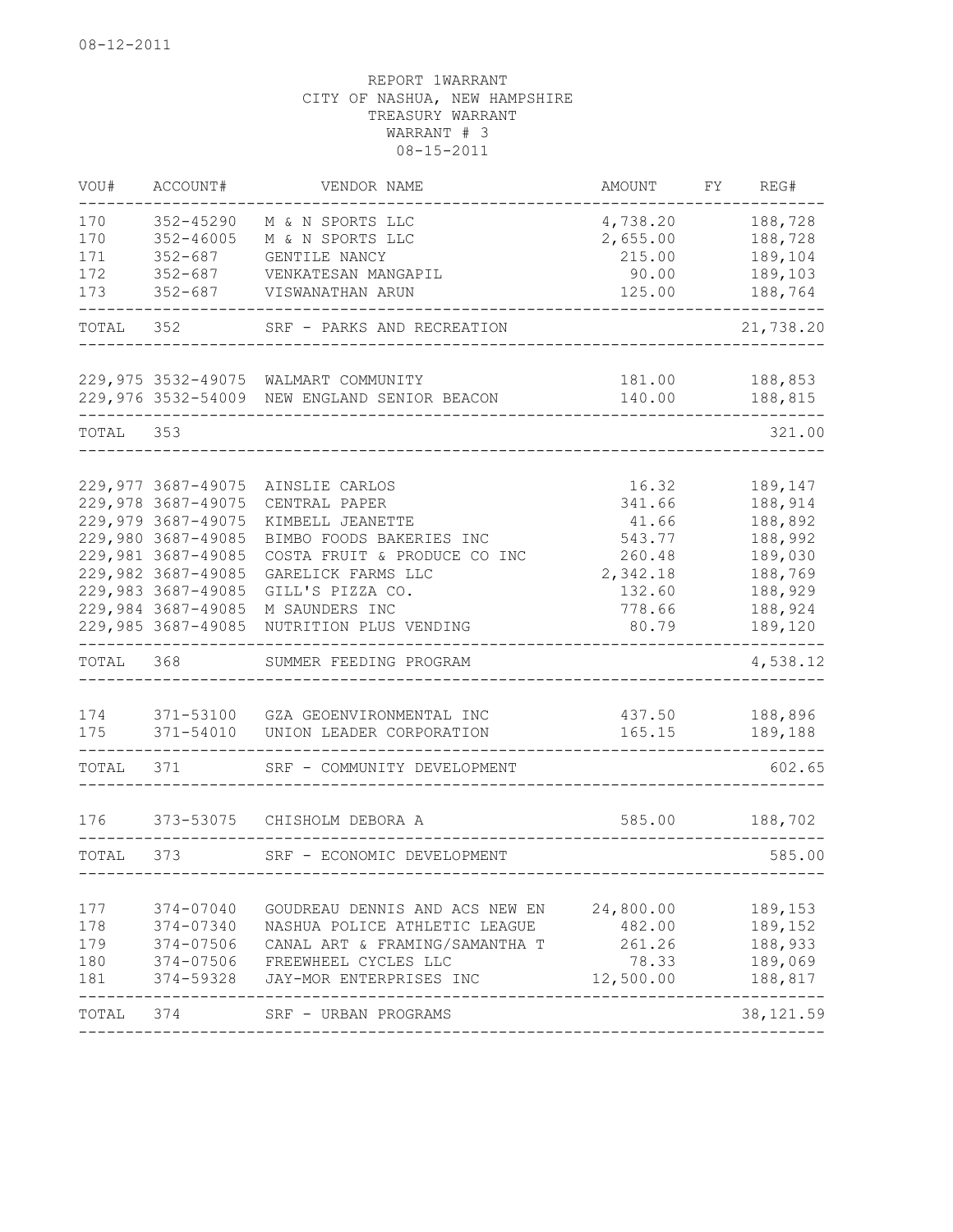| VOU#       | ACCOUNT#                                 | VENDOR NAME                                         | AMOUNT             | REG#<br>FY         |
|------------|------------------------------------------|-----------------------------------------------------|--------------------|--------------------|
| 182<br>183 | 375-45050<br>375-73015                   | UNIQUE MANAGEMENT SERVICES INC<br>SCHOOL OUTFITTERS | 877.10<br>4,188.41 | 188,689<br>188,900 |
| TOTAL      | 375                                      | SRF - PUBLIC LIBRARIES                              |                    | 5,065.51           |
|            | 229,986 3751-49035                       | BARNES & NOBLE INC                                  | 189.27             | 188,598            |
|            | 229,987 3751-49035                       | LRP PUBLICATIONS INC                                | 1,341.90           | 188,936            |
|            | 229,988 3751-49035                       | SOLUTION TREE INC                                   | 99.85              | 188,985            |
|            | 229,989 3751-49050                       | CALHOUN RANDY                                       | 412.14             | 188,877            |
|            | 229,990 3751-49050                       | WALMART COMMUNITY                                   | 152.85             | 188,853            |
|            | 229,991 3751-49075                       | MUSEUM OF SCIENCE                                   | 675.00             | 189,144            |
|            | 229,992 3751-53101                       | FRANKLIN COVEY                                      | 7,111.40           | 189,129            |
| TOTAL      | 375                                      | TITLE I ARRA GRANT                                  |                    | 9,982.41           |
|            |                                          |                                                     |                    |                    |
|            | 229,993 3761-44005<br>229,994 3761-49035 | ACE PRINTING COMPANY<br>BARNES & NOBLE INC          | 990.00<br>55.00    | 188,796<br>188,598 |
|            | 229,995 3761-49035                       | CRABTREE PUBLISHING CO                              | 16.31              | 188,655            |
|            | 229,996 3761-49035                       | NATIONAL STAFF DEVELOPMENT COU                      | 562.25             | 188,874            |
|            | 229,997 3761-49050                       | CALHOUN RANDY                                       | 127.24             | 188,877            |
|            | 229,998 3761-49050                       | WALMART COMMUNITY                                   | 107.15             | 188,853            |
|            | 229,999 3761-49075                       | BARNES & NOBLE INC                                  | 197.15             | 188,598            |
|            | 230,000 3761-49075                       | STONYFIELD FARMS INC                                | 33.00              | 189,142            |
|            | 230,001 3761-49075                       | WALMART COMMUNITY                                   | 6.84               | 188,853            |
|            | 230,002 3761-53101                       | ACES                                                | 958.75             | 188,969            |
|            | 230,003 3761-53101                       | ATS PROJECT SUCCESS                                 | 304.25             | 188,970            |
|            | 230,004 3761-53101                       | SYLVAN LEARNING CENTER                              | 2,749.25           | 189,118            |
| TOTAL      | 376                                      | TITLE IA                                            |                    | 6,107.19           |
|            |                                          | 230,005 3762-72060 OCE IMAGISTICS INC               | 423.53             | 188,974            |
|            | 230,006 3762-95010                       | SCHOLASTIC MAGAZINES                                | 312.42             | 188,749            |
| TOTAL      | 376                                      |                                                     |                    | 735.95             |
|            |                                          |                                                     |                    |                    |
|            |                                          | 230,007 3770-91040 GEORGE WASHINGTON UNIVERSITY     | 1,779.00           | 189,141            |
| TOTAL      | 377                                      | TITLE III ENHANCE ENG. LANGUAGE                     |                    | 1,779.00           |
|            |                                          | 230,008 3771-49075 LEEDS BECKY                      | 60.37              | 188,879            |
|            | 230,009 3771-49075                       | PETTY CASH                                          | 155.00             | 189,154            |
|            | 230,010 3771-49075                       | WALMART COMMUNITY                                   | 117.47             | 188,853            |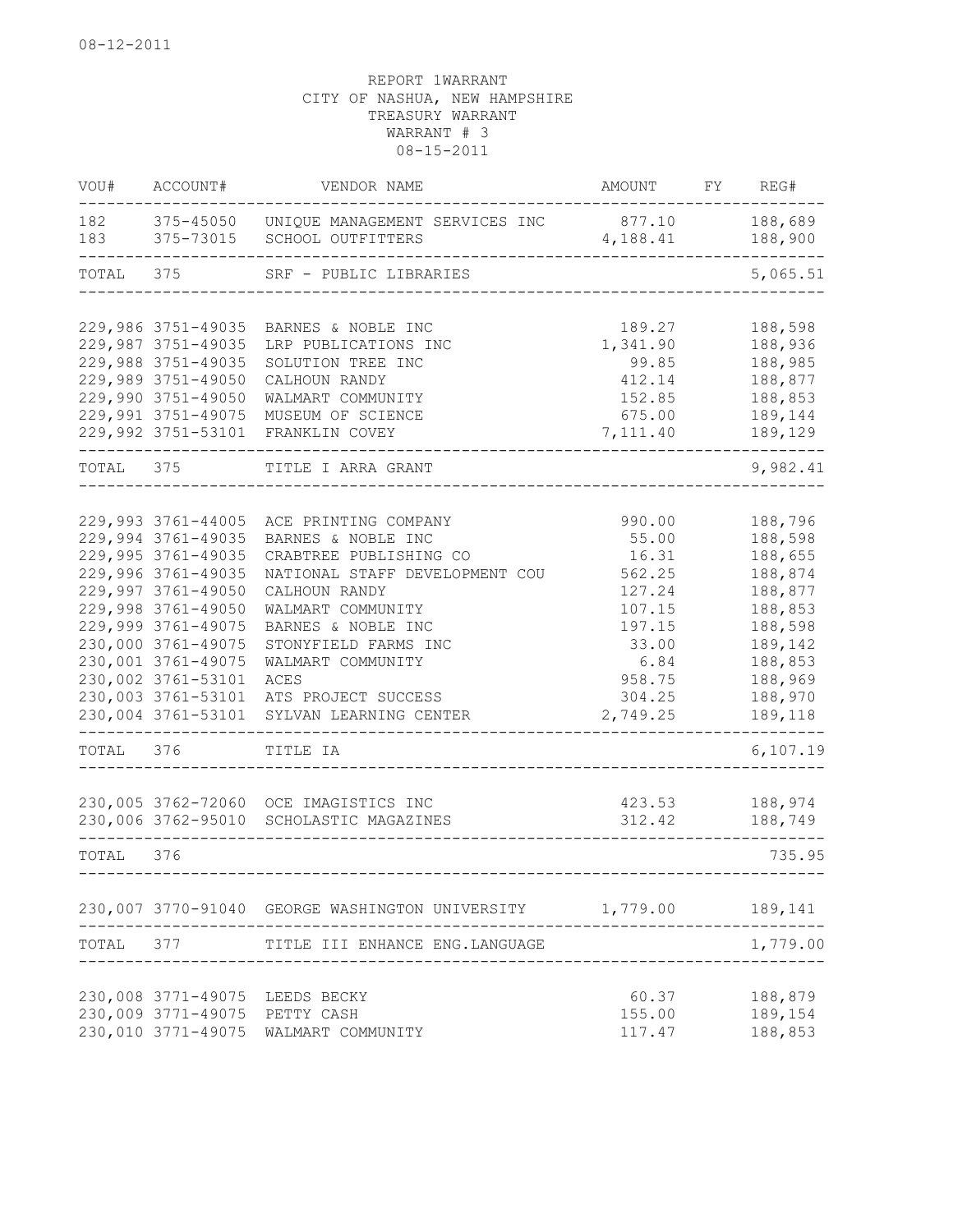|            | VOU# ACCOUNT#          |                                                   |                                       |                    |
|------------|------------------------|---------------------------------------------------|---------------------------------------|--------------------|
| TOTAL 377  |                        | TITLE III ENHANCING ENG LANG                      |                                       | 332.84             |
|            |                        |                                                   |                                       |                    |
| 184        | 378-09031              | LOOMIS                                            | 199.32                                | 189,055            |
| 185        | 378-09061              | CAMEROTA TRUCK PARTS                              | 585.00                                | 188,706            |
| 186<br>187 | 378-09061<br>378-09061 | CINTAS CORPORATION<br>MASI PLUMBING & HEATING INC | 40.83<br>128.50                       | 189,065            |
| 188        | 378-09061              |                                                   | 764.65                                | 188,687<br>189,189 |
| 189        | 378-09061              | NEXTEL COMMUNICATIONS<br>SAFETY-KLEEN SYSTEMS INC | 789.87                                | 188,635            |
| 190        | 378-09071              | CITY OF NASHUA/TAX COLLECTOR'S                    | 195.53                                | 189,155            |
| 191        | 378-09091              | ARCSOURCE INC                                     | 162.00                                |                    |
| 192        | 378-09091              | BALDWIN FILTERS                                   | 779.85                                | 188,730<br>188,679 |
| 193        | 378-09091              | CAMEROTA TRUCK PARTS                              | 1,885.36                              | 188,706            |
| 194        | 378-09091              | CENTRAL PAPER PRODUCTS CO                         | 141.41                                | 188,843            |
| 195        | 378-09091              | GILLIG LLC                                        | 789.34                                | 188,782            |
| 196        | 378-09091              |                                                   | 188.52                                | 189,194            |
| 197        | 378-09091              | HOME DEPOT CREDIT SERVICES<br>NAPA AUTO PARTS     | 20.97                                 | 188,802            |
| 198        | 378-09091              | NORTHERN BUS SALES INC                            | 72.72                                 | 188,717            |
| 199        | 378-09091              | RYDER FLEET PRODUCTS.COM INC 160.45               |                                       | 188,803            |
| 200        | 378-09091              | STAPLES ADVANTAGE                                 | 39.53                                 | 188,849            |
| 201        | 378-09101              | PSNH                                              | 1,277.64                              | 189,221            |
| 202        | 378-09102              | PUBLIC SERVICE OF NEW HAMPSHIR                    | 1,053.35                              | 189,232            |
| 203        | 378-09104              | PSNH                                              | 355.50                                | 189,221            |
| 204        | 378-09112              | NATIONAL GRID                                     | 14.33                                 | 189,208            |
| 204        | 378-09115              | NATIONAL GRID                                     | 39.54                                 | 189,208            |
| 205        | 378-09120              | PENNICHUCK WATER                                  | 117.28                                | 189,195            |
| 205        | 378-09124              | PENNICHUCK WATER                                  | 34.32                                 | 189,195            |
| 205        | 378-09125              | PENNICHUCK WATER                                  | 197.89                                | 189,195            |
| 206        | 378-09133              | FAIRPOINT COMMUNICATIONS                          | 50.00                                 | 189,212            |
| 207        | 378-09230              | FIRST TRANSIT INC                                 | 124,872.66                            | 189,187            |
| 208        | $378 - 09261$          | MASI PLUMBING & HEATING INC                       | 3,900.00                              | 188,687            |
| 209        |                        |                                                   | 63.00                                 | 188,768            |
| TOTAL 378  |                        | TRANSPORTATION                                    |                                       | 138,919.36         |
|            |                        | 230,011 3901-53102 MCINTOSH ROBERT                | 150.00                                | 189,140            |
|            |                        | TOTAL 390 PERKINS VOCATIONAL ED                   |                                       | 150.00             |
|            |                        |                                                   | ------------------------------------- |                    |
|            | 230,012 3930-49075     | ABLENET INC                                       | 110.00                                | 189,031            |
|            | 230,013 3930-49075     | DIFFERENT ROADS TO LEARNING IN                    | 289.20                                | 188,935            |
|            | 230,014 3930-49075     | LAKESHORE LEARNING MATERIALS                      | 4,014.09                              | 188,691            |
|            | 230,015 3930-64045     | COMPUTER HUT OF N E INC                           | 7,507.99                              | 189,010            |
|            | 230,016 3930-64192     | ABLENET INC                                       | 324.00                                | 189,031            |
|            | 230,017 3930-64192     | LAKESHORE LEARNING MATERIALS                      | 1,175.00                              | 188,691            |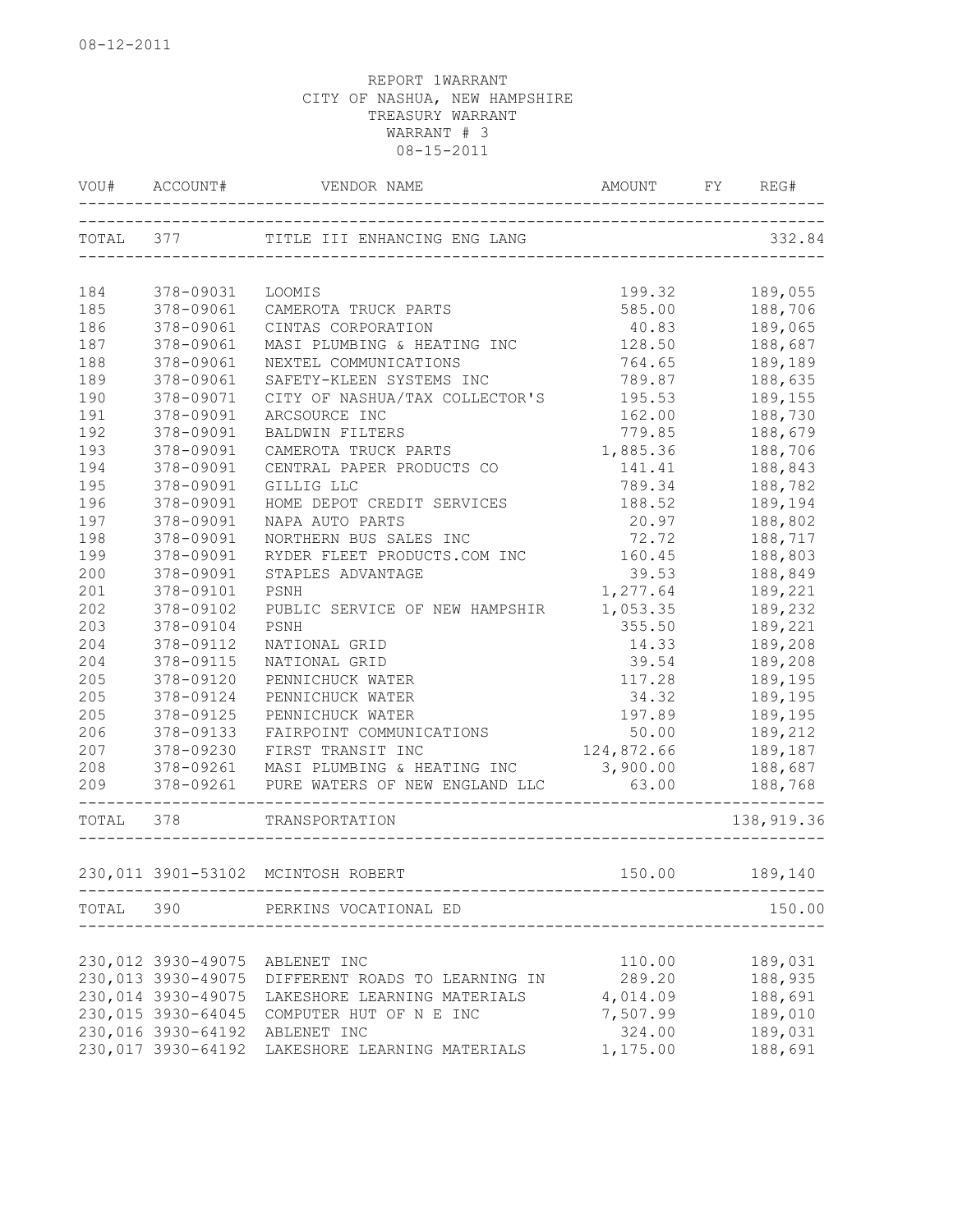| VOU#  | ACCOUNT#                                                                             | VENDOR NAME                                                                           | AMOUNT                                   | FY. | REG#                                     |
|-------|--------------------------------------------------------------------------------------|---------------------------------------------------------------------------------------|------------------------------------------|-----|------------------------------------------|
| TOTAL | 393                                                                                  | ARRA IDEA PRESCHOOL                                                                   |                                          |     | 13,420.28                                |
|       |                                                                                      |                                                                                       |                                          |     |                                          |
|       | 230,018 3940-49035<br>230,019 3940-78100<br>230,020 3940-91040<br>230,021 3940-91040 | NCS PEARSON INC<br>MERRIMACK BUILDING SUPPLY INC<br>EATON CHRISTINA<br>TAYLOR REBECCA | 3,673.64<br>5,498.06<br>250.19<br>222.00 |     | 188,904<br>188,869<br>188,926<br>188,971 |
| TOTAL | 394                                                                                  | ARRA IDEA SPEC ED                                                                     |                                          |     | 9,643.89                                 |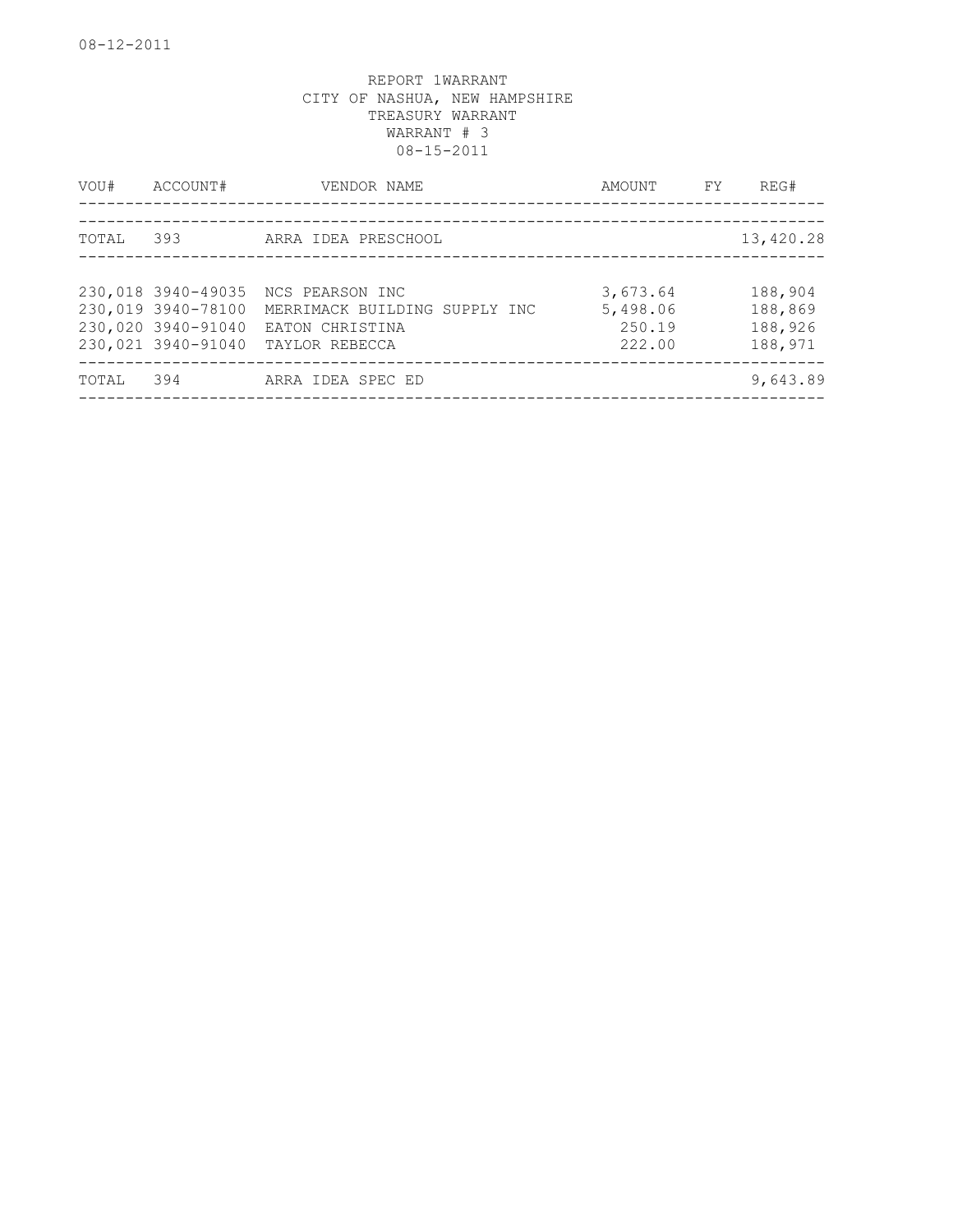| VOU#              | ACCOUNT#                                  | VENDOR NAME                                          | AMOUNT                  | FY REG#                       |
|-------------------|-------------------------------------------|------------------------------------------------------|-------------------------|-------------------------------|
| 210               | $412 - 162$                               | HILLSBOROUGH COUNTY TREASURER                        | 168.84                  | 189,000                       |
| TOTAL             | $412 - 16$                                | FINANCIAL SERVICES<br>INT & COST ON REDEMPTION       |                         | 168.84                        |
| 211               | 412-180                                   | ESTEVES IRIS                                         |                         | 68.00 189,095                 |
| TOTAL             | $412 - 18$                                | FINANCIAL SERVICES<br>AUTO PERMITS                   |                         | 68.00                         |
| 212               | $412 - 563$                               | PETTY CASH                                           |                         | 18.65 188,592                 |
| TOTAL             | $412 - 56$                                | FINANCIAL SERVICES<br>CASH - OVER & SHORT            |                         | 18.65                         |
| 213               | $413 - 203$                               | TREASURER STATE OF NH                                | 2,470.00 189,200        |                               |
| TOTAL             | $413 - 20$                                | CITY CLERK'S OFFICE<br>MARRIAGE LICENSES             |                         | 2,470.00                      |
| 213               | $413 - 303$                               | TREASURER STATE OF NH                                | 9,073.00 189,200        |                               |
| TOTAL             | $413 - 30$                                | CITY CLERK'S OFFICE<br>CERTIFIED COPIES              |                         | 9,073.00                      |
| 214               | $431 - 314$                               | NASHUA POLICE DEPARTMENT                             |                         | 4.96 189,156                  |
| TOTAL             | 431-31                                    | POLICE DEPARTMENT<br>SALE OF PHOTOCOPIES             |                         | 4.96                          |
| 215<br>216<br>217 | $452 - 583$<br>$452 - 583$<br>$452 - 583$ | COUTURIER ROBIN<br>HE YINGCHAOHE<br>PAREKH BHAVESH   | 20.00<br>20.00<br>40.00 | 189,107<br>189,108<br>188,829 |
| TOTAL             | $452 - 58$                                | PARKS AND RECREATION<br>SWIMMING CLASSES/LOCKER FEES |                         | 80.00                         |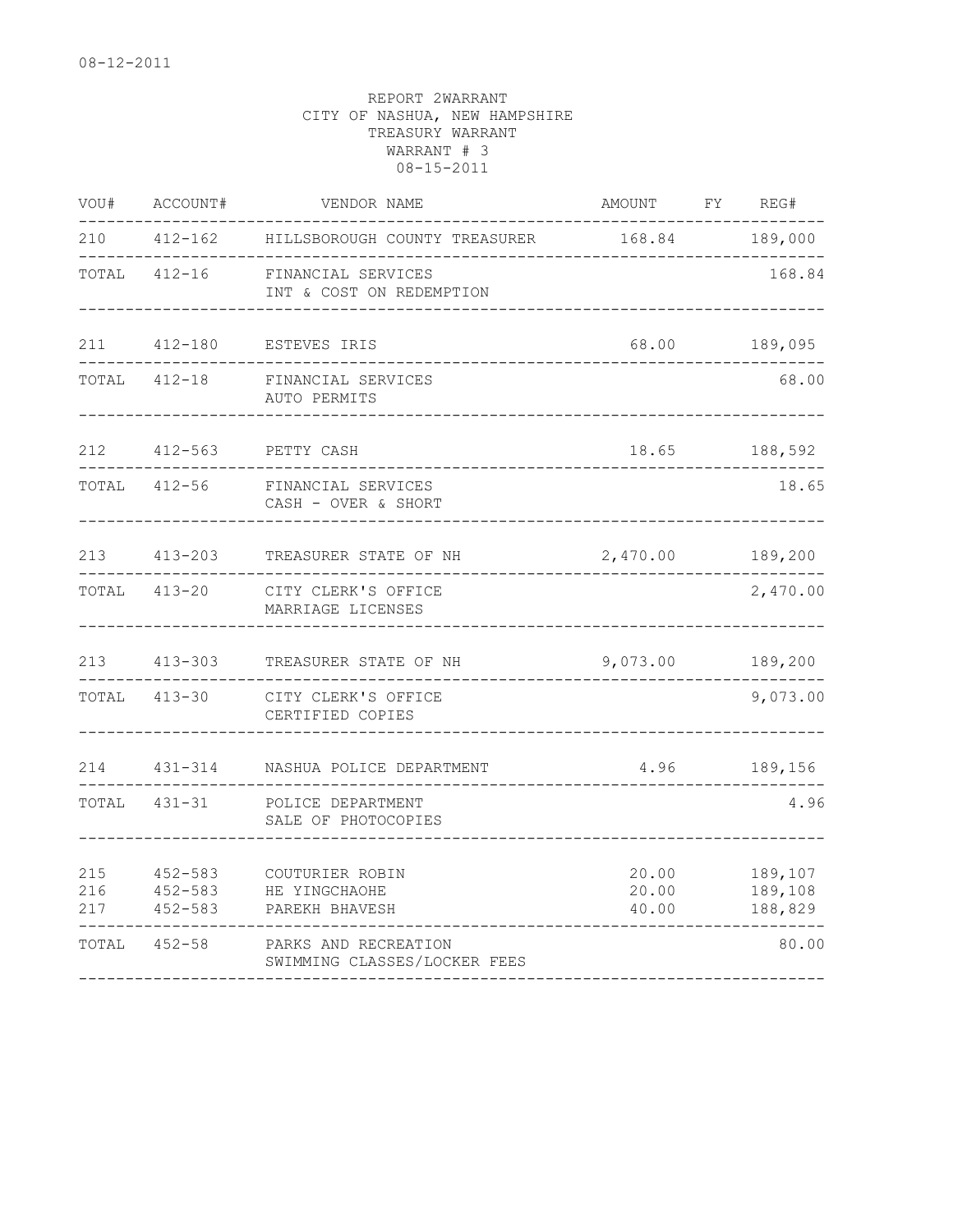| VOU#                            | ACCOUNT#                                                      | VENDOR NAME                                                                                                          | AMOUNT                                                   | FΥ | REG#                                                |
|---------------------------------|---------------------------------------------------------------|----------------------------------------------------------------------------------------------------------------------|----------------------------------------------------------|----|-----------------------------------------------------|
| 218<br>219<br>220               | 501-72010<br>$501 - 41015$<br>501-98029                       | CONWAY OFFICE PRODUCTS LLC<br>PETTY CASH<br>SAM'S CLUB DIRECT                                                        | 63.00<br>16.98<br>128.54                                 |    | 188,701<br>188,592<br>189,198                       |
| TOTAL                           | 501                                                           | MAYOR'S OFFICE                                                                                                       |                                                          |    | 208.52                                              |
| 221<br>222                      | $502 - 66025$<br>502-91015                                    | GE CAPITAL INC<br>PETTY CASH                                                                                         | 1,100.53<br>48.40                                        |    | 188,821<br>188,592                                  |
| TOTAL                           | 502                                                           | LEGAL DEPARTMENT                                                                                                     |                                                          |    | 1,148.93                                            |
| 223                             | 503-41015                                                     | OFFICE ALTERNATIVES LLC                                                                                              | 15.00                                                    |    | 189,063                                             |
| TOTAL                           | 503                                                           | BOARD OF ALDERMEN                                                                                                    |                                                          |    | 15.00                                               |
| 224<br>225<br>226<br>227<br>227 | 505-81117<br>505-81054<br>505-81039<br>505-81067<br>505-81068 | CASA OF NH INC<br>GREAT AMERICAN DOWNTOWN<br>HUMANE SOCIETY OF NEW ENGLAND<br>THE YOUTH COUNCIL<br>THE YOUTH COUNCIL | 3,750.00<br>5,000.00<br>8,256.75<br>8,250.00<br>1,100.00 |    | 188,722<br>188,676<br>188,698<br>188,624<br>188,624 |
| TOTAL                           | 505                                                           | CIVIC & COMM. ACTIVITIES                                                                                             |                                                          |    | 26, 356.75                                          |
| 228<br>229                      | 506-31005<br>506-31005                                        | FAIRPOINT COMMUNICATIONS<br>PAETEC COMMUNICATIONS INC                                                                | 532.91<br>600.00                                         |    | 189,212<br>189,184                                  |
| TOTAL                           | 506                                                           | TELECOMMUNICATIONS                                                                                                   |                                                          |    | 1,132.91                                            |
| 230<br>230                      | 508-83100<br>508-83101                                        | STATE OF NH UC<br>STATE OF NH UC                                                                                     | 6,171.64<br>5,508.19                                     |    | 189,231<br>189,231                                  |
| TOTAL                           | 508                                                           | INSURANCE-EMPLOYEE BENEFITS                                                                                          |                                                          |    | 11,679.83                                           |
| 231                             | 511-72010                                                     | CONWAY OFFICE PRODUCTS LLC                                                                                           | 63.00                                                    |    | 188,701                                             |
| TOTAL                           | 511                                                           | CITI-STAT                                                                                                            |                                                          |    | 63.00                                               |
| 232<br>233<br>234<br>235        | 512-91015<br>512-66025<br>512-52010<br>512-95005              | FREDETTE DAVID<br>GE CAPITAL INC<br>MELANSON HEATH & COMPANY PC<br>NH TAX COLLECTOR'S ASSN                           | 419.26<br>2,201.06<br>10,000.00<br>40.00                 |    | 188,587<br>188,821<br>188,715<br>189,192            |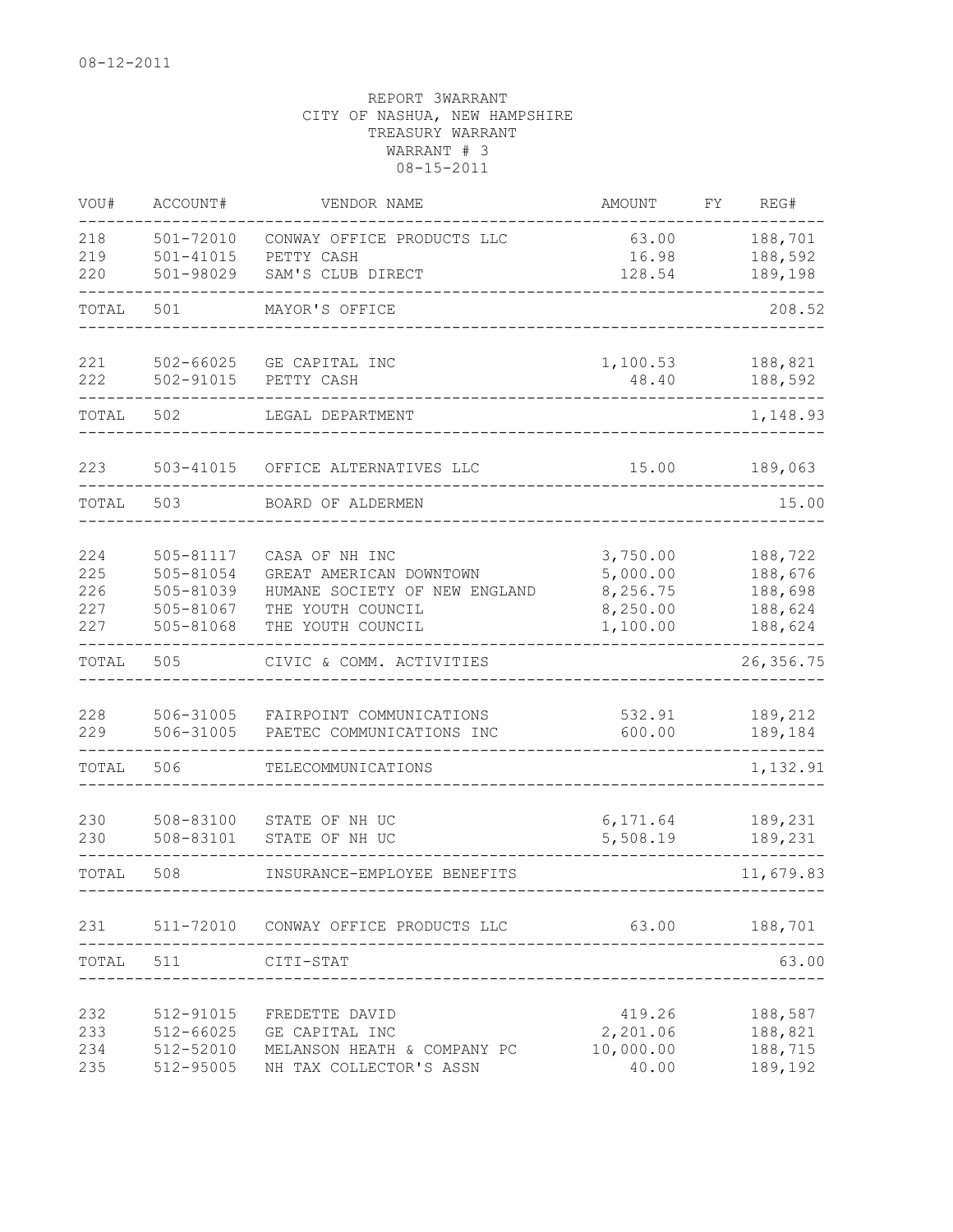| VOU#      | ACCOUNT#  | VENDOR NAME                        | AMOUNT           | FY | REG#      |
|-----------|-----------|------------------------------------|------------------|----|-----------|
| 237       | 512-43005 | PRINTGRAPHICS OF MAINE             | 800.00           |    | 12,078    |
| 236       | 512-43005 | PRINTGRAPHICS OF MAINE             | 144.93           |    | 188,670   |
| 238       | 512-59182 | PRINTGRAPHICS OF MAINE             | 1,580.67         |    | 188,670   |
| 239       | 512-41015 | STAPLES ADVANTAGE                  | 176.78           |    | 188,849   |
| 240       | 512-66025 | US BANCORP EQUIPMENT FINANCE I     | 26.55            |    | 189,218   |
| TOTAL     | 512       | FINANCIAL SERVICES                 |                  |    | 15,389.25 |
| 241       | 513-98035 | PETTY CASH                         | 40.00            |    | 188,592   |
| 242       | 513-41005 | STAPLES ADVANTAGE                  | 11.98            |    | 188,849   |
| 242       | 513-41015 | STAPLES ADVANTAGE                  | 13.99            |    | 188,849   |
| TOTAL 513 |           | CITY CLERK'S OFFICE                |                  |    | 65.97     |
| 243       | 515-66025 | CONWAY OFFICE PRODUCTS LLC         | 916.00           |    | 188,701   |
| 243       | 515-72010 | CONWAY OFFICE PRODUCTS LLC         | 95.22            |    | 188,701   |
| TOTAL     | 515       | HUMAN RESOURCES                    |                  |    | 1,011.22  |
|           |           |                                    |                  |    |           |
| 244       |           | 516-54016 UNION LEADER CORPORATION | 1,835.36 189,188 |    |           |
| TOTAL     | 516       | PURCHASING DEPARTMENT              |                  |    | 1,835.36  |
| 245       | 517-59135 | BAIN PEST CONTROL SERVICE INC      |                  |    | 189,007   |
| 246       | 517-75023 | BLUE TARP FINANCIAL, INC           | 150.00<br>73.06  |    | 189,214   |
| 247       | 517-75023 | GATE CITY ELECTRIC LLC             | 960.00           |    | 188,742   |
| 248       | 517-75160 | HARRY W WELLS & SON INC            | 295.46           |    | 188,917   |
| 249       | 517-75023 | HOME DEPOT CREDIT SERVICES         | 105.69           |    | 189,194   |
| 250       | 517-75023 | KAMCO SUPPLY CORP OF BOSTON        | 144.58           |    | 188,881   |
| 251       | 517-75023 | M & M ELECTRICAL SUPPLY CO INC     | 106.86           |    | 188,986   |
| 252       | 517-34015 | NATIONAL GRID                      | 122.28           |    | 189,208   |
| 253       | 517-31050 | NEXTEL COMMUNICATIONS              | 68.13            |    | 189,189   |
| 254       | 517-75023 | PEABODY SUPPLY COMPANY             | 420.72           |    | 189,048   |
| 255       | 517-33005 | PENNICHUCK WATER                   | 396.59           |    | 189,195   |
| 256       | 517-32005 | PSNH                               | 2,940.99         |    | 189,221   |
| TOTAL     | 517       | BUILDING MAINT - CITY ADMIN        |                  |    | 5,784.36  |
| 257       | 519-91005 | DAME DOUGLAS                       | 33.86            |    | 188,652   |
| 258       | 519-94005 | NH DEPT OF REVENUE                 | 20.00            |    | 189,217   |
| 259       | 519-41015 | PETTY CASH                         | 2.99             |    | 188,592   |
| 260       | 519-91005 | TURGISS GARY                       | 40.52            |    | 188,685   |
|           |           |                                    |                  |    |           |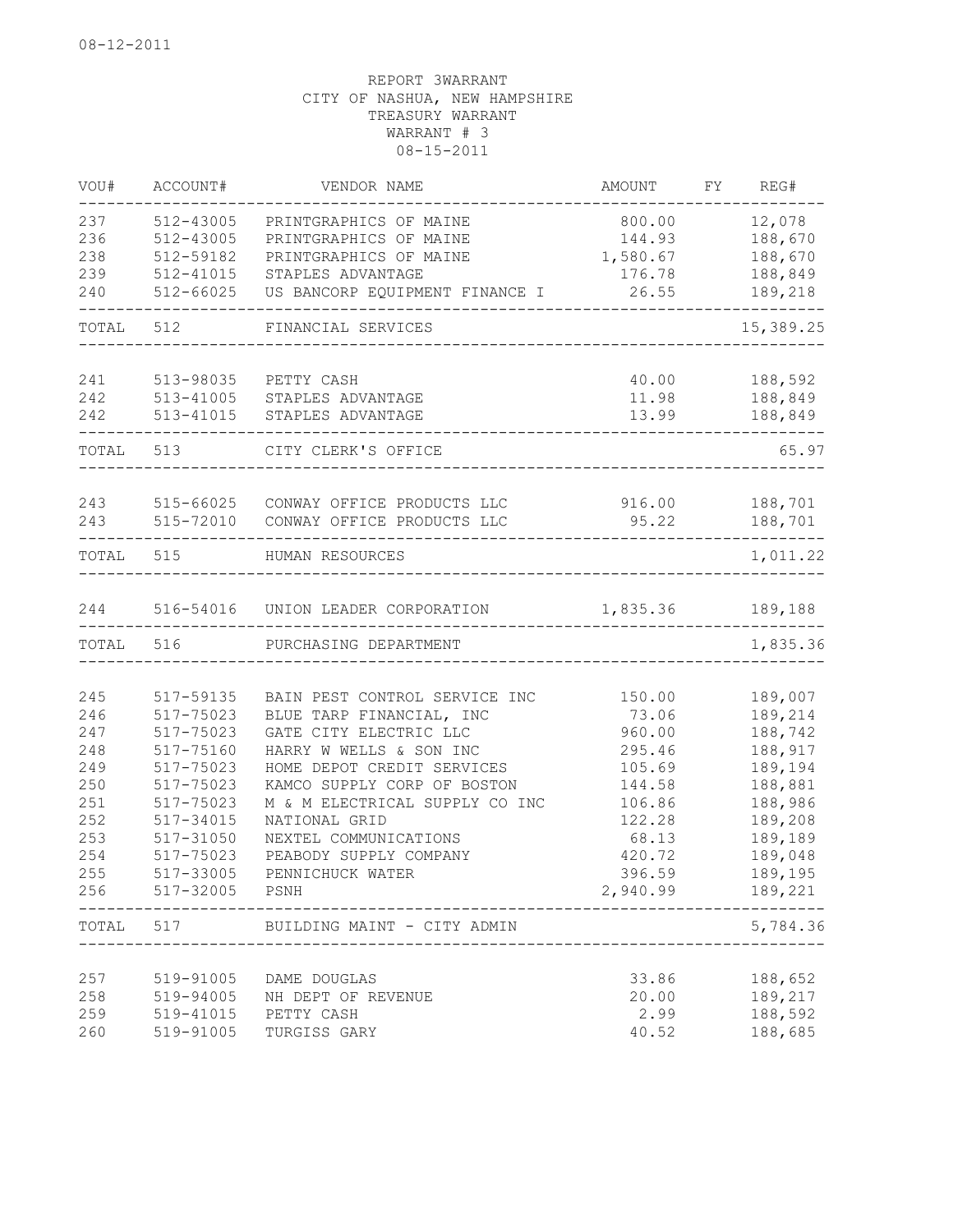|                          | VOU# ACCOUNT#                                            | VENDOR NAME                                                                    | AMOUNT FY REG#                         |                                          |
|--------------------------|----------------------------------------------------------|--------------------------------------------------------------------------------|----------------------------------------|------------------------------------------|
|                          | TOTAL 519 ASSESSORS                                      |                                                                                |                                        | 97.37                                    |
|                          | 261 520-32005                                            | PSNH                                                                           |                                        | 235.97 189,221                           |
|                          | TOTAL 520                                                | HUNT BUILDING<br>--------                                                      |                                        | 235.97                                   |
| 262<br>263<br>264        | 522-43005 FEDEX                                          | 522-74035 LAWSON SOFTWARE INC<br>522-31050 NEXTEL COMMUNICATIONS               | 125,918.95 12,079<br>99.12 189,189     | 42.45 189,185                            |
|                          | TOTAL 522                                                | INFORMATION TECHNOLOGY<br>. <u>.</u> .                                         |                                        | 126,060.52                               |
|                          |                                                          | 265 523-53032 PICTOMETRY                                                       |                                        | 12.40 188,681                            |
| TOTAL 523                |                                                          | GIS                                                                            |                                        | 12.40                                    |
| 266                      |                                                          | 524-64045 DELL MARKETING LP                                                    | 36.84 188,680                          |                                          |
|                          | TOTAL 524                                                | COMPUTERS - CITYWIDE                                                           |                                        | 36.84                                    |
| 267<br>268               | 531-53056<br>$531 - 46040$<br>531-59100                  | AAA CREDIT SCREENING SERV LLC<br>ALEC'S SHOE STORE INC                         | 25.00<br>4,240.12                      | 188,617<br>188,719                       |
| 269<br>270<br>270<br>271 | 531-42000<br>531-78007<br>531-46030                      | BAER ALEXANDRA<br>BELLETETES INC<br>BELLETETES INC<br>BEN'S UNIFORMS           | 401.66<br>5.99<br>20.06<br>296.00      | 188,741<br>188,725<br>188,725<br>189,011 |
| 271<br>271<br>272<br>272 | $531 - 46040$<br>$531 - 46045$<br>531-78007<br>531-78075 | BEN'S UNIFORMS<br>BEN'S UNIFORMS<br>BEST FORD<br>BEST FORD                     | 800.99<br>284.94<br>121.22<br>2,716.60 | 189,011<br>189,011<br>188,619<br>188,619 |
| 273<br>274<br>275        | 531-47010<br>531-59100<br>531-78007                      | BOUND TREE MEDICAL LLC<br>CANAL ART & FRAMING/SAMANTHA T<br>CARPARTS OF NASHUA | 210.00<br>105.00<br>220.63             | 188,754<br>188,933<br>188,618            |
| 276<br>277<br>278        | 531-31025<br>531-91025<br>531-31025                      | CINFO PETER<br>COLANGELO JOHN<br>COMCAST                                       | 45.96<br>44.40<br>224.59               | 189,157<br>189,163<br>189,203            |
| 279<br>280<br>281        | 531-91025<br>531-31025<br>531-78007                      | DAY-LEWIS IAN<br>FAIRPOINT COMMUNICATIONS<br>FISHER AUTO PARTS                 | 44.40<br>28.49<br>580.16               | 189,162<br>189,212<br>189,058            |
| 282<br>283<br>284        | 531-48015<br>531-46040<br>531-75023                      | FLEET SERVICES<br>GAPHARDT CLARK<br>GATE CITY FENCE CO INC                     | 1,203.58<br>274.92<br>950.00           | 188,752<br>189,159<br>188,708            |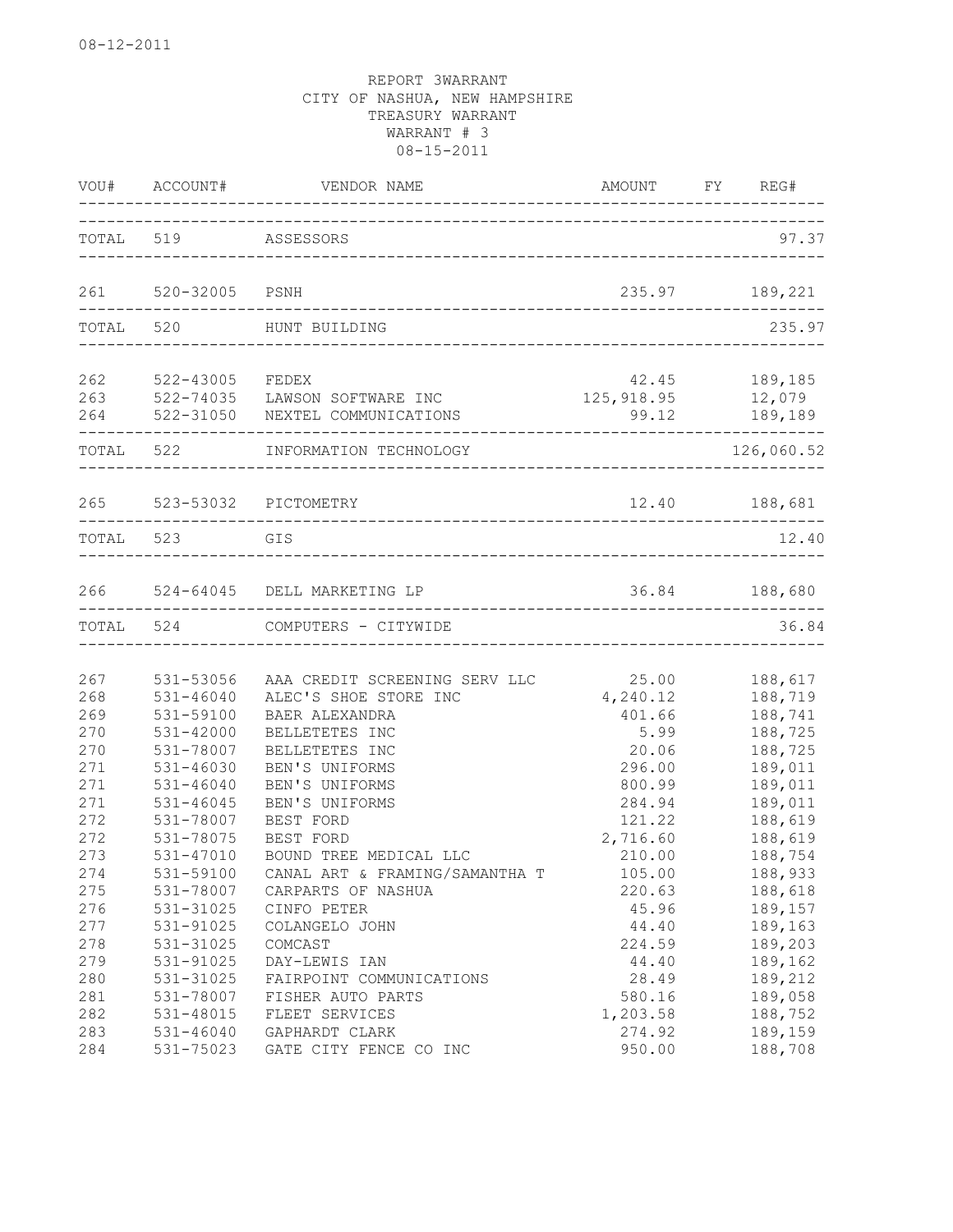| VOU# | ACCOUNT#      | VENDOR NAME                                                         | AMOUNT   | FY | REG#                |
|------|---------------|---------------------------------------------------------------------|----------|----|---------------------|
| 285  |               | 531-98035 GOOD MORNING SALES INC                                    | 102.00   |    | 188,848             |
| 286  | 531-91025     | GOODRIDGE JOHN                                                      | 44.40    |    | 189,160             |
| 287  | 531-74050     | GYM SERVICES INC                                                    | 895.00   |    | 188,610             |
| 288  | 531-42000     | HOME DEPOT CREDIT SERVICES                                          | 37.19    |    | 189,194             |
| 288  | 531-69025     | HOME DEPOT CREDIT SERVICES                                          | 76.96    |    | 189,194             |
| 288  | 531-75023     | HOME DEPOT CREDIT SERVICES                                          | 18.83    |    | 189,194             |
| 289  | 531-91025     | LANDRY KEVIN                                                        | 44.40    |    | 189,164             |
| 290  | 531-91025     | LAROCHE PETER                                                       | 21.36    |    | 189,158             |
| 291  | 531-78007     | MAC MULKIN CHEVROLET INC                                            | 431.66   |    | 188,991             |
| 291  | 531-78075     | MAC MULKIN CHEVROLET INC                                            | 76.50    |    | 188,991             |
| 291  | 531-78100     | MAC MULKIN CHEVROLET INC                                            | 42.46    |    | 188,991             |
| 292  | 531-41015     | MARTEL ELECTRONICS INC                                              | 33.00    |    | 189,199             |
| 293  | 531-59100     | NASHUA MILLYARD ASSOCIATES, IN                                      | 489.13   |    | 189,026             |
| 294  | 531-64192     | NASHUA OUTDOOR POWER EQUIPMENT                                      | 49.52    |    | 188,733             |
| 295  | 531-75023     | NASHUA WALLPAPER & PAINT CO                                         | 459.97   |    | 188,734             |
| 296  | 531-34015     | NATIONAL GRID                                                       | 597.54   |    | 189,208             |
| 297  | 531-78007     | NEW ENGLAND TECH SUPPLY                                             | 63.72    |    | 188,997             |
| 298  | 531-78007     | NEW G.H. BERLIN OIL COMPANY                                         | 2,396.25 |    | 188,748             |
| 299  | 531-74035     | NUMARA SOFTWARE INC                                                 | 1,000.00 |    | 188,744             |
| 300  | 531-53045     | OCCUPATIONAL DRUG TESTING LLC                                       | 120.00   |    | 188,771             |
| 301  | 531-33005     | PENNICHUCK WATER                                                    | 1,544.49 |    | 189,195             |
| 302  | 531-78007     | PERMA-LINE CORP OF NEW ENGLAND                                      | 116.50   |    | 188,627             |
| 303  | 531-49025     | PHYSICIANS DESK REFERENCE                                           | 129.90   |    | 189,209             |
| 304  | 531-32035     | PSNH                                                                | 155.94   |    | 189,221             |
| 305  | 531-53050     | PSYCHOTHERAPY ASSOCIATES INC                                        | 700.00   |    | 188,895             |
| 306  | 531-32035     | PUBLIC SERVICE OF NEW HAMPSHIR                                      | 483.97   |    | 189,232             |
| 307  | 531-59100     | R B ALLEN CO INC                                                    | 700.00   |    | 188,609             |
| 308  | 531-46040     | RILEY'S SPORT SHOP INC                                              | 131.28   |    | 188,611             |
| 309  | 531-78007     | SAM'S CLUB DIRECT                                                   | 31.92    |    | 189,198             |
| 309  | 531-98025     | SAM'S CLUB DIRECT                                                   | 250.80   |    | 189,198             |
| 310  | $531 - 44005$ | SOURCE 4 INC                                                        | 213.89   |    | 188,692             |
| 311  | 531-53045     | ST JOSEPH BUSINESS & HEALTH                                         | 448.70   |    | 188,709             |
| 312  | 531-31025     | ST ONGE JOSHUA                                                      | 45.96    |    | 189,161             |
| 313  | 531-41005     | STAPLES ADVANTAGE                                                   | 458.73   |    | 188,849             |
| 313  | 531-41015     | STAPLES ADVANTAGE                                                   | 755.55   |    | 188,849             |
| 314  | 531-46030     |                                                                     | 150.00   |    |                     |
| 315  | 531-78065     | STARPACKER<br>SULLIVAN TIRE INC                                     |          |    | 188,823             |
| 315  |               |                                                                     | 169.00   |    | 188,628             |
|      | 531-78100     | SULLIVAN TIRE INC                                                   | 42.00    |    | 188,628             |
| 316  | 531-46030     | SUPER SEER CORP                                                     | 15.85    |    | 188,790             |
| 317  | 531-78007     | TOWERS MOTOR PARTS CORP                                             | 555.13   |    | 188,806             |
| 318  | 531-74145     | TREASURER STATE OF NH                                               | 70.00    |    | 188,690             |
| 319  |               | 531-31025    VERIZON WIRELESS<br>531-59100    VILLAGE SENTEL "      | 992.69   |    | 189,205             |
| 320  |               | 531-59100 VILLAGE SENTRY KENNEL                                     | 160.00   |    | 188,686<br>-------- |
|      |               | TOTAL 531 POLICE DEPARTMENT<br>____________________________________ |          |    | 28,166.90           |
| 321  | 532-78035     | BEARINGS SPECIALTY CO INC                                           | 75.96    |    | 189,029             |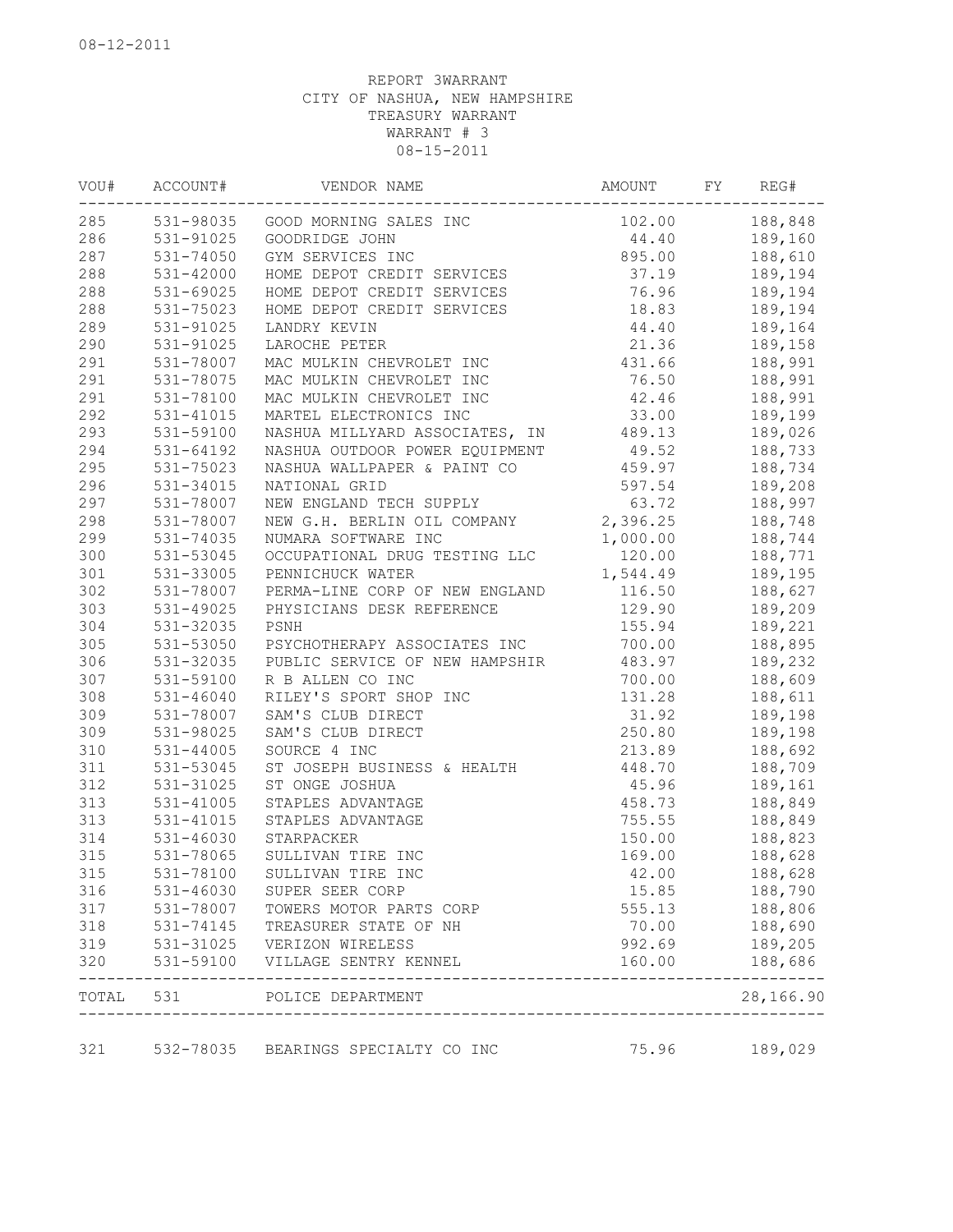| VOU#      | ACCOUNT#       | VENDOR NAME                     | AMOUNT      | FY | REG#        |
|-----------|----------------|---------------------------------|-------------|----|-------------|
| 322       | 532-78095      | D & R TOWING INC                | 800.95      |    | 188,990     |
| 323       | $532 - 61020$  | DALLAS MIDWEST LLC              | 161.50      |    | 189,099     |
| 324       | 532-95005      | GREATER BOSTON POLICE COUNCIL   | 256.00      |    | 189,193     |
| 325       | 532-75023      | HOME DEPOT CREDIT SERVICES      | 3.98        |    | 189,194     |
| 326       | $532 - 46030$  | INDUSTRIAL PROTECTION SERVICES  | 465.00      |    | 188,653     |
| 326       | 532-64080      | INDUSTRIAL PROTECTION SERVICES  | 1,400.00    |    | 188,653     |
| 327       | 532-59135      | JP PEST SERVICES                | 85.00       |    | 188,723     |
| 328       | 532-53065      | KALKOMEY                        | 60.00       |    | 189,070     |
| 329       | 532-75105      | M & M ELECTRICAL SUPPLY CO INC  | 132.85      |    | 188,986     |
| 330       | 532-78060      | MAYNARD & LESIEUR INCORPORATED  | 340.00      |    | 188,996     |
| 330       | 532-78065      | MAYNARD & LESIEUR INCORPORATED  | 620.60      |    | 188,996     |
| 331       | 532-53025      | NATIONAL ENGINEERING & TESTING  | 200.00      |    | 188,833     |
| 332       | 532-34015      | NATIONAL GRID                   | 254.76      |    | 189,208     |
| 333       | 532-42005      | NEW ENGLAND PAPER & SUPPLY      | $-113.66$   |    | 188,746     |
| 334       | 532-31040      | NEXTEL COMMUNICATIONS           | 172.00      |    | 189,189     |
| 335       | $532 - 46030$  | NORTHEAST RESCUE SYSTEMS        | 570.46      |    | 188,827     |
| 336       | 532-33005      | PENNICHUCK WATER                | 587.82      |    | 189,195     |
| 337       | 532-47005      | PHYSIO-CONTROL INC              | 2,166.95    |    | 188,799     |
| 338       | 532-32005      | PSNH                            | 8,956.22    |    | 189,221     |
| 339       | 532-41005      | STAPLES ADVANTAGE               | 324.29      |    | 188,849     |
| 339       | 532-41015      | STAPLES ADVANTAGE               | 661.56      |    | 188,849     |
| 340       | 532-59100      | TRUE BLUE CLEANERS              | 161.04      |    | 188,753     |
| 341       | 532-78080      | YANKEE TRUCKS                   | 42.64       |    | 188,629     |
| 341       | 532-78095      | YANKEE TRUCKS                   | 181.72      |    | 188,629     |
| 342       | 532-98030      | ZAX SIGNAGE                     | 105.00      |    | 188,758     |
| TOTAL     | 532            | FIRE DEPARTMENT                 |             |    | 18,672.64   |
| 343       | 533-33010      | PENNICHUCK WATER                | 213, 335.73 |    | 189,195     |
| TOTAL     | 533            | WATER SUPPLY (PUBLIC HYDRANTS)  |             |    | 213, 335.73 |
|           |                |                                 |             |    |             |
| 344       | 534-32020 PSNH |                                 | 269.59      |    | 189,221     |
| 345       | 534-32020      | PUBLIC SERVICE OF NEW HAMPSHIR  | 55,886.33   |    | 189,232     |
| TOTAL     | 534            | STREET LIGHTING                 |             |    | 56, 155.92  |
| 346       |                | 536-43005 UNITED PARCEL SERVICE | 26.79       |    | 189,235     |
| TOTAL 536 |                | CITYWIDE COMMUNICATIONS         |             |    | 26.79       |
|           |                |                                 |             |    |             |
| 347       |                | 541-33005 PENNICHUCK WATER      | 218.68      |    | 189,195     |
| 348       | 541-41015      | STAPLES ADVANTAGE               | 44.90       |    | 188,849     |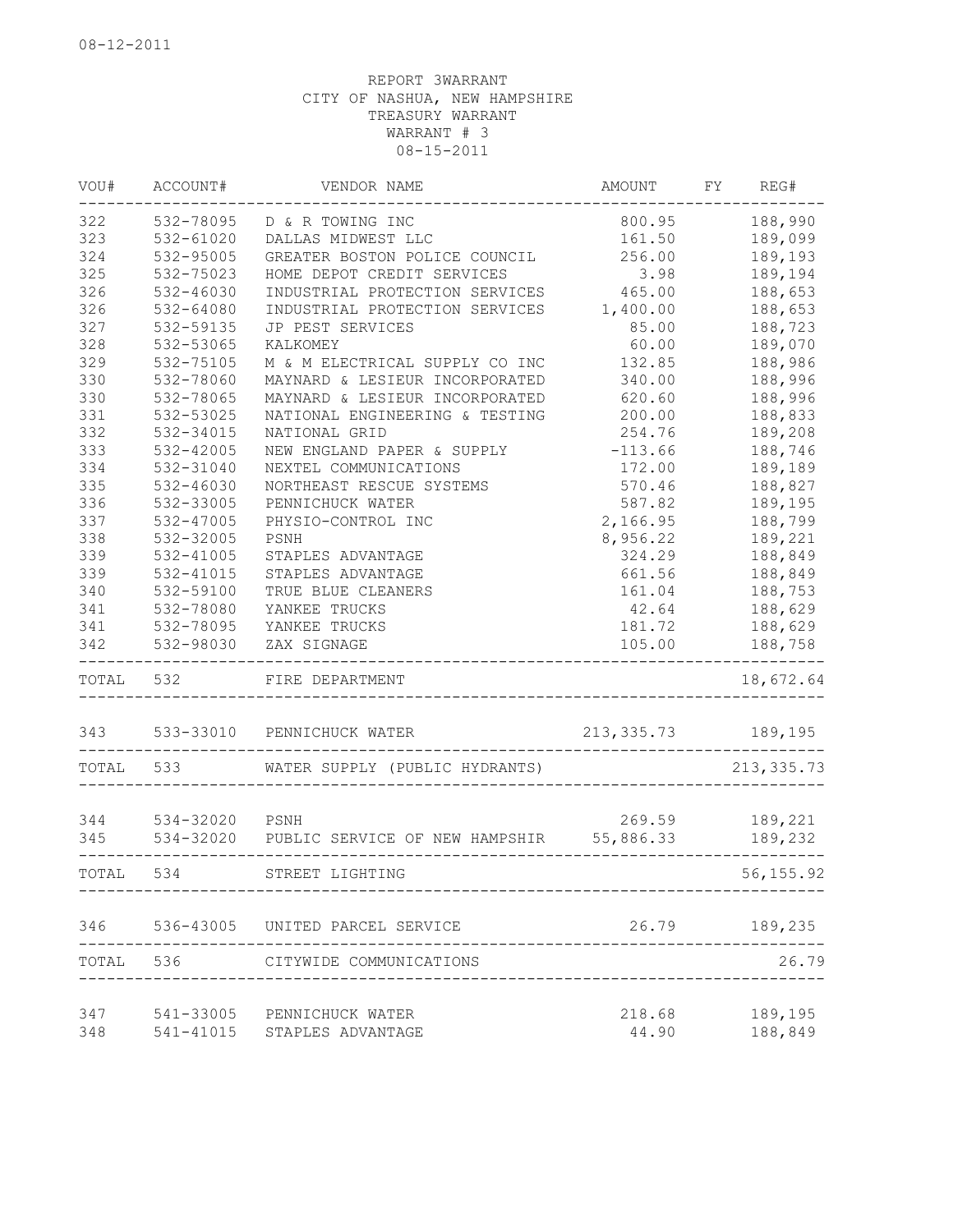|           | VOU# ACCOUNT#                       |                                                          |                                    | REG#                          |
|-----------|-------------------------------------|----------------------------------------------------------|------------------------------------|-------------------------------|
|           |                                     | TOTAL 541 COMMUNITY SERVICES DIVISION                    |                                    | 263.58                        |
|           |                                     | CARON CHRISTINE                                          | 27.72                              | 188,713                       |
| 349       | 349 542-43005                       | CARON CHRISTINE                                          |                                    |                               |
| 350       | 542-95005<br>542-31050<br>542-31050 | NEXTEL COMMUNICATIONS                                    | 125.00<br>32.61                    | 188,713<br>189,189<br>189,165 |
| 351       |                                     | 542-91005 PETTY CASH                                     | 38.61                              |                               |
| 352       |                                     | 542-95005 WENDT BETTY                                    |                                    | 75.00 188,822                 |
| TOTAL 542 |                                     | ____________________________________<br>COMMUNITY HEALTH |                                    | 298.94                        |
|           |                                     | 353 543-31050 NEXTEL COMMUNICATIONS 12.65 189,189        |                                    |                               |
|           | TOTAL 543                           | ENVIRONMENTAL HEALTH DEPT.                               | ---------------------------------- | 12.65                         |
|           |                                     |                                                          |                                    |                               |
| 354       |                                     | 545-97020 188 CONCORD ST LLC DBA LILLIAN 557.00 188,773  |                                    |                               |
| 355       | 545-97020                           | 23-25 TEMPLE ST REALTY LLC                               | 960.00                             | 188,781                       |
| 356       | 545-97020                           | 243 MAIN STREET, LLC                                     | 275.00                             | 189,053                       |
| 357       | 545-97020                           | 28-34 RR SQUARE LLC                                      | 511.42                             | 188,632                       |
| 358       | 545-97020                           | ALLEN ROBERT W                                           | 500.00                             | 188,777                       |
| 359       | 545-97020                           | AMH REAL ESTATE LLC                                      | 497.69                             | 188,612                       |
| 360       | 545-97020                           | BARRY JOHN                                               | 322.85                             | 188,855                       |
| 361       | 545-97020                           | BOSTON EXPRESS BUS INC                                   | 11.00                              | 188,774                       |
| 362       | 545-97020                           | BUTLER AFRICA M                                          | 524.25                             | 188,599                       |
| 363       | 545-97020                           | CAMIRE KEITH                                             | 293.00                             | 188,861                       |
| 364       | 545-97020                           | CAMPBELL GILBERT DBA WOODLANDS                           | 930.00                             | 188,641                       |
| 365       | 545-97020                           | CLARK E G                                                | 700.00                             | 188,697                       |
| 366       | 545-97020                           | CORRIVEAU THERESA                                        | 470.50                             | 188,648                       |
| 367       | 545-97020                           | COUNTRY BARN MOTEL                                       | 532.00                             | 188,726                       |
| 368       | 545-97020                           | CREMATION SOCIETY OF NH                                  | 750.00                             | 188,727                       |
| 369       | 545-97020                           | DAME HOLLIS PROPERTIES                                   | 785.87                             | 188,862                       |
| 370       | 545-97020                           | DESSUREAULT HUGUETTE                                     | 560.00                             | 188,623                       |
| 371       | 545-97020                           | DROUIN ROBERT G                                          | 1,745.00                           | 188,783                       |
| 372       | 545-97020                           | DRURY DANA                                               | 949.00                             | 188,761                       |
| 373       | 545-97020                           | DUQUE FELIPE                                             | 470.00                             | 188,825                       |
| 374       | 545-97020                           | FISHER JOHN R                                            | 363.00                             | 188,860                       |
| 375       | 545-97020                           | GANDER PROP MANAGEMENT LLC                               | 750.00                             | 188,704                       |
| 376       | 545-97020                           | GAUTHIER REALTY/CONNIE GAUTHIE                           | 2,984.00                           | 188,840                       |
| 377       | 545-97020                           | GP NASHUA LIMITED PARTNERSHIP                            | 921.00                             | 188,654                       |
| 378       | 545-97020                           | J P MANAGEMENT INC                                       | 314.24                             | 188,621                       |
| 379       | 545-97020                           | KIRKMAN RODNEY                                           | 600.00                             | 188,647                       |
| 380       | 545-97020                           | KONEVA TATIANA                                           | 998.57                             | 188,736                       |
| 381       | 545-97020                           | LAVOIE DAVID                                             | 785.87                             | 188,786                       |
| 382       | 545-97020                           | LAVOIE LEO M                                             | 302.00                             | 188,801                       |
| 383       | 545-97020                           | LIAKAKOS FOTIOS                                          | 100.00                             | 188,607                       |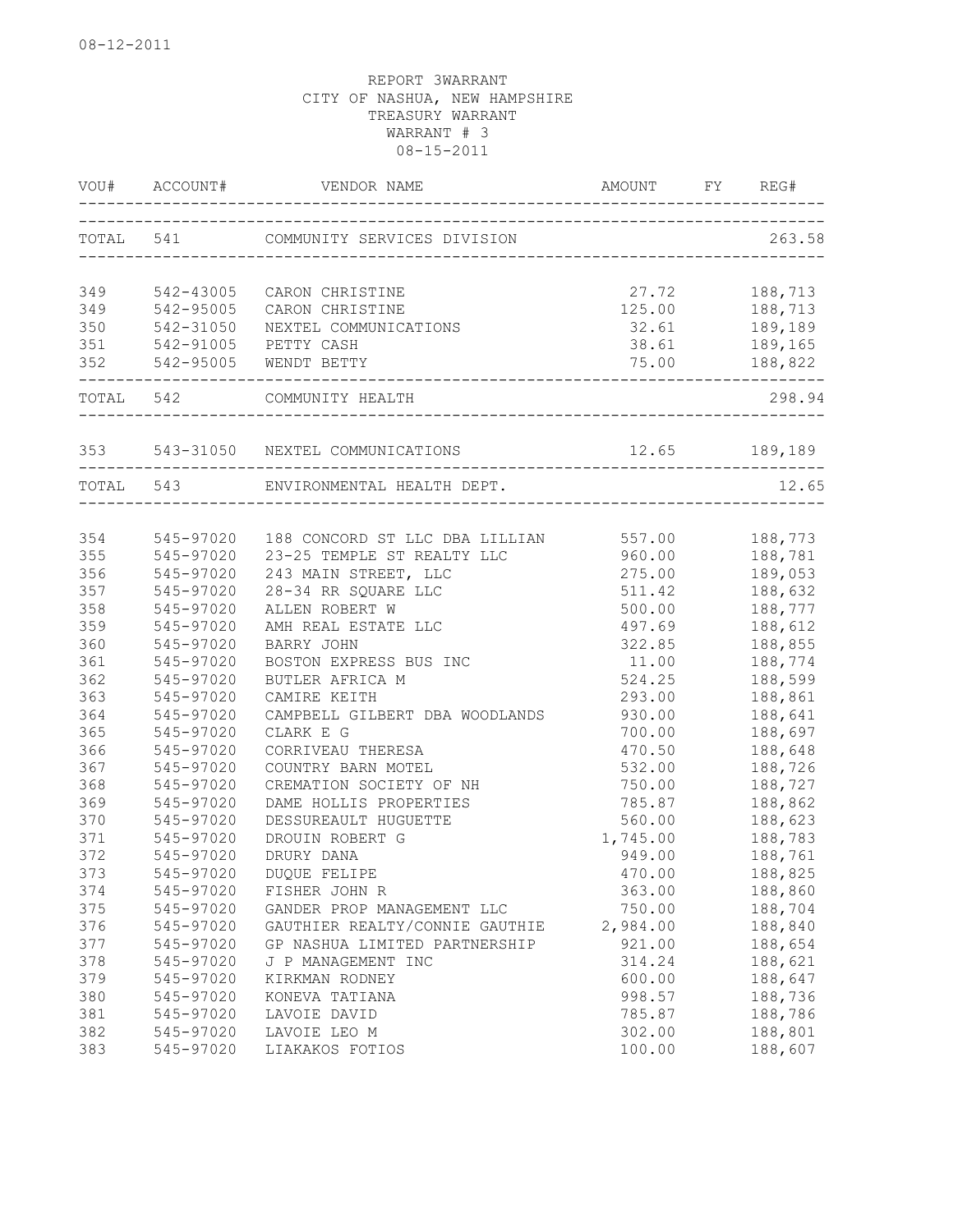| VOU#  | ACCOUNT#      | VENDOR NAME                    | AMOUNT   | FY | REG#      |
|-------|---------------|--------------------------------|----------|----|-----------|
| 384   | 545-97020     | MAFFEE DANIEL J                | 1,150.00 |    | 188,863   |
| 385   | 545-97020     | MOTEL 6                        | 4,818.22 |    | 188,805   |
| 386   | 545-97020     | NADLER CRAIG                   | 875.00   |    | 188,857   |
| 387   | 545-97015     | PETTY CASH                     | 6.00     |    | 189,165   |
| 388   | 545-97020     | PLEAKAS MARION                 | 46.42    |    | 188,762   |
| 389   | 545-97020     | PRA PROPERTIES LTD PARTNERSHIP | 863.59   |    | 188,812   |
| 390   | 545-97015     | PSNH                           | 2,823.67 |    | 189,225   |
| 391   | 545-97020     | QUIRION CLAUDE                 | 750.00   |    | 188,616   |
| 392   | 545-97020     | ROYAL CREST ESTATES            | 861.39   |    | 188,669   |
| 393   | 545-97020     | THUNSTROM ROBERT               | 568.43   |    | 188,643   |
| 394   | 545-97020     | TWARDOSKI MARK                 | 1,350.00 |    | 188,864   |
| 395   | 545-97015     | WINGATE'S PHARMACY INC         | 5,937.32 |    | 189,182   |
| TOTAL | 545           | WELFARE COSTS                  |          |    | 40,513.30 |
|       |               |                                |          |    |           |
| 396   | 551-59100     | JAN-PRO CLEANING SYSTEMS NORTH | 665.00   |    | 189,019   |
| 397   | 551-59100     | JP PEST SERVICES               | 255.00   |    | 188,723   |
| 398   | $551 - 34015$ | NATIONAL GRID                  | 13.95    |    | 189,208   |
| 399   | 551-31050     | NEXTEL COMMUNICATIONS          | 320.28   |    | 189,189   |
| 400   | $551 - 61022$ | OFFICE ALTERNATIVES LLC        | 224.00   |    | 189,063   |
| 401   | 551-33005     | PENNICHUCK WATER               | 104.12   |    | 189,195   |
| 402   | 551-32005     | PUBLIC SERVICE OF NEW HAMPSHIR | 1,024.88 |    | 189,232   |
| 403   | $551 - 41015$ | STAPLES ADVANTAGE              | 42.76    |    | 188,849   |
| TOTAL | 551           | PUBLIC WORKS DIV & ENGINEERING |          |    | 2,649.99  |
|       |               |                                |          |    |           |
| 404   | 552-59015     | 60'S INVASION/DAVID VOSE       | 850.00   |    | 188,980   |
| 405   | 552-75135     | ACME PRESSURE WASHING LLC      | 1,700.00 |    | 189,096   |
| 406   | $552 - 46045$ | ALEC'S SHOE STORE INC          | 81.45    |    | 188,719   |
| 407   | 552-78100     | ALLEN MELLO DODGE INC          | 67.50    |    | 188,993   |
| 408   | 552-59015     | AMERICAN TEXTILE HISTORY MUSEU | 75.00    |    | 188,943   |
| 409   | 552-75135     | B & S LOCKSMITH INC            | 13.50    |    | 188,759   |
| 410   | $552 - 46045$ | BEAUCHER ROBERT                | 64.96    |    | 189,167   |
| 411   | 552-78007     | CARPARTS OF NASHUA             | 79.00    |    | 188,618   |
| 412   | 552-78007     | CHAPPELL TRACTOR SALES INC     | 35.44    |    | 188,639   |
| 413   | 552-48015     | DENNIS K BURKE INC             | 3,000.81 |    | 189,236   |
| 414   | 552-78100     | DONOVAN SPRING COMPANY INC     | 34.36    |    | 188,636   |
| 415   | 552-59050     | DOZOIS ROBERT                  | 50.00    |    | 189,076   |
| 416   | 552-78100     | EASTERN NE HYDRAULICS INC      | 235.00   |    | 188,846   |
| 417   | 552-75021     | F W WEBB COMPANY               | 150.40   |    | 188,672   |
| 417   | 552-75022     | F W WEBB COMPANY               | 19.70    |    | 188,672   |
| 417   | 552-75135     | F W WEBB COMPANY               | 53.45    |    | 188,672   |
| 418   | $552 - 46045$ | FAULKNER MARK                  | 44.99    |    | 189,166   |
| 419   | 552-78007     | FREIGHTLINER OF NH INC         | 367.27   |    | 188,813   |
| 420   | 552-59050     | GADBOIS GERALD                 | 380.00   |    | 188,597   |
| 421   | 552-75021     | GATE CITY FENCE CO INC         | 570.00   |    | 188,708   |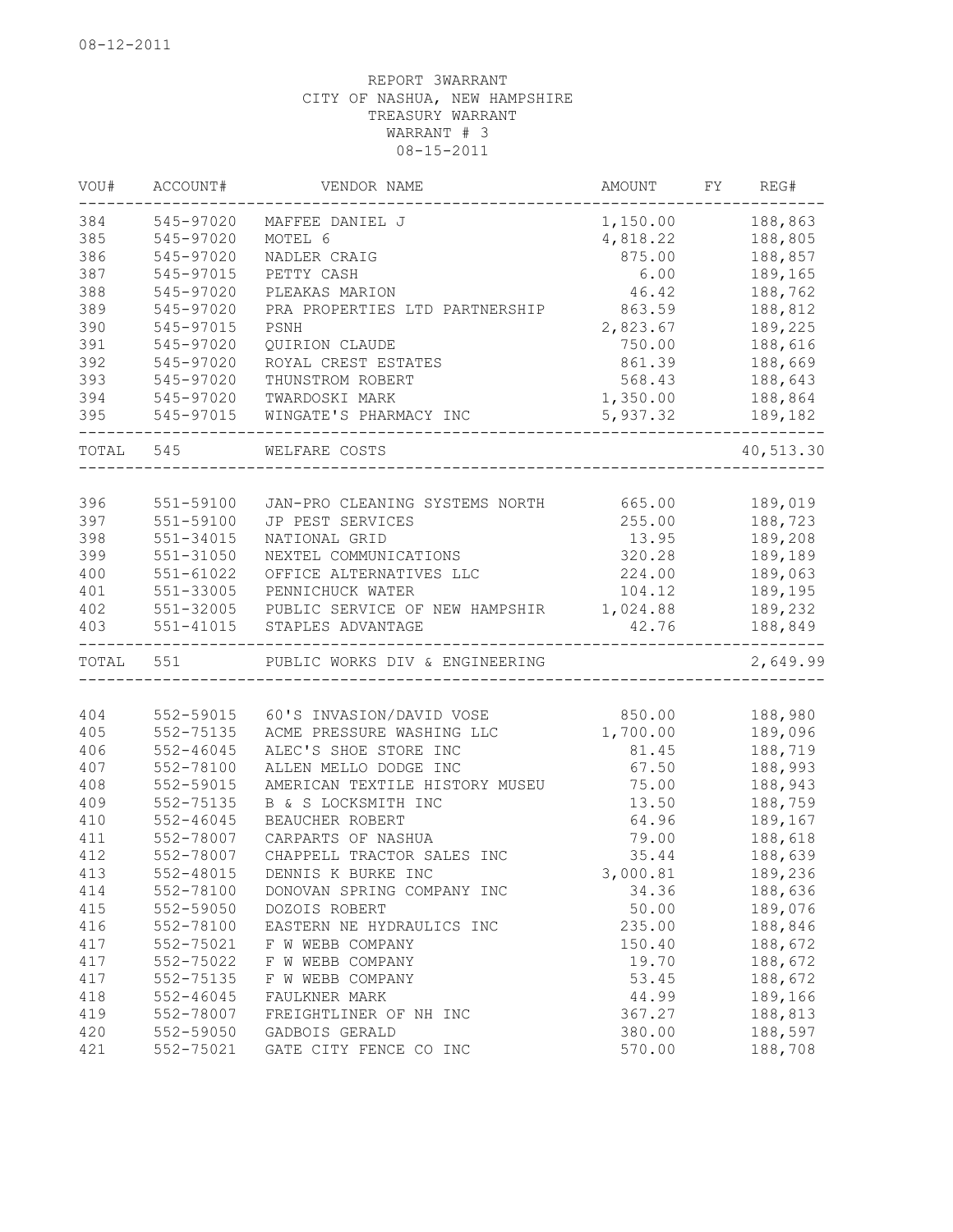| VOU# | ACCOUNT#      | VENDOR NAME                    | AMOUNT             | FY | REG#    |
|------|---------------|--------------------------------|--------------------|----|---------|
| 421  | 552-75040     | GATE CITY FENCE CO INC         | 20.50              |    | 188,708 |
| 421  | 552-75135     | GATE CITY FENCE CO INC         | 33.00              |    | 188,708 |
| 422  | 552-59050     | GORSUCH JAMES                  | 100.00             |    | 188,649 |
| 423  | $552 - 64192$ | GRAINGER                       | 189.63             |    | 188,660 |
| 424  | 552-75135     | GRANITE STATE GLASS            | 562.00             |    | 188,772 |
| 425  | $552 - 45200$ | HARRIS TROPHY                  | 18.00              |    | 188,710 |
| 426  | 552-59050     | HENDERSON MIKE                 | 50.00              |    | 189,102 |
| 427  | $552 - 42010$ | HOME DEPOT CREDIT SERVICES     | 16.88              |    | 189,194 |
| 427  | 552-75021     | HOME DEPOT CREDIT SERVICES     | 181.39             |    | 189,194 |
| 427  | 552-75022     | HOME DEPOT CREDIT SERVICES     | 180.96             |    | 189,194 |
| 427  | 552-75040     | HOME DEPOT CREDIT SERVICES     | 66.90              |    | 189,194 |
| 427  | 552-75135     | HOME DEPOT CREDIT SERVICES     | 47.81              |    | 189,194 |
| 427  | 552-75165     | HOME DEPOT CREDIT SERVICES     | 68.63              |    | 189,194 |
| 427  | 552-75170     | HOME DEPOT CREDIT SERVICES     | 84.45              |    | 189,194 |
| 428  | 552-75021     | HUDSON SMALL ENGINE            | 200.00             |    | 188,721 |
| 429  | 552-59015     | JAM LAB/ROBERT GUAL            | 300.00             |    | 189,097 |
| 430  | 552-75022     | JAN-PRO CLEANING SYSTEMS NORTH | 300.00             |    | 189,019 |
| 431  | 552-75021     | JOHN DEERE LANDSCAPES/LESCO    | 8.30               |    | 188,897 |
| 432  | 552-75135     | JOHNSON'S ELECTRIC INC         | 335.00             |    | 188,675 |
| 433  | 552-75021     | LOWE'S                         | 15.95              |    | 189,206 |
| 433  | 552-75022     | LOWE'S                         | 7.70               |    | 189,206 |
| 434  | $552 - 45290$ | M & N SPORTS LLC               | 213.30             |    | 188,728 |
| 434  | $552 - 46005$ | M & N SPORTS LLC               | 2,207.55           |    | 188,728 |
| 435  | $552 - 64225$ | M E O'BRIEN & SONS INC         | 690.00             |    | 189,028 |
| 436  | $552 - 45285$ | MARSHALL SIGNS INC             | 749.00             |    | 189,012 |
| 437  | 552-78065     | MAYNARD & LESIEUR INCORPORATED | 56.50              |    | 188,996 |
| 438  | 552-78007     | NAPA AUTO PARTS                | 246.13             |    | 188,802 |
| 439  | 552-74085     | NASHUA OUTDOOR POWER EQUIPMENT | 68.58              |    | 188,733 |
| 439  | 552-74092     | NASHUA OUTDOOR POWER EQUIPMENT | 324.81             |    | 188,733 |
| 439  | 552-78100     | NASHUA OUTDOOR POWER EQUIPMENT | 84.04              |    | 188,733 |
| 440  | 552-94005     | NESTMA                         | 300.00             |    | 189,207 |
| 441  | 552-78100     | NEW G.H. BERLIN OIL COMPANY    | 103.01             |    | 188,748 |
| 442  | 552-31050     | NEXTEL COMMUNICATIONS          | 147.44             |    | 189,189 |
| 443  | 552-59050     | PALANGE BOB                    | 80.00              |    | 188,976 |
| 444  | 552-75022     | PEABODY SUPPLY COMPANY         | 258.08             |    | 189,048 |
| 445  | 552-33005     | PENNICHUCK WATER               | 10,472.21          |    | 189,195 |
| 445  | 552-33040     | PENNICHUCK WATER               | 216.47             |    | 189,195 |
| 446  | 552-32005     | PSNH                           | 1,887.72           |    | 189,221 |
| 446  | 552-32005     | PSNH                           |                    |    | 189,222 |
| 446  | 552-32030     | $\texttt{PSNH}{}$              | 6,323.65<br>491.23 |    | 189,221 |
| 446  | 552-32030     | PSNH                           | 2,967.82           |    | 189,222 |
|      |               |                                | 43.05              |    | 189,222 |
| 446  | 552-33005     | PSNH                           |                    |    | 189,232 |
| 447  | 552-32040     | PUBLIC SERVICE OF NEW HAMPSHIR | 2,129.71           |    |         |
| 448  | 552-59015     | READ WAYNE                     | 650.00             |    | 188,711 |
| 449  | 552-59050     | SAIA FRANK                     | 280.00             |    | 188,659 |
| 450  | 552-78007     | SANEL AUTO PARTS CO            | 881.39             |    | 188,729 |
| 451  | 552-45235     | SEASONAL SPECIALTY STORES      | 188.73             |    | 188,819 |
| 451  | 552-75170     | SEASONAL SPECIALTY STORES      | 136.03             |    | 188,819 |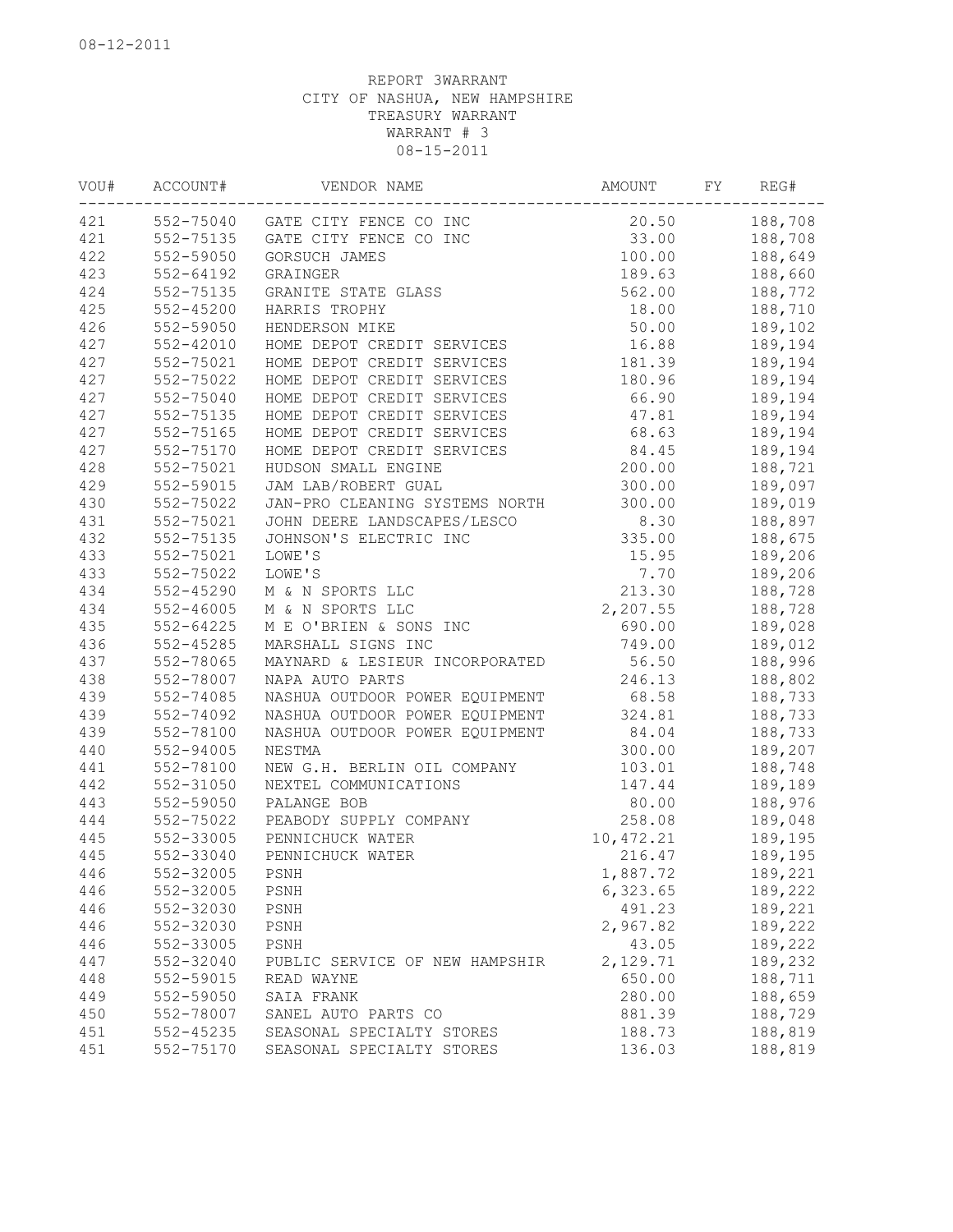|     |             | VOU# ACCOUNT# VENDOR NAME                                                      | AMOUNT FY REG# |            |
|-----|-------------|--------------------------------------------------------------------------------|----------------|------------|
|     | ----------- | 452   552-74085   TURF PRODUCTS CORP   588.30   552-74085   TURF PRODUCTS CORP |                |            |
|     |             |                                                                                |                | 43, 444.68 |
| 453 | 553-69025   | ABCO WELDING & INDUSTRIAL SUPP 105.90 189,043                                  |                |            |
| 454 | 553-45175   | AIRGAS EAST                                                                    | 40.00          | 188,657    |
| 455 | 553-78100   | AUTO ELECTRIC WAREHOUSE INC                                                    | 240.00         | 188,595    |
| 456 | 553-45060   | BELLETETES INC                                                                 | 10.50          | 188,725    |
| 457 | 553-45015   | BROX INDUSTRIES INC                                                            | 1,823.74       | 188,638    |
| 457 | 553-45025   | BROX INDUSTRIES INC                                                            | 50.00          | 188,638    |
| 457 | 553-45190   | BROX INDUSTRIES INC                                                            | 322.80         | 188,638    |
| 458 | 553-59150   | CALLOGIX INC                                                                   | 66.55          | 189,056    |
| 459 | 553-78100   | CHAPPELL TRACTOR SALES, INC 597.59                                             |                | 189,047    |
| 460 | 553-78035   | CHROMATE INDUSTRIAL CORP                                                       | 453.44         | 188,696    |
| 461 | 553-45015   | CONTINENTAL PAVING INC                                                         | 468.14         | 189,004    |
| 461 | 553-45025   | CONTINENTAL PAVING INC                                                         | 50.00          | 189,004    |
| 462 | 553-45060   | CORRIVEAU ROUTHIER INC                                                         | 727.70         | 188,989    |
| 463 | 553-48015   | DENNIS K BURKE INC                                                             | 19,043.54      | 189,236    |
| 464 | 553-78100   | DONOVAN EQUIPMENT CO INC                                                       | 86.33          | 188,634    |
| 465 | 553-78100   | FREIGHTLINER OF NH INC                                                         | 68.42          | 188,813    |
| 466 | 553-59168   | HUDSON PAVING & EXCAVATION INC                                                 | 875.00         | 189,002    |
| 467 | 553-59135   | JP PEST SERVICES                                                               | 65.00          | 188,723    |
| 468 | 553-49075   | LIBERTY INTN'L TRUCKS OF NH LL 22.72                                           |                | 188,994    |
| 469 | 553-78065   | MAYNARD & LESIEUR INCORPORATED 749.00                                          |                | 188,996    |
| 470 | 553-49075   | NAPA AUTO PARTS                                                                | 189.06         | 188,802    |
| 470 | 553-69025   | NAPA AUTO PARTS                                                                | 60.04          | 188,802    |
| 470 | 553-78100   | NAPA AUTO PARTS                                                                | 415.72         | 188,802    |
| 471 | 553-49075   | NEW G.H. BERLIN OIL COMPANY                                                    | 101.80         | 188,748    |
| 472 | 553-31050   | NEXTEL COMMUNICATIONS                                                          | 164.34         | 189,189    |
| 473 | 553-45060   | OMEGA INDUSTRIAL SUPPLY INC                                                    | 932.76         | 188,766    |
| 474 | 553-33005   | PENNICHUCK WATER                                                               | 508.24         | 189,195    |
| 475 | 553-49075   | PETTY CASH                                                                     | 12.00          | 188,592    |
| 476 | 553-78100   | PINE MOTOR PARTS                                                               | 10.01          | 188,998    |
| 477 | 553-32005   | PUBLIC SERVICE OF NEW HAMPSHIR 3,197.68                                        |                | 189,232    |
| 478 | 553-49075   | SANEL AUTO PARTS CO                                                            | 174.60         | 188,729    |
| 478 | 553-78100   | SANEL AUTO PARTS CO                                                            | 163.44         | 188,729    |
| 479 | 553-48005   | SHATTUCK MALONE OIL CO                                                         | 6,419.34       | 189,181    |
| 480 | 553-69025   | SNAP ON TOOLS                                                                  | 125.00         | 188,637    |
| 481 | 553-78100   | SWEEPER PARTS SALES                                                            | 192.20         | 189,052    |
| 482 | 553-78100   | TENNANT SALES & SERVICE COMPAN                                                 | 768.60         | 188,656    |
| 483 | 553-59100   | TOOL & EQUIPMENT CONNECTION, I                                                 | 890.00         | 189,046    |
| 484 | 553-46045   | UNIFIRST CORPORATION                                                           | 597.00         | 188,814    |
| 485 | 553-49075   | USP OF NEW ENGLAND                                                             | 587.78         | 188,797    |
| 486 | 553-59100   | WAXMAN BETTY E                                                                 | 1,200.00       | 188,800    |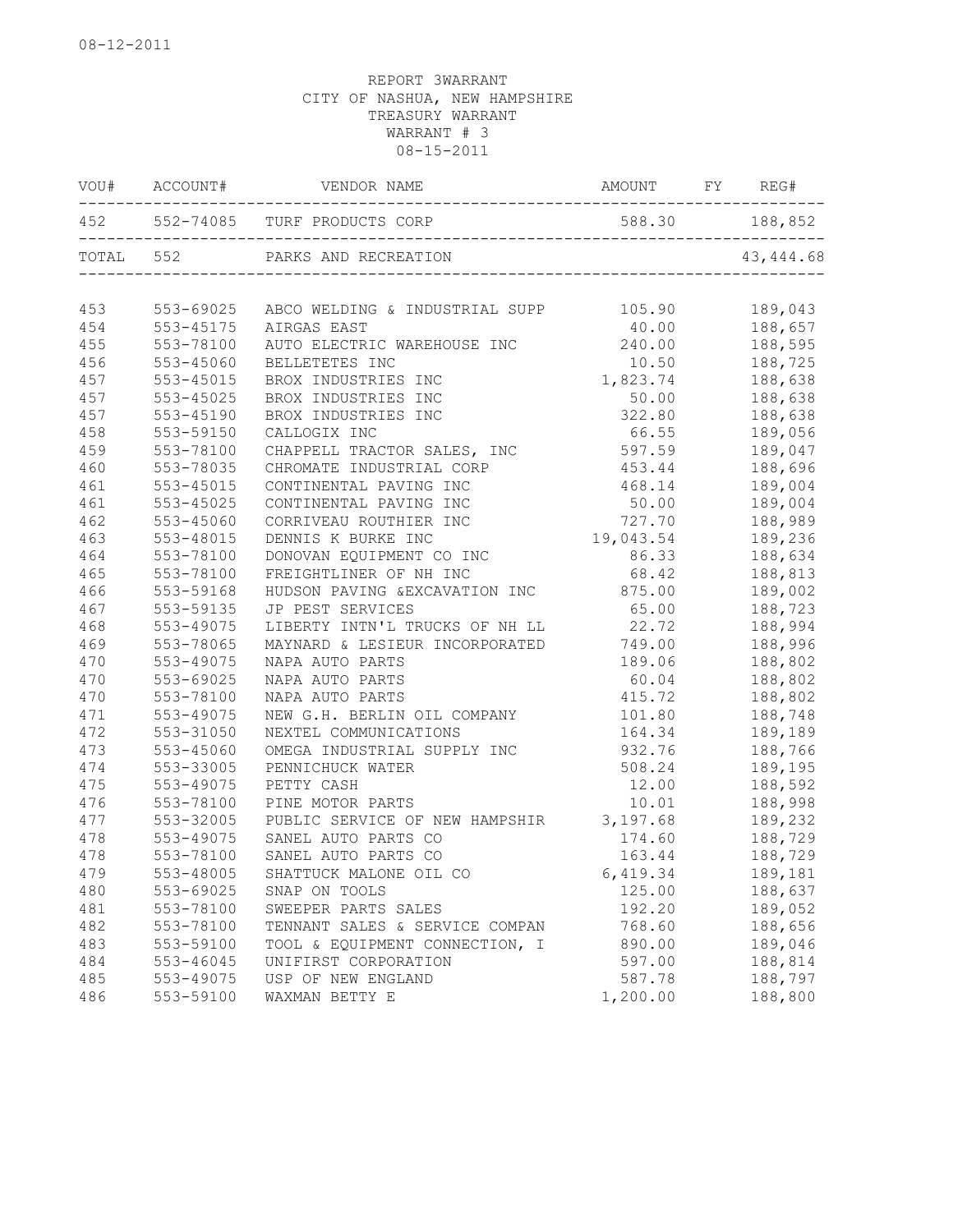| VOU#      | ACCOUNT#  | VENDOR NAME                                           | <b>AMOUNT</b><br>________________________ | FY | REG#          |
|-----------|-----------|-------------------------------------------------------|-------------------------------------------|----|---------------|
| TOTAL 553 |           | STREET DEPARTMENT<br>________________________________ |                                           |    | 42,575.98     |
| 487       | 555-45107 | BLUE TARP FINANCIAL, INC                              | 21.54                                     |    | 189,214       |
| 487       | 555-69025 | BLUE TARP FINANCIAL, INC                              | 130.91                                    |    | 189,214       |
| 488       | 555-46045 | GRAINGER                                              | 29.88                                     |    | 188,716       |
| 489       | 555-59105 | JAN-PRO CLEANING SYSTEMS NORTH                        | 235.00                                    |    | 189,019       |
| 490       | 555-31050 | NEXTEL COMMUNICATIONS                                 | 223.75                                    |    | 189,189       |
|           | 555-45285 |                                                       |                                           |    |               |
| 491       |           | PERMA-LINE CORP OF NEW ENGLAND                        | 463.02                                    |    | 188,627       |
| 491       | 555-49075 | PERMA-LINE CORP OF NEW ENGLAND                        | 66.50                                     |    | 188,627       |
| 492       | 555-32025 | PSNH                                                  | 347.35                                    |    | 189,222       |
| 492       | 555-32025 | PSNH                                                  | 1,557.32                                  |    | 189,223       |
| 493       | 555-78140 | SANEL AUTO PARTS CO                                   | 47.09                                     |    | 188,729       |
| 494       | 555-75023 | UNIFIRST CORPORATION                                  | 26.55                                     |    | 188,814       |
| TOTAL     | 555       | TRAFFIC DEPARTMENT                                    |                                           |    | 3, 148.91     |
|           |           |                                                       |                                           |    |               |
| 495       | 557-49075 | BLUE TARP FINANCIAL, INC                              | 9.52                                      |    | 189,214       |
| 495       | 557-69025 | BLUE TARP FINANCIAL, INC                              | 53.95                                     |    | 189,214       |
| 496       | 557-49075 | HOME DEPOT CREDIT SERVICES                            | 68.31                                     |    | 189,194       |
| 497       | 557-59100 | LOOMIS                                                | 36.07                                     |    | 189,055       |
| 498       | 557-59100 | NEXTEL COMMUNICATIONS                                 | 6.98                                      |    | 189,189       |
| 499       | 557-33005 | PENNICHUCK WATER                                      | 120.30                                    |    | 189,195       |
| 500       | 557-49075 | PETTY CASH                                            | 5.00                                      |    | 188,592       |
| 500       | 557-78140 | PETTY CASH                                            | 8.00                                      |    | 188,592       |
| 501       | 557-32005 | PSNH                                                  | 1,065.70                                  |    | 189,223       |
| 502       | 557-91005 | STANSFIELD JILL                                       | 23.42                                     |    | 189,168       |
| TOTAL     | 557       | PARKING LOTS                                          |                                           |    | 1,397.25      |
|           |           |                                                       |                                           |    |               |
| 503       | 561-48015 | DENNIS K BURKE INC                                    | 838.33                                    |    | 189,236       |
| 504       | 561-75023 | HOME DEPOT CREDIT SERVICES                            | 145.32                                    |    | 189,194       |
| 505       | 561-78100 | MAFFEE'S GARAGE INC                                   | 231.27                                    |    | 188,987       |
| 506       | 561-74085 | NASHUA OUTDOOR POWER EQUIPMENT                        | 11.56                                     |    | 188,733       |
| 507       | 561-32005 | $_{\rm{PSNH}}$                                        | 147.95                                    |    | 189,224       |
|           |           | TOTAL 561 EDGEWOOD CEMETERY                           |                                           |    | 1,374.43      |
|           |           | 508 562-33005 PENNICHUCK WATER                        |                                           |    | 93.36 189,195 |
|           |           | TOTAL 562 SUBURBAN CEMETERIES                         |                                           |    | 93.36         |
|           |           |                                                       |                                           |    |               |
| 509       |           | 563-75023 HOME DEPOT CREDIT SERVICES                  | 91.83                                     |    | 189,194       |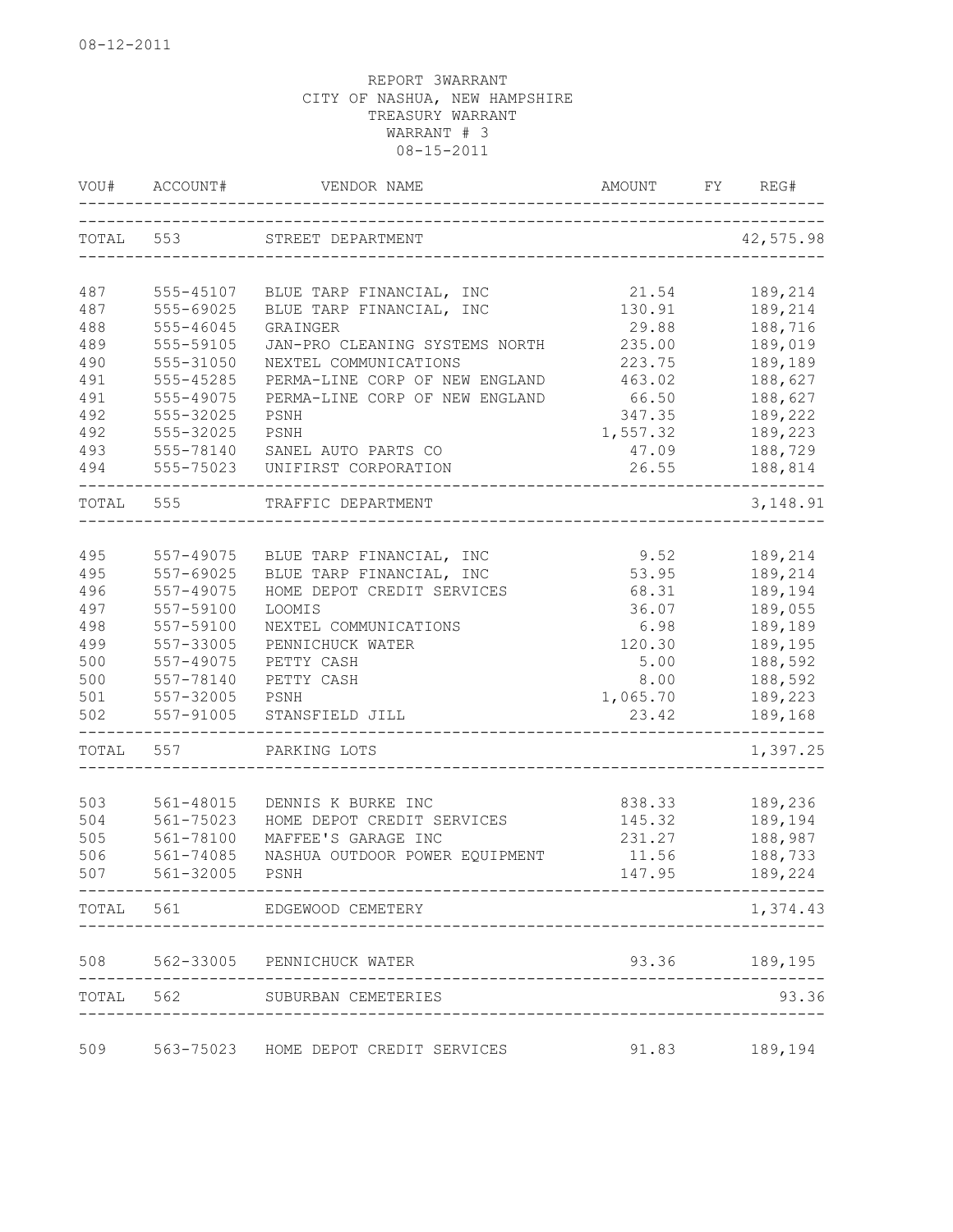| VOU#       | ACCOUNT#               | VENDOR NAME                                                  | AMOUNT             | FY | REG#               |
|------------|------------------------|--------------------------------------------------------------|--------------------|----|--------------------|
| 510        | 563-74092              | MAYNARD & LESIEUR INCORPORATED                               | 62.25              |    | 188,996            |
| 511        | 563-74085              | NASHUA OUTDOOR POWER EQUIPMENT                               | 210.88             |    | 188,733            |
| 512        | 563-32005              | PSNH                                                         | 297.78             |    | 189,224            |
| 513        | 563-78007              | SANEL AUTO PARTS CO                                          | 129.92             |    | 188,729            |
| TOTAL      | 563                    | WOODLAWN CEMETERY                                            |                    |    | 792.66             |
| 514        |                        | 571-98029 PETTY CASH                                         | 43.60              |    | 188,592            |
| 515        |                        | 571-41015 STAPLES ADVANTAGE                                  | 79.20              |    | 188,849            |
| TOTAL      | 571                    | COMMUNITY DEVELOPMENT                                        |                    |    | 122.80             |
| 516        | 572-91005              | PETTY CASH                                                   | 122.58             |    | 188,592            |
| 516        | 572-98029              | PETTY CASH                                                   | 24.71              |    | 188,592            |
| TOTAL 572  |                        | PLANNING DEPARTMENT                                          |                    |    | 147.29             |
| 517        |                        | 573-72010 CONWAY OFFICE PRODUCTS LLC                         | 63.00              |    | 188,701            |
| TOTAL      | 573                    | ECONOMIC DEVELOPMENT                                         |                    |    | 63.00              |
|            |                        |                                                              |                    |    |                    |
| 518        | 575-45903              | A TO Z DATABASES                                             | 5,000.00           |    | 189,114            |
| 519        | $575 - 45050$          | ACTRACE                                                      | 660.00             |    | 188,682            |
| 520        | $575 - 45050$          | BAKER & TAYLOR                                               | 1,298.52           |    | 188,667            |
| 520        | $575 - 45050$          | BAKER & TAYLOR                                               | 2,845.85           |    | 188,668            |
| 521<br>521 | 575-45085<br>575-45315 | BAKER & TAYLOR ENTERTAINMENT<br>BAKER & TAYLOR ENTERTAINMENT | 161.90<br>1,135.25 |    | 188,661<br>188,661 |
| 522        | $575 - 45050$          | CENTER POINT LARGE PRINT                                     | 76.56              |    | 188,644            |
| 523        | 575-45050              | COUNCIL OF STATE GOVERNMENTS                                 | 112.50             |    | 188,614            |
| 524        | 575-45050              | <b>GALE</b>                                                  | 320.62             |    | 188,807            |
| 525        | 575-57010              | HINDERER JENNIFER                                            | 119.40             |    | 189,170            |
| 526        | 575-45050              | INGRAM LIBRARY SERVICES INC                                  | 204.70             |    | 188,842            |
| 527        | 575-75105              | JOHNSON'S ELECTRIC INC                                       | 75.00              |    | 188,675            |
| 528        | 575-45050              | MATTHEW BENDER & CO INC                                      | 2,330.25           |    | 189,234            |
| 529        | 575-45085              | MICROMARKETING LLC                                           | 739.49             |    | 188,724            |
| 530        | 575-45315              | MULTICULTURAL BOOKS & VIDEOS                                 | 215.50             |    | 188,740            |
| 531        | 575-34015              | NATIONAL GRID                                                | 114.17             |    | 189,208            |
| 532        | 575-31040              | NEXTEL COMMUNICATIONS                                        | 13.22              |    | 189,189            |
|            |                        |                                                              |                    |    | 189,216            |
| 533        | 575-94005              | NHLA                                                         | 10.00              |    |                    |
| 534        | 575-45050              | PETERSON'S NELNET LLC                                        | 29.93              |    | 188,763            |
| 535        | 575-45090              | PETTY CASH                                                   | 64.39              |    | 189,169            |
| 535        | 575-45150              | PETTY CASH                                                   | 29.09              |    | 189,169            |
| 535        | 575-59100              | PETTY CASH                                                   | 24.42              |    | 189,169            |
| 536        | 575-75023              | PIANOARTS INC                                                | 270.00             |    | 188,906            |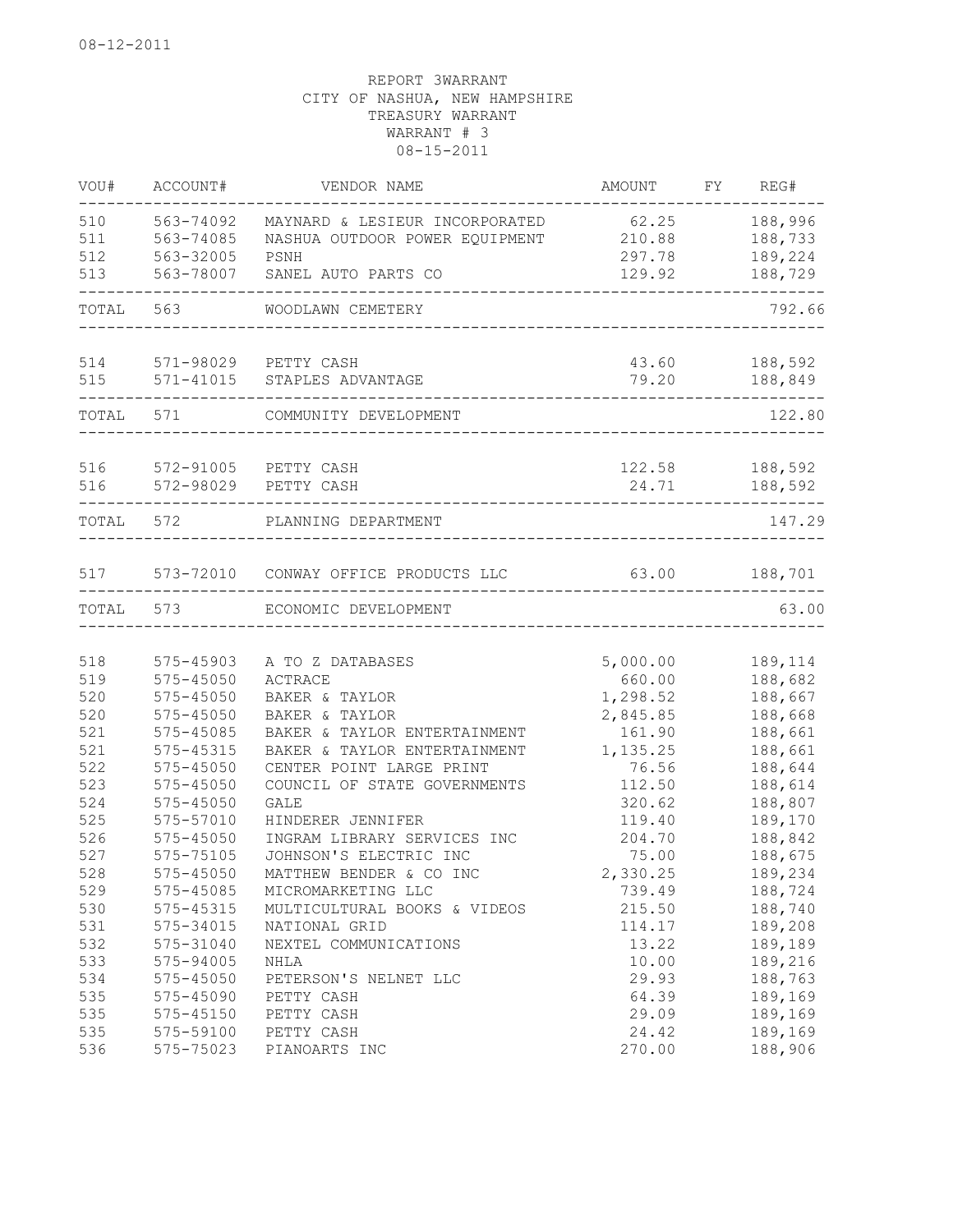| VOU#      | ACCOUNT#          | VENDOR NAME                    | AMOUNT    | FY | REG#      |
|-----------|-------------------|--------------------------------|-----------|----|-----------|
| 537       | 575-32005         | PUBLIC SERVICE OF NEW HAMPSHIR | 7,926.45  |    | 189,232   |
| 538       | 575-45085         | RANDOM HOUSE INC               | 185.75    |    | 188,854   |
| 539       | 575-45085         | RECORDED BOOKS LLC             | 74.25     |    | 188,818   |
| 540       | 575-45315         | SAM'S CLUB DIRECT              | 985.38    |    | 189,198   |
| 541       | $575 - 45050$     | SIMON & SCHUSTER               | 66.86     |    | 188,662   |
| 542       | 575-41015         | STAPLES ADVANTAGE              | 506.52    |    | 188,849   |
| 542       | 575-45220         | STAPLES ADVANTAGE              | 11.29     |    | 188,849   |
| 543       | $575 - 45150$     | UPSTART                        | 80.70     |    | 189,064   |
| TOTAL     | 575               | PUBLIC LIBRARIES               |           |    | 25,687.96 |
|           |                   |                                |           |    |           |
| 544       |                   | 576-91005 PETTY CASH           | 127.49    |    | 188,592   |
| 545       | 576-91005         | TRACY WILLIAM                  | 129.87    |    | 189,171   |
| TOTAL 576 |                   | BUILDING DEPARTMENT            |           |    | 257.36    |
|           |                   |                                |           |    |           |
| 546       | 577-31050         | NEXTEL COMMUNICATIONS          | 43.81     |    | 189,189   |
| 546       | 577-31065         | NEXTEL COMMUNICATIONS          | 79.98     |    | 189,189   |
| 547       | 577-49075         | STAPLES ADVANTAGE              | 229.92    |    | 188,849   |
| TOTAL     | 577               | CODE ENFORCEMENT               |           |    | 353.71    |
|           |                   |                                |           |    |           |
|           | 230,022 581-49050 | ACCURATE LABEL DESIGNS INC     | 217.00    |    | 188,918   |
|           | 230,023 581-42110 | ALARMAX DISTRIBUTORS INC       | 214.13    |    | 188,870   |
|           | 230,024 581-42110 | AMERICAN SECURITY & FIRE PROTE | 312.00    |    | 188,604   |
|           | 230,024 581-53100 | AMERICAN SECURITY & FIRE PROTE | 4,600.00  |    | 188,604   |
|           | 230,025 581-49050 | B & H PHOTO VIDEO PRO AUDIO    | 194.00    |    | 188,605   |
|           | 230,025 581-49075 | B & H PHOTO VIDEO PRO AUDIO    | 194.00    |    | 188,605   |
|           | 230,026 581-91005 | BAGLEY MARCIA                  | 63.05     |    | 188,959   |
|           | 230,027 581-49050 | BARNES & NOBLE INC             | 3,573.45  |    | 188,598   |
|           | 230,095 581-42110 | BATTERY SPECIALISTS OF NH LLC  | 67.75     |    | 188,963   |
|           | 230,028 581-31005 | BAYRING COMMUNICATIONS         | 2,246.27  |    | 189,246   |
|           | 230,029 581-49075 | BELLETETES INC                 | 610.27    |    | 188,725   |
|           | 230,030 581-64040 | BLACKBOARD CONNECT INC         | 24,588.00 |    | 189,137   |
|           | 230,031 581-49050 | BLICK ART MATERIALS            | 40.52     |    | 188,949   |
|           | 230,032 581-49075 | BLUETARP FINANCIAL INC         | 469.50    |    | 189,123   |
|           | 230,033 581-53100 | BOB'S FLOOR SVC OF NH INC      | 9,859.55  |    | 188,804   |
|           | 230,034 581-49035 | BOOKSOURCE INC                 | 742.33    |    | 188,923   |
|           | 230,035 581-49910 | BROX INDUSTRIES INC            | 63.53     |    | 188,638   |
|           | 230,036 581-55010 | BUDGET CAR & TRUCK RENTAL      | 194.13    |    | 188,910   |
|           | 230,037 581-74092 | CABLES TO GO                   | 40.35     |    | 188,968   |
|           | 230,038 581-55015 | CANFIELD BRAD                  | 880.00    |    | 188,920   |
|           | 230,039 581-42130 | CAPP INC                       | 216.00    |    | 188,856   |
|           | 230,040 581-55018 | CARING HANDS TRANSPORTATION LL | 7,600.00  |    | 188,952   |
|           | 230,041 581-49050 | CARLEX INC                     | 54.90     |    | 188,858   |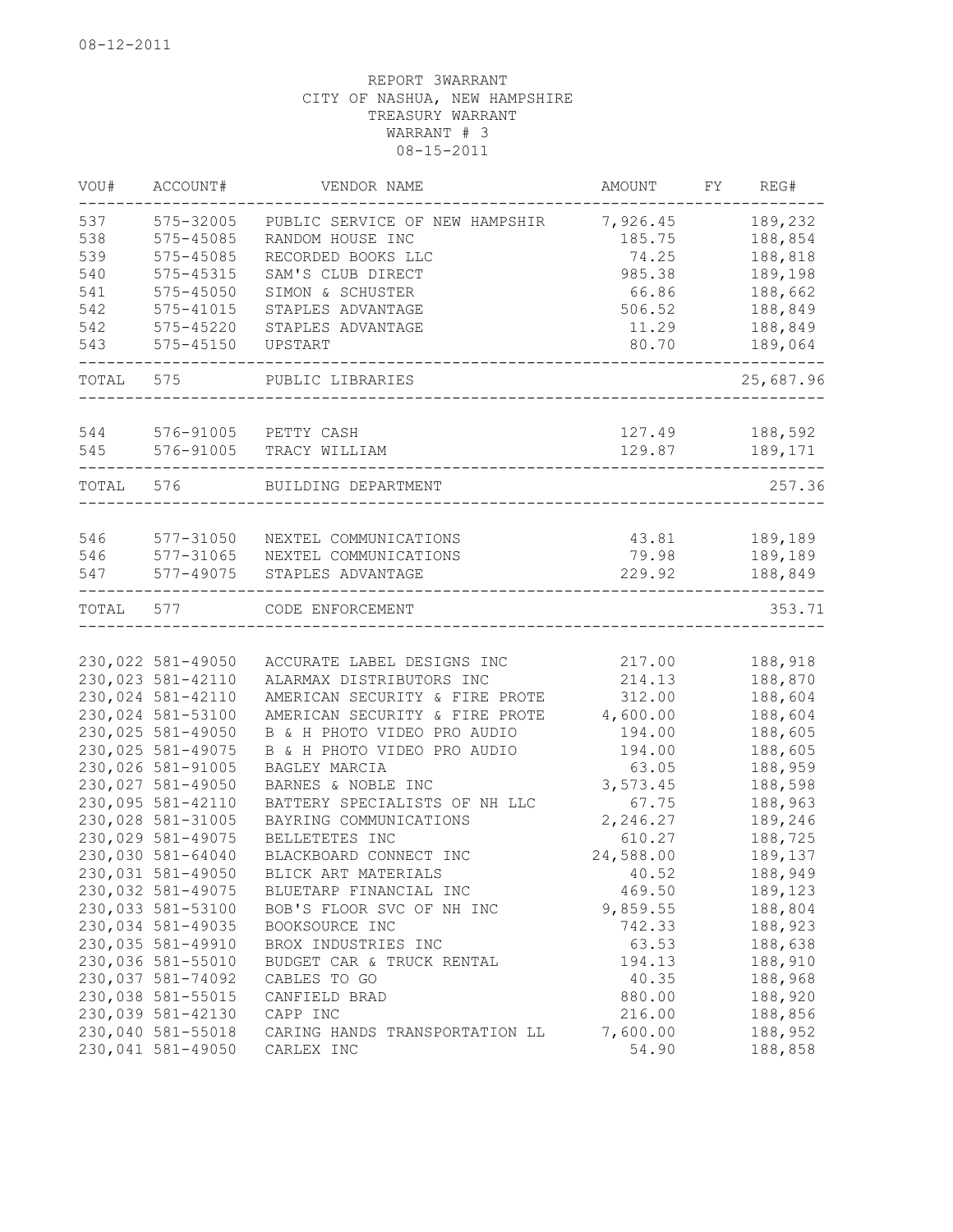| VOU# | ACCOUNT#          | VENDOR NAME                    | AMOUNT     | FY | REG#    |
|------|-------------------|--------------------------------|------------|----|---------|
|      | 230,042 581-49050 | CAROLINA BIOLOGICAL SUPPLY CO  | 434.07     |    | 189,249 |
|      | 230,043 581-42010 | CENTRAL PAPER PRODUCTS CO      | 3,342.21   |    | 189,005 |
|      | 230,044 581-78007 | CHUCK'S AUTO REPAIR INC        | 64.00      |    | 188,919 |
|      | 230,045 581-53103 | CLARK ASSOCIATES/DEBRA P CLARK | 7,758.25   |    | 188,645 |
|      | 230,046 581-91005 | CLARKE CYNTHIA                 | 114.03     |    | 188,957 |
|      | 230,047 581-91005 | COCHRANE DONALD                | 67.83      |    | 188,964 |
|      | 230,048 581-41015 | COMPUTER HUT OF N E INC        | 68.00      |    | 189,010 |
|      | 230,048 581-49050 | COMPUTER HUT OF N E INC        | 34.00      |    | 189,010 |
|      | 230,048 581-49110 | COMPUTER HUT OF N E INC        | 159.00     |    | 189,010 |
|      | 230,048 581-64045 | COMPUTER HUT OF N E INC        | 122,546.05 |    | 189,010 |
|      | 230,048 581-74092 | COMPUTER HUT OF N E INC        | 2,609.50   |    | 189,010 |
|      | 230,049 581-49075 | CONGRESS SUPPLY INC            | 188.70     |    | 189,003 |
|      | 230,050 581-42130 | CONTROL TECHNOLOGIES INC       | 105.80     |    | 188,865 |
|      | 230,051 581-72010 | CONWAY OFFICE PRODUCTS LLC     | 6,456.99   |    | 188,701 |
|      | 230,052 581-44005 | COPY SHOP                      | 1,214.79   |    | 188,699 |
|      | 230,053 581-63085 | COUSIN'S VIDEO INC             | 972.84     |    | 188,965 |
|      | 230,054 581-49025 | CURRICULUM ASSOCIATES, INC     | 362.65     |    | 188,890 |
|      | 230,054 581-49050 | CURRICULUM ASSOCIATES, INC     | 453.85     |    | 188,890 |
|      | 230,055 581-49050 | DEMCO INC                      | 301.98     |    | 188,665 |
|      | 230,056 581-49050 | DURACO EXPRESS CHICAGO         | 1,348.44   |    | 188,975 |
|      | 230,057 581-91005 | DUSTIN MARIANNE                | 79.82      |    | 188,878 |
|      | 230,058 581-55018 | EASTER SEALS OF NH INC         | 1,820.00   |    | 188,820 |
|      | 230,059 581-49050 | EPS/SCHOOLSPECIALTY INTERVENTI | 48.80      |    | 189,122 |
|      | 230,060 581-49050 | ERIC ARMIN INC                 | 115.70     |    | 188,903 |
|      | 230,061 581-49050 | ETA CUISENAIRE                 | 679.00     |    | 188,901 |
|      | 230,062 581-49050 | EVAN-MOOR                      | 34.99      |    | 188,693 |
|      | 230,063 581-42130 | F W WEBB COMPANY               | 3,224.85   |    | 188,672 |
|      | 230,064 581-31005 | FAIRPOINT COMMUNICATIONS INC   | 28.48      |    | 189,240 |
|      | 230,065 581-34015 | FAIRPOINT COMMUNICATIONS INC   | 28.49      |    | 189,242 |
|      | 230,066 581-34015 | FAIRPOINT COMMUNICATIONS INC   | 31.46      |    | 189,243 |
|      | 230,067 581-34015 | FAIRPOINT COMMUNICATIONS INC   | 28.49      |    | 189,244 |
|      | 230,068 581-31005 | FAIRPOINT COMMUNICATIONS INC   | 28.49      |    | 189,245 |
|      | 230,069 581-64040 | FARONICS TECHNOLOGIES USA INC  | 1,980.00   |    | 188,931 |
|      | 230,070 581-91005 | FARRENKOPF RICHARD             | 112.67     |    | 188,927 |
|      | 230,071 581-49050 | FIELDTEX PRODUCTS INC          | 147.75     |    | 189,124 |
|      | 230,072 581-55005 | FIRST STUDENT INC              | 177.24     |    | 188,902 |
|      | 230,072 581-55015 | FIRST STUDENT INC              | 38,707.27  |    | 188,902 |
|      | 230,072 581-55025 | FIRST STUDENT INC              | 1,358.48   |    | 188,902 |
|      | 230,073 581-49050 | FLINN SCIENTIFIC INC           | 417.02     |    | 188,677 |
|      | 230,074 581-49050 | FOLLETT EDUCATIONAL SRVS INC   | 1,804.80   |    | 188,622 |
|      | 230,075 581-49030 | FOLLETT LIBRARY RESOURCES      | 763.05     |    | 188,625 |
|      | 230,076 581-64040 | FOLLETT SOFTWARE COMPANY       | 26,085.48  |    | 189,017 |
|      | 230,077 581-49030 | GALE GROUP INC                 | 50.00      |    | 189,196 |
|      | 230,078 581-49050 | GOPHER SPORT                   | 1,900.42   |    | 188,871 |
|      | 230,079 581-64040 | GOVCONNECTION INC              | 68,908.35  |    | 188,608 |
|      | 230,080 581-42130 | GRAINGER                       | 658.03     |    | 188,683 |
|      | 230,081 581-91040 | GREATER NASHUA CHAMBER OF COMM | 900.00     |    | 188,809 |
|      | 230,082 581-91005 | GREENBERG ELLEN                | 358.55     |    | 188,954 |
|      |                   |                                |            |    |         |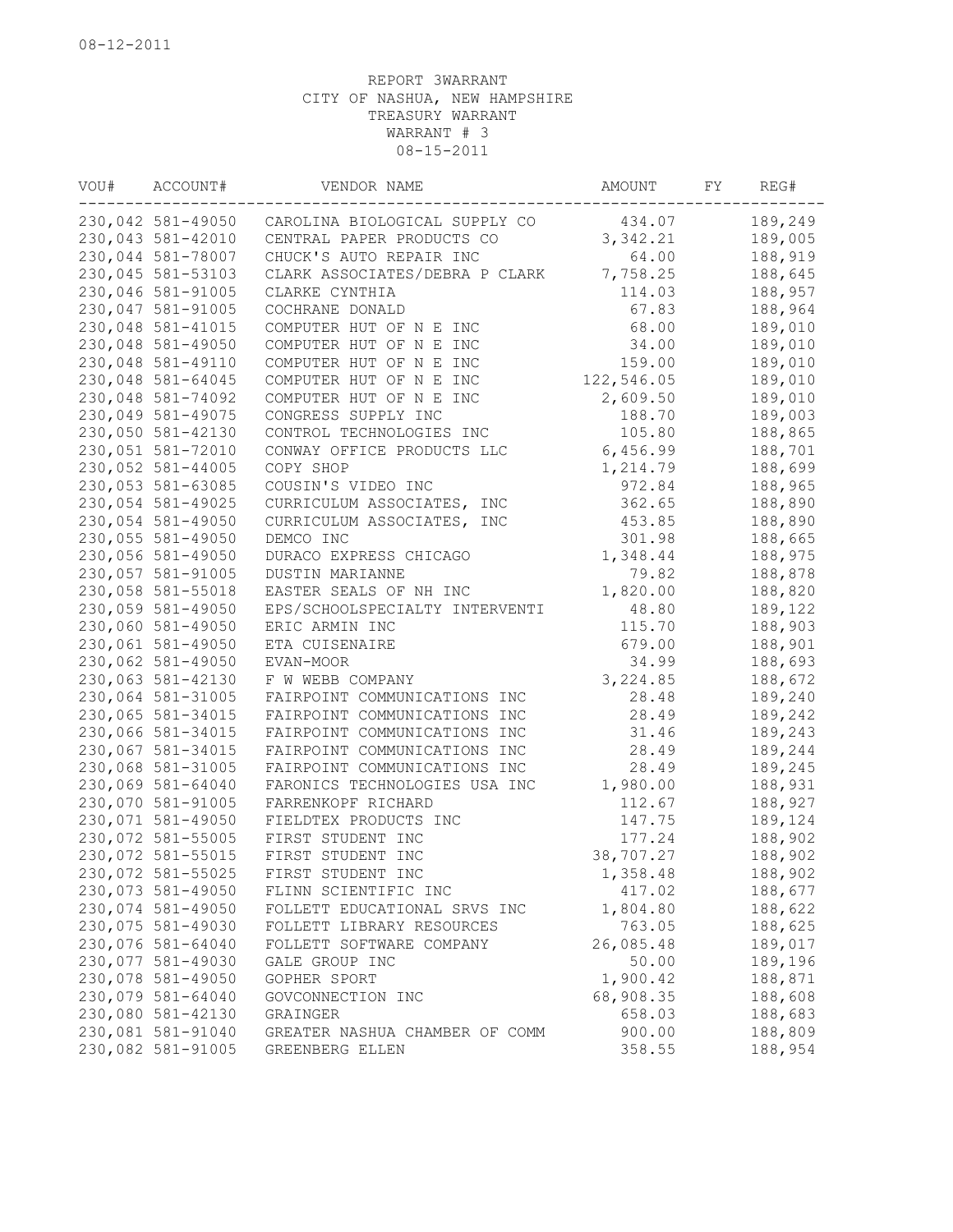| VOU# | ACCOUNT#           | VENDOR NAME                    | AMOUNT           | FY | REG#    |
|------|--------------------|--------------------------------|------------------|----|---------|
|      | 230,083 581-75023  | GREGORY J FLOORING & DESIGN LL | 2,954.70         |    | 188,966 |
|      | 230,084 581-49050  | HAL LEONARD CORP               | 175.00           |    | 188,784 |
|      | 230,085 581-49050  | HERFF JONES INC                | 566.80           | 56 | 188,939 |
|      | 230,086 581-64045  | HEWLETT PACKARD COMPANY        |                  |    | 188,684 |
|      | 230,086 581-74092  | HEWLETT PACKARD COMPANY        | 217.54           |    | 188,684 |
|      | 230,087 581-74092  | HILLYARD/MANCHESTER            | 149.36           |    | 189,128 |
|      | 230,088 581-49075  | HOME DEPOT CREDIT SERVICES     | 179.91           |    | 188,893 |
|      | 230,089 581-49050  | HOME DEPOT CREDIT SERVICES     | 103.29           |    | 188,916 |
|      | 230,090 581-94010  | HOVEY DELESE                   | 1,080.00         |    | 188,961 |
|      | 230,091 581-49050  | HUDSON TRUE VALUE HARDWARE INC | 300.00           |    | 188,789 |
|      | 230,092 581-41015  | IMTEK REPROGRAPHICS INC        | 9.60             |    | 188,899 |
|      | 230,093 581-49050  | INNOVATIVE LEARNING CONCEPTS I | 108.00           |    | 189,013 |
|      | 230,094 581-41040  | INTEGRATED OFFICE SOLUTIONS    | 1,900.00         |    | 188,962 |
|      | 230,096 581-91005  | JALBERT DONALD                 | 77.70            |    | 189,136 |
|      | 230,097 581-49910  | JOHN DEERE LANDSCAPES INC      | 1.17             |    | 188,671 |
|      | 230,098 581-49050  | LAKESHORE LEARNING MATERIALS   | 269.12           |    | 188,691 |
|      | 230,099 581-91005  | LATINA DONNA                   | 31.36            |    | 188,915 |
|      | 230,100 581-49050  | LIBRARY VIDEO COMPANY          | 91.85            |    | 188,873 |
|      | 230,101 581-49050  | LINGUISYSTEMS INC              | 71.90            |    | 188,883 |
|      | 230,102 581-91005  | LUCAS MARK                     | 15.54            |    | 188,981 |
|      | 230, 103 581-42110 | M & M ELECTRICAL SUPPLY CO INC | 2,026.44         |    | 188,986 |
|      | 230,104 581-72035  | MAILFINANCE                    | 436.80           |    | 189,125 |
|      | 230, 105 581-55018 | MANCHESTER SCHOOL DISTRICT     | 2,606.65         |    | 188,950 |
|      | 230,106 581-49075  | MARCANO GLADYS                 | 7.36             |    | 188,928 |
|      | 230,106 581-91005  | MARCANO GLADYS                 | 29.00            |    | 188,928 |
|      | 230,107 581-49050  |                                |                  |    | 188,735 |
|      | 230,108 581-75090  | MARKET BASKET                  | 170.35<br>885.00 |    |         |
|      |                    | MARVELL PLATE GLASS INC        |                  |    | 188,620 |
|      | 230,109 581-78007  | MAYNARD & LESIEUR INCORPORATED | 95.55            |    | 188,996 |
|      | 230, 110 581-53103 | MCCARTNEY AMY                  | 3,668.50         |    | 188,956 |
|      | 230, 111 581-49035 | MCGRAW HILL COMPANIES          | 388.72           |    | 188,712 |
|      | 230, 111 581-49050 | MCGRAW HILL COMPANIES          | 9,996.91         |    | 188,712 |
|      | 230, 112 581-41015 | MCINTIRE BUSINESS PRODUCTS INC | 293.86           |    | 189,020 |
|      | 230, 112 581-41040 | MCINTIRE BUSINESS PRODUCTS INC | 1,259.40         |    | 189,020 |
|      | 230, 112 581-49050 | MCINTIRE BUSINESS PRODUCTS INC | 4,281.96         |    | 189,020 |
|      | 230, 113 581-53100 | METRO GROUP INC (THE)          | 1,142.00         |    | 188,967 |
|      | 230, 114 581-34015 | METROMEDIA ENERGY INC          | 966.53           |    | 189,239 |
|      | 230, 115 581-55010 | MOREAU MARC                    | 14.00            |    | 188,999 |
|      | 230, 116 581-53100 | MULTI-STATE BILLING SERVICES L | 4,812.41         |    | 188,958 |
|      | 230,117 581-78007  | NAPA AUTO PARTS                | 621.80           |    | 188,802 |
|      | 230, 118 581-49910 | NASHUA OUTDOOR POWER EQUIPMENT | 14.40            |    | 188,733 |
|      | 230, 119 581-49075 | NASHUA WALLPAPER & PAINT CO    | 380.30           |    | 188,734 |
|      | 230,120 581-94030  | NAT'L PROGRAM FOR PLAYGROUND S | 20.00            |    | 189,139 |
|      | 230, 121 581-34015 | NATIONAL GRID                  | 996.57           |    | 189,250 |
|      | 230, 122 581-49050 | NATIONAL SCHOOL PRODUCTS       | 1,047.76         |    | 188,594 |
|      | 230, 123 581-42010 | NATIONWIDE SALES & SERVICE     | 937.64           |    | 188,882 |
|      | 230, 124 581-95005 | NELMS                          | 275.00           |    | 188,603 |
|      | 230, 125 581-49050 | NEWEGG.COM                     | 135.98           |    | 189,130 |
|      | 230, 125 581-74092 | NEWEGG.COM                     | 399.92           |    | 189,130 |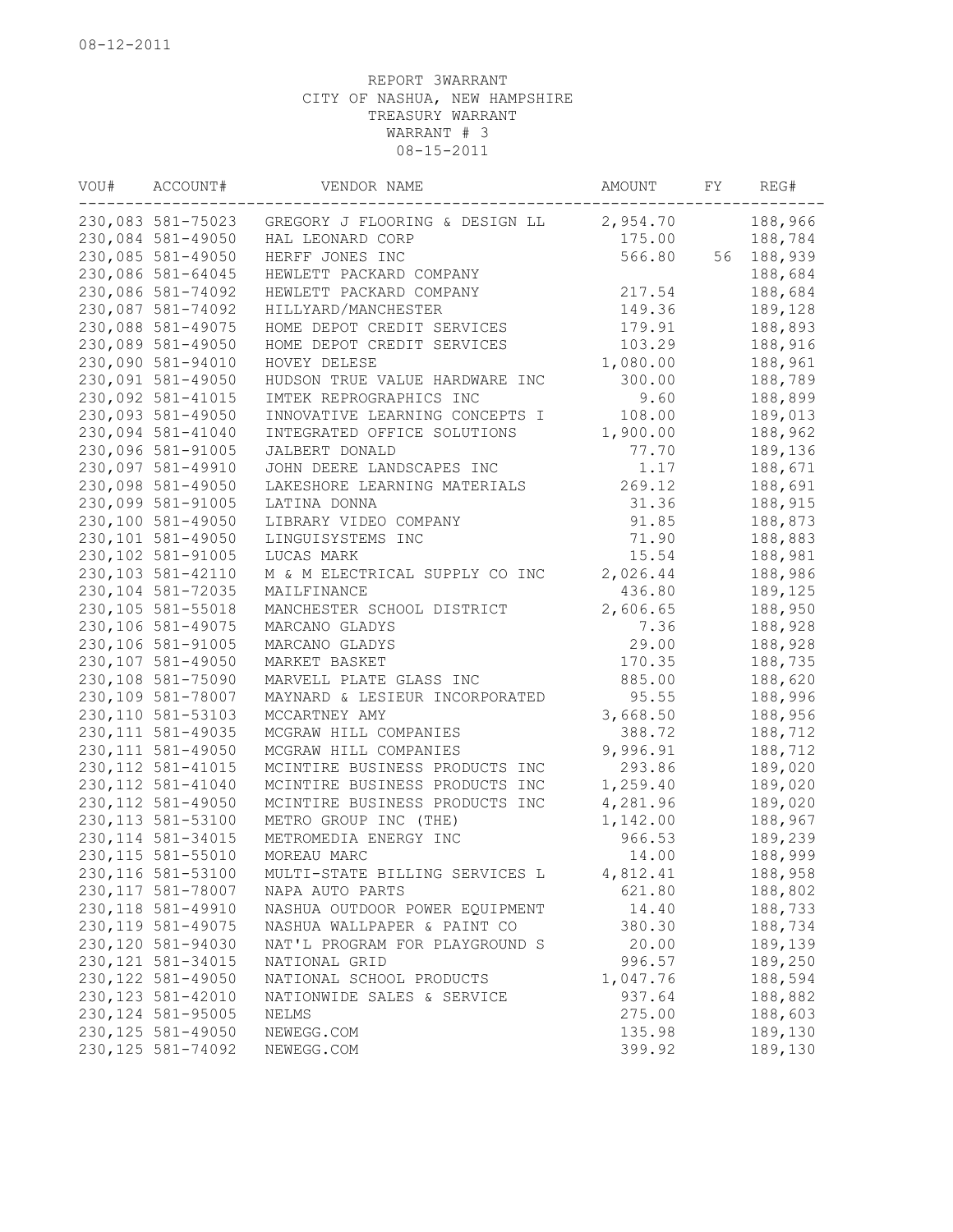| VOU# | ACCOUNT#           | VENDOR NAME                    | AMOUNT    | FY | REG#    |
|------|--------------------|--------------------------------|-----------|----|---------|
|      | 230, 126 581-31005 | NEXTEL COMMUNICATIONS          | 2,248.82  |    | 189,183 |
|      | 230, 127 581-95005 | NH MUSIC EDUCATORS ASSOC       | 200.00    |    | 189,126 |
|      | 230, 128 581-95005 | NHSBA                          | 7,117.32  |    | 188,930 |
|      | 230, 129 581-49050 | OXFORD UNIVERSITY PRESS INC    | 659.79    |    | 189,006 |
|      | 230, 130 581-49075 | PASEK CORP                     | 234.77    |    | 188,866 |
|      | 230, 131 581-42120 | PEABODY SUPPLY CO INC          | 1,777.29  |    | 189,127 |
|      | 230, 132 581-33005 | PENNICHUCK WATER WORKS INC     | 8,796.59  |    | 189,186 |
|      | 230, 133 581-43005 | PETTY CASH                     | 112.20    |    | 189,172 |
|      | 230, 134 581-49050 | PETTY CASH                     | 162.50    |    | 189,174 |
|      | 230, 135 581-43005 | PITNEY BOWES INCORPORATED      | 128.55    |    | 189,009 |
|      | 230, 136 581-49050 | POPE INSTUMENT REPAIR          | 150.00    |    | 189,135 |
|      | 230, 137 581-49050 | PRO AV SYSTEMS INC             | 2,883.00  |    | 188,945 |
|      | 230, 137 581-64192 | PRO AV SYSTEMS INC             | 2,480.00  |    | 188,945 |
|      | 230, 138 581-32005 | PSNH                           | 3,540.40  |    | 189,229 |
|      | 230, 139 581-32005 | PUBLIC SERVICE OF NH           | 27,098.73 |    | 189,227 |
|      | 230,140 581-49050  | READING MANIPULATIVES          | 50.00     |    | 188,889 |
|      | 230, 141 581-49050 | REALLY GOOD STUFF INC          | 133.28    |    | 188,876 |
|      | 230, 142 581-43005 | RESERVE ACCOUNT                | 2,000.00  |    | 189,226 |
|      | 230, 143 581-49035 | SADDLEBACK EDUCATIONAL PUB INC | 65.95     |    | 188,615 |
|      | 230, 144 581-78007 | SANEL AUTO PARTS CO            | 74.27     |    | 188,729 |
|      | 230, 145 581-49050 | SCHOLASTIC INCORPORATED        | 53.78     |    | 189,008 |
|      | 230, 146 581-47010 | SCHOOL HEALTH ALERT            | 44.00     |    | 188,875 |
|      | 230, 147 581-47010 | SCHOOL NURSE SUPPLY INC        | 616.64    |    | 188,872 |
|      | 230, 148 581-63085 | SCHOOL OUTFITTERS              | 35.07     |    | 188,900 |
|      | 230, 149 581-41015 | SCHOOL SPECIALTY INC           | 153.81    |    | 188,885 |
|      | 230, 149 581-49050 | SCHOOL SPECIALTY INC           | 5,757.14  |    | 188,885 |
|      | 230, 149 581-49050 | SCHOOL SPECIALTY INC           | 10,980.26 |    | 188,886 |
|      | 230, 149 581-49050 | SCHOOL SPECIALTY INC           | 2,186.31  |    | 188,887 |
|      | 230, 149 581-49110 | SCHOOL SPECIALTY INC           | 23.33     |    | 188,885 |
|      | 230,150 581-49075  | SEACOAST SCIENCE CENTER        | 198.00    |    | 189,238 |
|      | 230, 151 581-64040 | SHEEHY FREDERICK J             | 161.98    |    | 188,880 |
|      | 230, 152 581-49075 | SHIFFLER EQUIPMENT SALES INC   | 453.65    |    | 188,867 |
| 548  | 581-94010          | SLATTERY JULIE                 | 1,260.00  |    | 188,955 |
|      | 230, 153 581-49050 | SOCIAL STUDIES SCHOOL SERVICE  | 12.95     |    | 188,694 |
|      | 230, 154 581-31005 | SPRINT                         | 12.77     |    | 189,241 |
|      | 230, 155 581-41015 | STAPLES BUSINESS ADVANTAGE     | 1,025.65  |    | 188,793 |
|      | 230, 155 581-41045 | STAPLES BUSINESS ADVANTAGE     | 331.52    |    | 188,793 |
|      | 230, 155 581-49050 | STAPLES BUSINESS ADVANTAGE     | 1,923.27  |    | 188,793 |
|      | 230, 155 581-49075 | STAPLES BUSINESS ADVANTAGE     | 717.16    |    | 188,793 |
|      | 230, 156 581-95005 | STATE OF NH                    | 75.00     |    | 189,191 |
|      | 230, 157 581-53100 | STATE OF NH CRIMINAL RECORDS   | 577.75    |    | 189,173 |
|      | 230, 158 581-49050 | SUMMIT LEARNING                | 41.15     |    | 188,912 |
|      | 230, 159 581-49050 | SUPER DUPER PUBLICATIONS       | 219.90    |    | 188,631 |
|      | 230,160 581-49075  | SWANN CHERRIE                  | 205.68    |    | 188,953 |
|      | 230,161 581-45910  | TAUNTON DIRECT INC             | 29.95     |    | 189,248 |
|      | 230, 162 581-49095 | TEACHER CREATED RESOURCES      | 78.95     |    | 188,946 |
|      | 230,163 581-49050  | TEACHER'S DISCOVERY            | 132.38    |    | 188,894 |
|      | 230,164 581-49050  | TIGER DIRECT                   | 27.25     |    | 188,705 |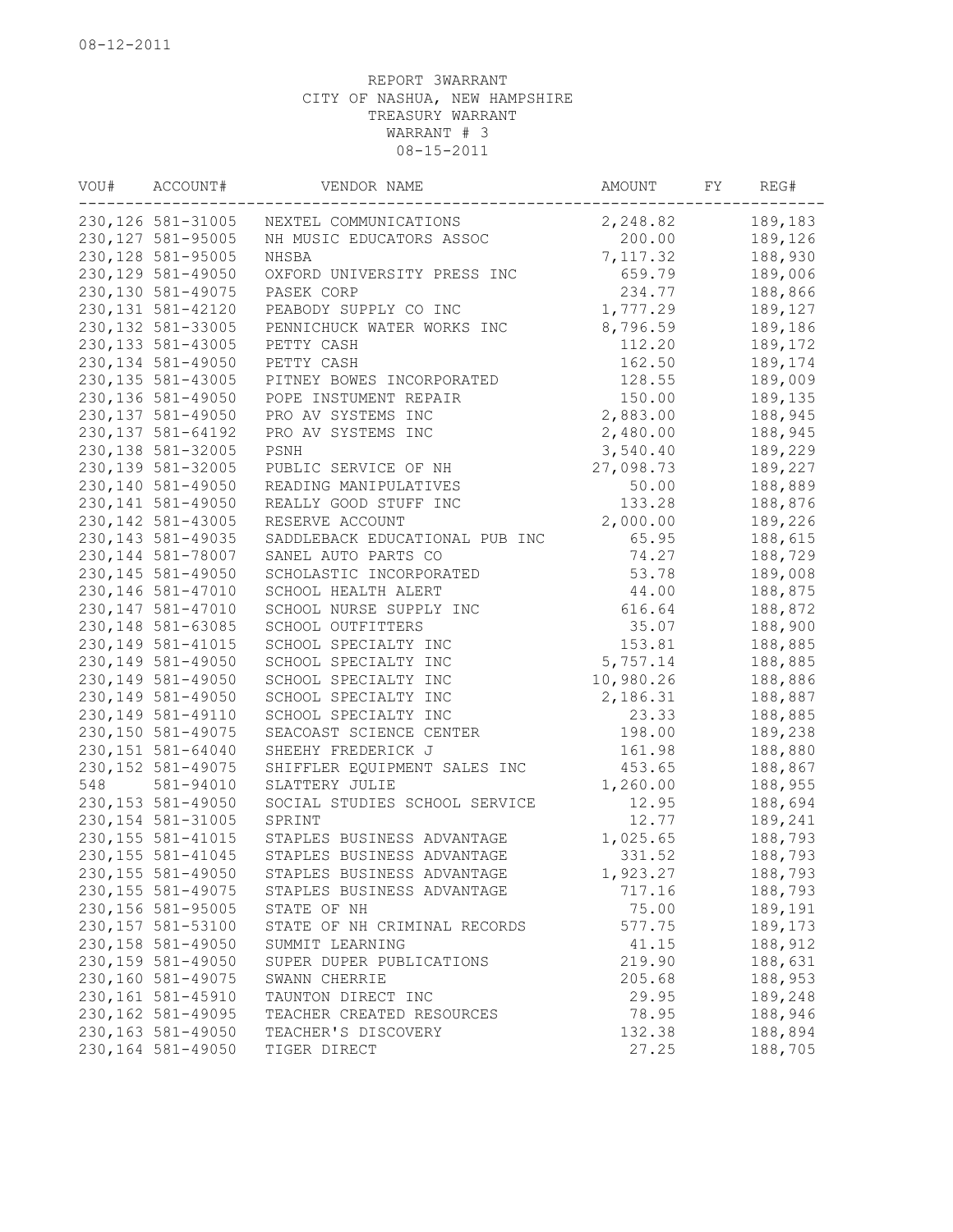| VOU#  | ACCOUNT#           | VENDOR NAME                            | AMOUNT     | FY | REG#                    |
|-------|--------------------|----------------------------------------|------------|----|-------------------------|
|       | 230, 165 581-41015 | TIGERSEAL PRODUCTS                     | 25.90      |    | 189,138                 |
|       | 230,166 581-42120  | TOTAL AIR SUPPLY INC                   | 1,198.85   |    | 188,787                 |
|       | 230,167 581-49075  | TREASURER STATE OF NH                  | 124.73     |    | 188,808                 |
|       | 230,168 581-74092  | UNITED MACHINE REPAIR INC              | 791.63     |    | 189,016                 |
|       | 230,169 581-43005  | USPS HASLER                            | 2,000.00   |    | 189,247                 |
|       | 230,170 581-31005  | VERIZON BUSINESS                       | 4,412.68   |    | 188,596                 |
|       | 230, 171 581-95010 | VIDEO PRODUCTS INC                     | 46.20      |    | 189,143                 |
|       | 230, 172 581-49075 | WALMART COMMUNITY                      | 104.85     |    | 188,853                 |
|       | 230, 173 581-55018 | WALTHAM CENTRAL SCHOOL                 | 455.00     |    | 188,988                 |
|       | 230, 174 581-49050 | WARD'S NATURAL SCIENCE                 | 70.64      |    | 188,767                 |
|       | 230, 175 581-41045 | WB MASON COMPANY INC                   | 290.30     |    | 188,633                 |
|       | 230, 176 581-42110 | WILLIAMS COMMUNICATIONS SERVIC         | 320.00     |    | 188,922                 |
|       | 230, 177 581-41015 | ZAX SIGNAGE                            | 46.86      |    | 188,758                 |
| TOTAL | 581                | SCHOOL DEPARTMENT                      |            |    | 499, 471.44             |
|       |                    |                                        |            |    |                         |
| 549   | 590-24517          | MONAHAN TECHNOLOGIES INC.              | 1,619.00   |    | 189,101                 |
| 550   | 590-24523          | PICTOMETRY                             | 8,174.40   |    | 188,681                 |
| 551   | 590-24531          | BEN'S UNIFORMS                         | 268.00     |    | 189,011                 |
| 552   | 590-24551          | AMERICAN PUBLIC WORKS ASSN             | 1,445.00   |    | 189,220                 |
|       | 230,178 590-24581  | AMERICAN SECURITY & FIRE PROTE         | 1,400.00   |    | 188,604                 |
|       | 230,179 590-24581  | BOB'S FLOOR SVC OF NH INC              | 1,767.00   |    | 188,804                 |
|       | 230,180 590-24581  | COMPUTER HUT OF N E INC                | 1,532.90   |    | 189,010                 |
|       | 230,180 590-24581  | COMPUTER HUT OF N E INC                | 2,099.80   |    | 189,010                 |
|       | 230,180 590-24581  | COMPUTER HUT OF N E INC                | 1,275.90   |    | 189,010                 |
|       | 230,181 590-24581  | CONTROL TECHNOLOGIES INC               | 3,844.00   |    | 188,865                 |
|       | 230,182 590-24581  | CONWAY OFFICE PRODUCTS LLC             | 33,259.02  |    | 188,701                 |
|       | 230, 183 590-24581 | CSN SUPPLY                             | 650.99     |    | 189,051                 |
|       | 230,184 590-24581  | CUSTOM COMPUTER SPECIALIST INC         | 2,640.00   |    | 188,832                 |
|       | 230,185 590-24581  | DISCOVERY EDUCATION                    | 8,103.50   |    | 188,941                 |
|       | 230,186 590-24581  | G H PHILBRICK SONS INC                 | 3,450.00   |    | 188,745                 |
|       | 230,187 590-24581  | HEWLETT PACKARD COMPANY                | 38,700.93  |    | 188,684                 |
|       | 230,188 590-24581  | LEMON BRENDA                           | 1,056.00   |    | 188,826                 |
|       | 230,189 590-24581  | NHASP                                  | 2,388.00   |    | 188,630                 |
|       | 230,190 590-24581  | SCHOOL SPECIALTY INC                   | 723.56     |    | 188,887                 |
|       | 230,190 590-24581  | SCHOOL SPECIALTY INC                   | 618.09     |    | 188,887                 |
|       | 230,191 590-24581  | SCOTT LAWSON GROUP LTD (THE)           | 1,599.00   |    | 188,891                 |
|       | 230,192 590-24581  | VIKING ROOFING, INC.                   | 6,800.00   |    | 188,937                 |
|       | 230,193 590-24581  | WILLIAMS COMMUNICATIONS SERVIC         | 11,500.00  |    | 188,922                 |
|       | 230,194 590-24581  | ZONES                                  | 6,501.00   |    | 188,888                 |
| TOTAL | 590                | -------------------------------------- |            |    | --------<br>141, 416.09 |
|       |                    |                                        |            |    |                         |
| 553   |                    | 592-85010 US BANK NA (091000022)       | 77,881.25  |    | 12,057                  |
| 553   | 592-85020          | US BANK NA (091000022)                 | 610,000.00 |    | 12,057                  |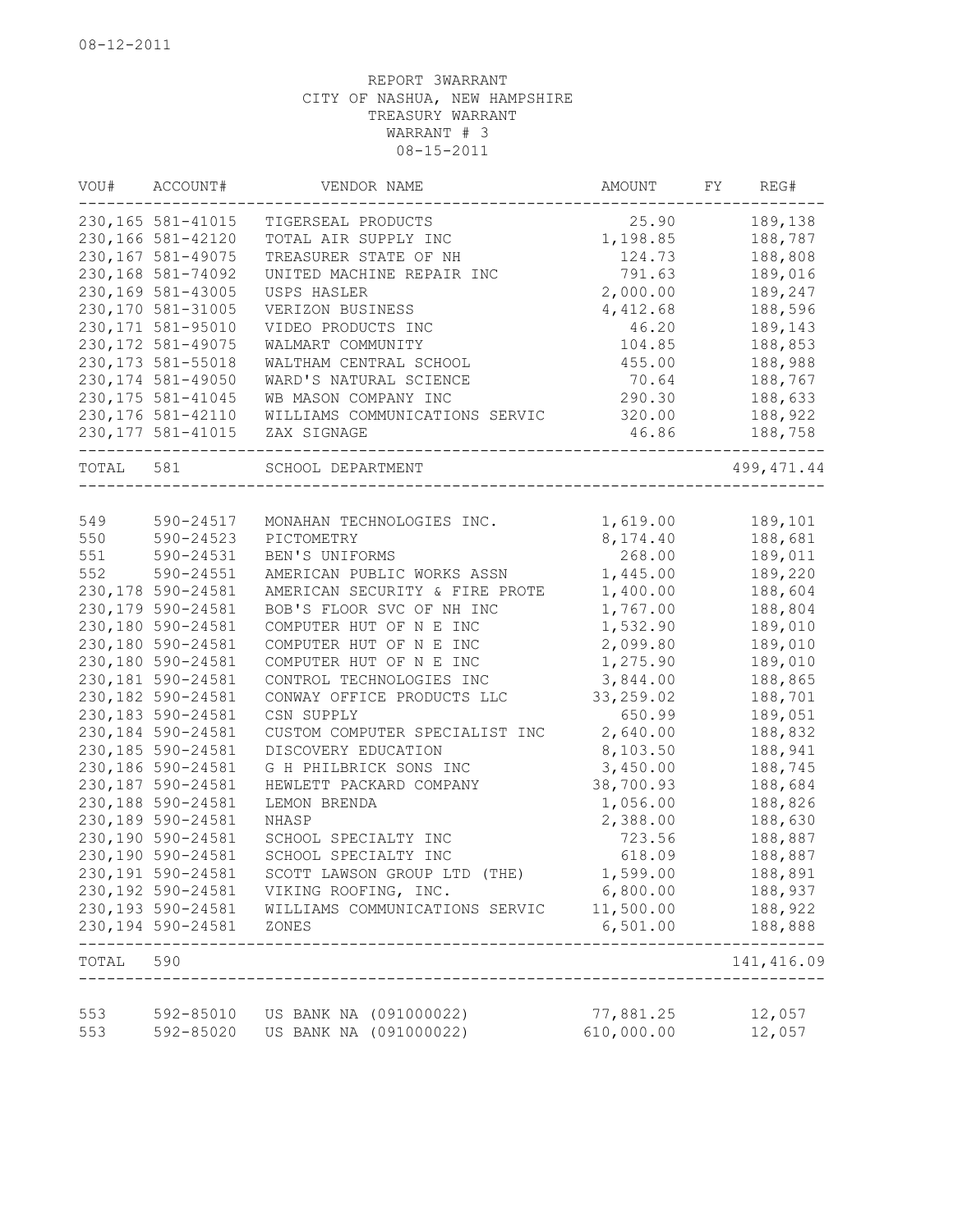| VOU#  | ACCOUNT#  | VENDOR NAME                 | AMOUNT    | FY. | REG#       |
|-------|-----------|-----------------------------|-----------|-----|------------|
|       |           |                             |           |     |            |
| TOTAL | 592       | BONDED DEBT SERVICE         |           |     | 687,881.25 |
|       |           |                             |           |     |            |
| 554   | 595-22015 | ANDOVER PARTNERS            | 589.21    |     | 189,117    |
| 555   | 595-22015 | COMMERCE CTR OF MAPLEWOOD   | 132.06    |     | 189,066    |
| 556   | 595-22015 | SMITH HJ & RS CIUMMEI TRSTS | 1,127.28  |     | 189,067    |
| 557   | 595-22020 | ANDOVER PARTNERS            | 8,820.25  |     | 189,117    |
| 558   | 595-22020 | COMMERCE CTR OF MAPLEWOOD   | 1,793.42  |     | 189,066    |
| 559   | 595-22020 | SMITH HJ & RS CIUMMEI TRSTS | 28,094.88 |     | 189,067    |
| TOTAL | 595       | OVERLAY                     |           |     | 40,557.10  |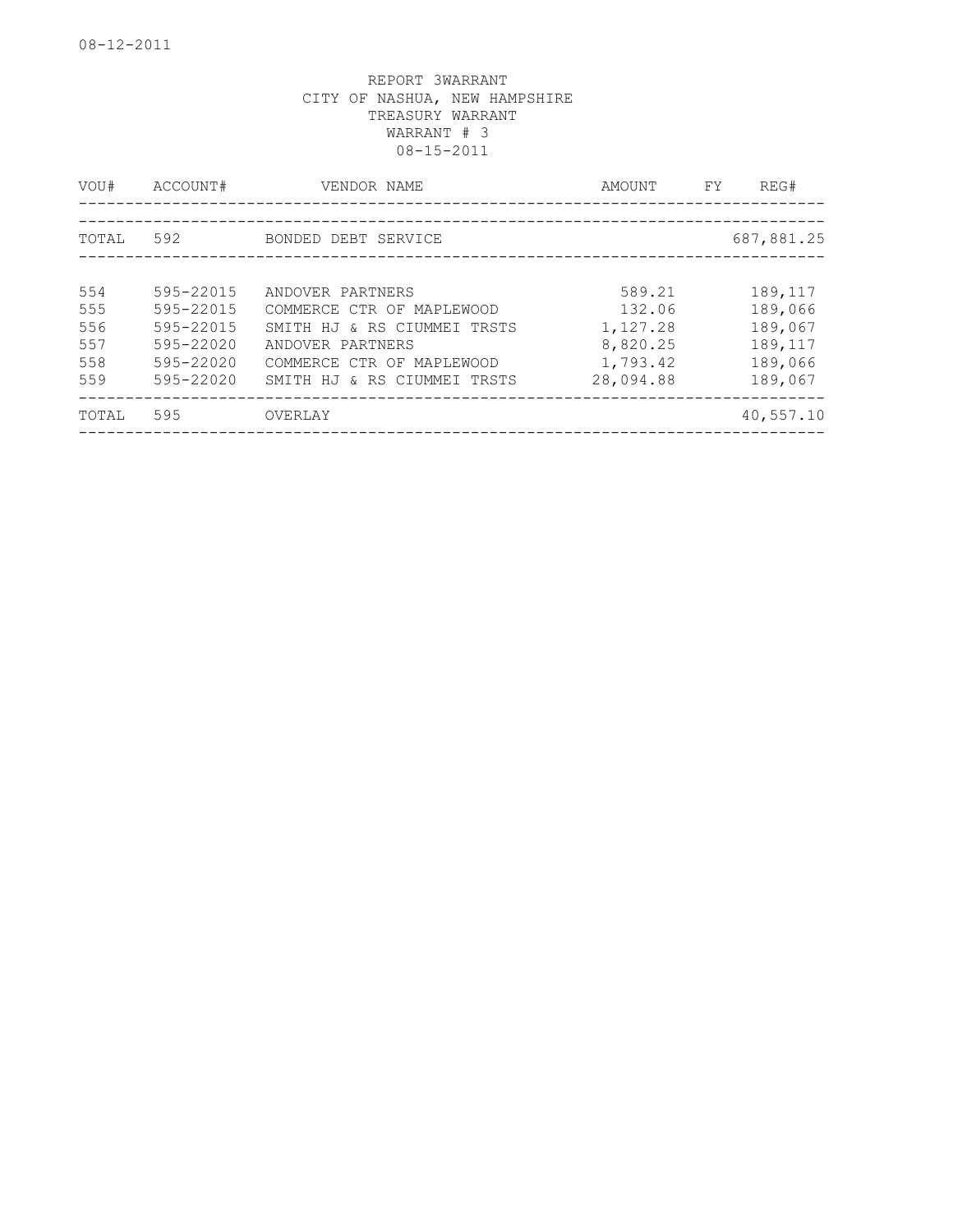| VOU# | ACCOUNT# | VENDOR NAME                                                            | AMOUNT FY REG#        |                    |
|------|----------|------------------------------------------------------------------------|-----------------------|--------------------|
| 560  |          | 617-01 JAMES J WELCH & CO., INC<br>561 617-01 JAMES J WELCH & CO., INC | 25,000.00<br>4,705.39 | 188,588<br>188,593 |
|      |          | TOTAL 617-01 CAP IMP - BUILDING MAINT<br>GENERAL REPAIRS - CITY HALL   |                       | 29,705.39          |
|      |          | 562 622-03 ORR & RENO PA                                               | 3,625.00              | 189,023            |
|      |          | TOTAL 622-03 CAP IMP - INFORMATION TECH<br>ADMINS MIGRATION CONSULT    |                       | 3,625.00           |
|      |          | 230,195 681-13 GALE ASSOCIATES INC                                     | 8,688.52 189,132      |                    |
|      |          | TOTAL 681-13 CAP IMP - SCHOOL<br>DEFERRED MAINTENANCE/                 |                       | 8,688.52           |
|      |          |                                                                        |                       |                    |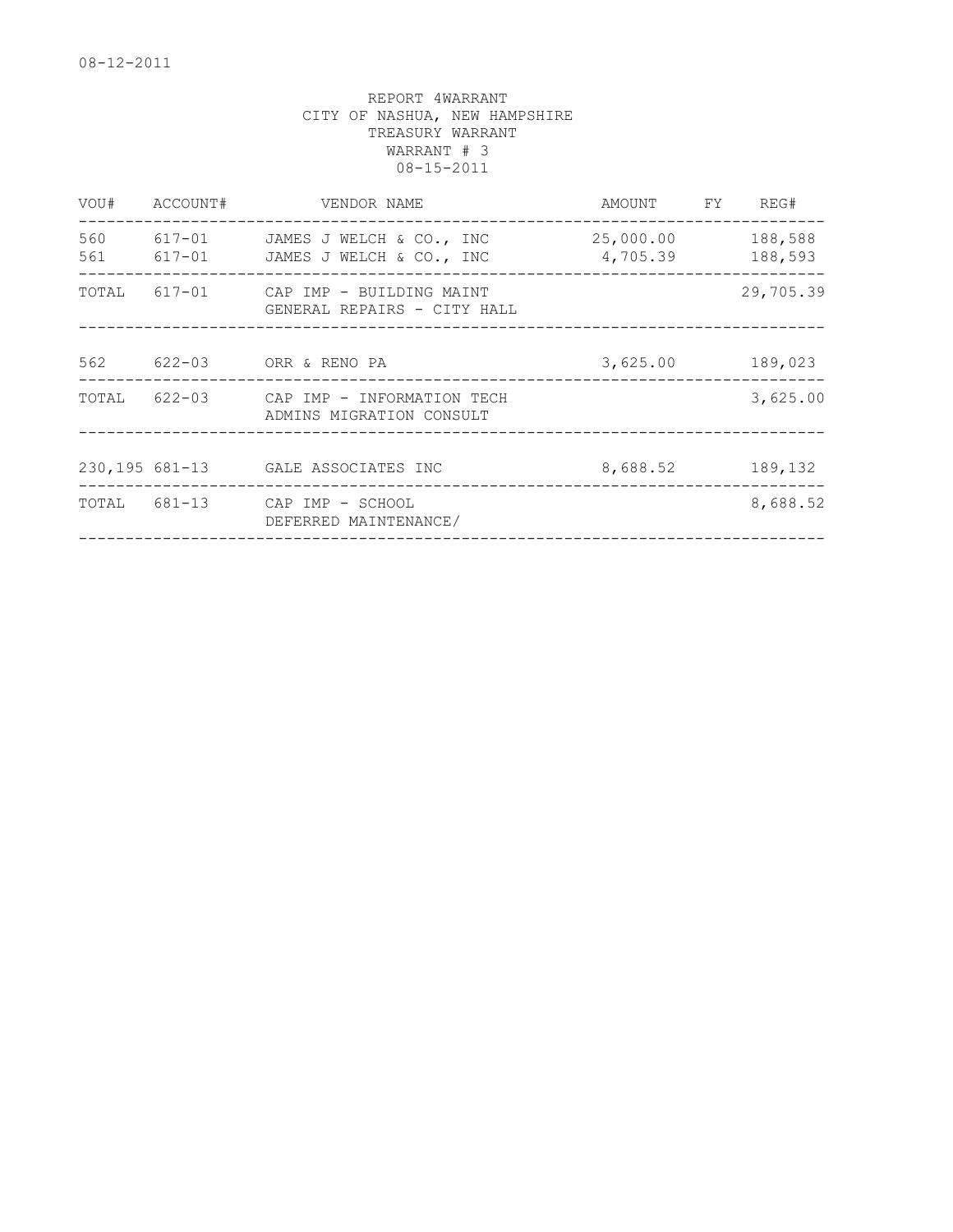| VOU#                                                                                             | ACCOUNT#                                                                                                                                                                     | PROGRAM<br>VENDOR NAME                                                                                                                                                                                                                                                                                                                                                                           |                                                                                                                                                      | AMOUNT FY REG#                                                                                                                              |
|--------------------------------------------------------------------------------------------------|------------------------------------------------------------------------------------------------------------------------------------------------------------------------------|--------------------------------------------------------------------------------------------------------------------------------------------------------------------------------------------------------------------------------------------------------------------------------------------------------------------------------------------------------------------------------------------------|------------------------------------------------------------------------------------------------------------------------------------------------------|---------------------------------------------------------------------------------------------------------------------------------------------|
| 563                                                                                              |                                                                                                                                                                              | 701-53025 3753 PATENAUDE JOHN L                                                                                                                                                                                                                                                                                                                                                                  |                                                                                                                                                      | 5,553.12 189,035                                                                                                                            |
| TOTAL                                                                                            | 701                                                                                                                                                                          | CPF-MAYOR'S OFFICE                                                                                                                                                                                                                                                                                                                                                                               | 5,553.12                                                                                                                                             |                                                                                                                                             |
| 564                                                                                              |                                                                                                                                                                              | 717-01310 3732 JAMES J WELCH & CO., INC                                                                                                                                                                                                                                                                                                                                                          | 20, 294.61                                                                                                                                           | 188,593                                                                                                                                     |
| TOTAL                                                                                            | 717                                                                                                                                                                          | CPF-GENERAL GOV'T BUILDINGS                                                                                                                                                                                                                                                                                                                                                                      | 20, 294.61                                                                                                                                           |                                                                                                                                             |
| 565<br>566<br>567<br>568                                                                         | 720-53140<br>720-53186<br>720-53186<br>720-53186                                                                                                                             | 3738 PROJECT RESOURCE GROUP LLC<br>3738 CRAM & FERGUSON ARCHITECTS<br>3738 SCHROEDER CONSTRUCTION MANAGEM<br>3738 SCHROEDER CONSTRUCTION/ RETAIN                                                                                                                                                                                                                                                 | 750.00<br>1,500.00<br>64,952.92<br>7,216.99                                                                                                          | 189,175<br>189,042<br>189,062<br>12,069                                                                                                     |
| TOTAL                                                                                            | 720                                                                                                                                                                          | CPF - HUNT BUILDING                                                                                                                                                                                                                                                                                                                                                                              | 74, 419.91                                                                                                                                           |                                                                                                                                             |
| 569<br>570<br>571<br>572<br>573<br>574<br>575<br>576<br>577<br>578<br>579<br>580<br>581<br>TOTAL | 722-12890<br>722-12890<br>722-53029<br>722-53036<br>722-53036<br>722-53140<br>722-53140<br>722-53140<br>722-91075<br>722-91075<br>722-94016<br>722-98033<br>722-98033<br>722 | 3735 CAREER CONNECTIONS<br>3735 CAREER CONNECTIONS<br>3735 AFFILIATED COMPUTER SERVICES I<br>3735 COURTYARD BY MARRIOTT<br>3735 CROWNE PLAZA NASHUA<br>3735 BERRY DUNN MCNEIL & PARKER<br>3735 CAREER CONNECTIONS<br>3735 CAREER CONNECTIONS<br>3735 BARKER JOHN<br>3735 ROGOWSKY MARCIA<br>3735 DATANGO INC<br>3735 BERRY DUNN MCNEIL & PARKER<br>3735 PETTY CASH<br>CPF-INFORMATION TECHNOLOGY | 681.45<br>351.05<br>13,584.00<br>2,550.00<br>2,492.00<br>15,088.00<br>795.03<br>805.35<br>29.00<br>61.89<br>6,000.00<br>183.00<br>37.66<br>42,658.43 | 188,700<br>189,233<br>189,059<br>189,054<br>189,230<br>188,925<br>188,700<br>189,233<br>189,176<br>189,177<br>189,215<br>188,925<br>188,592 |
| 582                                                                                              |                                                                                                                                                                              | 741-01021 3739 CUBE 3 STUDIO LLC                                                                                                                                                                                                                                                                                                                                                                 | 9,950.00                                                                                                                                             | 189,061                                                                                                                                     |
| TOTAL                                                                                            | 741                                                                                                                                                                          | CPF - PUBLIC HEALTH                                                                                                                                                                                                                                                                                                                                                                              | 9,950.00                                                                                                                                             |                                                                                                                                             |
| 583                                                                                              |                                                                                                                                                                              | 753-54005 3740 IMTEK REPROGRAPHICS INC<br>584 753-98903 3740 PETTY CASH                                                                                                                                                                                                                                                                                                                          | 579.83<br>135.44                                                                                                                                     | 188,743<br>188,592                                                                                                                          |
| TOTAL 753                                                                                        |                                                                                                                                                                              | CPF-STREET DEPT                                                                                                                                                                                                                                                                                                                                                                                  | 715.27                                                                                                                                               |                                                                                                                                             |
| 585<br>585                                                                                       |                                                                                                                                                                              | 757-53140 3736 PROJECT RESOURCE GROUP LLC<br>757-53140 3737 PROJECT RESOURCE GROUP LLC                                                                                                                                                                                                                                                                                                           | 2,750.00<br>2,750.00                                                                                                                                 | 189,178<br>189,178                                                                                                                          |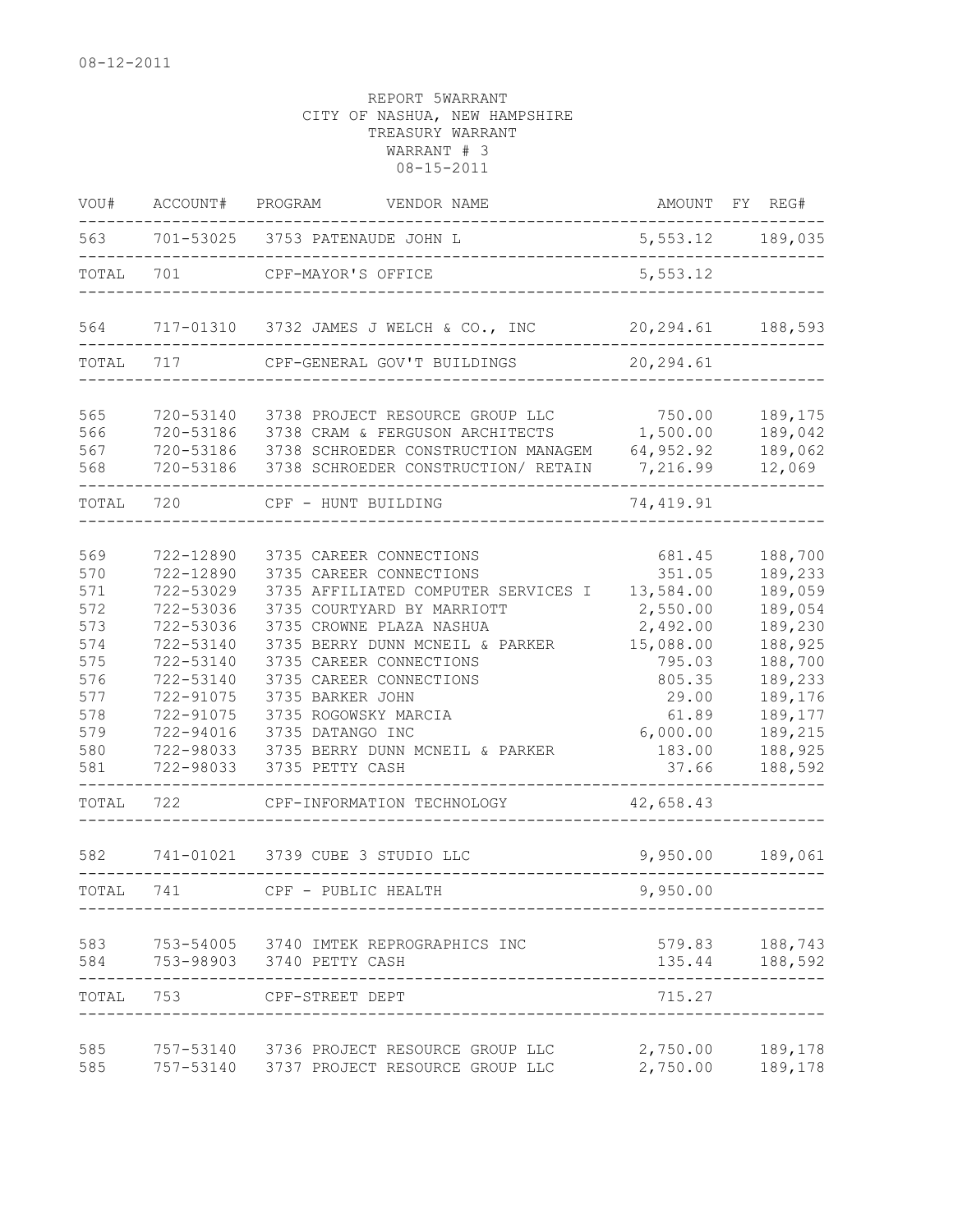| VOU#  | ACCOUNT#                                                                                              | PROGRAM                                               | VENDOR NAME                                                                                           | AMOUNT                                                     | FY | REG#                                                |
|-------|-------------------------------------------------------------------------------------------------------|-------------------------------------------------------|-------------------------------------------------------------------------------------------------------|------------------------------------------------------------|----|-----------------------------------------------------|
| TOTAL | 757                                                                                                   | CPF-PARKING LOTS                                      | ___________________________________                                                                   | 5,500.00                                                   |    |                                                     |
|       | 230,196 781-01310<br>230,197 781-01680<br>230,198 781-01680<br>230,199 781-01680<br>230,200 781-53095 | 3775 HARVEY CONSTRUCTION CO<br>3775 ENVIROVANTAGE INC | 3775 DESMARAIS ENVIRONMENTAL INC<br>3775 PAGE STREET LEASING, LLC<br>3775 TURNER BUILDING SCIENCE LLC | 428, 977.41<br>710.00<br>7,100.00<br>1,580.00<br>20,529.00 |    | 188,600<br>188,898<br>188,960<br>188,606<br>188,951 |
| TOTAL | 781                                                                                                   | CPF-SCHOOL DEPARTMENT                                 |                                                                                                       | 458,896.41                                                 |    |                                                     |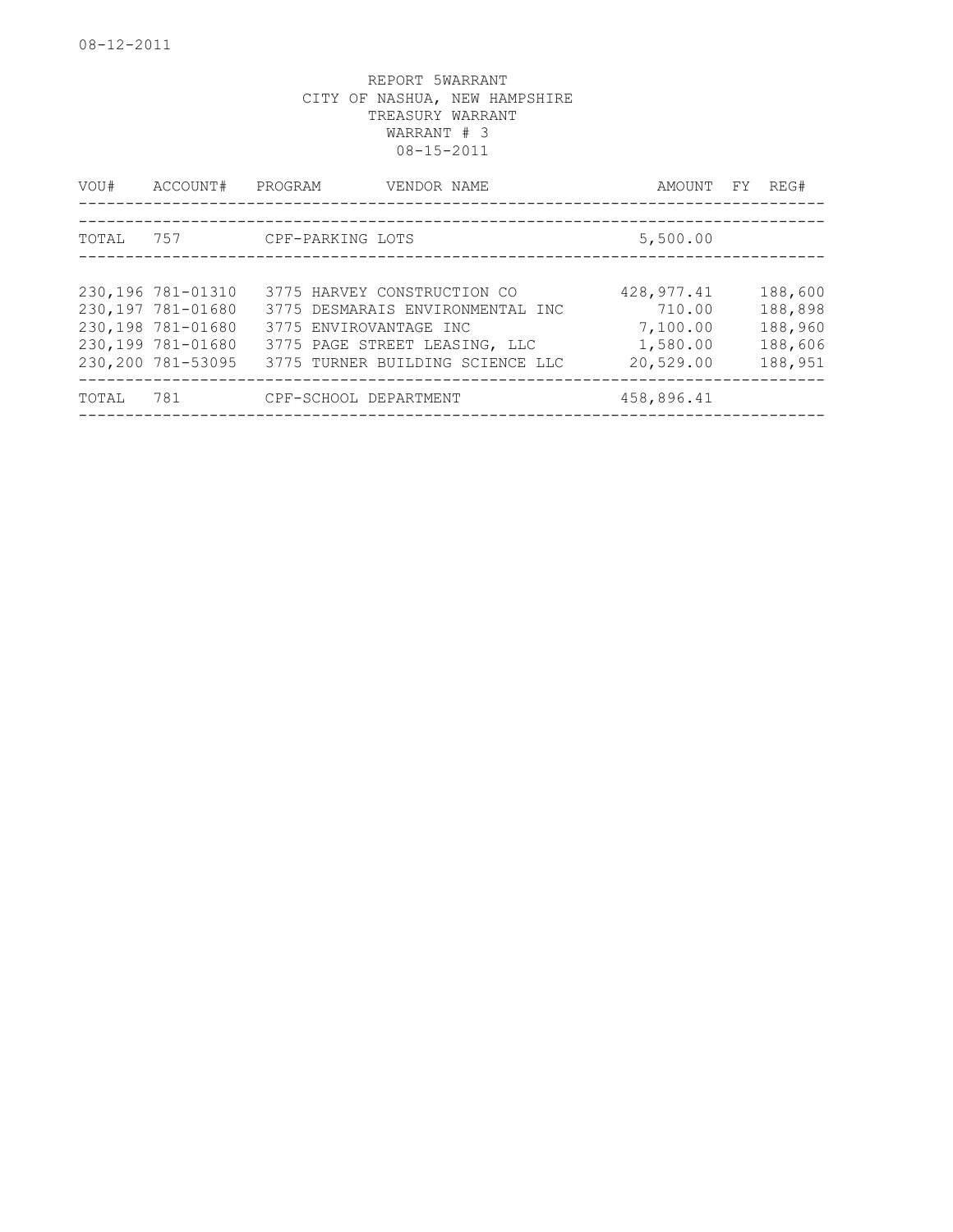| VOU#  | ACCOUNT#         | VENDOR NAME                    | AMOUNT   | FY | REG#     |
|-------|------------------|--------------------------------|----------|----|----------|
| 586   | 801-31050        | NEXTEL COMMUNICATIONS          | 107.05   |    | 189,189  |
| 587   | 801-32005        | PSNH                           | 212.37   |    | 189,224  |
| 588   | 801-32005        | PUBLIC SERVICE OF NEW HAMPSHIR | 633.06   |    | 189,232  |
| 589   | 801-33005        | PENNICHUCK WATER               | 208.32   |    | 189,195  |
| 590   | 801-41015        | STAPLES ADVANTAGE              | 294.83   |    | 188,849  |
| 591   | 801-48005        | SHATTUCK MALONE OIL CO         | 2,546.74 |    | 189,181  |
| 592   | 801-49040        | CALLOGIX INC                   | 135.10   |    | 189,056  |
| 593   | 801-53030        | EASTERN NE HYDRAULICS INC      | 795.00   |    | 188,846  |
| 594   | 801-59238        | US BANCORP EQUIPMENT FINANCE I | 26.55    |    | 189,218  |
| 595   | 801-72010        | CONWAY OFFICE PRODUCTS LLC     | 58.00    |    | 188,701  |
| 596   | 801-98029        | PETTY CASH                     | 50.32    |    | 188,592  |
| TOTAL | 801              | SOLID WASTE DISPOSAL           |          |    | 5,067.34 |
|       |                  |                                |          |    |          |
| 597   |                  | 802-215-00 ABSOLUTE TITLE LLC  | 81.45    |    | 189,086  |
| 598   | $802 - 215 - 00$ | ACCURATE TITLE                 | 42.70    |    | 188,732  |
| 599   | $802 - 215 - 00$ | ATTORNEY LANCE LAYNE           | 39.60    |    | 189,083  |
| 600   | $802 - 215 - 00$ | ATTORNEY STEPHEN FRASCA        | 63.68    |    | 189,082  |
| 601   | $802 - 215 - 00$ | BAKER CLARENCE & GLADYS        | 31.00    |    | 189,085  |
| 602   | $802 - 215 - 00$ | BARRY KRISTI                   | 33.40    |    | 189,084  |
| 603   | $802 - 215 - 00$ | DESROSIERS ARTHUR J IV         | 54.63    |    | 189,090  |
| 604   | $802 - 215 - 00$ | DINAN PETER                    | 22.24    |    | 189,089  |
| 605   | $802 - 215 - 00$ | ESTATE OF RUTH MURAUCKAS/JEANN | 45.80    |    | 189,092  |
| 606   | $802 - 215 - 00$ | ETCHSTONE PROPERTIES INC       | 21.00    |    | 189,025  |
| 607   | $802 - 215 - 00$ | FLEGAL LAW OFFICE              | 42.70    |    | 189,018  |
| 608   | $802 - 215 - 00$ | FRASCA & FRASCA PA             | 33.40    |    | 189,015  |
| 609   | $802 - 215 - 00$ | GALLUCCI DAVID                 | 70.60    |    | 189,091  |
| 610   | $802 - 215 - 00$ | GREAT EAST TITLE SERVICES      | 21.00    |    | 188,731  |
| 611   | $802 - 215 - 00$ | HOME TITLE SERVICES OF NE      | 44.25    |    | 189,021  |
| 612   | $802 - 215 - 00$ | KNOETTNER MARGUERITE           | 35.84    |    | 188,844  |
| 613   | $802 - 215 - 00$ | MARRIC ASSOCIATES LLC          | 25.65    |    | 189,093  |
| 614   | $802 - 215 - 00$ | SUMMIT TITLE SERVICES CORP     | 225.06   |    | 189,087  |
| 615   | $802 - 215 - 00$ | SUMMIT TITLE SERVICES CORP     | 48.14    |    | 189,088  |
| 616   | 802-31005        | FAIRPOINT COMMUNICATIONS       | 62.90    |    | 189,212  |
| 617   | 802-31005        | NEXTEL COMMUNICATIONS          | 85.87    |    | 189,189  |
| 617   | 802-31005        | NEXTEL COMMUNICATIONS          | 127.20   |    | 189,189  |
| 618   | 802-32005        | PSNH                           | 1,590.14 |    | 189,224  |
| 619   | 802-33005        | PENNICHUCK WATER               | 55.88    |    | 189,195  |
| 620   | 802-41015        | STAPLES ADVANTAGE              | 9.41     |    | 188,849  |
| 620   | 802-41015        | STAPLES ADVANTAGE              | 276.60   |    | 188,849  |
|       |                  |                                |          |    |          |
| 621   | 802-42010        | CENTRAL PAPER PRODUCTS CO      | 161.68   |    | 188,843  |
| 622   | 802-43005        | PETTY CASH                     | 12.46    |    | 188,592  |
| 623   | 802-45103        | JCI JONES                      | 3,168.19 |    | 189,049  |
| 624   | 802-45175        | ARCSOURCE INC                  | 38.00    |    | 188,730  |
| 625   | 802-46045        | UNIFIRST CORPORATION           | 117.90   |    | 188,814  |
| 625   | 802-46045        | UNIFIRST CORPORATION           | 929.19   |    | 188,814  |
| 626   | $802 - 467$      | HILLSBOROUGH COUNTY TREASURER  | 61.32    |    | 189,000  |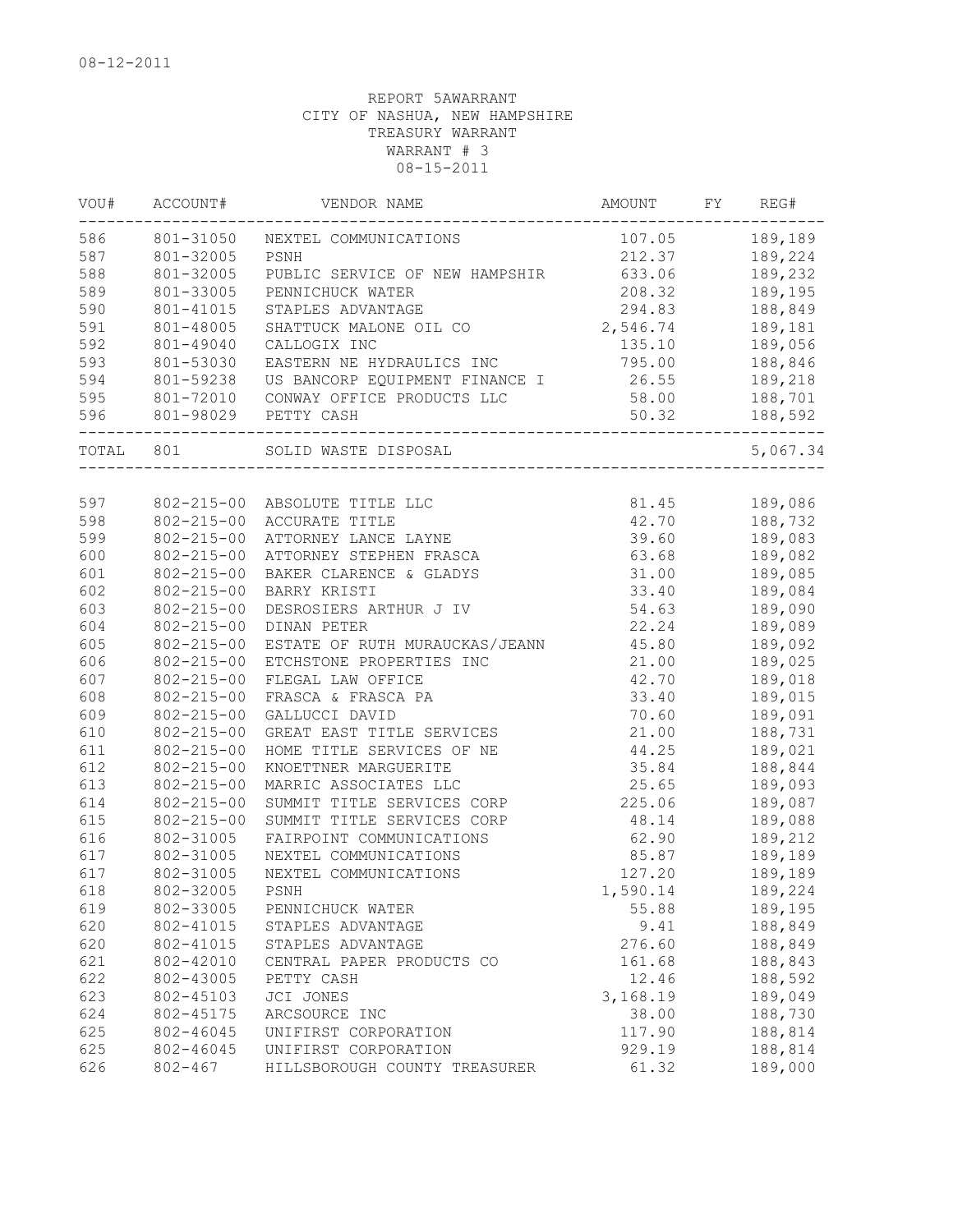| VOU# | ACCOUNT#  | VENDOR NAME                    | AMOUNT    | FY | REG#    |
|------|-----------|--------------------------------|-----------|----|---------|
| 627  | 802-48005 | SHATTUCK MALONE OIL CO         | 3,406.89  |    | 189,181 |
| 627  | 802-48005 | SHATTUCK MALONE OIL CO         | 3,406.89  |    | 189,181 |
| 628  | 802-49070 | VWR INTERNATIONAL INC          | 791.64    |    | 188,850 |
| 629  | 802-49075 | HOME DEPOT CREDIT SERVICES     | 152.72    |    | 189,194 |
| 630  | 802-53030 | CHEMSERVE ENVIRONMENTAL ANALYS | 875.00    |    | 188,792 |
| 631  | 802-59100 | A C E                          | 493.00    |    | 189,100 |
| 632  | 802-59100 | ANSWERING SERVICES OF NH LLC   | 136.05    |    | 188,757 |
| 634  | 802-59220 | PRINTGRAPHICS OF MAINE         | 6, 200.00 |    | 12,055  |
| 633  | 802-59220 | PRINTGRAPHICS OF MAINE         | 3,499.85  |    | 188,670 |
| 635  | 802-59225 | RESOURCE MANAGEMENT INC        | 44,883.18 |    | 189,024 |
| 636  | 802-59230 | BELLETETES INC                 | 20.70     |    | 188,725 |
| 637  | 802-59230 | BROX INDUSTRIES INC            | 182.66    |    | 188,638 |
| 638  | 802-59230 | CORRIVEAU ROUTHIER INC         | 897.75    |    | 188,989 |
| 639  | 802-59230 | F W WEBB COMPANY               | 167.52    |    | 188,672 |
| 640  | 802-59230 | PETTY CASH                     | 26.15     |    | 188,592 |
| 641  | 802-59230 | TDD EARTH TECHHOLOGIES INC     | 6,999.00  |    | 189,179 |
| 642  | 802-59238 | US BANCORP EQUIPMENT FINANCE I | 26.55     |    | 189,218 |
| 643  | 802-59275 | PENNICHUCK WATER               | 8,515.65  |    | 188,747 |
| 644  | 802-59320 | BEST FORD                      | 121.30    |    | 188,619 |
| 645  | 802-59320 | CN WOOD CO INC                 | 5,706.67  |    | 188,934 |
| 646  | 802-59320 | HOWARD P FAIRFIELD, LLC        | 237.00    |    | 188,947 |
| 647  | 802-59320 | SANEL AUTO PARTS CO            | 21.04     |    | 188,729 |
| 648  | 802-64192 | ATCO INTERNATIONAL             | 338.40    |    | 188,824 |
| 649  | 802-64192 | GRAINGER                       | 494.20    |    | 188,660 |
| 650  | 802-64192 |                                | 69.89     |    | 189,194 |
|      |           | HOME DEPOT CREDIT SERVICES     |           |    |         |
| 651  | 802-64192 | NH BRAGG & SONS INC            | 104.27    |    | 188,613 |
| 652  | 802-66025 | CONWAY OFFICE PRODUCTS LLC     | 103.00    |    | 188,701 |
| 653  | 802-66025 | GE CAPITAL INC                 | 1,387.52  |    | 188,821 |
| 654  | 802-77050 | GRAINGER                       | 123.71    |    | 188,683 |
| 655  | 802-77050 | M & M ELECTRICAL SUPPLY CO INC | 191.55    |    | 188,986 |
| 656  | 802-77050 | PINE MOTOR PARTS               | 23.35     |    | 188,998 |
| 657  | 802-77065 | CLEAR EDGE                     | 4,454.00  |    | 188,828 |
| 658  | 802-77065 | EASTERN INDUSTRIAL AUTOMATION  | 2,062.34  |    | 189,050 |
| 659  | 802-77065 | F W WEBB COMPANY               | 232.65    |    | 188,672 |
| 660  | 802-77065 | M & M ELECTRICAL SUPPLY CO INC | 115.47    |    | 188,986 |
| 661  | 802-77066 | F W WEBB COMPANY               | 137.58    |    | 188,672 |
| 662  | 802-77066 | FASTENAL COMPANY               | 58.83     |    | 188,765 |
| 663  | 802-77067 | BELLETETES INC                 | 26.98     |    | 188,725 |
| 664  | 802-77067 | M & B MACHINING AND WELDING    | 648.00    |    | 188,995 |
| 665  | 802-77069 | ATCO INTERNATIONAL             | 2,084.25  |    | 188,824 |
| 666  | 802-77069 | BELLETETES INC                 | 80.61     |    | 188,725 |
| 667  | 802-77069 | F W WEBB COMPANY               | 41.93     |    | 188,672 |
| 668  | 802-77069 | FASTENAL COMPANY               | 50.39     |    | 188,765 |
| 669  | 802-77069 | GRAINGER                       | 115.74    |    | 188,683 |
| 670  | 802-77069 | M & M ELECTRICAL SUPPLY CO INC | 471.00    |    | 188,986 |
| 671  | 802-77069 | OMEGA INDUSTRIAL SUPPLY INC    | 955.03    |    | 188,766 |
| 672  | 802-77069 | PEABODY SUPPLY COMPANY         | 1,117.16  |    | 189,048 |
| 673  | 802-77071 | FASTENAL COMPANY               | 70.37     |    | 188,765 |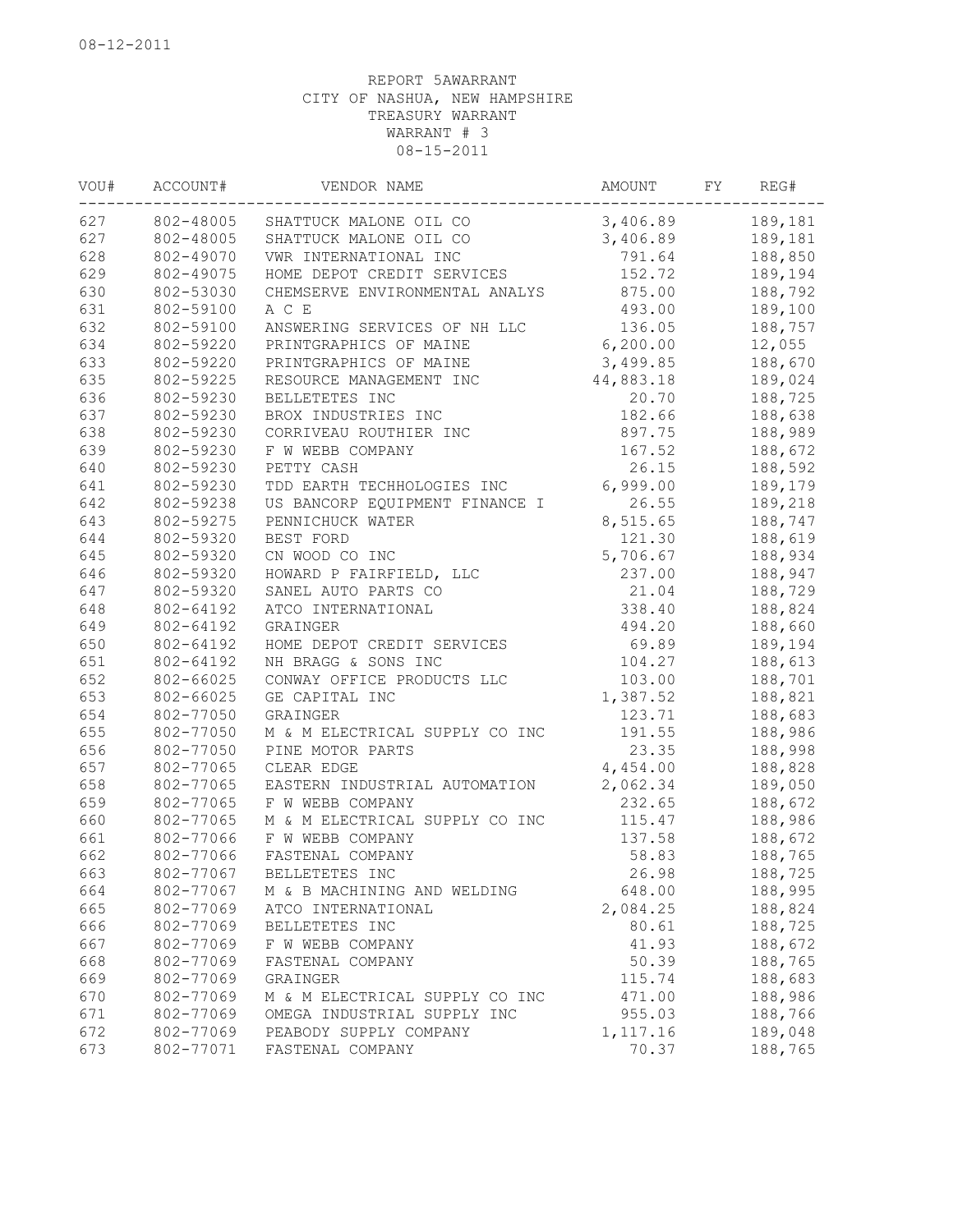| VOU#                     | ACCOUNT#                                         | VENDOR NAME                                                                       | AMOUNT                                           | REG#<br>FY.                            |
|--------------------------|--------------------------------------------------|-----------------------------------------------------------------------------------|--------------------------------------------------|----------------------------------------|
| 674<br>675<br>675<br>676 | 802-77072<br>802-85060<br>802-85065<br>802-94005 | HIGHLAND POWER<br>TREASURER STATE OF NH<br>TREASURER STATE OF NH<br>FOSTER JOHN E | 1,357.00<br>461, 270.41<br>205, 911.11<br>510.00 | 188,839<br>12,058<br>12,058<br>189,072 |
| TOTAL                    | 802                                              | SEWERAGE DISPOSAL SYSTEM                                                          |                                                  | 779,052.83                             |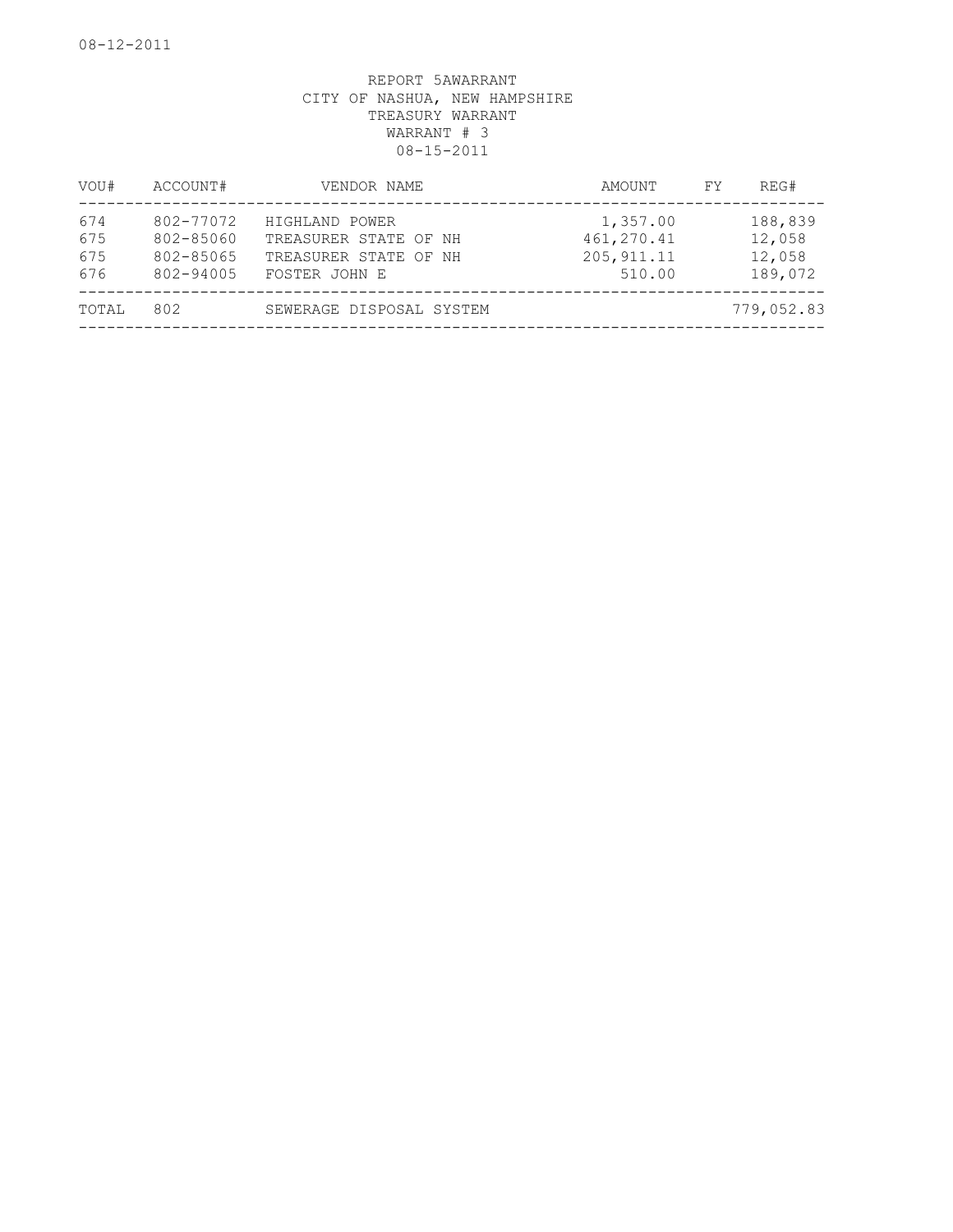| VOU#                                                               | ACCOUNT#                                                                                                                           | VENDOR NAME                                                                                                                                                                                                                                              | <b>AMOUNT</b>                                                                                        | FY | REG#                                                                                                       |
|--------------------------------------------------------------------|------------------------------------------------------------------------------------------------------------------------------------|----------------------------------------------------------------------------------------------------------------------------------------------------------------------------------------------------------------------------------------------------------|------------------------------------------------------------------------------------------------------|----|------------------------------------------------------------------------------------------------------------|
| 677                                                                | 915-94010                                                                                                                          | BRITTON KEN                                                                                                                                                                                                                                              | 562.50                                                                                               |    | 189,180                                                                                                    |
| TOTAL                                                              | 915                                                                                                                                | HUMAN RESOURCE TRUST FUND                                                                                                                                                                                                                                |                                                                                                      |    | 562.50                                                                                                     |
| 678<br>679                                                         | 951-01510<br>951-05060                                                                                                             | CONTI KATHLEEN<br>HOOKER & HOLCOMBE INC                                                                                                                                                                                                                  | 100.00<br>11,250.00                                                                                  |    | 188,589<br>189,219                                                                                         |
| TOTAL                                                              | 951                                                                                                                                | PWD & ENG TRUST FUND                                                                                                                                                                                                                                     |                                                                                                      |    | 11,350.00                                                                                                  |
| 680<br>681<br>682<br>683<br>684<br>684<br>685<br>686<br>687<br>688 | $952 - 05058$<br>952-05058<br>952-05058<br>952-05058<br>952-05058<br>952-05058<br>952-59020<br>952-75021<br>952-75021<br>952-75022 | GUITAR CENTER STORES INC<br>PRINT SOLUTIONS INC<br>TAYLOR RENTAL INC<br>TIM'S TURF & LANDSCAPING MATER<br>TUCKAHOE TURF FARMS INC<br>TUCKAHOE TURF FARMS INC<br>JEANNOTTE'S MARKET<br>F W WEBB COMPANY<br>HOME DEPOT CREDIT SERVICES<br>SIMPLEX GRINNELL | 439.00<br>140.00<br>117.88<br>84.50<br>1,507.50<br>3,350.00<br>53.09<br>100.00<br>256.92<br>1,364.50 |    | 189,213<br>189,068<br>188,703<br>188,830<br>188,626<br>188,626<br>188,678<br>188,672<br>189,194<br>189,197 |
| TOTAL                                                              | 952                                                                                                                                | PARK & RECREATION TRUST FUND                                                                                                                                                                                                                             |                                                                                                      |    | 7,413.39                                                                                                   |
| 689<br>TOTAL                                                       | 963-48015<br>963                                                                                                                   | DENNIS K BURKE INC<br>WOODLAWN CEMETERY TRUST FUND                                                                                                                                                                                                       | 875.01                                                                                               |    | 189,236<br>875.01                                                                                          |
| 690<br>691<br>692<br>693                                           | 975-05051<br>975-32005<br>975-33005<br>975-34015                                                                                   | BUDGINAS RUDOLF<br>PSNH<br>PENNICHUCK WATER<br>NATIONAL GRID                                                                                                                                                                                             | 989.26<br>36.34<br>20.34<br>95.55                                                                    |    | 189,113<br>189,224<br>189,195<br>189,208                                                                   |
| TOTAL                                                              | 975                                                                                                                                | LIBRARY TRUST FUND                                                                                                                                                                                                                                       |                                                                                                      |    | 1,141.49                                                                                                   |
| 230,20                                                             | 981-49075                                                                                                                          | RICE COLLEEN                                                                                                                                                                                                                                             | 469.55                                                                                               |    | 189,134                                                                                                    |
| TOTAL                                                              | 981                                                                                                                                | SCHOOL TRUST FUND                                                                                                                                                                                                                                        |                                                                                                      |    | 469.55                                                                                                     |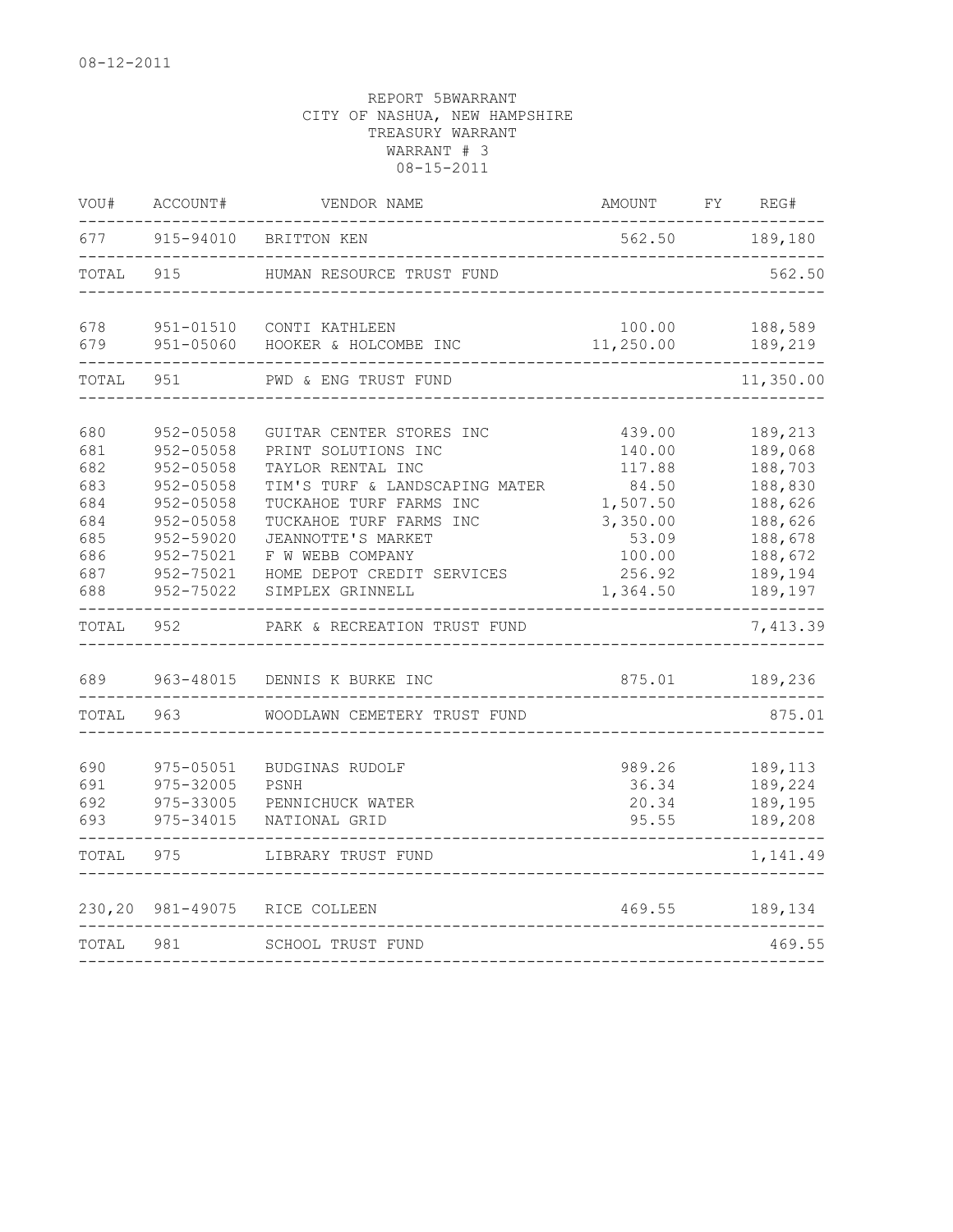|           | ACCOUNT# PAYROLL WEEK ENDING |  | AMOUNT |
|-----------|------------------------------|--|--------|
|           |                              |  |        |
| TOTAL 952 |                              |  |        |
|           |                              |  |        |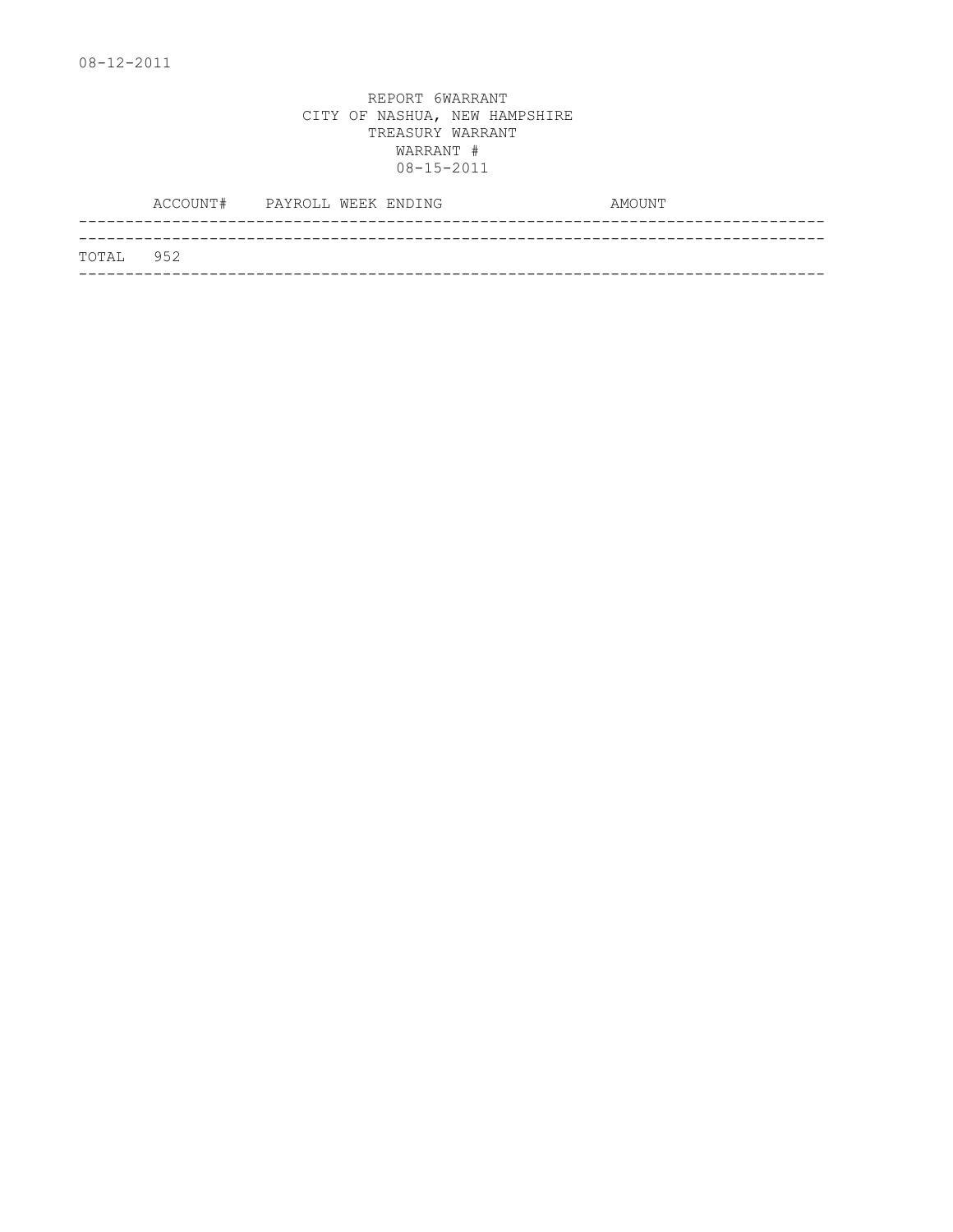|       | ACCOUNT#   | PAYROLL WEEK ENDING           | AMOUNT   |             |
|-------|------------|-------------------------------|----------|-------------|
|       | 305-11125  | 06-AUG-2011                   | 962.06   |             |
|       | 305-11125  | 30-JUL-2011                   | 962.06   |             |
|       |            | 305-11239   06-AUG-2011       | 1,080.52 |             |
|       |            | 305-11239 30-JUL-2011         | 1,080.51 |             |
| TOTAL | 305        | SRF - CIVIC & COMM ACTIVITIES |          | 4,085.15    |
|       |            |                               |          |             |
|       | 308-11130  | 06-AUG-2011                   | 862.72   |             |
|       | 308-11130  | 30-JUL-2011                   | 862.72   |             |
|       | 308-11418  | 06-AUG-2011                   | 496.00   |             |
|       | 308-11418  | 30-JUL-2011                   | 496.00   |             |
|       | 308-11441  | 06-AUG-2011                   | 1,453.64 |             |
|       | 308-11441  | 30-JUL-2011                   | 1,453.63 |             |
|       | 308-11446  | 06-AUG-2011                   | 1,156.28 |             |
|       | 308-11446  | 30-JUL-2011                   | 1,156.28 |             |
|       | 308-11540  | 06-AUG-2011                   | 1,083.90 |             |
|       | 308-11540  | 30-JUL-2011                   | 1,083.90 |             |
|       | 308-11578  | 06-AUG-2011                   | 997.83   |             |
|       | 308-11578  | 30-JUL-2011                   | 997.84   |             |
|       | 308-11589  | 06-AUG-2011                   | 1,080.53 |             |
|       | 308-11589  | 30-JUL-2011                   | 1,080.53 |             |
|       | 308-11608  | 06-AUG-2011                   | 976.17   |             |
|       | 308-11608  | 30-JUL-2011                   | 976.17   |             |
|       | 308-83051  | 06-AUG-2011                   | 2,462.15 |             |
|       | 308-83051  | 30-JUL-2011                   | 3,075.77 |             |
|       | 308-83052  | 06-AUG-2011                   | 1,919.36 |             |
|       | 308-83052  | 30-JUL-2011                   | 1,919.36 |             |
|       |            | 308-83102  06-AUG-2011        | 1,483.52 |             |
|       | 308-83102  | 30-JUL-2011                   | 2,076.93 |             |
| TOTAL | 308        | SRF - INSURANCE               |          | 29, 151. 23 |
|       |            |                               |          |             |
|       |            | 3097-11162 06-AUG-2011        | 645.75   |             |
|       | 3097-11162 | 30-JUL-2011                   | 645.75   |             |
|       | 3097-19138 | 30-JUL-2011                   | 3,011.20 |             |
|       |            | 3097-19139 30-JUL-2011        | 1,943.61 |             |
| TOTAL | 309        | SRF - FOOD SERVICES           |          | 6, 246.31   |
|       |            |                               |          |             |
|       |            | 3117-12006 06-AUG-2011        | 475.00   |             |
|       |            | 3117-12006 30-JUL-2011        | 3,700.00 |             |
| TOTAL | 311        | DRIVER'S EDUCATION            |          | 4,175.00    |
|       |            |                               |          |             |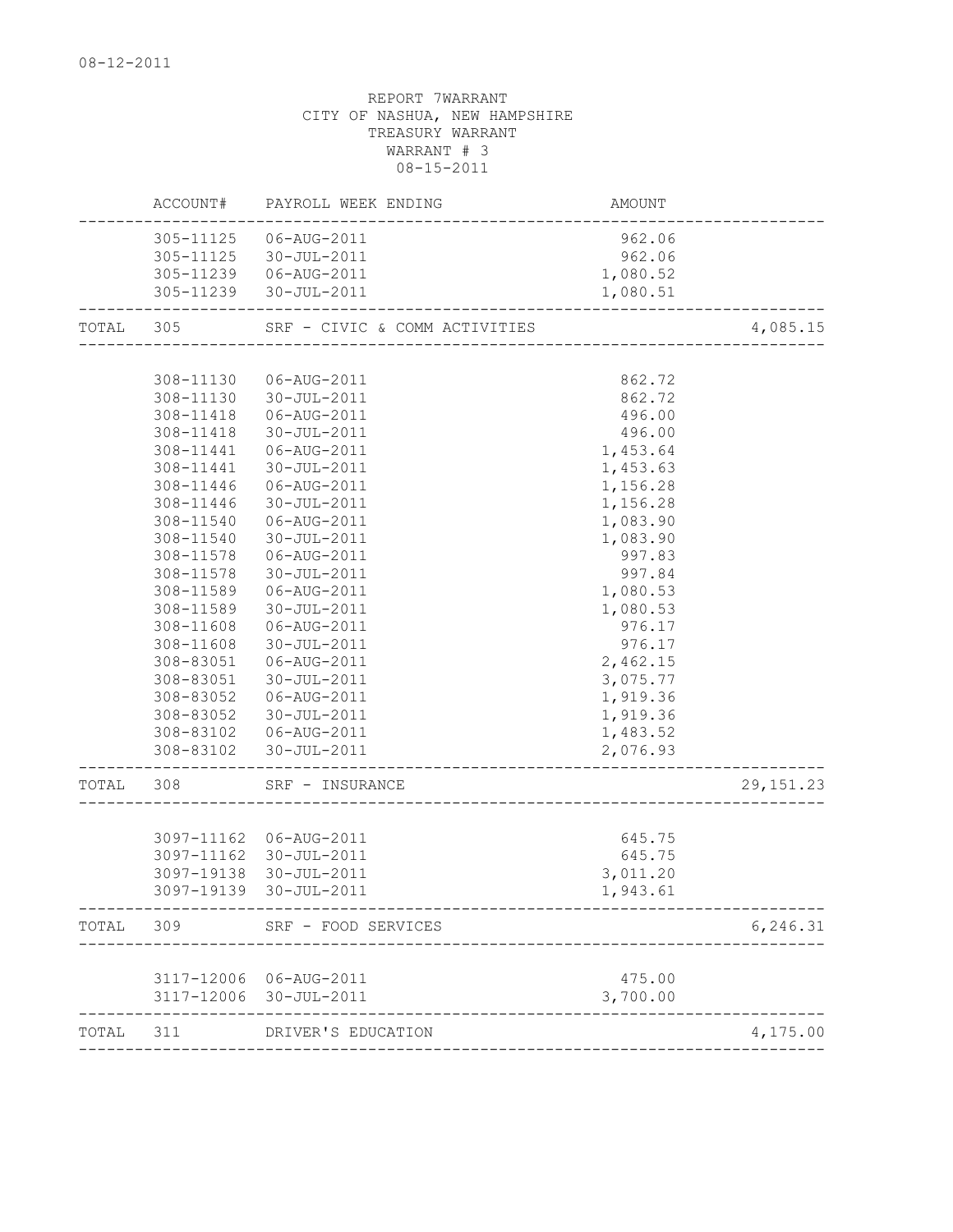|       | ACCOUNT#               | PAYROLL WEEK ENDING        | AMOUNT           |           |
|-------|------------------------|----------------------------|------------------|-----------|
|       |                        | 3118-13032 06-AUG-2011     | 854.21           |           |
|       |                        | 3118-13032 30-JUL-2011     | 178.59           |           |
|       |                        | 3118-13133 30-JUL-2011     | 6,962.50         |           |
| TOTAL | 311                    | SUMMER SCHOOL              |                  | 7,995.30  |
|       |                        |                            |                  |           |
|       | 312-11165              | 06-AUG-2011                | 557.36           |           |
|       | 312-11165              | 30-JUL-2011                | 557.37           |           |
|       | 312-11191              | 06-AUG-2011                | 827.27           |           |
|       | 312-11191              | 30-JUL-2011                | 827.27           |           |
|       | 312-11445              | 06-AUG-2011                | 109.36           |           |
|       | 312-11445              | 30-JUL-2011                | 109.36           |           |
|       | 312-11547              | 06-AUG-2011                | 2,224.38         |           |
|       | 312-11547              | 30-JUL-2011                | 2,224.37         |           |
|       | 312-12052              | 06-AUG-2011                | 583.13           |           |
|       | 312-12052              | 30-JUL-2011                | 767.04           |           |
|       | 312-12116<br>312-12116 | 06-AUG-2011<br>30-JUL-2011 | 593.16<br>593.16 |           |
|       | 312-13004              | 06-AUG-2011                | 612.85           |           |
|       | 312-13004              | 30-JUL-2011                | 680.05           |           |
| TOTAL | 312                    | SRF - FINANCIAL SERVICES   |                  | 11,266.13 |
|       |                        |                            |                  |           |
|       | 331-11250              | 06-AUG-2011                | 717.44           |           |
|       | 331-11250              | 30-JUL-2011                | 717.44           |           |
|       | 331-11561              | 06-AUG-2011                | 1,173.90         |           |
|       | 331-11561              | 30-JUL-2011                | 1,173.90         |           |
|       | 331-12115              | 06-AUG-2011                | 555.49           |           |
|       | 331-12115              | 30-JUL-2011                | 555.49           |           |
|       | 331-13038              | 06-AUG-2011                | 1,670.76         |           |
|       | 331-13038              | 30-JUL-2011                | 794.46           |           |
|       | 331-13044              | 06-AUG-2011                | 2,877.87         |           |
|       | 331-13044              | 30-JUL-2011                | 3,756.46         |           |
|       | 331-18036              | 06-AUG-2011                | 13,808.13        |           |
|       | 331-18036              | 30-JUL-2011                | 12,951.81        |           |
| TOTAL | 331                    | SRF - POLICE DEPARTMENT    |                  | 40,753.15 |
|       |                        | 332-18084 30-JUL-2011      | 122.83           |           |
| TOTAL | 332                    | SRF - FIRE DEPARTMENT      |                  | 122.83    |
|       |                        |                            |                  |           |
|       |                        | 341-01210  06-AUG-2011     | 437.49           |           |
|       |                        |                            | 437.48           |           |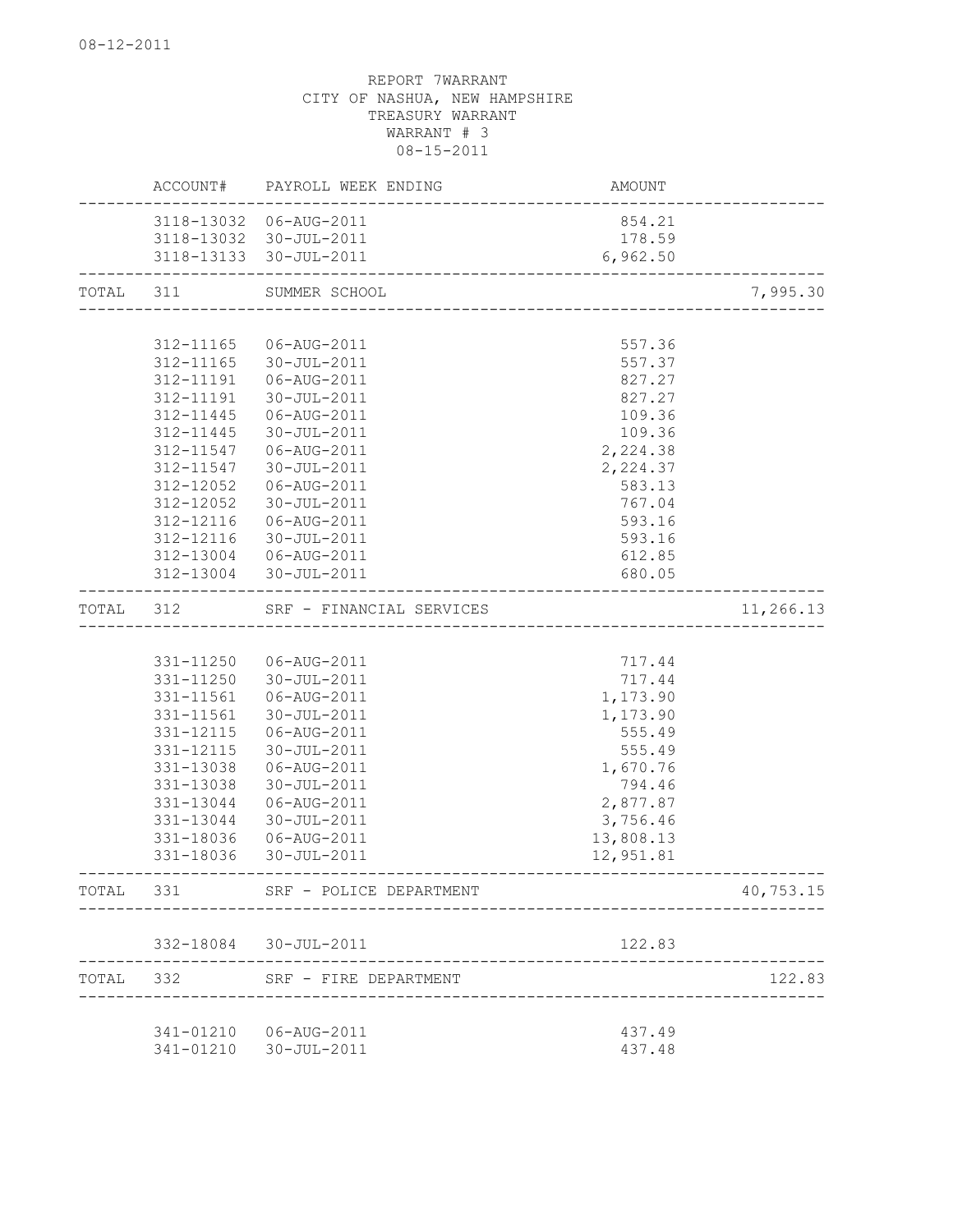| 341-11024    | 06-AUG-2011                                                                              | 264.35                                                                                                                                                                                                                                                                                                                                                                                                        |                                                                                                                                                                                                                 |
|--------------|------------------------------------------------------------------------------------------|---------------------------------------------------------------------------------------------------------------------------------------------------------------------------------------------------------------------------------------------------------------------------------------------------------------------------------------------------------------------------------------------------------------|-----------------------------------------------------------------------------------------------------------------------------------------------------------------------------------------------------------------|
| 341-11024    | 30-JUL-2011                                                                              | 264.35                                                                                                                                                                                                                                                                                                                                                                                                        |                                                                                                                                                                                                                 |
| 341-11235    | 06-AUG-2011                                                                              | 1,217.17                                                                                                                                                                                                                                                                                                                                                                                                      |                                                                                                                                                                                                                 |
| 341-11235    | 30-JUL-2011                                                                              | 1,217.17                                                                                                                                                                                                                                                                                                                                                                                                      |                                                                                                                                                                                                                 |
| 341-11484    | 06-AUG-2011                                                                              |                                                                                                                                                                                                                                                                                                                                                                                                               |                                                                                                                                                                                                                 |
| 341-11563    | 06-AUG-2011                                                                              | 1,019.34                                                                                                                                                                                                                                                                                                                                                                                                      |                                                                                                                                                                                                                 |
| 341-11563    | 30-JUL-2011                                                                              | 1,019.33                                                                                                                                                                                                                                                                                                                                                                                                      |                                                                                                                                                                                                                 |
| 341-12205    | 30-JUL-2011                                                                              | 1,800.00                                                                                                                                                                                                                                                                                                                                                                                                      |                                                                                                                                                                                                                 |
| TOTAL<br>341 | SRF - COMMUNITY SERVICES                                                                 |                                                                                                                                                                                                                                                                                                                                                                                                               | 7,676.68                                                                                                                                                                                                        |
|              |                                                                                          |                                                                                                                                                                                                                                                                                                                                                                                                               |                                                                                                                                                                                                                 |
|              |                                                                                          |                                                                                                                                                                                                                                                                                                                                                                                                               |                                                                                                                                                                                                                 |
|              |                                                                                          |                                                                                                                                                                                                                                                                                                                                                                                                               |                                                                                                                                                                                                                 |
|              |                                                                                          |                                                                                                                                                                                                                                                                                                                                                                                                               |                                                                                                                                                                                                                 |
|              |                                                                                          |                                                                                                                                                                                                                                                                                                                                                                                                               |                                                                                                                                                                                                                 |
|              |                                                                                          |                                                                                                                                                                                                                                                                                                                                                                                                               |                                                                                                                                                                                                                 |
|              |                                                                                          |                                                                                                                                                                                                                                                                                                                                                                                                               |                                                                                                                                                                                                                 |
|              | 30-JUL-2011                                                                              | 838.02                                                                                                                                                                                                                                                                                                                                                                                                        |                                                                                                                                                                                                                 |
| TOTAL<br>342 | SRF - COMMUNITY HEALTH                                                                   |                                                                                                                                                                                                                                                                                                                                                                                                               | 3,791.96                                                                                                                                                                                                        |
|              |                                                                                          |                                                                                                                                                                                                                                                                                                                                                                                                               |                                                                                                                                                                                                                 |
|              |                                                                                          |                                                                                                                                                                                                                                                                                                                                                                                                               |                                                                                                                                                                                                                 |
|              |                                                                                          |                                                                                                                                                                                                                                                                                                                                                                                                               |                                                                                                                                                                                                                 |
|              |                                                                                          |                                                                                                                                                                                                                                                                                                                                                                                                               |                                                                                                                                                                                                                 |
| TOTAL 344    |                                                                                          |                                                                                                                                                                                                                                                                                                                                                                                                               | 4,984.53                                                                                                                                                                                                        |
|              |                                                                                          |                                                                                                                                                                                                                                                                                                                                                                                                               |                                                                                                                                                                                                                 |
|              |                                                                                          |                                                                                                                                                                                                                                                                                                                                                                                                               |                                                                                                                                                                                                                 |
| 345          | TITLE IV 21ST CENT ELEM                                                                  |                                                                                                                                                                                                                                                                                                                                                                                                               | $-643.28$                                                                                                                                                                                                       |
|              |                                                                                          |                                                                                                                                                                                                                                                                                                                                                                                                               |                                                                                                                                                                                                                 |
|              |                                                                                          | 379.40                                                                                                                                                                                                                                                                                                                                                                                                        |                                                                                                                                                                                                                 |
|              |                                                                                          |                                                                                                                                                                                                                                                                                                                                                                                                               |                                                                                                                                                                                                                 |
|              |                                                                                          |                                                                                                                                                                                                                                                                                                                                                                                                               |                                                                                                                                                                                                                 |
|              |                                                                                          |                                                                                                                                                                                                                                                                                                                                                                                                               | 8,000.45                                                                                                                                                                                                        |
|              |                                                                                          | 4,210.86                                                                                                                                                                                                                                                                                                                                                                                                      |                                                                                                                                                                                                                 |
|              |                                                                                          |                                                                                                                                                                                                                                                                                                                                                                                                               | 4,210.86                                                                                                                                                                                                        |
|              | 342-11584<br>342-12000<br>342-12000<br>342-12199<br>342-12199<br>342-12582<br>3452-11162 | 06-AUG-2011<br>06-AUG-2011<br>30-JUL-2011<br>06-AUG-2011<br>30-JUL-2011<br>06-AUG-2011<br>342-12582<br>3440-12006 06-AUG-2011<br>3440-12006 30-JUL-2011<br>3440-12078 30-JUL-2011<br>AFTER SCHOOL PROGRAM<br>3451-11162 30-JUL-2011<br>3452-11162 06-AUG-2011<br>30-JUL-2011<br>3452-11860 30-JUL-2011<br>TOTAL 345 TITLE IV 21ST CENT ELEM<br>3462-11860 30-JUL-2011<br>TOTAL 346 TITLE IVB 21ST CENT MIDDLE | $-838.98$<br>518.10<br>518.10<br>959.35<br>959.35<br>838.02<br>-----------------------------------<br>1,268.26<br>1,691.27<br>2,025.00<br>$-643.28$<br>________________________________<br>1,022.68<br>6,598.37 |

3468-11162 06-AUG-2011 430.50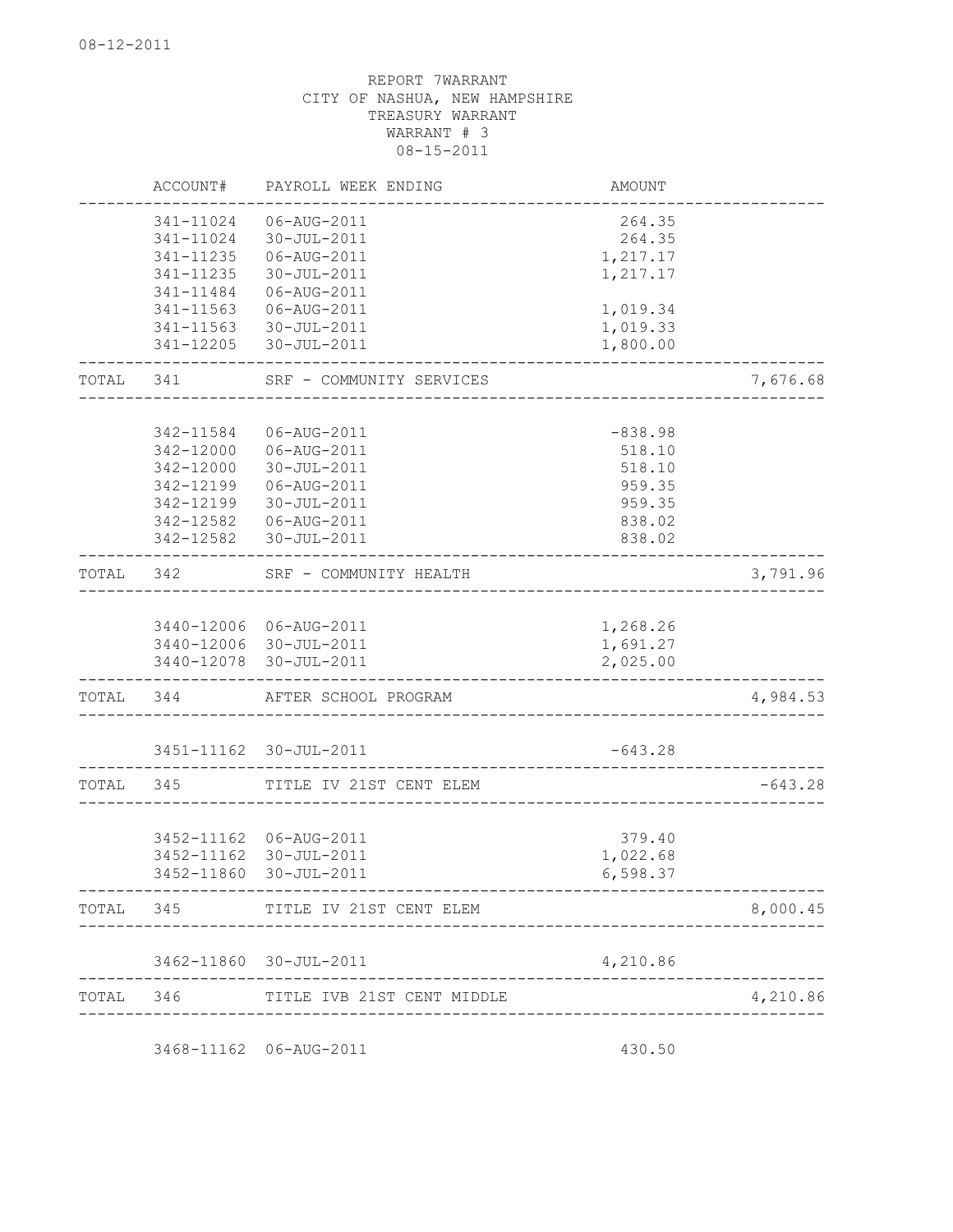|       | ACCOUNT#               | PAYROLL WEEK ENDING                              | AMOUNT               |           |
|-------|------------------------|--------------------------------------------------|----------------------|-----------|
|       |                        | 3468-11162 30-JUL-2011                           | 344.40               |           |
|       |                        | 3468-11870 30-JUL-2011                           | 4,461.44             |           |
|       |                        | 3468-19230 30-JUL-2011                           | 8,600.00             |           |
| TOTAL | 346                    | SMALLER LEARNING COMMUNITY                       |                      | 13,836.34 |
|       |                        |                                                  |                      |           |
|       |                        | 3501-11726 30-JUL-2011                           | 6,940.28             |           |
| TOTAL | 350                    | TITLE IIA QUALITY TEACHERS                       |                      | 6,940.28  |
|       |                        |                                                  |                      |           |
|       | 352-11562              | 06-AUG-2011                                      | 420.52               |           |
|       | 352-11562              | 30-JUL-2011<br>06-AUG-2011                       | 420.52               |           |
|       | 352-12147<br>352-12147 | 30-JUL-2011                                      | 1,485.00<br>2,850.00 |           |
| TOTAL | 352                    | SRF - PARKS AND RECREATION                       |                      | 5,176.04  |
|       |                        |                                                  |                      |           |
|       |                        | 3601-11515 30-JUL-2011                           | 2,041.81             |           |
| TOTAL | 360                    | DROPOUT PREVENTION ADULT ED                      |                      | 2,041.81  |
|       |                        |                                                  |                      |           |
|       |                        | 3687-19140 06-AUG-2011<br>3687-19140 30-JUL-2011 | 3,263.59<br>8,024.31 |           |
| TOTAL | 368                    | SUMMER FEEDING PROGRAM                           |                      | 11,287.90 |
|       |                        |                                                  |                      |           |
|       | 373-53075              | 373-53075   06-AUG-2011<br>30-JUL-2011           | 129.64<br>92.60      |           |
| TOTAL | 373                    | SRF - ECONOMIC DEVELOPMENT                       |                      | 222.24    |
|       |                        |                                                  |                      |           |
|       | 374-03740              | 30-JUL-2011                                      | $-801.68$            |           |
|       | $374 - 0705M$          | $30 - JUL - 2011$                                |                      |           |
|       | 374-0705P              | 06-AUG-2011                                      | 1,455.23             |           |
|       | 374-0705P              | 30-JUL-2011                                      | 1,455.23             |           |
|       | 374-07235              | 06-AUG-2011                                      | 424.77               |           |
|       | 374-07235              | 30-JUL-2011                                      | 424.77               |           |
|       | 374-07285              | 06-AUG-2011                                      | 74.08                |           |
|       | 374-07285              | 30-JUL-2011                                      | 185.21               |           |
|       | 374-07340              | 30-JUL-2011                                      | $-280.69$            |           |
|       | 374-0734P              | 06-AUG-2011                                      | 1,081.59             |           |
|       | 374-0734P              | 30-JUL-2011                                      | 2,163.96             |           |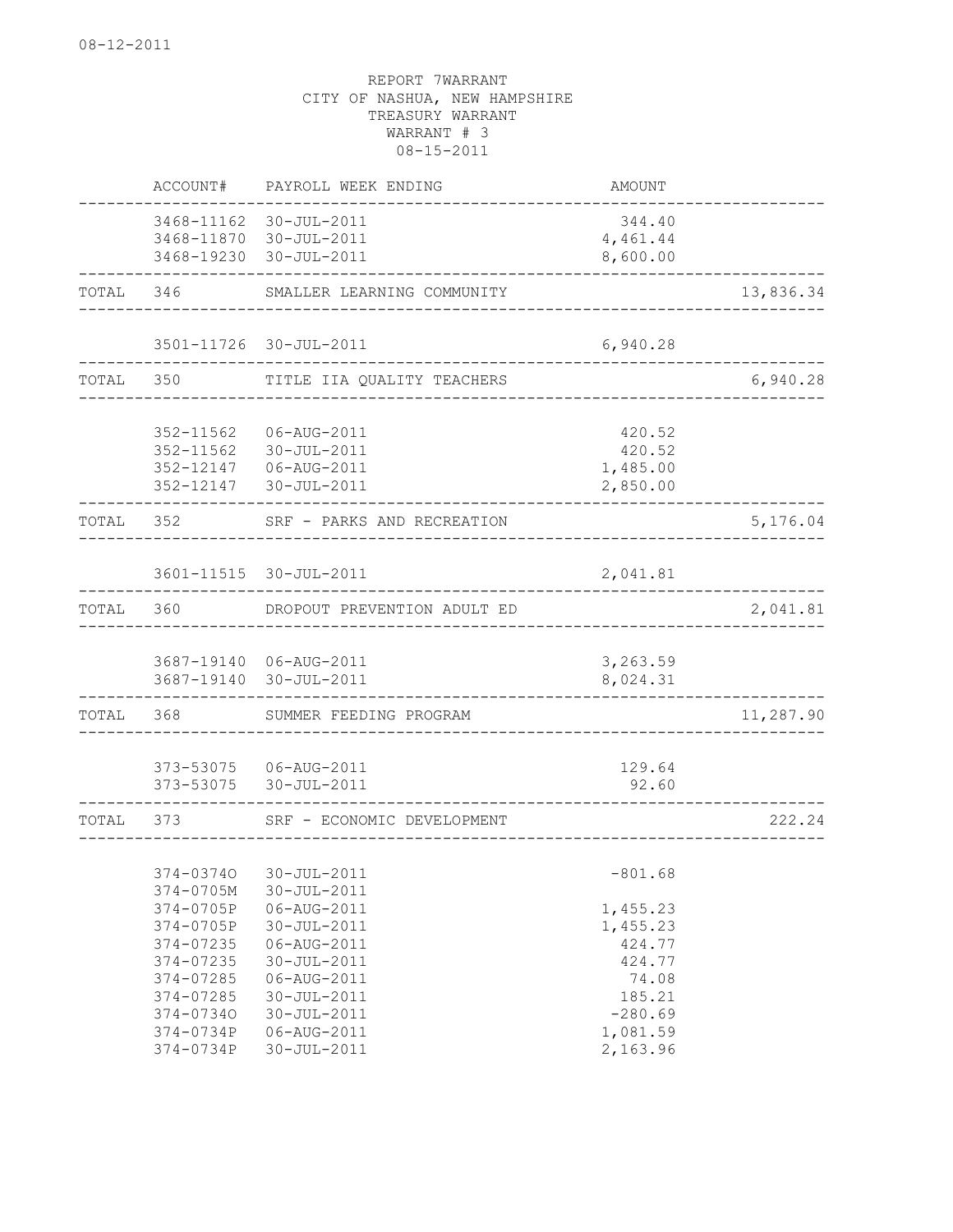|       | ACCOUNT#               | PAYROLL WEEK ENDING             | AMOUNT    |           |
|-------|------------------------|---------------------------------|-----------|-----------|
|       | 374-07506<br>374-31050 | 06-AUG-2011<br>30-JUL-2011      | 18.52     |           |
|       | 374-53075              | 06-AUG-2011                     | 100.00    |           |
| TOTAL | 374                    | SRF - URBAN PROGRAMS            |           | 6,300.99  |
|       |                        | ______________________          |           |           |
|       | 3751-11726             | 30-JUL-2011                     | 4,030.31  |           |
|       | 3751-12198             | 30-JUL-2011                     | 5, 251.73 |           |
|       | 3751-13032             | 06-AUG-2011                     | 210.68    |           |
|       | 3751-13032             | 30-JUL-2011                     | 219.84    |           |
|       | 3751-13133             | 30-JUL-2011                     | 12,150.00 |           |
|       | 3751-13137             | 06-AUG-2011                     | 1,226.83  |           |
|       | 3751-13137             | 30-JUL-2011                     | 1,452.72  |           |
|       | 3751-19000             | 06-AUG-2011                     | 1,140.00  |           |
|       | 3751-19000             | 30-JUL-2011                     | 1,140.00  |           |
| TOTAL | 375                    | ARRA TITLE I                    |           | 26,822.11 |
|       |                        |                                 |           |           |
|       | 3761-11726             | 30-JUL-2011                     | 5,090.93  |           |
|       | 3761-11802             | 30-JUL-2011                     | 2,051.77  |           |
|       | 3761-11805             | 30-JUL-2011                     | 919.80    |           |
|       | 3761-12198             | 30-JUL-2011                     | 16,530.61 |           |
|       | 3761-13133             | 30-JUL-2011                     | 3,350.00  |           |
|       | 3761-13137             | 06-AUG-2011                     | 226.48    |           |
|       | 3761-13137             | 30-JUL-2011                     | 226.48    |           |
|       | 3761-19000             | 06-AUG-2011                     | 380.00    |           |
|       | 3761-19000             | 30-JUL-2011                     | 980.00    |           |
| TOTAL | 376                    | TITLE IA                        |           | 29,756.07 |
|       |                        | 3770-13133 30-JUL-2011          | 21,850.00 |           |
|       |                        |                                 |           |           |
| TOTAL | 377                    | TITLE III ENHANCE ENG. LANGUAGE |           | 21,850.00 |
|       |                        |                                 |           |           |
|       | 3771-12006             | 06-AUG-2011                     | 490.24    |           |
|       | 3771-12006             | 30-JUL-2011                     | 638.83    |           |
|       | 3771-13133             | 06-AUG-2011                     | 400.00    |           |
|       | 3771-13133             | 30-JUL-2011                     | 950.00    |           |
| TOTAL | 377                    | TITLE III ENHANCING ENG LANG    |           | 2,479.07  |
|       | 378-01210              | 06-AUG-2011                     | 550.37    |           |
|       | 378-01210              | 30-JUL-2011                     | 1,651.08  |           |
|       |                        |                                 |           |           |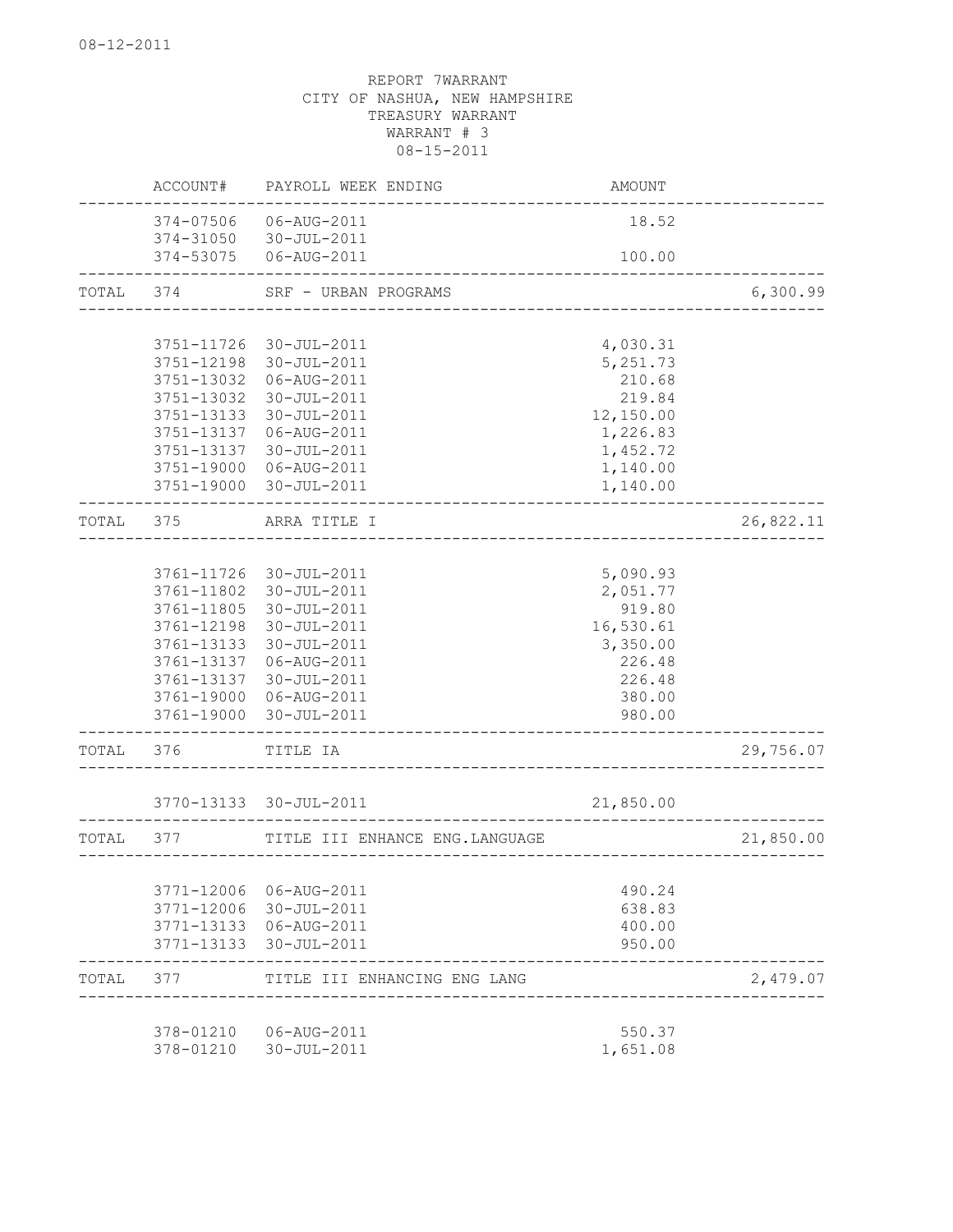|           | ACCOUNT#  | PAYROLL WEEK ENDING    | AMOUNT                                 |           |
|-----------|-----------|------------------------|----------------------------------------|-----------|
|           | 378-09003 | 06-AUG-2011            | 550.37                                 |           |
|           | 378-09003 | 30-JUL-2011            | 1,651.11                               |           |
|           | 378-11676 | 06-AUG-2011            | 934.06                                 |           |
|           | 378-11676 | 30-JUL-2011            | 934.06                                 |           |
|           | 378-11677 | 06-AUG-2011            | 783.71                                 |           |
|           | 378-11677 | 30-JUL-2011            | 1,567.42                               |           |
|           | 378-11679 | 06-AUG-2011            | 928.77                                 |           |
|           | 378-11679 | 30-JUL-2011            | 928.77                                 |           |
|           | 378-11680 | 06-AUG-2011            | 833.90                                 |           |
|           | 378-11680 | 30-JUL-2011            | 833.90                                 |           |
|           | 378-11683 | 06-AUG-2011            | 1,684.46                               |           |
|           | 378-11683 | 30-JUL-2011            | 1,684.45                               |           |
|           | 378-11688 | 06-AUG-2011            | 620.56                                 |           |
|           | 378-11688 | $30 - JUL - 2011$      | 620.56                                 |           |
|           | 378-11751 | 06-AUG-2011            | 1,384.39                               |           |
|           | 378-11751 | 30-JUL-2011            | 1,384.39                               |           |
|           | 378-12188 | 06-AUG-2011            | 148.61                                 |           |
|           | 378-12188 | 30-JUL-2011            | 44.58                                  |           |
|           | 378-13004 | 30-JUL-2011            | 116.35                                 |           |
| TOTAL     | 378       | TRANSPORTATION         | -------------------------------------- | 19,835.87 |
|           |           | 3897-11726 30-JUL-2011 | 2,424.35                               |           |
|           |           |                        |                                        |           |
| TOTAL 389 |           | GEN VOCATIONAL ED      |                                        | 2,424.35  |
|           |           |                        |                                        |           |
|           |           | 3901-13133 30-JUL-2011 | 11,687.50                              |           |
|           |           | 3901-19000 30-JUL-2011 | 1,840.71                               |           |
| TOTAL     | 390       | PERKINS VOCATIONAL ED  |                                        | 13,528.21 |
|           |           |                        |                                        |           |
|           |           | 3930-13133 06-AUG-2011 | $-1,975.00$                            |           |
|           |           | 3930-13133 30-JUL-2011 | 10,078.40                              |           |
| TOTAL     | 393       | ARRA IDEA PRESCHOOL    |                                        | 8,103.40  |
|           |           | 3937-19000 30-JUL-2011 | 841.70                                 |           |
|           |           |                        |                                        |           |
| TOTAL     | 393       | DAY CARE               |                                        | 841.70    |
|           |           | 3940-11726 30-JUL-2011 | 12,744.71                              |           |
|           |           | 3940-13133 30-JUL-2011 | 1,212.50                               |           |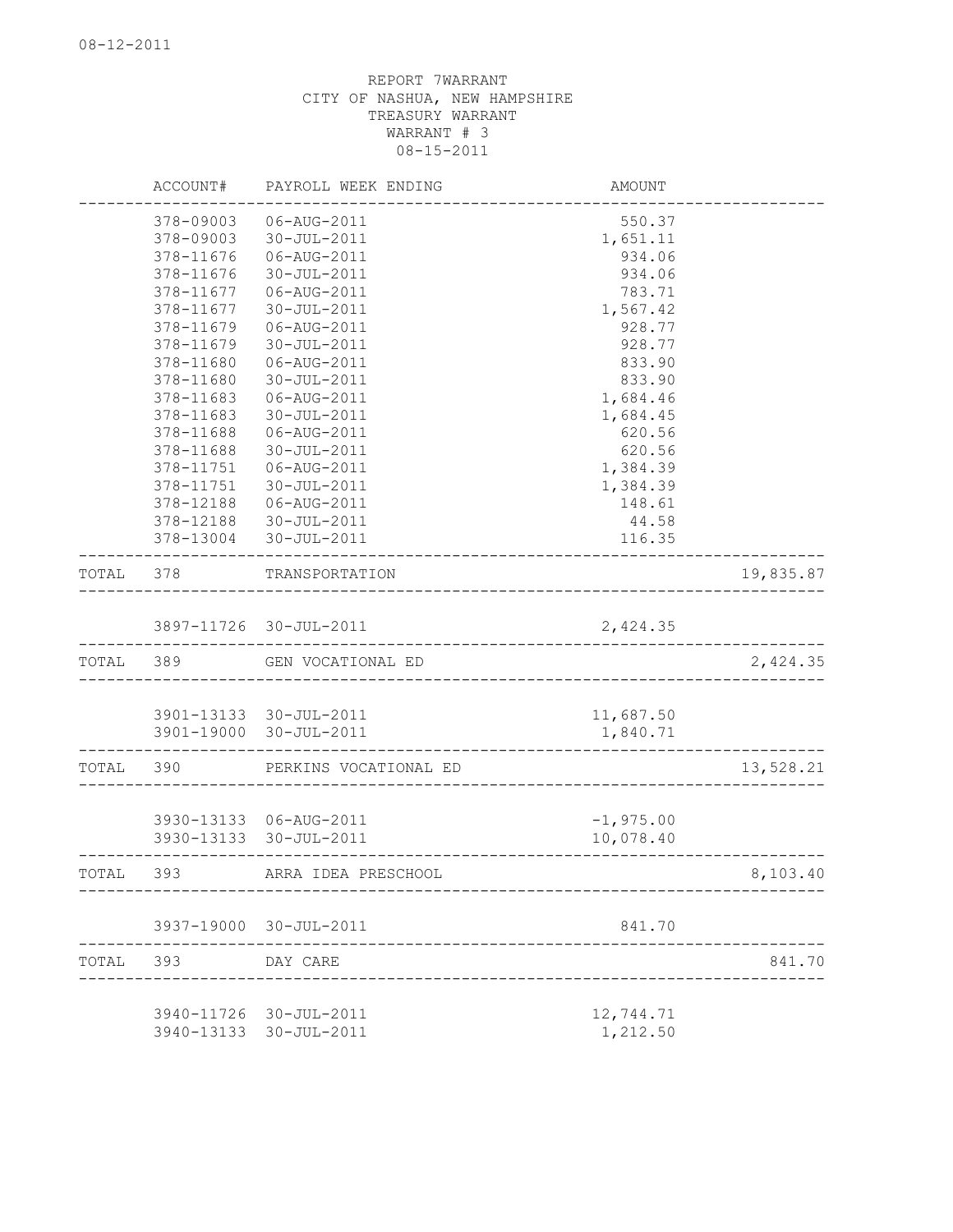|       |                        | ACCOUNT# PAYROLL WEEK ENDING   | AMOUNT    |           |
|-------|------------------------|--------------------------------|-----------|-----------|
| TOTAL | 394                    | ARRA IDEA SPEC ED              |           | 13,957.21 |
|       | 3951-11726 30-JUL-2011 |                                | 47,974.94 |           |
| TOTAL | 395                    | IDEA SPEDIAL ED                |           | 47,974.94 |
|       | 3961-11726 30-JUL-2011 | ------------------------------ | 1,696.93  |           |
| TOTAL | 396                    | IDEA PRESCHOOL                 |           | 1,696.93  |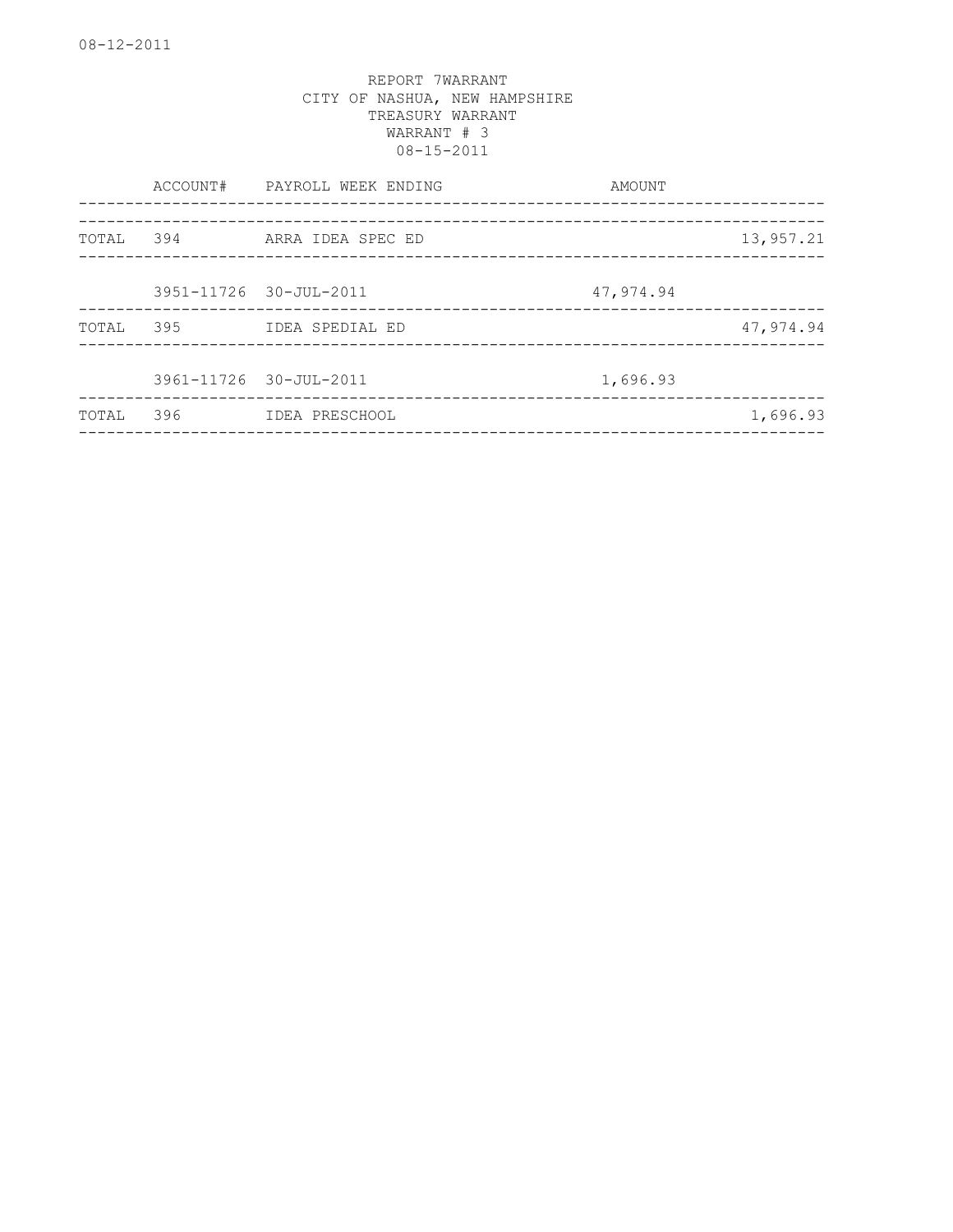|       | ACCOUNT#               | PAYROLL WEEK ENDING              | AMOUNT           |           |
|-------|------------------------|----------------------------------|------------------|-----------|
|       | 501-11033              | 06-AUG-2011                      | 852.14           |           |
|       | 501-11033              | 30-JUL-2011                      | 852.14           |           |
|       | 501-11445              | 06-AUG-2011                      | 437.44           |           |
|       | 501-11445              | 30-JUL-2011                      | 437.44           |           |
|       | 501-11463              | 06-AUG-2011                      | 802.30           |           |
|       | 501-11463              | 30-JUL-2011                      | 802.30           |           |
|       | 501-11470              | 06-AUG-2011                      | 877.27           |           |
|       | 501-11470              | 30-JUL-2011                      | 877.27           |           |
|       | 501-11471              | 06-AUG-2011                      | 2,033.79         |           |
|       | 501-11471              | $30 - JUL - 2011$                | 2,033.79         |           |
|       | 501-11611<br>501-11611 | 06-AUG-2011<br>30-JUL-2011       | 549.53<br>549.53 |           |
| TOTAL | 501                    | MAYOR'S OFFICE                   |                  | 11,104.94 |
|       |                        |                                  |                  |           |
|       | 502-11195              | 06-AUG-2011                      | 2,059.25         |           |
|       | 502-11195              | 30-JUL-2011                      | 2,059.24         |           |
|       | 502-11219              | 06-AUG-2011                      | 3,711.27         |           |
|       | 502-11219              | 30-JUL-2011                      | 3,711.27         |           |
|       |                        | 502-11518   06-AUG-2011          | 1,776.36         |           |
|       | 502-11518              | 30-JUL-2011                      | 1,776.36         |           |
| TOTAL | 502                    | LEGAL DEPARTMENT                 |                  | 15,093.75 |
|       |                        |                                  |                  |           |
|       |                        | 503-11071   06-AUG-2011          | 1,293.15         |           |
|       | 503-11071<br>503-12092 | 30-JUL-2011                      | 1,293.14         |           |
|       | 503-12092              | 06-AUG-2011<br>30-JUL-2011       | 522.45<br>522.46 |           |
|       |                        |                                  |                  |           |
| TOTAL | 503                    | BOARD OF ALDERMEN                |                  | 3,631.20  |
|       |                        |                                  |                  |           |
|       | 511-11247              | 06-AUG-2011                      | 670.28           |           |
|       | 511-11247              | 30-JUL-2011                      | 670.28           |           |
|       | 511-11248              | 06-AUG-2011                      | 1,442.84         |           |
|       | 511-11248              | 30-JUL-2011                      | 1,442.84         |           |
| TOTAL | 511 CITI-STAT          | -------------------------------- |                  | 4,226.24  |
|       |                        |                                  |                  |           |
|       | 512-11005              | 06-AUG-2011                      | 863.56           |           |
|       | 512-11005<br>512-11050 | 30-JUL-2011<br>06-AUG-2011       | 863.56           |           |
|       | 512-11050              | 30-JUL-2011                      | 742.06<br>742.06 |           |
|       | 512-11064              | 06-AUG-2011                      | 1,017.55         |           |
|       | 512-11064              | 30-JUL-2011                      | 1,017.55         |           |
|       |                        |                                  |                  |           |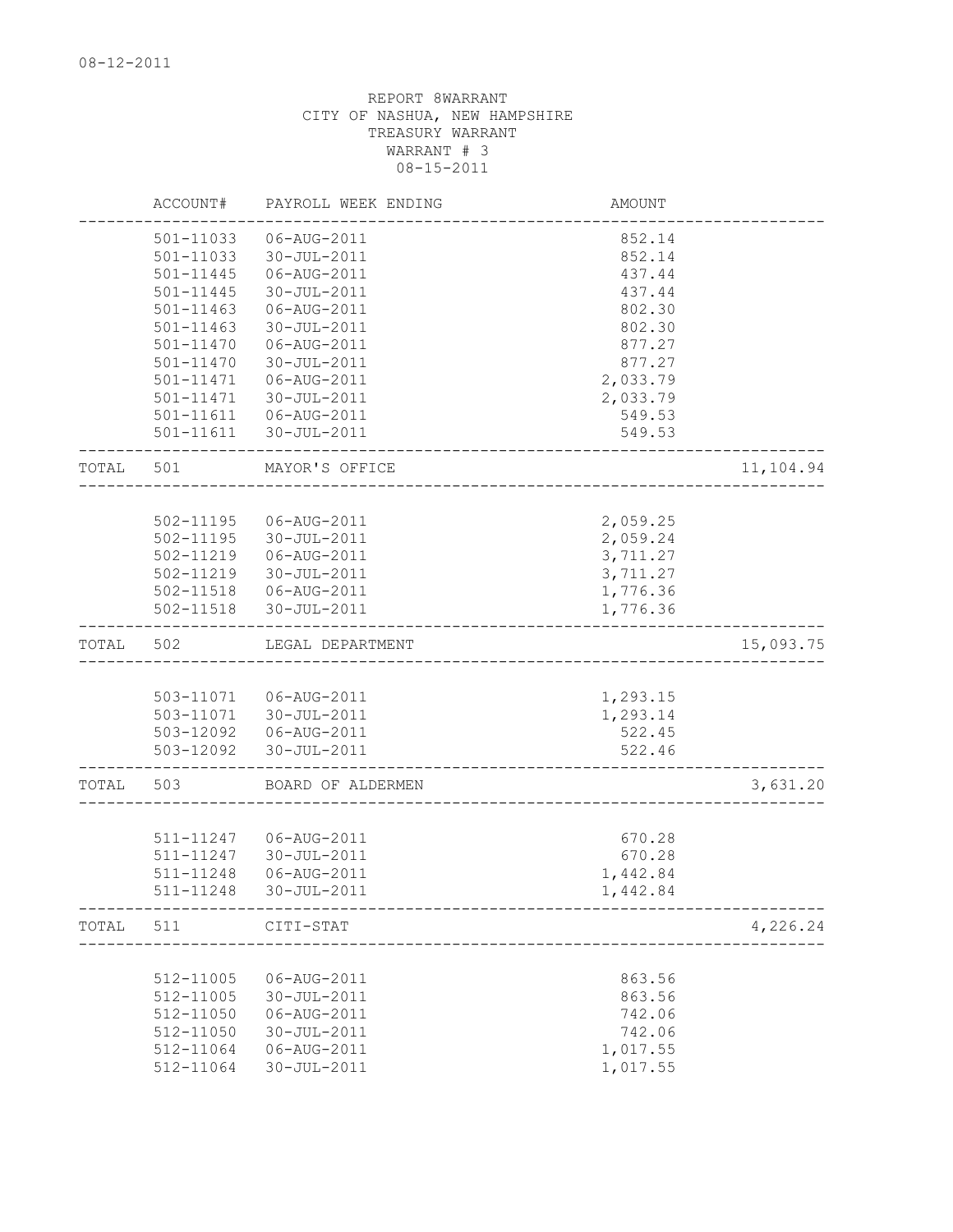| ACCOUNT#  | PAYROLL WEEK ENDING          | AMOUNT                                      |
|-----------|------------------------------|---------------------------------------------|
| 512-11073 | 06-AUG-2011                  | 1,627.86                                    |
| 512-11073 | 30-JUL-2011                  | 1,627.85                                    |
| 512-11134 | 06-AUG-2011                  | 796.65                                      |
| 512-11134 | 30-JUL-2011                  | 796.65                                      |
| 512-11165 | 06-AUG-2011                  | 1,605.06                                    |
| 512-11165 | 30-JUL-2011                  | 1,605.05                                    |
| 512-11167 | 06-AUG-2011                  | 580.90                                      |
| 512-11167 | 30-JUL-2011                  | 580.90                                      |
| 512-11173 | 06-AUG-2011                  | 1,453.63                                    |
| 512-11173 | 30-JUL-2011                  | 1,453.64                                    |
| 512-11177 | 06-AUG-2011                  | 1,895.14                                    |
| 512-11177 | 30-JUL-2011                  | 1,895.15                                    |
| 512-11222 | 06-AUG-2011                  | 1,020.07                                    |
| 512-11222 | 30-JUL-2011                  | 1,020.07                                    |
| 512-11224 | 06-AUG-2011                  | 1,005.33                                    |
| 512-11224 | $30 - JUL - 2011$            | 1,005.33                                    |
| 512-11265 | 06-AUG-2011                  | 888.18                                      |
| 512-11265 | 30-JUL-2011                  | 888.18                                      |
| 512-11431 | 06-AUG-2011                  | 2,203.82                                    |
| 512-11431 | $30 - JUL - 2011$            | 2,203.82                                    |
| 512-11531 | 06-AUG-2011                  | 1,693.74                                    |
| 512-11531 | 30-JUL-2011                  | 1,693.75                                    |
| 512-11673 | 06-AUG-2011                  | 1,062.20                                    |
| 512-11673 | 30-JUL-2011                  | 1,062.19                                    |
| 512-11684 | 06-AUG-2011                  | 877.27                                      |
| 512-11684 | 30-JUL-2011                  | 877.27                                      |
| 512-11714 | 06-AUG-2011                  | 962.06                                      |
| 512-11714 | 30-JUL-2011                  | 962.06                                      |
| 512-11740 | 06-AUG-2011                  | 1,678.70                                    |
| 512-11740 | 30-JUL-2011                  | 1,678.70                                    |
| 512-12033 | 06-AUG-2011                  | 619.06                                      |
| 512-12033 | 30-JUL-2011                  | 619.06                                      |
| 512-12056 | 06-AUG-2011                  | 363.07                                      |
| 512-12056 | 30-JUL-2011                  | 363.06                                      |
| 512-12749 | 06-AUG-2011                  | 622.72                                      |
| 512-12749 | 30-JUL-2011                  | 622.72                                      |
| 512-13004 | 06-AUG-2011                  | 79.81                                       |
| 512-13004 | $30 - JUL - 2011$            | 316.29<br>--------------------------------- |
|           | TOTAL 512 FINANCIAL SERVICES | 47,553.35                                   |
|           |                              |                                             |
| 513-11117 | 06-AUG-2011                  | 1,626.12                                    |
| 513-11117 | 30-JUL-2011                  | 1,626.12                                    |
| 513-11171 | 06-AUG-2011                  | 2,056.01                                    |
| 513-11171 | 30-JUL-2011                  | 2,023.85                                    |
| 513-11213 | 06-AUG-2011                  | 1,299.58                                    |
| 513-11213 | 30-JUL-2011                  | 1,299.58                                    |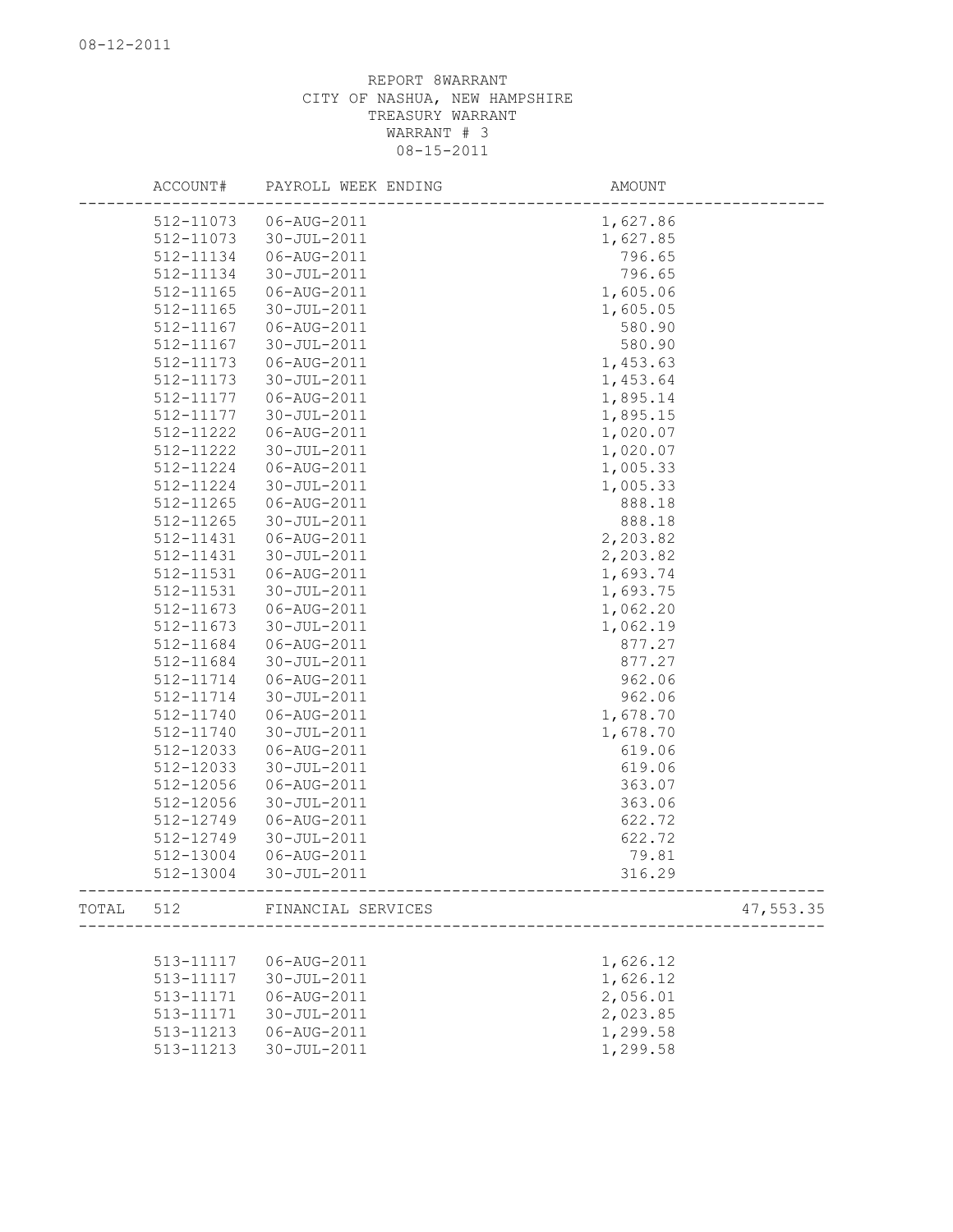|       | ACCOUNT#      | PAYROLL WEEK ENDING         | AMOUNT   |           |
|-------|---------------|-----------------------------|----------|-----------|
|       |               | 513-11223   06-AUG-2011     | 774.94   |           |
|       |               | 513-11223 30-JUL-2011       | 774.94   |           |
| TOTAL | 513           | CITY CLERK'S OFFICE         |          | 11,481.14 |
|       |               |                             |          |           |
|       | 515-11185     | 06-AUG-2011                 | 764.32   |           |
|       | 515-11185     | 30-JUL-2011                 | 764.32   |           |
|       | 515-11350     | 06-AUG-2011                 | 962.06   |           |
|       | 515-11350     | $30 - JUL - 2011$           | 962.06   |           |
|       | $515 - 11447$ | 06-AUG-2011                 | 350.31   |           |
|       | 515-11447     | 30-JUL-2011                 | 350.31   |           |
|       |               | 515-12028   06-AUG-2011     | 612.71   |           |
|       | 515-12028     | 30-JUL-2011                 | 612.72   |           |
| TOTAL | 515           | HUMAN RESOURCES             |          | 5,378.81  |
|       |               |                             |          |           |
|       |               | 516-11147   06-AUG-2011     | 637.19   |           |
|       | 516-11147     | 30-JUL-2011                 | 637.19   |           |
|       | 516-11148     | 06-AUG-2011                 | 985.60   |           |
|       | 516-11148     | 30-JUL-2011                 | 985.60   |           |
|       | 516-11459     | 06-AUG-2011                 | 1,293.15 |           |
|       | 516-11459     | 30-JUL-2011                 | 1,293.15 |           |
|       |               | 516-11573   06-AUG-2011     | 939.12   |           |
|       | 516-11573     | 30-JUL-2011                 | 939.12   |           |
| TOTAL | 516           | PURCHASING DEPARTMENT       |          | 7,710.12  |
|       |               |                             |          |           |
|       | 517-11198     | 06-AUG-2011                 | 1,127.96 |           |
|       | 517-11198     | 30-JUL-2011                 | 1,127.96 |           |
|       | 517-11266     | 06-AUG-2011                 | 641.15   |           |
|       | 517-11266     | 30-JUL-2011                 | 641.15   |           |
|       | 517-11420     | 06-AUG-2011                 | 747.87   |           |
|       | 517-11420     | 30-JUL-2011                 | 747.87   |           |
|       | 517-12063     | 06-AUG-2011                 |          |           |
|       | 517-12063     | $30 - JUL - 2011$           |          |           |
|       | 517-13020     | 30-JUL-2011                 | 211.49   |           |
| TOTAL | 517           | BUILDING MAINT - CITY ADMIN |          | 5,245.45  |
|       |               |                             |          |           |
|       | 519-11014     | 06-AUG-2011                 | 1,122.77 |           |
|       | 519-11014     | 30-JUL-2011                 | 1,122.77 |           |
|       | 519-11016     | 06-AUG-2011                 | 985.60   |           |
|       | 519-11016     | 30-JUL-2011                 | 985.60   |           |
|       | 519-11017     | 06-AUG-2011                 | 824.00   |           |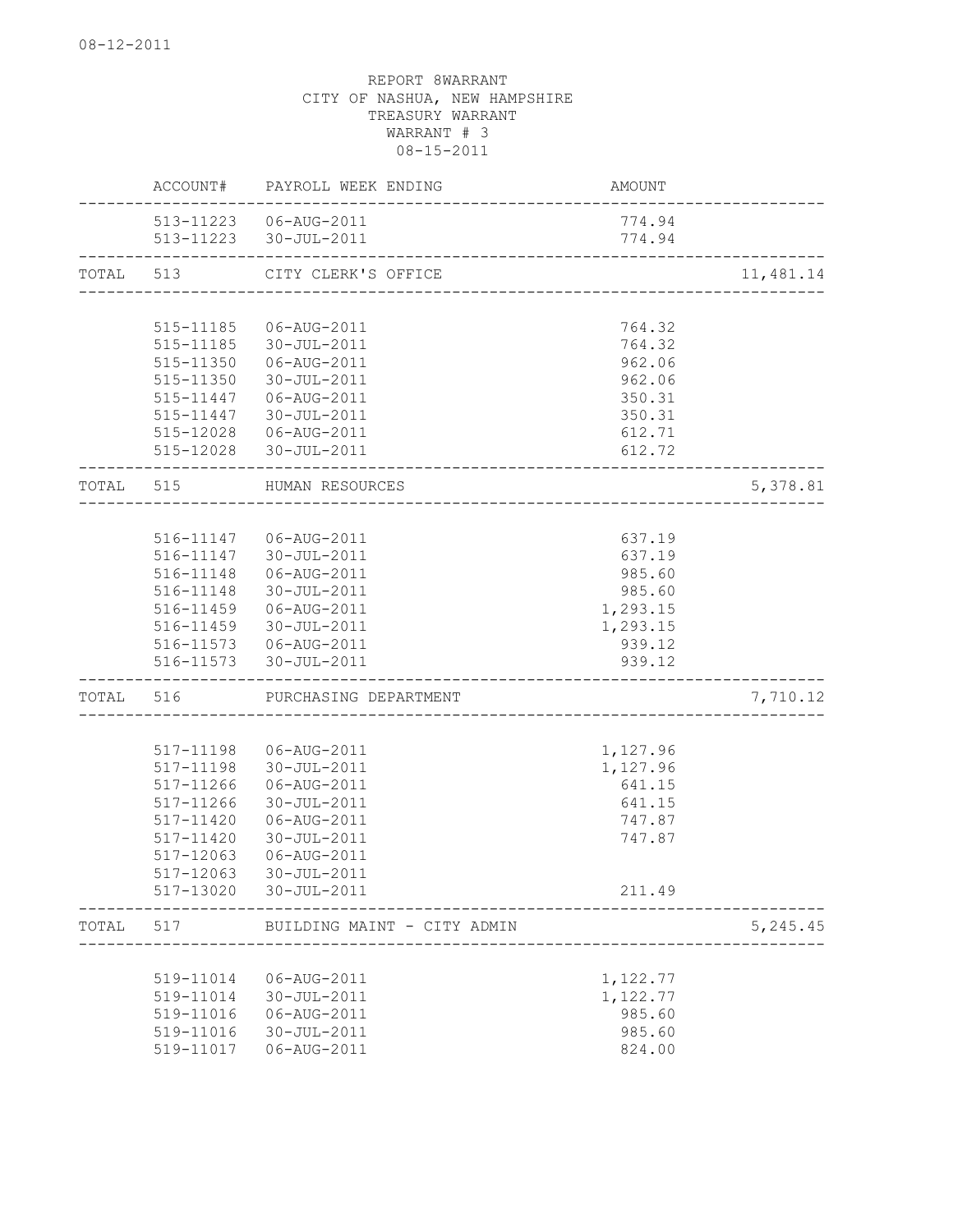|       | ACCOUNT#      | PAYROLL WEEK ENDING                                | AMOUNT                         |           |
|-------|---------------|----------------------------------------------------|--------------------------------|-----------|
|       | 519-11017     | 30-JUL-2011                                        | 824.00                         |           |
|       | 519-11115     | 06-AUG-2011                                        | 1,996.63                       |           |
|       | 519-11115     | 30-JUL-2011                                        | 1,996.63                       |           |
|       | 519-11146     | 06-AUG-2011                                        | 858.42                         |           |
|       | 519-11146     | 30-JUL-2011                                        | 858.42                         |           |
|       | 519-11153     | 06-AUG-2011                                        | 620.56                         |           |
|       | 519-11153     | 30-JUL-2011                                        | 620.56                         |           |
|       | 519-11154     | 06-AUG-2011                                        | 652.11                         |           |
|       | 519-11154     | 30-JUL-2011                                        | 652.12                         |           |
|       | 519-11205     | 06-AUG-2011                                        | 815.21                         |           |
|       | 519-11205     | 30-JUL-2011                                        | 815.21                         |           |
|       | 519-11241     | 06-AUG-2011                                        | 1,367.59                       |           |
|       | 519-11241     | 30-JUL-2011                                        | 1,367.59                       |           |
| TOTAL | 519           | ASSESSORS                                          |                                | 18,485.79 |
|       |               |                                                    |                                |           |
|       |               | 520-12077   06-AUG-2011<br>520-12077   30-JUL-2011 | 277.03                         |           |
|       |               |                                                    | 554.06                         |           |
| TOTAL | 520           | HUNT BUILDING                                      | ______________________________ | 831.09    |
|       |               |                                                    |                                |           |
|       |               | 522-11127 06-AUG-2011                              | 1,718.19                       |           |
|       | 522-11127     | 30-JUL-2011                                        | 1,718.19                       |           |
|       | 522-11128     | 06-AUG-2011                                        | 1,152.83                       |           |
|       | 522-11128     | 30-JUL-2011                                        | 1,152.83                       |           |
|       | 522-11286     | 06-AUG-2011                                        | 608.85                         |           |
|       | 522-11286     | 30-JUL-2011                                        | 608.85                         |           |
|       | 522-11429     | 06-AUG-2011                                        | 1,873.47                       |           |
|       | $522 - 11429$ | 30-JUL-2011                                        | 1,873.49                       |           |
|       | 522-11496     | 06-AUG-2011                                        | 1,537.47                       |           |
|       | 522-11496     | 30-JUL-2011                                        | 1,537.47                       |           |
|       | 522-11641     | 06-AUG-2011                                        | 1,409.39                       |           |
|       | 522-11641     | 30-JUL-2011                                        | 1,409.38                       |           |
|       | 522-11652     | 06-AUG-2011                                        | 1,496.80                       |           |
|       | 522-11652     | 30-JUL-2011                                        | 1,496.80                       |           |
|       | 522-11721     | 06-AUG-2011                                        | 1,556.12                       |           |
|       | 522-11721     | 30-JUL-2011                                        | 1,556.12                       |           |
|       | 522-11724     | 06-AUG-2011                                        | 1,377.84                       |           |
|       | 522-11724     | 30-JUL-2011                                        | 1,377.84                       |           |
|       | 522-11729     | 06-AUG-2011                                        | 2,231.12                       |           |
|       | 522-11729     | 30-JUL-2011                                        | 2,231.12                       |           |
|       | 522-13004     | 06-AUG-2011                                        | 11.09                          |           |
| TOTAL | 522           | INFORMATION TECHNOLOGY                             |                                | 29,935.26 |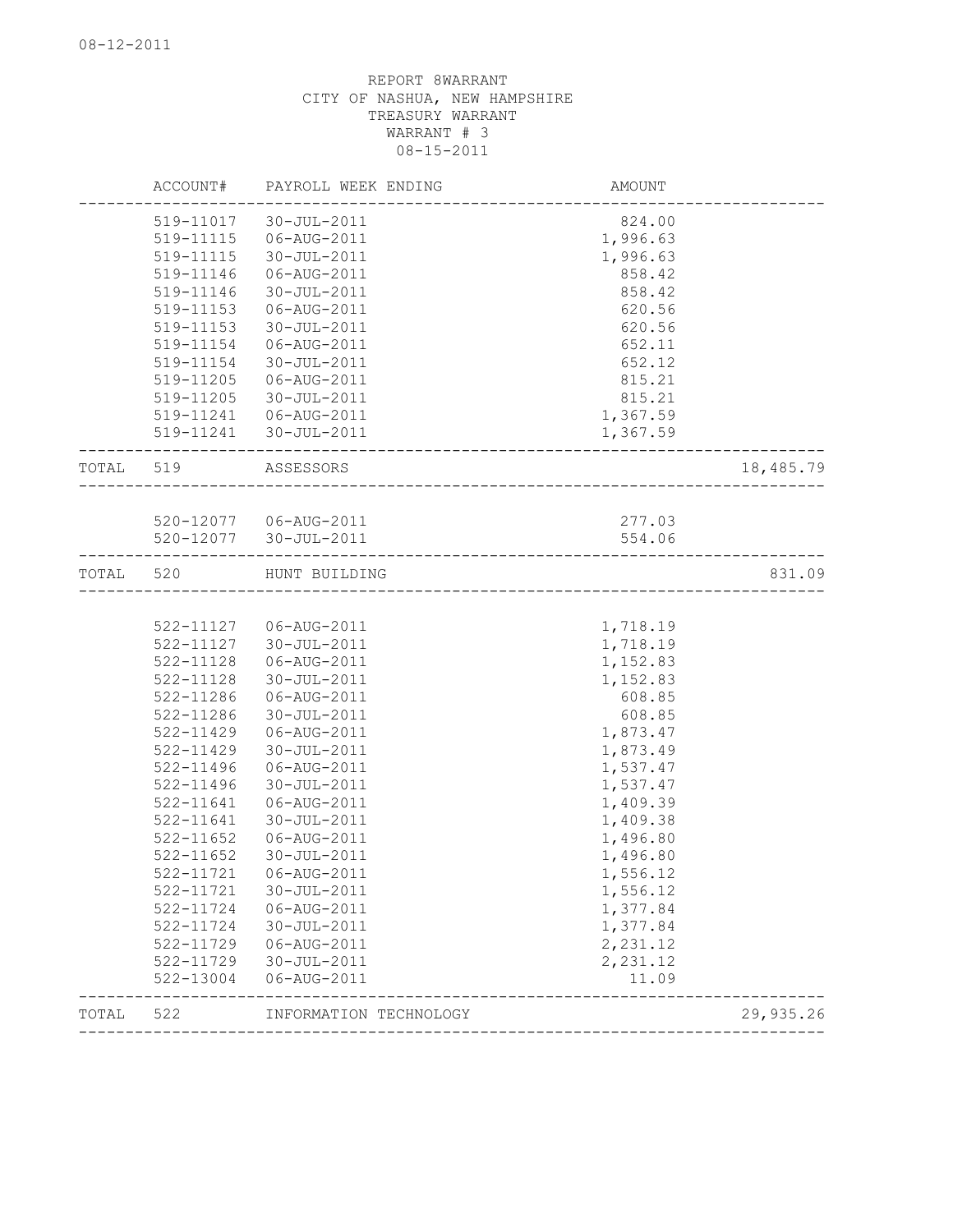|       | ACCOUNT#  | PAYROLL WEEK ENDING                                       | AMOUNT    |          |
|-------|-----------|-----------------------------------------------------------|-----------|----------|
|       |           | 523-11332   06-AUG-2011                                   | 1,006.33  |          |
|       |           | 523-11332 30-JUL-2011<br>________________________________ | 1,006.33  |          |
| TOTAL | 523       | GIS                                                       |           | 2,012.66 |
|       |           |                                                           |           |          |
|       | 531-11065 | 06-AUG-2011                                               | 1,149.02  |          |
|       | 531-11065 | 30-JUL-2011                                               | 1,149.02  |          |
|       | 531-11085 | 06-AUG-2011                                               | 922.04    |          |
|       | 531-11085 | 30-JUL-2011                                               | 922.04    |          |
|       | 531-11114 | 06-AUG-2011                                               | 2,355.27  |          |
|       | 531-11114 | 30-JUL-2011                                               | 2,355.26  |          |
|       | 531-11129 | 06-AUG-2011                                               | 1,998.78  |          |
|       | 531-11129 | 30-JUL-2011                                               | 1,998.78  |          |
|       | 531-11164 | 06-AUG-2011                                               | 1,178.65  |          |
|       | 531-11164 | 30-JUL-2011                                               | 1,178.65  |          |
|       | 531-11166 | 06-AUG-2011                                               | 1,937.99  |          |
|       | 531-11166 | 30-JUL-2011                                               | 2,701.00  |          |
|       | 531-11170 | 06-AUG-2011                                               | 1,526.03  |          |
|       | 531-11170 | 30-JUL-2011                                               | 1,526.04  |          |
|       | 531-11201 | 06-AUG-2011                                               | 682.42    |          |
|       | 531-11201 | 30-JUL-2011                                               | 682.41    |          |
|       | 531-11203 | 06-AUG-2011                                               | 1,349.55  |          |
|       | 531-11203 | 30-JUL-2011                                               | 1,349.54  |          |
|       | 531-11226 | 06-AUG-2011                                               | 776.25    |          |
|       | 531-11226 | 30-JUL-2011                                               | 776.25    |          |
|       | 531-11242 | 06-AUG-2011                                               | 1,158.80  |          |
|       | 531-11242 | 30-JUL-2011                                               | 1,158.79  |          |
|       | 531-11245 | 06-AUG-2011                                               | 643.00    |          |
|       | 531-11245 | 30-JUL-2011                                               | 643.00    |          |
|       | 531-11257 | 06-AUG-2011                                               | 5, 123.45 |          |
|       | 531-11257 | 30-JUL-2011                                               | 5, 123.45 |          |
|       | 531-11287 | 06-AUG-2011                                               | 846.15    |          |
|       | 531-11287 | 30-JUL-2011                                               | 846.15    |          |
|       | 531-11398 | 06-AUG-2011                                               | 646.25    |          |
|       | 531-11398 | 30-JUL-2011                                               | 646.27    |          |
|       | 531-11477 | 06-AUG-2011                                               | 648.93    |          |
|       | 531-11477 | 30-JUL-2011                                               | 648.93    |          |
|       | 531-11487 | 06-AUG-2011                                               | 1,400.35  |          |
|       | 531-11487 | 30-JUL-2011                                               | 1,400.35  |          |
|       | 531-11495 | 06-AUG-2011                                               | 1,037.27  |          |
|       | 531-11495 | 30-JUL-2011                                               | 1,037.27  |          |
|       | 531-11498 | 06-AUG-2011                                               | 878.18    |          |
|       | 531-11498 | 30-JUL-2011                                               | 878.18    |          |
|       | 531-11516 | 06-AUG-2011                                               | 884.57    |          |
|       | 531-11516 | 30-JUL-2011                                               | 884.57    |          |
|       | 531-11534 | 06-AUG-2011                                               | 1,496.61  |          |
|       | 531-11534 | 30-JUL-2011                                               | 1,496.62  |          |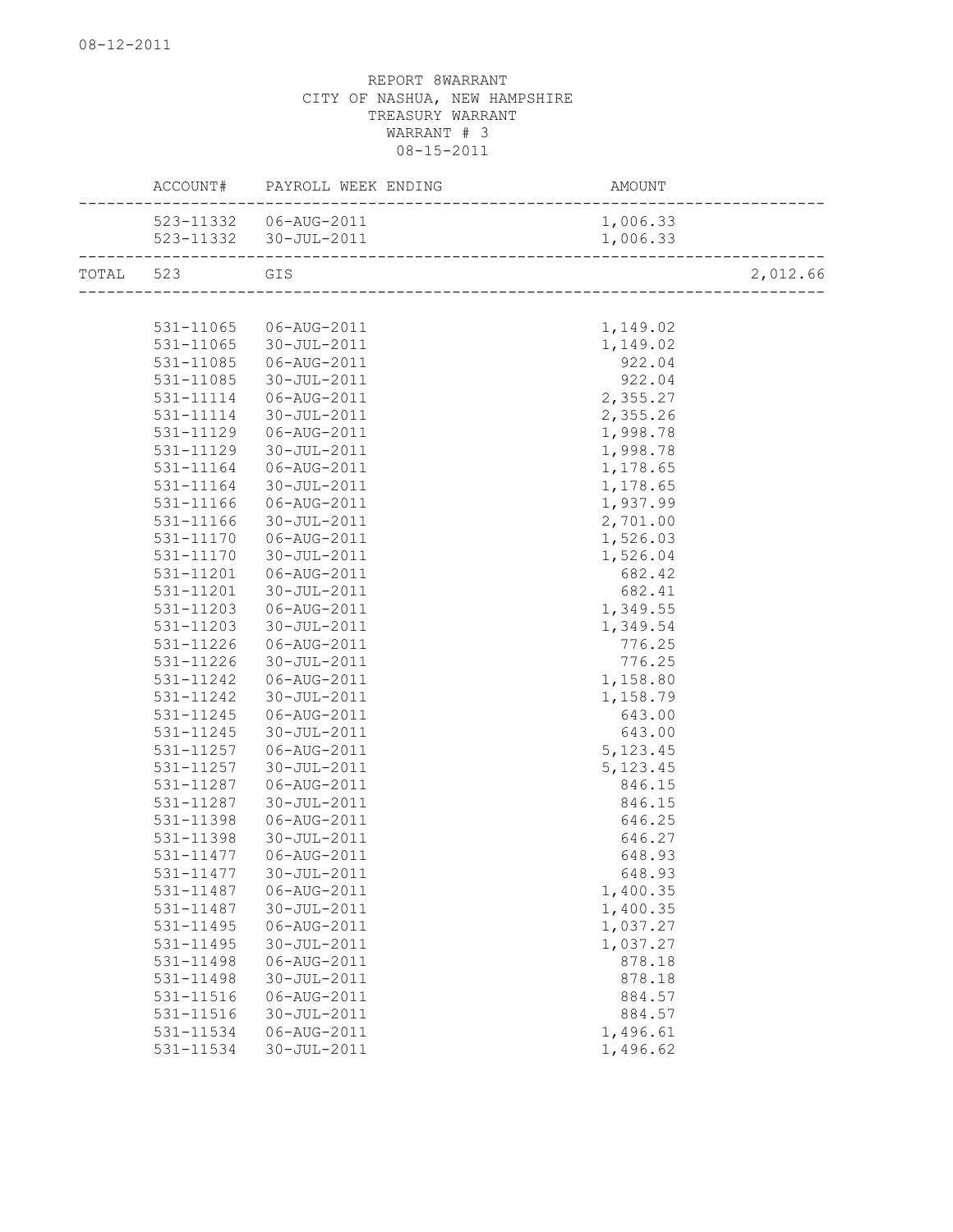| ACCOUNT#               | PAYROLL WEEK ENDING        | AMOUNT                |
|------------------------|----------------------------|-----------------------|
|                        |                            |                       |
| 531-11535              | 06-AUG-2011<br>30-JUL-2011 | 13,380.91             |
| 531-11535              |                            | 13,380.92             |
| 531-11537<br>531-11537 | 06-AUG-2011                | 14,485.34             |
| 531-11538              | 30-JUL-2011                | 14,485.34             |
|                        | 06-AUG-2011                | 922.03                |
| 531-11538              | 30-JUL-2011                | 922.04                |
| 531-11539              | 06-AUG-2011                | 1,587.08              |
| 531-11544<br>531-11544 | 06-AUG-2011<br>30-JUL-2011 | 4,268.61              |
|                        |                            | 4,268.62              |
| 531-11549<br>531-11549 | 06-AUG-2011<br>30-JUL-2011 | 7,511.24              |
|                        |                            | 7,144.84              |
| 531-11550              | 06-AUG-2011                | 1,914.70              |
| 531-11550<br>531-11552 | 30-JUL-2011<br>06-AUG-2011 | 1,914.70<br>10,362.00 |
| 531-11552              | 30-JUL-2011                | 10,362.00             |
| 531-11555              | 06-AUG-2011                | 44,270.00             |
| 531-11555              | $30 - JUL - 2011$          | 44,270.00             |
| 531-11558              | 06-AUG-2011                | 67,448.88             |
| 531-11558              | $30 - JUL - 2011$          | 67,127.06             |
| 531-11561              | 06-AUG-2011                | 14,098.50             |
| 531-11561              | $30 - JUL - 2011$          | 14,098.50             |
| 531-11567              | 06-AUG-2011                | 34,484.39             |
| 531-11567              | 30-JUL-2011                | 33,889.84             |
| 531-11569              | 06-AUG-2011                | 1,214.02              |
| 531-11569              | 30-JUL-2011                | 1,214.02              |
| $531 - 11618$          | 06-AUG-2011                | 2,713.46              |
| 531-11618              | 30-JUL-2011                | 2,713.46              |
| 531-11622              | 06-AUG-2011                | 3,081.18              |
| 531-11622              | 30-JUL-2011                | 3,081.17              |
| 531-11664              | 06-AUG-2011                | 1,171.17              |
| 531-11664              | 30-JUL-2011                | 1,171.17              |
| 531-11665              | 06-AUG-2011                | 863.25                |
| 531-11665              | 30-JUL-2011                | 863.25                |
| 531-11719              | 06-AUG-2011                | 949.27                |
| 531-11719              | 30-JUL-2011                | 949.27                |
| 531-11722              | 06-AUG-2011                | 611.85                |
| 531-11722              | 30-JUL-2011                | 611.85                |
| 531-11732              | 06-AUG-2011                | 6,034.25              |
| 531-11732              | 30-JUL-2011                | 6,034.25              |
| 531-12020              | 06-AUG-2011                | 984.99                |
| 531-12020              | $30 - JUL - 2011$          | 984.99                |
| 531-12042              | 06-AUG-2011                | 1,027.38              |
| 531-12042              | 30-JUL-2011                | 871.52                |
| 531-12066              | 06-AUG-2011                | 666.41                |
| 531-12066              | 30-JUL-2011                | 666.40                |
| 531-12068              | 06-AUG-2011                | 725.99                |
| 531-12068              | 30-JUL-2011                | 725.99                |
| 531-12071              | 06-AUG-2011                | 266.52                |
|                        |                            |                       |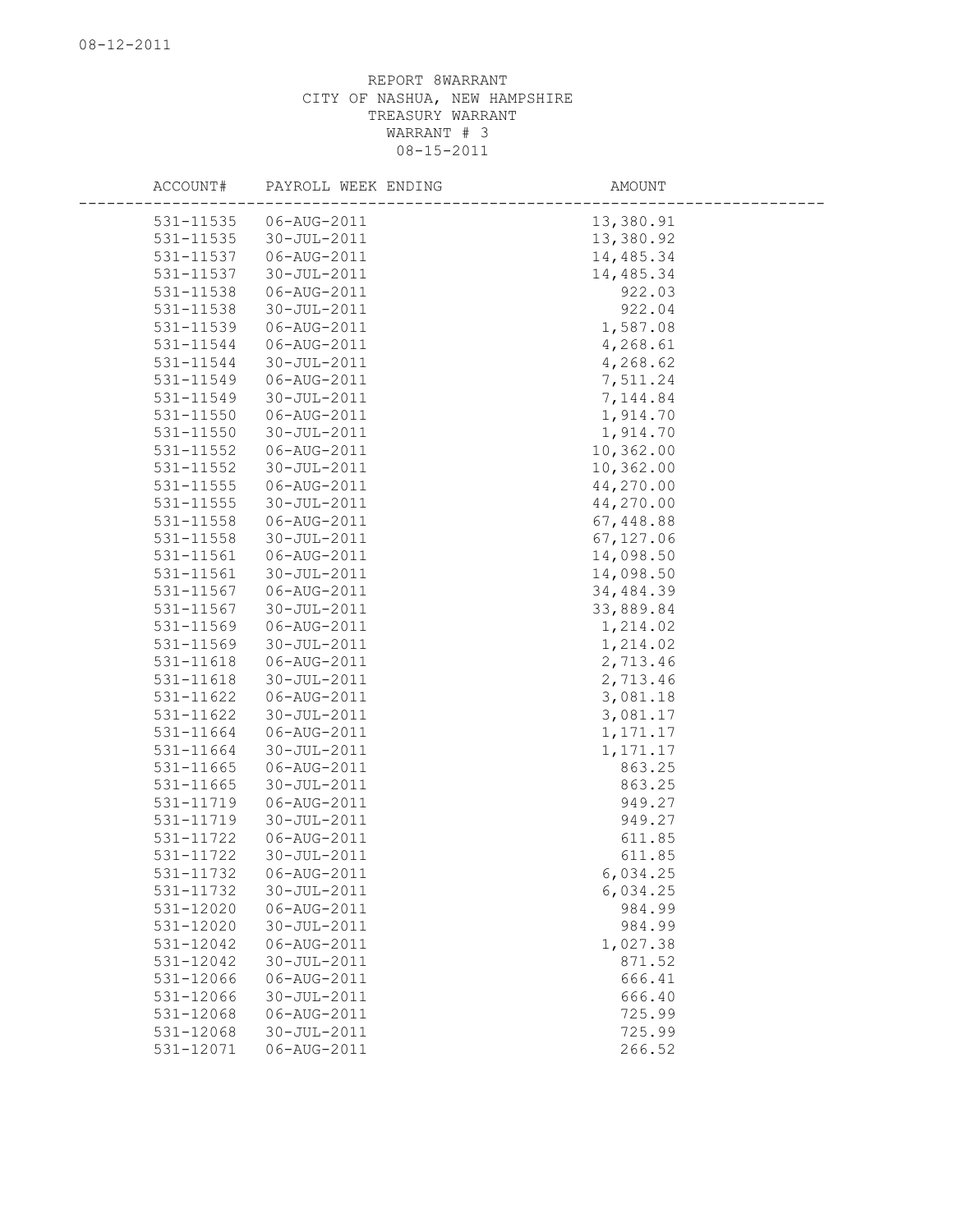|           | ACCOUNT#  | PAYROLL WEEK ENDING   | AMOUNT      |            |
|-----------|-----------|-----------------------|-------------|------------|
|           | 531-12071 | 30-JUL-2011           | 266.52      |            |
|           | 531-12119 | 06-AUG-2011           | 1,158.52    |            |
|           | 531-12119 | 30-JUL-2011           | 1,158.52    |            |
|           | 531-13004 | 06-AUG-2011           | 3, 241.28   |            |
|           | 531-13004 | 30-JUL-2011           | 3,438.62    |            |
|           | 531-13040 | 06-AUG-2011           | 2,439.37    |            |
|           | 531-13040 | 30-JUL-2011           | 3,440.93    |            |
|           | 531-13044 | 06-AUG-2011           | 1,218.89    |            |
|           | 531-13044 | 30-JUL-2011           | 1,641.73    |            |
|           | 531-13047 | 06-AUG-2011           | 22, 194.82  |            |
|           | 531-13047 | 30-JUL-2011           | 18,016.84   |            |
|           | 531-13048 | 06-AUG-2011           | 5,025.25    |            |
|           | 531-13048 | 30-JUL-2011           | 4,480.48    |            |
|           | 531-17001 | 06-AUG-2011           | 100.00      |            |
|           | 531-17003 | 30-JUL-2011           | 2,250.00    |            |
|           |           | 531-17004 06-AUG-2011 | 1,050.00    |            |
|           | 531-17004 | 30-JUL-2011           | 300.00      |            |
| TOTAL 531 |           | POLICE DEPARTMENT     |             | 596,258.52 |
|           |           |                       |             |            |
|           | 532-11024 | 06-AUG-2011           | 2,120.49    |            |
|           |           | 532-11024 30-JUL-2011 | 2,120.50    |            |
|           | 532-11069 | 06-AUG-2011           | 1,377.04    |            |
|           | 532-11069 | 30-JUL-2011           | 1,377.02    |            |
|           | 532-11111 | 06-AUG-2011           | 2,240.77    |            |
|           | 532-11111 | 30-JUL-2011           | 2,240.77    |            |
|           | 532-11207 | 06-AUG-2011           | 6,837.40    |            |
|           | 532-11207 | 30-JUL-2011           | 6,837.40    |            |
|           | 532-11281 | 06-AUG-2011           | 1,005.80    |            |
|           | 532-11281 | 30-JUL-2011           | 1,005.80    |            |
|           | 532-11285 | 06-AUG-2011           | 8,428.46    |            |
|           | 532-11285 | 30-JUL-2011           | 8,428.46    |            |
|           | 532-11291 | 06-AUG-2011           | 6,867.97    |            |
|           | 532-11291 | 30-JUL-2011           | 7,149.39    |            |
|           | 532-11298 | 06-AUG-2011           | 1,395.22    |            |
|           | 532-11298 | 30-JUL-2011           | 1,104.55    |            |
|           | 532-11300 | 06-AUG-2011           | 37, 414.47  |            |
|           | 532-11300 | 30-JUL-2011           | 37, 414.42  |            |
|           | 532-11303 | 06-AUG-2011           | 1,233.08    |            |
|           | 532-11303 | 30-JUL-2011           | 1,233.08    |            |
|           | 532-11305 | 06-AUG-2011           | 1,257.85    |            |
|           | 532-11305 | 30-JUL-2011           | 1,257.84    |            |
|           | 532-11309 | 06-AUG-2011           | 130, 473.58 |            |
|           | 532-11309 | 30-JUL-2011           | 104,796.62  |            |
|           | 532-11660 | 06-AUG-2011           | 1,535.86    |            |
|           | 532-11660 | 30-JUL-2011           | 1,535.86    |            |
|           | 532-11663 | 06-AUG-2011           | 2,303.80    |            |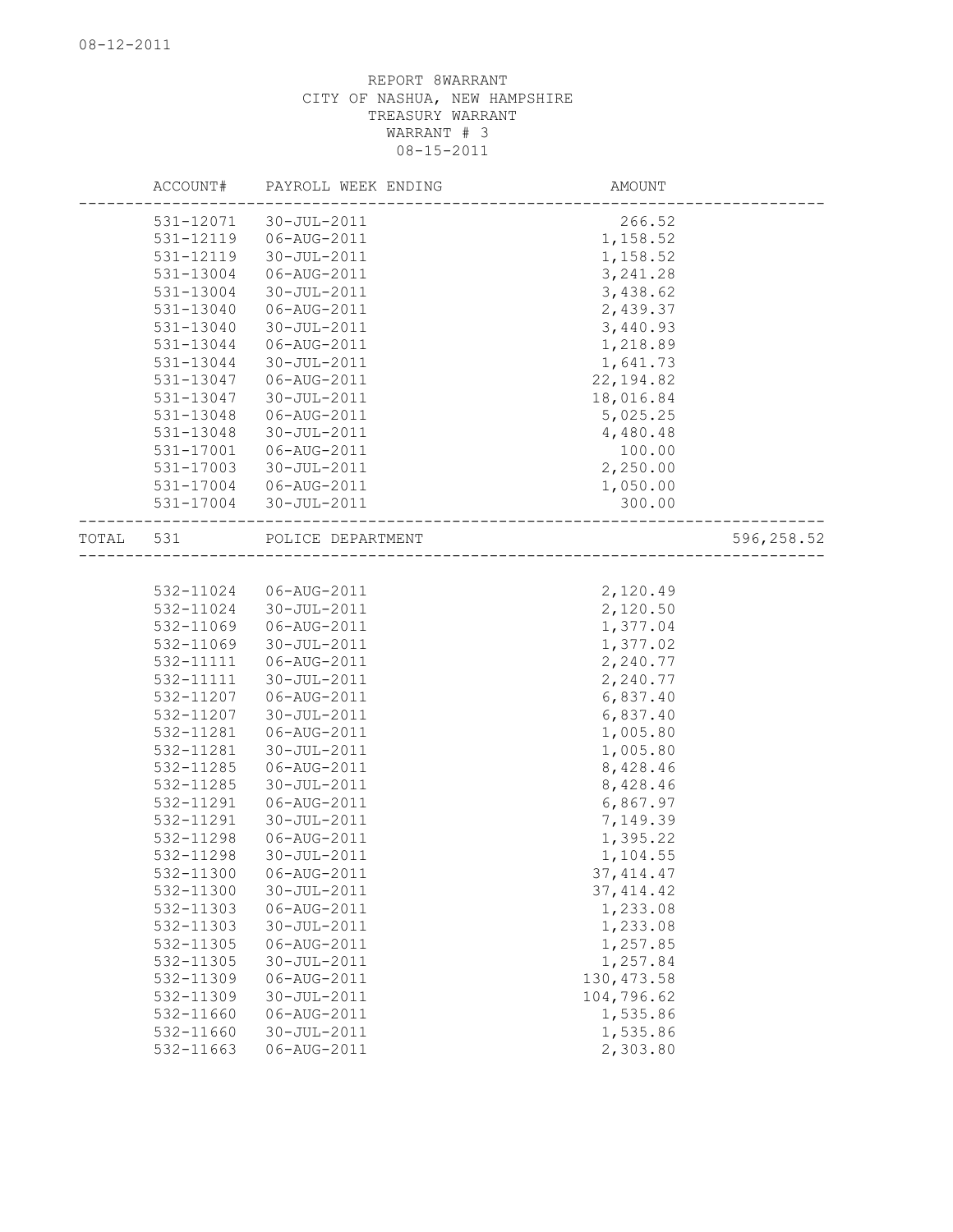|           | ACCOUNT#  | PAYROLL WEEK ENDING               | AMOUNT      |            |
|-----------|-----------|-----------------------------------|-------------|------------|
|           | 532-11663 | 30-JUL-2011                       | 767.94      |            |
|           | 532-11666 | 06-AUG-2011                       | 1,535.86    |            |
|           | 532-11666 | 30-JUL-2011                       | 1,535.86    |            |
|           | 532-11668 | 06-AUG-2011                       | 1,551.21    |            |
|           | 532-11668 | 30-JUL-2011                       | 1,551.20    |            |
|           | 532-12070 | 06-AUG-2011                       | 35, 140. 31 |            |
|           | 532-12070 | 30-JUL-2011                       | 36,599.05   |            |
|           | 532-13003 | 30-JUL-2011                       | 168.89      |            |
|           | 532-13004 | 06-AUG-2011                       | 46.46       |            |
|           | 532-13004 | 30-JUL-2011                       | 102.80      |            |
|           | 532-13018 | 06-AUG-2011                       | 4,682.70    |            |
|           | 532-13018 | 30-JUL-2011                       | 3,331.40    |            |
|           | 532-13024 | 06-AUG-2011                       | 1,894.58    |            |
|           | 532-13024 | 30-JUL-2011                       | 2,815.55    |            |
|           | 532-13050 | 06-AUG-2011                       | 12,621.24   |            |
|           | 532-13050 | 30-JUL-2011                       | 13,193.07   |            |
|           | 532-19231 | 06-AUG-2011                       | 1,230.90    |            |
|           | 532-19231 | 30-JUL-2011                       | 1,243.57    |            |
|           | 532-19232 | 06-AUG-2011                       | 1,825.43    |            |
|           | 532-19232 | 30-JUL-2011                       | 1,838.10    |            |
|           | 532-19233 | 06-AUG-2011                       | 2,801.12    |            |
|           | 532-19233 | 30-JUL-2011                       | 2,813.79    |            |
|           |           | 532-19234 06-AUG-2011             | 1,804.22    |            |
|           |           | 532-19234 30-JUL-2011             | 1,816.89    |            |
| TOTAL 532 |           | FIRE DEPARTMENT                   |             | 513,905.64 |
|           |           |                                   |             |            |
|           |           | 535-11980  06-AUG-2011            | 96.15       |            |
|           |           | 535-11980 30-JUL-2011             | 96.15       |            |
| TOTAL     | 535       | EMERGENCY MANAGEMENT              |             | 192.30     |
|           |           |                                   |             |            |
|           |           | 536-11200  06-AUG-2011            | 1,449.60    |            |
|           | 536-11200 | 30-JUL-2011                       | 1,449.60    |            |
|           | 536-12137 | 06-AUG-2011                       | 1,230.12    |            |
|           | 536-12137 | 30-JUL-2011                       | 1,230.12    |            |
|           |           | TOTAL 536 CITYWIDE COMMUNICATIONS |             | 5,359.44   |
|           |           |                                   |             |            |
|           | 541-11024 | 06-AUG-2011                       | 396.53      |            |
|           | 541-11024 | 30-JUL-2011                       | 396.53      |            |
|           | 541-11240 | 06-AUG-2011                       | 1,494.90    |            |
|           | 541-11240 | 30-JUL-2011                       | 1,558.90    |            |
|           | 541-11346 | 06-AUG-2011                       | 437.48      |            |
|           | 541-11346 | 30-JUL-2011                       | 437.48      |            |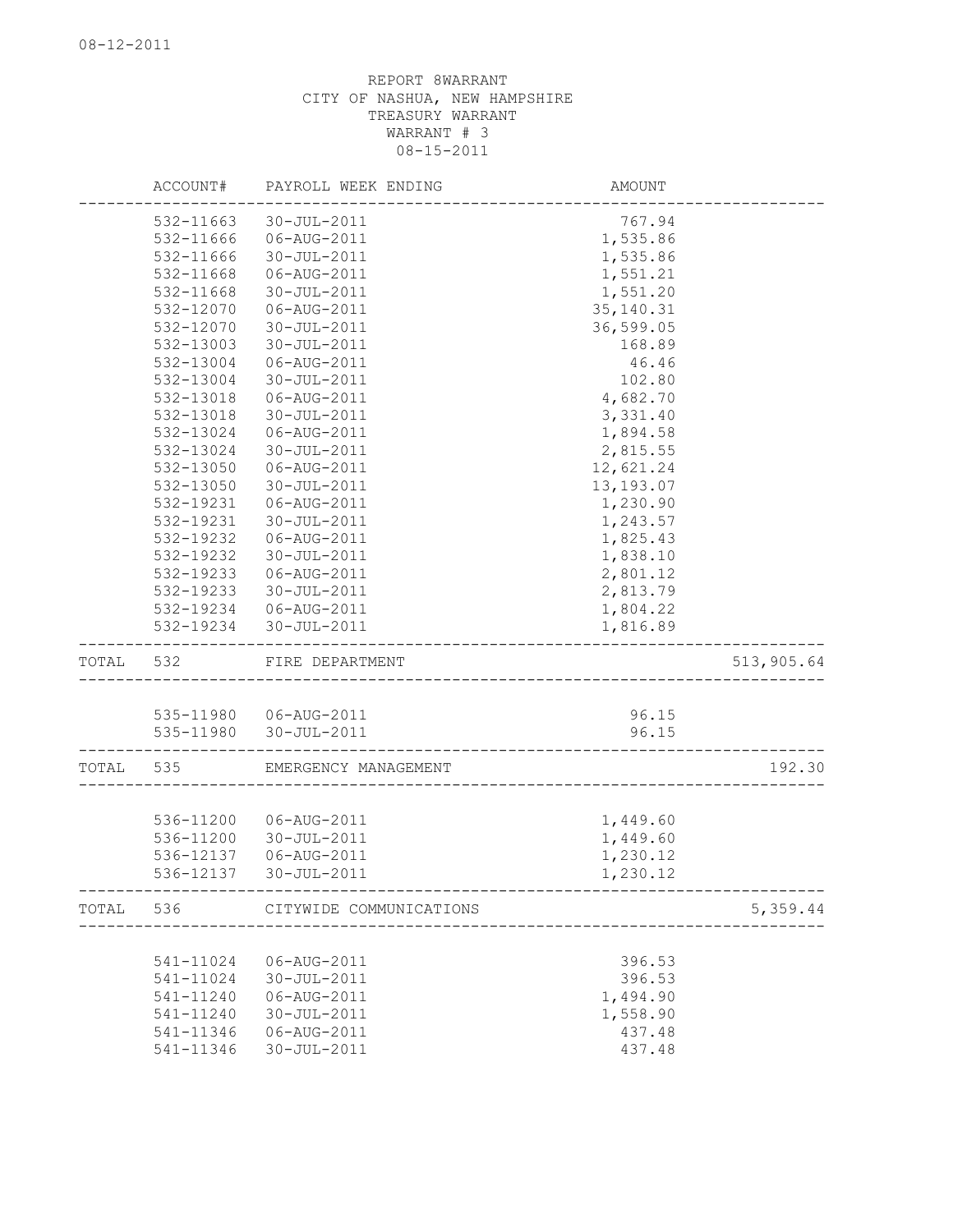|           | ACCOUNT#  | PAYROLL WEEK ENDING         | AMOUNT                 |           |
|-----------|-----------|-----------------------------|------------------------|-----------|
| TOTAL 541 |           | COMMUNITY SERVICES DIVISION |                        | 4,721.82  |
|           |           |                             | ---------------------- |           |
|           |           |                             |                        |           |
|           | 542-11024 | 06-AUG-2011                 | 660.88                 |           |
|           | 542-11024 | 30-JUL-2011                 | 660.88                 |           |
|           |           | 542-11584   06-AUG-2011     | 4,714.73               |           |
|           | 542-11584 | 30-JUL-2011                 | 3,875.74               |           |
|           |           | 542-12044   06-AUG-2011     | 90.90                  |           |
| TOTAL 542 |           | COMMUNITY HEALTH            |                        | 10,003.13 |
|           |           |                             |                        |           |
|           | 543-11380 | 06-AUG-2011                 | 993.15                 |           |
|           | 543-11380 | 30-JUL-2011                 | 993.15                 |           |
|           | 543-11438 | 06-AUG-2011                 | 1,331.51               |           |
|           | 543-11438 | 30-JUL-2011                 | 1,331.51               |           |
|           | 543-11602 | 06-AUG-2011                 | 914.39                 |           |
|           | 543-11602 | 30-JUL-2011                 | 914.39                 |           |
|           | 543-11604 | 06-AUG-2011                 | 1,581.50               |           |
|           | 543-11604 | 30-JUL-2011                 | 1,581.51               |           |
|           |           | 543-11605   06-AUG-2011     | 990.07                 |           |
|           | 543-11605 | 30-JUL-2011                 | 990.06                 |           |
| TOTAL     | 543       | ENVIRONMENTAL HEALTH DEPT.  |                        | 11,621.24 |
|           |           |                             |                        |           |
|           | 544-11008 | 06-AUG-2011                 | 770.29                 |           |
|           | 544-11008 | 30-JUL-2011                 | 770.29                 |           |
|           | 544-11099 | 06-AUG-2011                 | 2,171.97               |           |
|           | 544-11099 | 30-JUL-2011                 | 2,171.97               |           |
|           | 544-11112 | 06-AUG-2011                 | 881.65                 |           |
|           | 544-11112 | 30-JUL-2011                 | 881.65                 |           |
|           | 544-11367 | 06-AUG-2011                 | 862.73                 |           |
|           | 544-11367 | 30-JUL-2011                 | 862.73                 |           |
|           | 544-11777 | 06-AUG-2011                 | 1,334.81               |           |
|           | 544-11777 | 30-JUL-2011                 | 1,334.82               |           |
| TOTAL     | 544       | WELFARE ADMINISTRATION      |                        | 12,042.91 |
|           |           |                             |                        |           |
|           | 551-11024 | 06-AUG-2011                 | 639.71                 |           |
|           | 551-11024 | 30-JUL-2011                 | 639.71                 |           |
|           | 551-11028 | 06-AUG-2011                 | 557.83                 |           |
|           | 551-11028 | 30-JUL-2011                 | 557.83                 |           |
|           | 551-11057 | 06-AUG-2011                 | 920.69                 |           |
|           | 551-11057 | $30 - JUL - 2011$           | 920.69                 |           |
|           | 551-11094 | 06-AUG-2011                 | 313.78                 |           |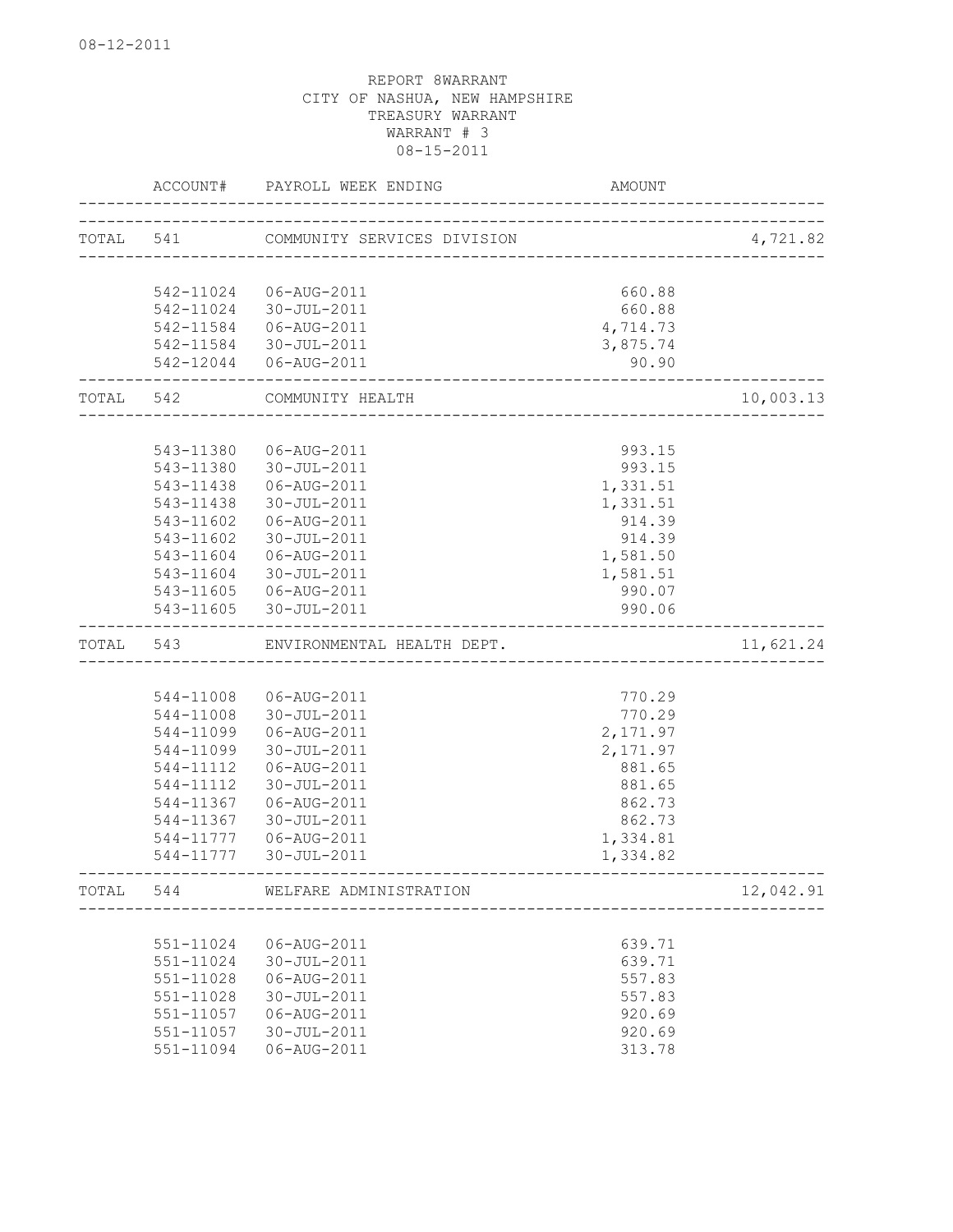|       | ACCOUNT#  | PAYROLL WEEK ENDING            | AMOUNT   |           |
|-------|-----------|--------------------------------|----------|-----------|
|       | 551-11094 | 30-JUL-2011                    | 313.79   |           |
|       | 551-11097 | 06-AUG-2011                    | 1,101.98 |           |
|       | 551-11097 | 30-JUL-2011                    | 1,101.98 |           |
|       | 551-11211 | 06-AUG-2011                    | 635.27   |           |
|       | 551-11211 | 30-JUL-2011                    | 635.27   |           |
|       | 551-11249 | 06-AUG-2011                    | 1,359.29 |           |
|       | 551-11249 | 30-JUL-2011                    | 1,359.29 |           |
|       | 551-11268 | 06-AUG-2011                    | 650.13   |           |
|       | 551-11268 | 30-JUL-2011                    | 650.13   |           |
|       | 551-11273 | 06-AUG-2011                    | 1,735.80 |           |
|       | 551-11273 | 30-JUL-2011                    | 1,735.81 |           |
|       | 551-11435 | 06-AUG-2011                    | 941.42   |           |
|       | 551-11435 | 30-JUL-2011                    | 941.42   |           |
|       | 551-11462 | 06-AUG-2011                    | 1,059.21 |           |
|       | 551-11462 | 30-JUL-2011                    | 1,059.21 |           |
|       | 551-11620 | 06-AUG-2011                    | 1,190.53 |           |
|       | 551-11620 | 30-JUL-2011                    | 1,190.53 |           |
|       | 551-11638 | 06-AUG-2011                    | 1,218.11 |           |
|       | 551-11638 | 30-JUL-2011                    | 1,218.12 |           |
|       |           | 551-13004 06-AUG-2011          | 192.91   |           |
| TOTAL | 551       | PUBLIC WORKS DIV & ENGINEERING |          | 24,840.44 |
|       |           |                                |          |           |
|       |           | 552-11024 06-AUG-2011          | 706.26   |           |
|       | 552-11024 | 30-JUL-2011                    | 706.27   |           |
|       | 552-11077 | 06-AUG-2011                    | 1,338.14 |           |
|       | 552-11077 | 30-JUL-2011                    | 1,338.14 |           |
|       | 552-11087 | 06-AUG-2011                    | 840.40   |           |
|       | 552-11087 | 30-JUL-2011                    |          |           |
|       | 552-11143 | 06-AUG-2011                    | 878.00   |           |
|       | 552-11143 | 30-JUL-2011                    | 878.00   |           |
|       | 552-11324 | 06-AUG-2011                    | 5,276.04 |           |
|       | 552-11324 | 30-JUL-2011                    | 4,236.84 |           |
|       | 552-11339 | 06-AUG-2011                    | 3,028.32 |           |
|       | 552-11339 | 30-JUL-2011                    | 3,063.37 |           |
|       | 552-11342 | 06-AUG-2011                    | 790.80   |           |
|       | 552-11342 | 30-JUL-2011                    | 790.80   |           |
|       | 552-11343 | 06-AUG-2011                    | 2,686.80 |           |
|       | 552-11343 | 30-JUL-2011                    | 2,674.80 |           |
|       | 552-11407 | 06-AUG-2011                    | 5,469.60 |           |
|       | 552-11407 | 30-JUL-2011                    | 5,469.60 |           |
|       | 552-11492 | 06-AUG-2011                    | 836.40   |           |
|       | 552-11492 | 30-JUL-2011                    | 836.40   |           |
|       | 552-11562 | 06-AUG-2011                    | 420.52   |           |
|       | 552-11562 | 30-JUL-2011                    | 420.52   |           |
|       | 552-11580 | 06-AUG-2011                    | 1,019.77 |           |
|       | 552-11580 | 30-JUL-2011                    | 1,019.76 |           |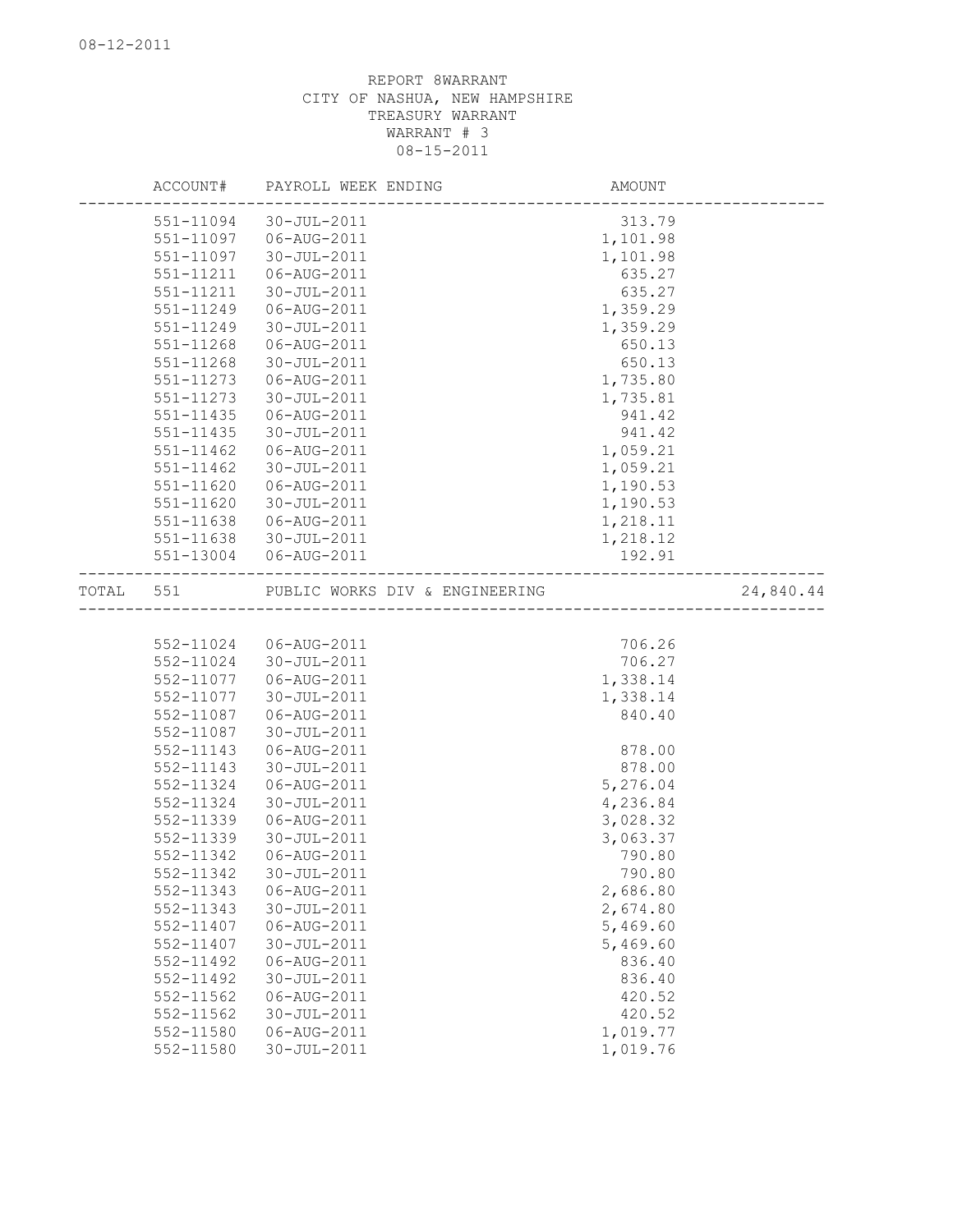|       | ACCOUNT#  | PAYROLL WEEK ENDING  | AMOUNT   |           |
|-------|-----------|----------------------|----------|-----------|
|       | 552-11672 | 06-AUG-2011          | 1,575.29 |           |
|       | 552-11672 | 30-JUL-2011          | 1,575.29 |           |
|       | 552-11750 | 06-AUG-2011          | 818.00   |           |
|       | 552-11750 | 30-JUL-2011          | 815.20   |           |
|       | 552-12154 | 06-AUG-2011          | 400.00   |           |
|       | 552-12154 | 30-JUL-2011          | 400.00   |           |
|       | 552-12156 | 06-AUG-2011          | 5,280.00 |           |
|       | 552-12156 | 30-JUL-2011          | 5,382.50 |           |
|       | 552-12158 | 06-AUG-2011          | 532.00   |           |
|       | 552-12158 | 30-JUL-2011          | 644.00   |           |
|       | 552-12159 | 06-AUG-2011          | 4,145.75 |           |
|       | 552-12159 | 30-JUL-2011          | 4,157.50 |           |
|       | 552-12162 | 06-AUG-2011          | 830.50   |           |
|       | 552-12162 | 30-JUL-2011          | 1,208.50 |           |
|       | 552-12186 | 06-AUG-2011          | 1,498.00 |           |
|       | 552-12186 | 30-JUL-2011          | 1,432.00 |           |
|       | 552-12192 | 06-AUG-2011          | 1,163.50 |           |
|       | 552-12192 | 30-JUL-2011          | 1,760.00 |           |
|       | 552-13004 | 06-AUG-2011          | 3,258.74 |           |
|       | 552-13004 | 30-JUL-2011          | 3,825.67 |           |
|       | 552-17002 | 30-JUL-2011          | 500.00   |           |
|       | 552-59050 | 06-AUG-2011          | 2,278.00 |           |
| TOTAL | 552       | PARKS AND RECREATION |          | 88,205.99 |
|       |           |                      |          |           |
|       | 553-11024 | 06-AUG-2011          | 310.04   |           |
|       | 553-11024 | 30-JUL-2011          | 327.27   |           |
|       | 553-11078 | 06-AUG-2011          | 1,374.43 |           |
|       | 553-11078 | 30-JUL-2011          | 1,374.43 |           |
|       | 553-11098 | 06-AUG-2011          | 1,038.42 |           |
|       | 553-11098 | 30-JUL-2011          | 1,038.42 |           |
|       | 553-11169 | 06-AUG-2011          | 1,071.44 |           |
|       | 553-11169 | 30-JUL-2011          | 1,071.44 |           |
|       | 553-11192 | 06-AUG-2011          | 977.06   |           |
|       | 553-11192 | 30-JUL-2011          | 977.06   |           |
|       | 553-11279 | 06-AUG-2011          | 6,180.64 |           |
|       | 553-11279 | $30 - JUL - 2011$    | 6,039.68 |           |
|       | 553-11327 | 06-AUG-2011          | 4,236.84 |           |
|       | 553-11327 | 30-JUL-2011          | 4,236.84 |           |
|       | 553-11375 | 06-AUG-2011          | 1,237.94 |           |
|       | 553-11375 | 30-JUL-2011          | 837.95   |           |
|       | 553-11465 | 06-AUG-2011          | 2,509.20 |           |
|       | 553-11465 | 30-JUL-2011          | 3,001.21 |           |
|       | 553-11474 | 06-AUG-2011          | 3,856.80 |           |
|       | 553-11474 | 30-JUL-2011          | 3,856.80 |           |
|       | 553-11475 | 06-AUG-2011          | 2,931.60 |           |
|       | 553-11475 | 30-JUL-2011          | 2,931.60 |           |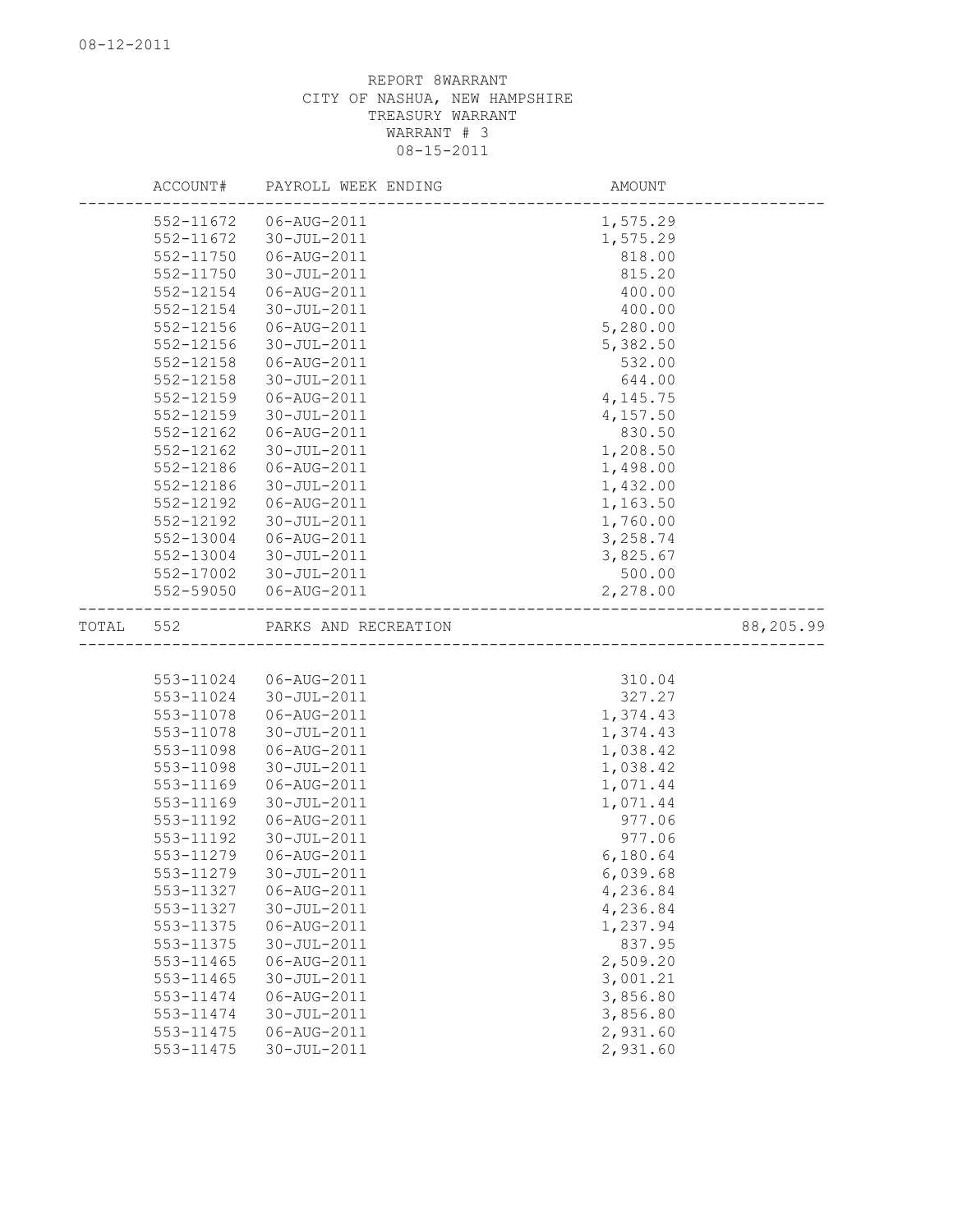|       | ACCOUNT#  | PAYROLL WEEK ENDING    | AMOUNT     |           |
|-------|-----------|------------------------|------------|-----------|
|       | 553-11477 | 06-AUG-2011            | 1,756.00   |           |
|       | 553-11477 | 30-JUL-2011            | 2,634.00   |           |
|       | 553-11478 | 06-AUG-2011            | 882.00     |           |
|       | 553-11478 | 30-JUL-2011            | 876.49     |           |
|       | 553-11648 | 06-AUG-2011            | 860.55     |           |
|       | 553-11648 | 30-JUL-2011            | 860.56     |           |
|       | 553-11678 | 06-AUG-2011            | 1,493.12   |           |
|       | 553-11678 | 30-JUL-2011            | 1,493.11   |           |
|       | 553-11759 | 06-AUG-2011            | 12,969.68  |           |
|       | 553-11759 | 30-JUL-2011            | 13, 114.86 |           |
|       | 553-11771 | 06-AUG-2011            | 1,901.60   |           |
|       | 553-11771 | 30-JUL-2011            | 1,901.60   |           |
|       | 553-13004 | 06-AUG-2011            | 1,532.80   |           |
|       | 553-13004 | 30-JUL-2011            | 1,668.67   |           |
|       | 553-17010 | 30-JUL-2011            | 1,100.00   |           |
|       |           |                        |            |           |
| TOTAL | 553       | STREET DEPARTMENT      |            | 96,462.15 |
|       |           |                        |            |           |
|       | 555-11024 | 06-AUG-2011            | 310.04     |           |
|       | 555-11024 | 30-JUL-2011            | 327.27     |           |
|       | 555-11058 | 06-AUG-2011            | 1,019.77   |           |
|       | 555-11058 | 30-JUL-2011            | 1,019.76   |           |
|       | 555-11461 | 06-AUG-2011            | 1,541.28   |           |
|       | 555-11461 | 30-JUL-2011            | 1,541.28   |           |
|       | 555-11505 | 06-AUG-2011            | 1,225.81   |           |
|       | 555-11505 | 30-JUL-2011            | 1,225.81   |           |
|       | 555-11639 | 06-AUG-2011            | 836.40     |           |
|       | 555-11639 | 30-JUL-2011            | 836.40     |           |
|       | 555-11640 | 06-AUG-2011            | 790.64     |           |
|       | 555-11640 | 30-JUL-2011            | 790.64     |           |
|       | 555-11738 | 06-AUG-2011            | 2,000.00   |           |
|       |           |                        |            |           |
|       | 555-11738 | 30-JUL-2011            | 2,000.00   |           |
|       | 555-11745 | 06-AUG-2011            | 831.60     |           |
|       | 555-11745 | 30-JUL-2011            | 831.60     |           |
|       | 555-11746 | 06-AUG-2011            | 1,179.38   |           |
|       | 555-11746 | 30-JUL-2011            | 1,179.38   |           |
|       |           | 555-13004 06-AUG-2011  | 112.50     |           |
|       |           | 555-13068  06-AUG-2011 | 263.15     |           |
|       | 555-13068 | 30-JUL-2011            | 263.37     |           |
| TOTAL | 555       | TRAFFIC DEPARTMENT     |            | 20,126.08 |
|       |           |                        |            |           |
|       | 557-11024 | 06-AUG-2011            | 639.71     |           |
|       | 557-11024 | 30-JUL-2011            | 639.71     |           |
|       | 557-11161 | 06-AUG-2011            | 1,268.16   |           |
|       | 557-11161 | 30-JUL-2011            | 1,268.16   |           |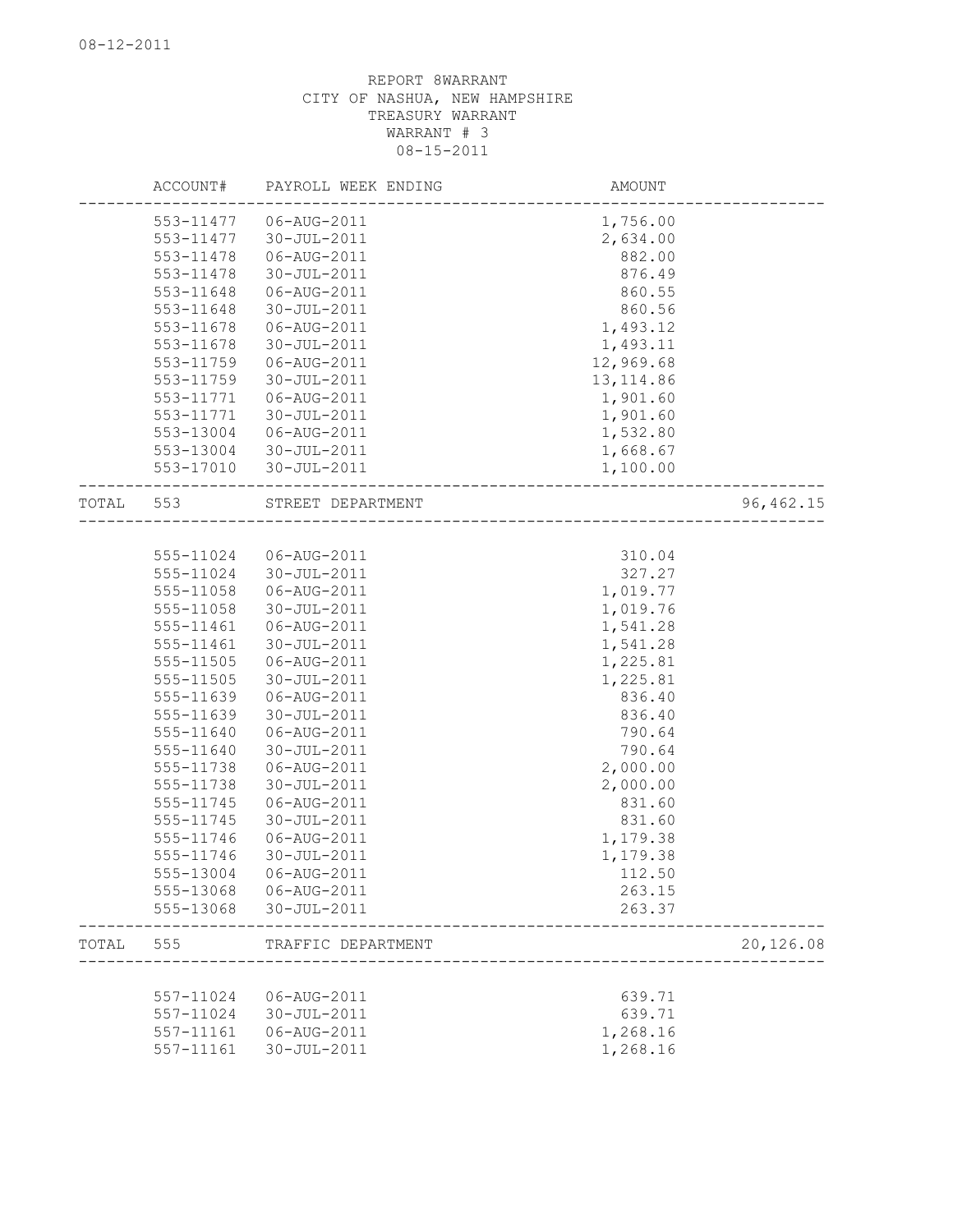|       | ACCOUNT#                  | PAYROLL WEEK ENDING                              | AMOUNT                                                           |           |
|-------|---------------------------|--------------------------------------------------|------------------------------------------------------------------|-----------|
|       |                           | 557-11751   06-AUG-2011<br>557-11751 30-JUL-2011 | 72.86<br>72.86                                                   |           |
| TOTAL | __________________<br>557 | PARKING LOTS                                     |                                                                  | 3,961.46  |
|       |                           | 560-12153  06-AUG-2011                           | 124.97                                                           |           |
| TOTAL | 560                       | PINE WOOD CEMETERY                               | ___________________________<br>_________________________________ | 124.97    |
|       |                           |                                                  |                                                                  |           |
|       | 561-11345                 | 06-AUG-2011                                      | 1,247.10                                                         |           |
|       | 561-11345                 | 30-JUL-2011                                      | 1,247.10                                                         |           |
|       | 561-11651                 | 06-AUG-2011                                      | 890.19                                                           |           |
|       | 561-11651                 | 30-JUL-2011                                      | 890.19                                                           |           |
|       | 561-11658                 | 06-AUG-2011                                      | 1,080.99                                                         |           |
|       | 561-11658                 | 30-JUL-2011                                      | 1,080.99                                                         |           |
|       | $561 - 12153$             | 06-AUG-2011                                      | 1,830.00                                                         |           |
|       | 561-12153                 | 30-JUL-2011                                      | 1,830.00                                                         |           |
|       | 561-13004                 | 30-JUL-2011                                      | 100.15                                                           |           |
| TOTAL | 561                       | EDGEWOOD CEMETERY                                |                                                                  | 10,196.71 |
|       |                           |                                                  |                                                                  |           |
|       | 563-11345                 | 06-AUG-2011                                      | 1,124.50                                                         |           |
|       | 563-11345                 | 30-JUL-2011                                      | 1,199.46                                                         |           |
|       | 563-11651                 | 06-AUG-2011                                      | 792.54                                                           |           |
|       | 563-11651                 | 30-JUL-2011                                      | 792.54                                                           |           |
|       | 563-11657                 | 06-AUG-2011                                      | 990.49                                                           |           |
|       | 563-11657                 | 30-JUL-2011                                      | 990.49                                                           |           |
|       |                           | 563-12153 06-AUG-2011                            | 750.00                                                           |           |
|       | 563-12153                 | 30-JUL-2011                                      | 800.00                                                           |           |
| TOTAL | 563                       | WOODLAWN CEMETERY                                |                                                                  | 7,440.02  |
|       |                           |                                                  |                                                                  |           |
|       |                           | 571-11024 06-AUG-2011                            | 1,179.71                                                         |           |
|       |                           | 571-11024 30-JUL-2011                            | 1,179.71                                                         |           |
|       |                           | 571-11237   06-AUG-2011                          | 2,059.23                                                         |           |
|       | 571-11237                 | $30 - JUL - 2011$                                | 2,059.23                                                         |           |
| TOTAL | 571                       | COMMUNITY DEVELOPMENT                            |                                                                  | 6,477.88  |
|       | 572-11024                 | 06-AUG-2011                                      | 672.17                                                           |           |
|       |                           |                                                  | 672.16                                                           |           |
|       | 572-11024<br>572-11215    | 30-JUL-2011<br>06-AUG-2011                       | 3,727.01                                                         |           |
|       | 572-11215                 | 30-JUL-2011                                      | 3,727.01                                                         |           |
|       |                           |                                                  |                                                                  |           |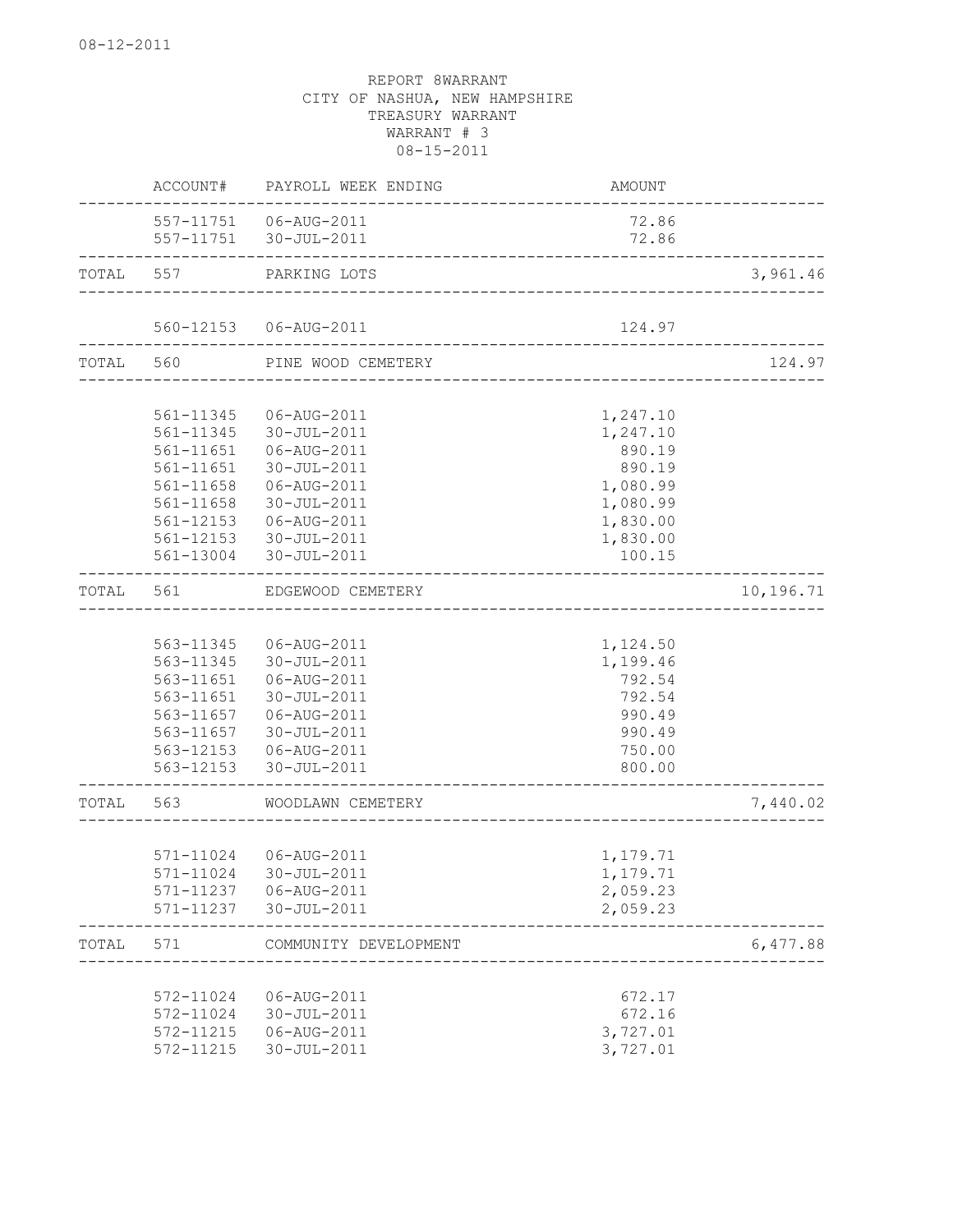|           | ACCOUNT#  | PAYROLL WEEK ENDING  | AMOUNT                    |           |
|-----------|-----------|----------------------|---------------------------|-----------|
|           | 572-11238 | 06-AUG-2011          | 882.38                    |           |
|           | 572-11238 | 30-JUL-2011          | 882.39                    |           |
|           | 572-11450 | 06-AUG-2011          | 1,780.04                  |           |
|           | 572-11450 | $30 - JUL - 2011$    | 1,780.04                  |           |
|           | 572-11522 | 06-AUG-2011          | 858.42                    |           |
|           | 572-11522 | 30-JUL-2011          | 858.42                    |           |
|           | 572-11525 | 06-AUG-2011          | 1,058.00                  |           |
|           | 572-11525 | 30-JUL-2011          | 1,058.00                  |           |
|           | 572-58005 | 06-AUG-2011          | 100.00                    |           |
|           | 572-58005 | 30-JUL-2011          | 200.00                    |           |
|           | 572-98046 | 06-AUG-2011          | 150.00                    |           |
| TOTAL     | 572       | PLANNING DEPARTMENT  | ----------------------    | 18,406.04 |
|           |           |                      |                           |           |
|           | 573-11444 | 06-AUG-2011          | 1,715.72                  |           |
|           | 573-11444 | 30-JUL-2011          | 1,715.72                  |           |
|           | 573-12029 | 06-AUG-2011          | 370.43                    |           |
|           | 573-12029 | 30-JUL-2011          | 370.43                    |           |
| TOTAL 573 |           | ECONOMIC DEVELOPMENT |                           | 4,172.30  |
|           |           |                      | _________________________ |           |
|           | 575-11032 | 06-AUG-2011          | 742.01                    |           |
|           | 575-11032 | 30-JUL-2011          | 742.01                    |           |
|           | 575-11042 | 06-AUG-2011          | 1,312.31                  |           |
|           | 575-11042 | 30-JUL-2011          | 443.60                    |           |
|           | 575-11189 | 06-AUG-2011          | 1,135.75                  |           |
|           | 575-11189 | 30-JUL-2011          | 1,135.75                  |           |
|           | 575-11246 | 06-AUG-2011          | 1,735.56                  |           |
|           | 575-11246 | 30-JUL-2011          | 1,735.56                  |           |
|           | 575-11365 | 06-AUG-2011          | 462.30                    |           |
|           | 575-11365 | 30-JUL-2011          | 462.30                    |           |
|           | 575-11387 | 06-AUG-2011          | 7,061.52                  |           |
|           | 575-11387 | 30-JUL-2011          | 7,061.54                  |           |
|           | 575-11393 | 06-AUG-2011          | 3,696.27                  |           |
|           | 575-11393 | 30-JUL-2011          | 3,696.26                  |           |
|           | 575-11400 | 06-AUG-2011          | 8,465.62                  |           |
|           | 575-11400 | 30-JUL-2011          | 8,465.60                  |           |
|           | 575-11401 | 06-AUG-2011          | 3,311.90                  |           |
|           | 575-11401 | 30-JUL-2011          | 3, 311.91                 |           |
|           | 575-11403 | 06-AUG-2011          | 790.75                    |           |
|           | 575-11403 | 30-JUL-2011          | 790.75                    |           |
|           | 575-11404 | 06-AUG-2011          | 803.50                    |           |
|           | 575-11404 | 30-JUL-2011          | 803.50                    |           |
|           | 575-11627 | 06-AUG-2011          | 646.72                    |           |
|           | 575-11627 | 30-JUL-2011          | 646.71                    |           |
|           | 575-12090 | 06-AUG-2011          | 1,174.58                  |           |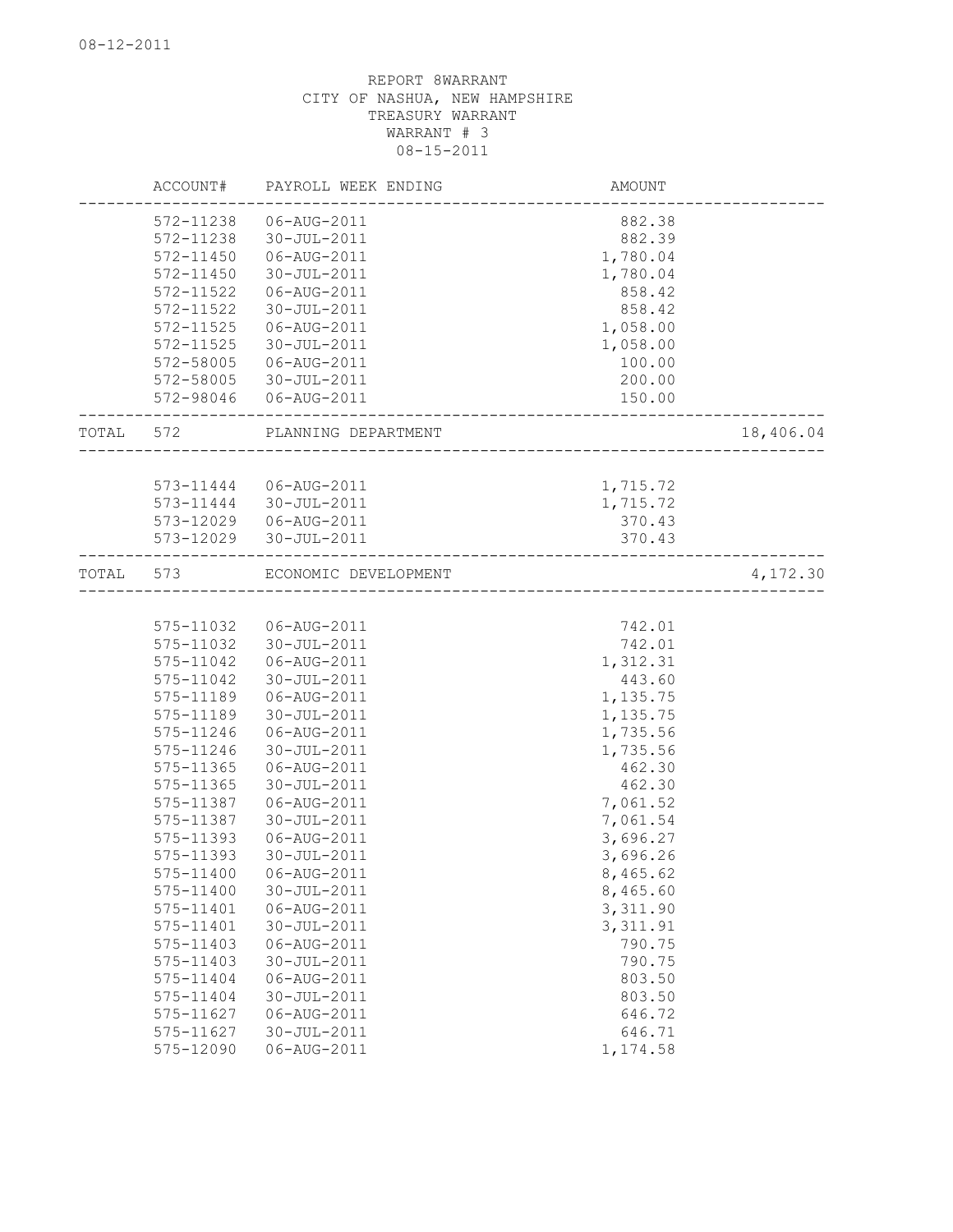|       | ACCOUNT#  | PAYROLL WEEK ENDING   | AMOUNT     |           |
|-------|-----------|-----------------------|------------|-----------|
|       | 575-12090 | 30-JUL-2011           | 1,174.58   |           |
|       | 575-12114 | 06-AUG-2011           | 1,481.75   |           |
|       | 575-12114 | 30-JUL-2011           | 1,400.44   |           |
|       | 575-13004 | 06-AUG-2011           | 201.00     |           |
| TOTAL | 575       | PUBLIC LIBRARIES      |            | 64,892.05 |
|       |           |                       |            |           |
|       | 576-11059 | 06-AUG-2011           | 1,334.81   |           |
|       | 576-11059 | 30-JUL-2011           | 1,334.81   |           |
|       | 576-11221 | 06-AUG-2011           | 1,092.14   |           |
|       | 576-11221 | 30-JUL-2011           | 1,092.14   |           |
|       | 576-11315 | 06-AUG-2011           | 762.16     |           |
|       | 576-11315 | 30-JUL-2011           | 762.17     |           |
|       | 576-11361 | 06-AUG-2011           | 3,113.66   |           |
|       | 576-11361 | 30-JUL-2011           | 3,113.66   |           |
|       | 576-11362 | 06-AUG-2011           | 1, 114.73  |           |
|       | 576-11362 | $30 - JUL - 2011$     | 1, 114.74  |           |
|       | 576-12045 | 06-AUG-2011           | 304.26     |           |
|       | 576-12045 | 30-JUL-2011           | 288.24     |           |
|       | 576-12134 | 06-AUG-2011           | 494.59     |           |
|       | 576-12134 | 30-JUL-2011           | 494.59     |           |
|       | 576-12149 | 06-AUG-2011           | 580.65     |           |
|       | 576-12149 | 30-JUL-2011           | 406.46     |           |
|       | 576-91010 | 06-AUG-2011           | 210.00     |           |
| TOTAL | 576       | BUILDING DEPARTMENT   |            | 17,613.81 |
|       |           |                       |            |           |
|       | 577-11067 | 06-AUG-2011           | 1,222.78   |           |
|       | 577-11067 | 30-JUL-2011           | 1,222.78   |           |
|       | 577-11183 | 06-AUG-2011           | 1,894.23   |           |
|       | 577-11183 | 30-JUL-2011           | 1,894.23   |           |
| TOTAL | 577       | CODE ENFORCEMENT      |            | 6, 234.02 |
|       |           |                       |            |           |
|       |           | 581-11012 30-JUL-2011 | 3,766.23   |           |
|       | 581-11076 | $30 - JUL - 2011$     | 3,884.62   |           |
|       | 581-11081 | 30-JUL-2011           | 2,550.00   |           |
|       | 581-11162 | 06-AUG-2011           | 43,667.76  |           |
|       | 581-11162 | 30-JUL-2011           | 42,627.94  |           |
|       | 581-11204 | 06-AUG-2011           | 12,062.40  |           |
|       | 581-11204 | 30-JUL-2011           | 13,068.40  |           |
|       | 581-11348 | 30-JUL-2011           | 54,604.96  |           |
|       | 581-11366 | 06-AUG-2011           | 53, 542.56 |           |
|       | 581-11366 | 30-JUL-2011           | 52, 911.52 |           |
|       | 581-11396 | 30-JUL-2011           | 16,964.71  |           |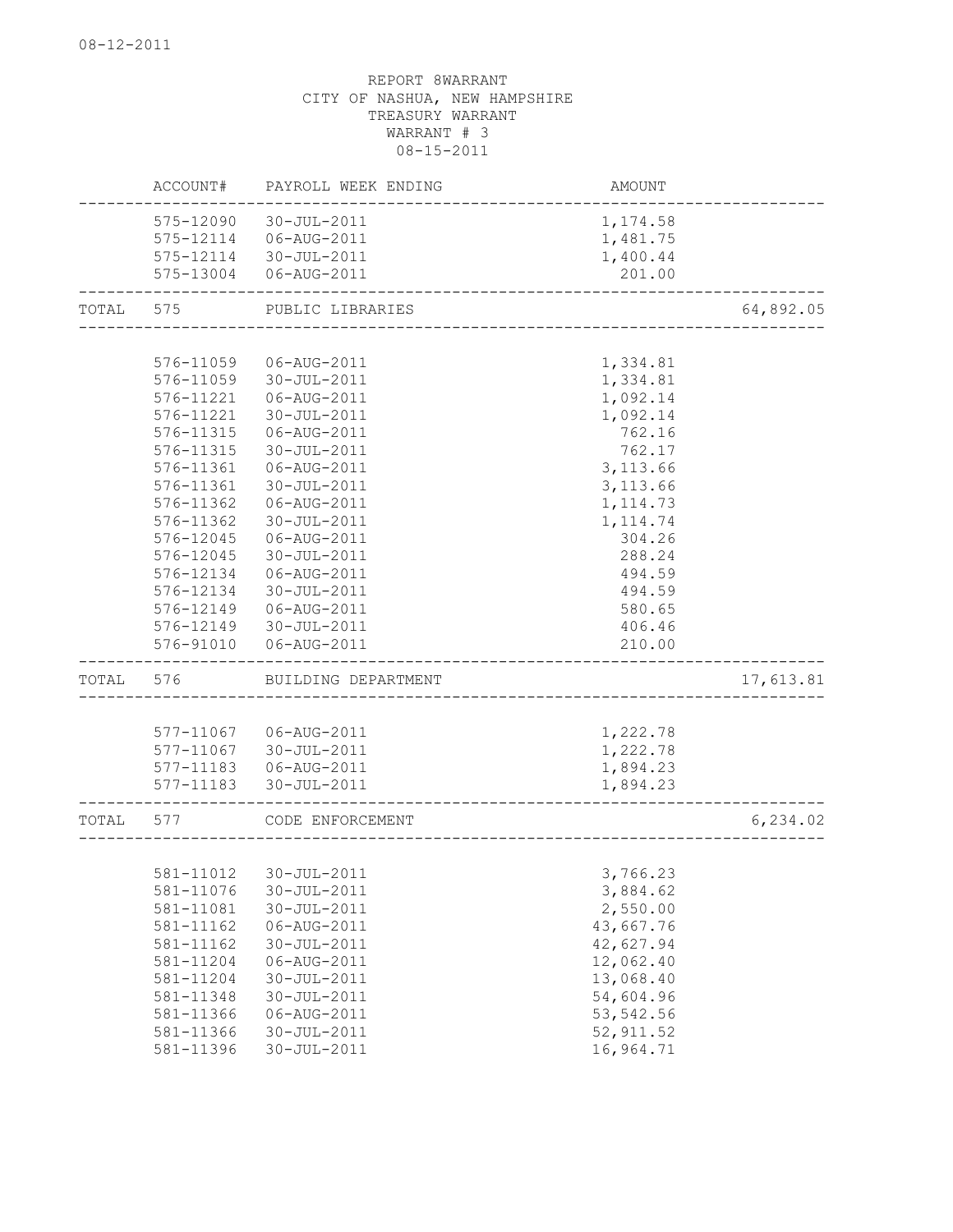| ACCOUNT#               | PAYROLL WEEK ENDING        | AMOUNT               |
|------------------------|----------------------------|----------------------|
| 581-11408              | 06-AUG-2011                | 17,500.80            |
| 581-11408              | $30 - JUL - 2011$          | 18,399.89            |
| 581-11486              | 30-JUL-2011                | 30,982.35            |
| 581-11515              | 30-JUL-2011                | 1,669.66             |
| 581-11570              | 30-JUL-2011                | 61, 164. 19          |
| 581-11572              | 30-JUL-2011                | 54,929.31            |
| 581-11579              | 30-JUL-2011                | 26,582.82            |
| 581-11675              | 30-JUL-2011                | 5, 192.31            |
| 581-11709              | 30-JUL-2011                | 5,781.40             |
| 581-11711              | 30-JUL-2011                | 2,705.80             |
| 581-11726              | 30-JUL-2011                | 876,833.08           |
| 581-11800              | 30-JUL-2011                | 35, 944.26           |
| 581-11801              | 06-AUG-2011                | 274.50               |
| 581-11801              | 30-JUL-2011                | 19,034.38            |
| 581-11802              | 30-JUL-2011                | 12,559.69            |
| 581-11803              | 30-JUL-2011                | 13,752.30            |
| 581-11805              | 30-JUL-2011                | 30, 333.17           |
| 581-11812              | 30-JUL-2011                | 2,683.92             |
| 581-11830              | $30 - JUL - 2011$          | 5,819.04             |
| 581-11860              | 30-JUL-2011                | 4,231.12             |
| 581-12021              | 06-AUG-2011                | 48.00                |
| 581-12021              | 30-JUL-2011                | 1,968.00             |
| 581-12078              | 06-AUG-2011                | 262.50               |
| 581-12078              | 30-JUL-2011                | 1,925.00             |
| 581-12081              | 30-JUL-2011                | 2,449.06             |
| 581-12126              | 06-AUG-2011                | 524.16               |
| 581-12126              | 30-JUL-2011                | 409.50               |
| 581-12138              | 06-AUG-2011                | 119.80               |
| 581-12153              | 06-AUG-2011                | 3,066.00             |
| 581-12153              | 30-JUL-2011                | 3,000.00             |
| 581-12181              | 30-JUL-2011                | 2,515.29             |
| 581-12198              | 30-JUL-2011                | 11,308.83            |
| 581-13004              | 06-AUG-2011                | 940.00               |
| 581-13004              | 30-JUL-2011                | 1,365.00             |
| 581-13021              | 30-JUL-2011                | 238.74               |
| 581-13032<br>581-13032 | 06-AUG-2011<br>30-JUL-2011 | 430.30               |
| 581-13120              | 06-AUG-2011                | 826.62<br>1,366.91   |
| 581-13120              | 30-JUL-2011                |                      |
| 581-13133              | 06-AUG-2011                | 1,089.45<br>5,637.50 |
| 581-13133              | 30-JUL-2011                | 35,829.40            |
| 581-13137              | 06-AUG-2011                | 32,480.76            |
| 581-13137              | 30-JUL-2011                | 31, 174.33           |
| 581-19000              | 30-JUL-2011                | 5,675.07             |
| 581-19210              | 30-JUL-2011                | 211, 923.52          |
| 581-19240              | 30-JUL-2011                | 450.46               |
|                        |                            |                      |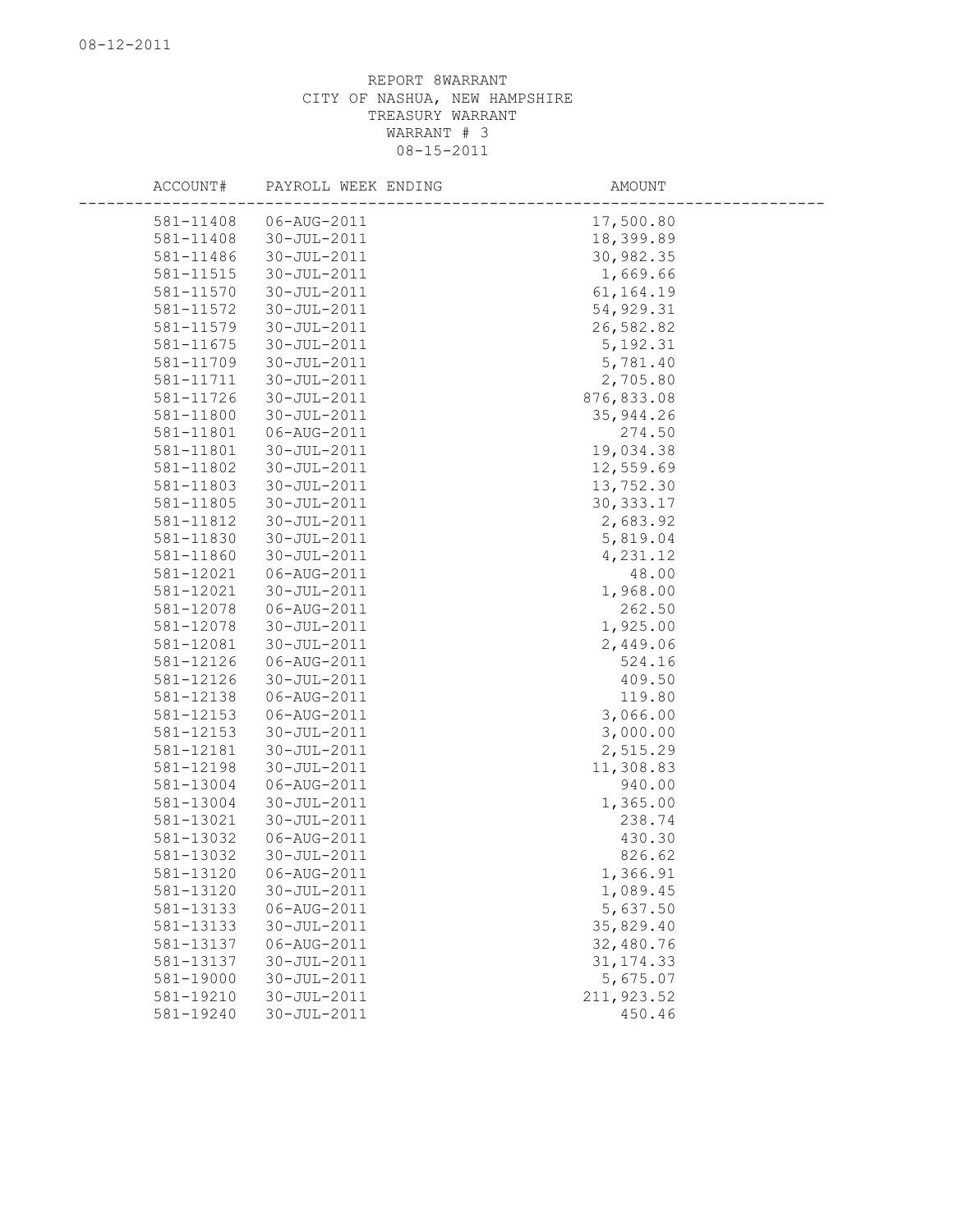|            | ACCOUNT# PAYROLL WEEK ENDING | AMOUNT       |
|------------|------------------------------|--------------|
|            |                              |              |
| ТОТАІ. 581 | SCHOOL DEPARTMENT            | 1,883,049.29 |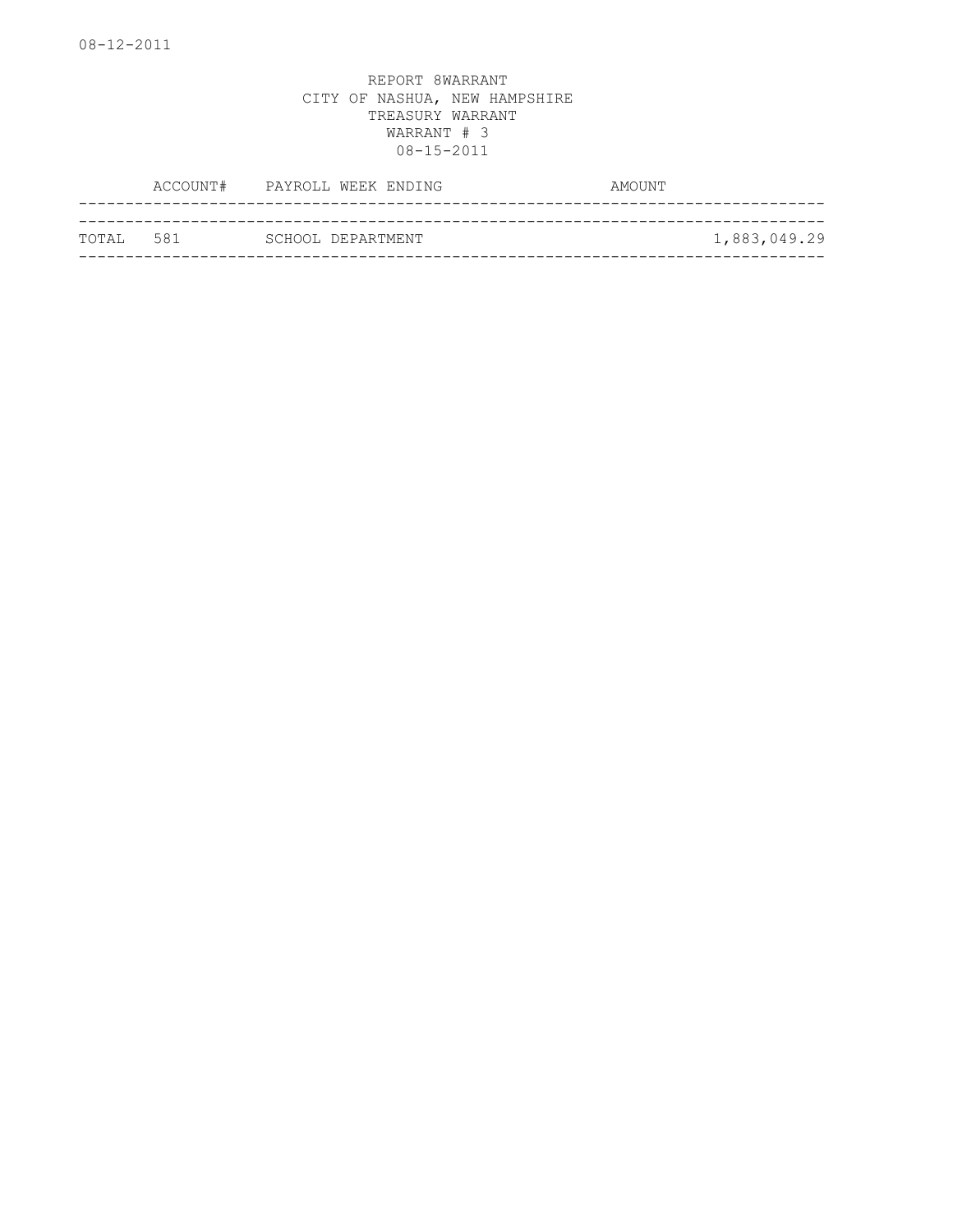|       | ACCOUNT# | PAYROLL WEEK ENDING                                                                | AMOUNT                          |          |
|-------|----------|------------------------------------------------------------------------------------|---------------------------------|----------|
|       |          | 722-12890 06-AUG-2011<br>722-12890 30-JUL-2011                                     | 2,167.50<br>2,596.75            |          |
| TOTAL |          |                                                                                    |                                 | 4,764.25 |
|       |          | 753-11468   06-AUG-2011<br>753-11468 30-JUL-2011<br>______________________________ | 889.93<br>1,618.06              |          |
|       |          | TOTAL 753 CPF-STREET DEPT                                                          |                                 | 2,507.99 |
|       |          | 781-13004 30-JUL-2011                                                              | 325.00                          |          |
| TOTAL |          |                                                                                    |                                 | 325.00   |
|       |          | 792-13004 06-AUG-2011                                                              | 123.97                          |          |
| TOTAL | 792      | CPF-WASTEWATER USER FUND                                                           | _______________________________ | 123.97   |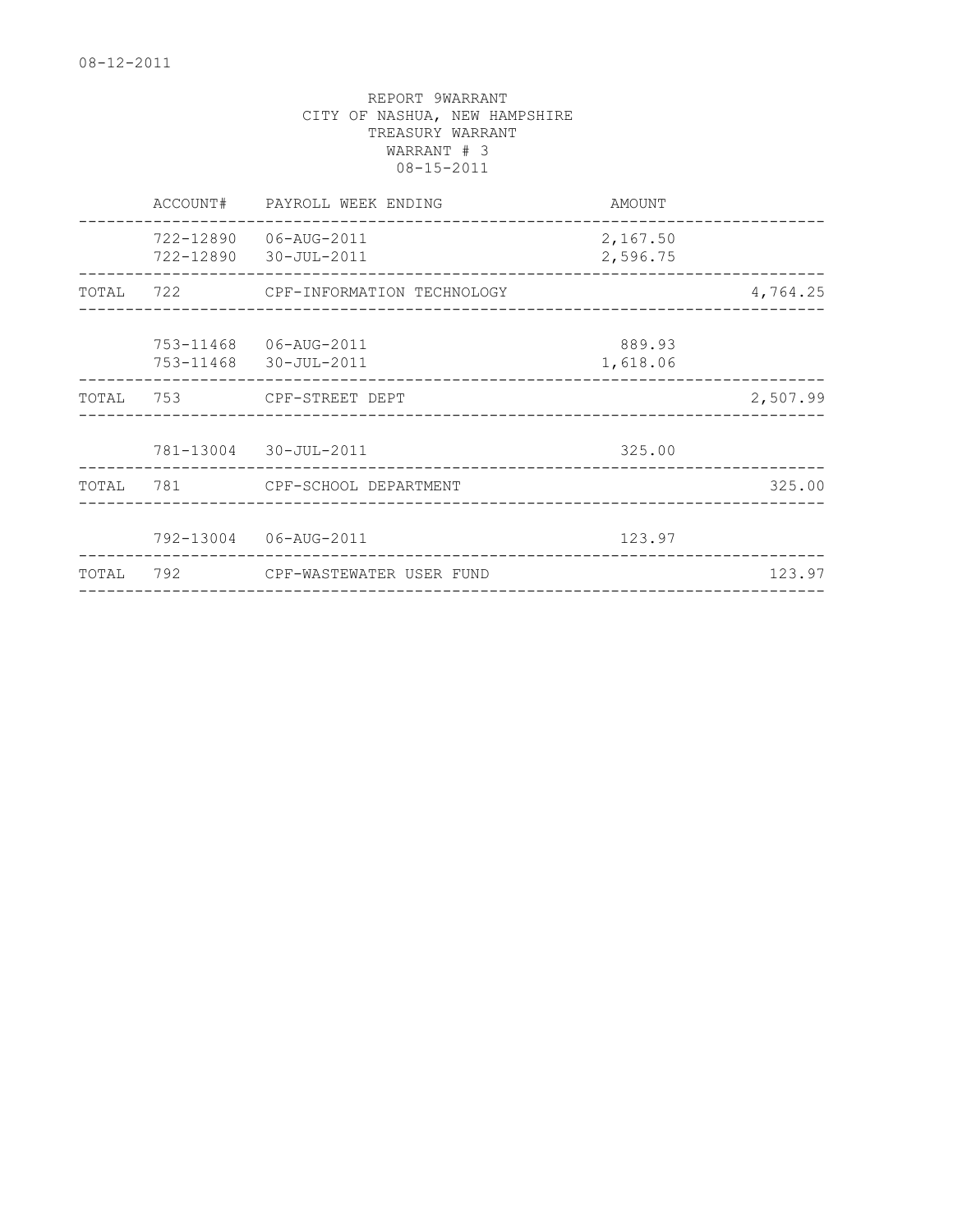| ACCOUNT#  | PAYROLL WEEK ENDING | AMOUNT    |
|-----------|---------------------|-----------|
| 801-11008 | 06-AUG-2011         | 608.42    |
| 801-11008 | 30-JUL-2011         | 608.42    |
| 801-11024 | 06-AUG-2011         | 639.71    |
| 801-11024 | 30-JUL-2011         | 639.71    |
| 801-11028 | 06-AUG-2011         | 61.98     |
| 801-11028 | 30-JUL-2011         | 61.98     |
| 801-11064 | 06-AUG-2011         | 145.36    |
| 801-11064 | 30-JUL-2011         | 145.36    |
| 801-11094 | 06-AUG-2011         | 104.59    |
| 801-11094 | 30-JUL-2011         | 104.60    |
| 801-11190 | 06-AUG-2011         | 421.45    |
| 801-11190 | 30-JUL-2011         | 421.45    |
| 801-11193 | 06-AUG-2011         | 1,025.45  |
| 801-11193 | 30-JUL-2011         | 1,025.44  |
| 801-11211 | 06-AUG-2011         | 70.59     |
| 801-11211 | 30-JUL-2011         | 70.59     |
| 801-11222 | 06-AUG-2011         | 218.59    |
| 801-11222 | 30-JUL-2011         | 218.59    |
| 801-11249 | 06-AUG-2011         | 194.19    |
| 801-11249 | 30-JUL-2011         | 194.19    |
| 801-11268 | 06-AUG-2011         | 139.31    |
| 801-11268 | 30-JUL-2011         | 139.32    |
| 801-11271 | 06-AUG-2011         | 1,190.53  |
| 801-11271 | 30-JUL-2011         | 1,190.53  |
| 801-11276 | 06-AUG-2011         | 5,384.40  |
| 801-11276 | 30-JUL-2011         | 5,384.41  |
| 801-11289 | 06-AUG-2011         | 350.06    |
| 801-11289 | 30-JUL-2011         | 350.06    |
| 801-11431 | 06-AUG-2011         | 194.45    |
| 801-11431 | 30-JUL-2011         | 194.45    |
| 801-11435 | 06-AUG-2011         | 282.43    |
| 801-11435 | 30-JUL-2011         | 282.43    |
| 801-11595 | 06-AUG-2011         | 5,003.68  |
| 801-11595 | 06-AUG-2011         | 4,154.00  |
| 801-11595 | 30-JUL-2011         | 4,991.40  |
| 801-11595 | 30-JUL-2011         | 4,153.99  |
| 801-11596 | 06-AUG-2011         | 3,512.00  |
| 801-11596 | 30-JUL-2011         | 3,512.00  |
| 801-11598 | 06-AUG-2011         | 870.00    |
| 801-11598 | 30-JUL-2011         | 870.00    |
| 801-11599 | 06-AUG-2011         | 1, 114.71 |
| 801-11599 | 06-AUG-2011         | 1, 114.71 |
| 801-11599 | 30-JUL-2011         | 1, 114.71 |
| 801-11599 | 30-JUL-2011         | 1, 114.71 |
| 801-11606 | 06-AUG-2011         | 725.29    |
| 801-11606 | 30-JUL-2011         | 725.29    |
| 801-11647 | 06-AUG-2011         | 1,485.69  |
| 801-11647 | 30-JUL-2011         | 1,485.69  |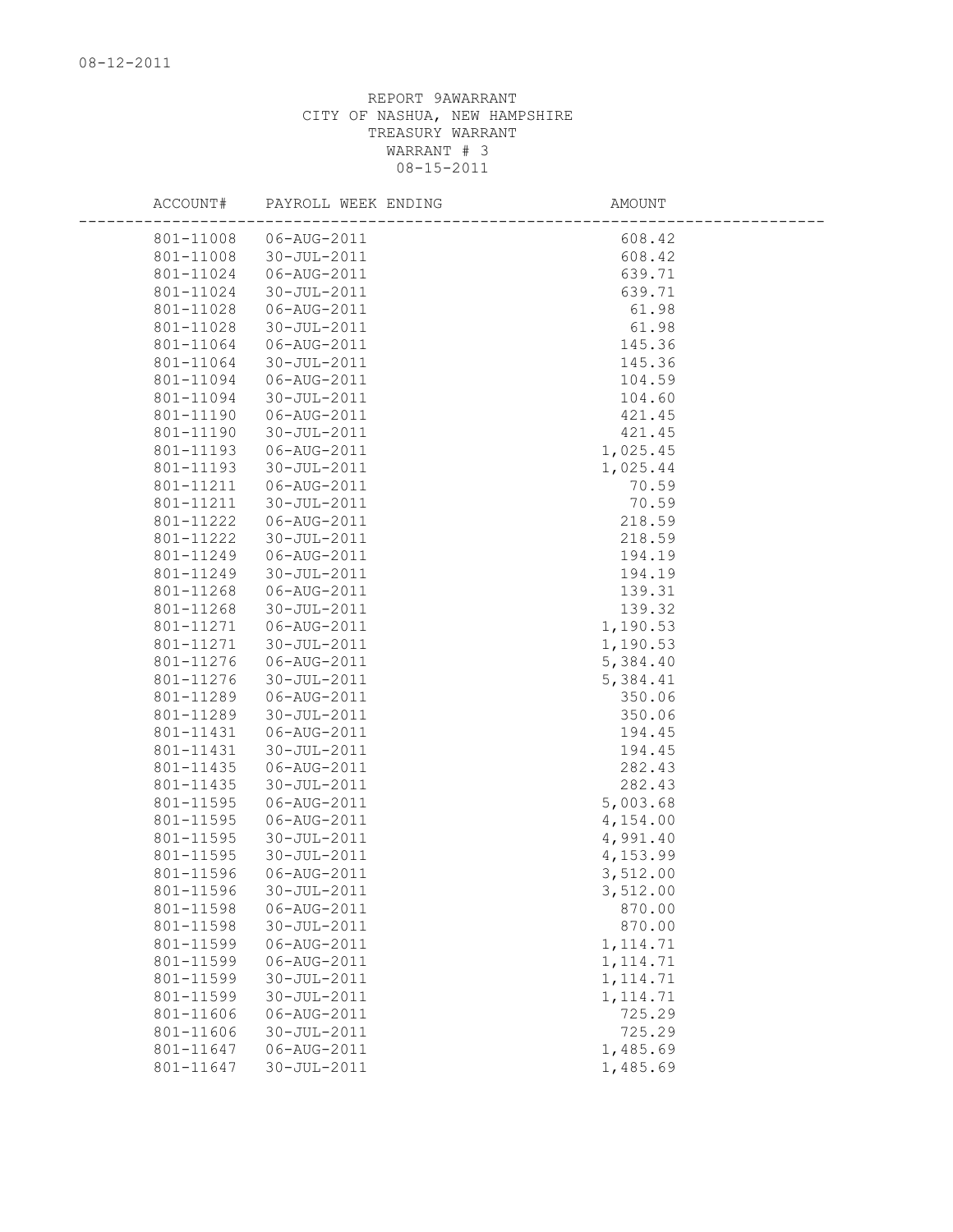|           | ACCOUNT#               | PAYROLL WEEK ENDING        | AMOUNT                                      |  |
|-----------|------------------------|----------------------------|---------------------------------------------|--|
|           | 801-12085              | 06-AUG-2011                | 520.00                                      |  |
|           | 801-12085              | 30-JUL-2011                | 416.00                                      |  |
|           | 801-12594              | 06-AUG-2011                | 5,200.00                                    |  |
|           | 801-12594              | 30-JUL-2011                | 5,070.00                                    |  |
|           | 801-13004              | 06-AUG-2011                | 709.72                                      |  |
|           | 801-13004              | 06-AUG-2011                | 615.28                                      |  |
|           | 801-13004              | 06-AUG-2011                | 443.52                                      |  |
|           | 801-13004              | 30-JUL-2011                | 905.31                                      |  |
|           | 801-13004              | 30-JUL-2011                | 753.12                                      |  |
|           |                        | 801-13004 30-JUL-2011      | 258.29                                      |  |
|           |                        | 801-17002 30-JUL-2011      | 500.00<br>500<br>-------------------------- |  |
| TOTAL 801 |                        | SOLID WASTE DISPOSAL       | 73,402.15<br>~~~<br>----------------------- |  |
|           |                        |                            |                                             |  |
|           | 802-11024              | 06-AUG-2011                | 155.94                                      |  |
|           |                        | 802-11024   06-AUG-2011    | 623.77                                      |  |
|           | 802-11024              | 30-JUL-2011                | 155.94                                      |  |
|           | 802-11024              | 30-JUL-2011                | 623.77                                      |  |
|           | 802-11028              | 06-AUG-2011                | 421.47                                      |  |
|           | 802-11028              | 06-AUG-2011                | 198.34                                      |  |
|           | 802-11028              | 30-JUL-2011                | 421.47                                      |  |
|           | 802-11028              | 30-JUL-2011                | 198.34                                      |  |
|           | 802-11064              | 06-AUG-2011                | 145.36                                      |  |
|           | 802-11064<br>802-11064 | 06-AUG-2011                | 145.36                                      |  |
|           | 802-11064              | 30-JUL-2011<br>30-JUL-2011 | 145.36<br>145.36                            |  |
|           | 802-11091              | 06-AUG-2011                | 1,145.44                                    |  |
|           | 802-11091              | 30-JUL-2011                | 1,145.45                                    |  |
|           | 802-11092              | 06-AUG-2011                | 825.60                                      |  |
|           | 802-11092              | 30-JUL-2011                | 822.40                                      |  |
|           | 802-11094              | 06-AUG-2011                | 313.79                                      |  |
|           | 802-11094              | 06-AUG-2011                | 313.78                                      |  |
|           | 802-11094              | 30-JUL-2011                | 313.77                                      |  |
|           | 802-11094              | 30-JUL-2011                | 313.79                                      |  |
|           | 802-11096              | 06-AUG-2011                | 959.79                                      |  |
|           | 802-11096              | 30-JUL-2011                | 959.79                                      |  |
|           |                        |                            | 929.19                                      |  |
|           | 802-11102              | 30-JUL-2011                | 929.19                                      |  |
|           | 802-11105              | 06-AUG-2011                | 1,037.27                                    |  |
|           | 802-11105              | 30-JUL-2011                | 1,185.65                                    |  |
|           | 802-11124              | 06-AUG-2011                | 760.65                                      |  |
|           | 802-11124              | 30-JUL-2011                | 760.65                                      |  |
|           | 802-11155              | 06-AUG-2011                | 1,050.42                                    |  |
|           | 802-11155              | $30 - JUL - 2011$          | 1,260.50                                    |  |
|           | 802-11157              | 06-AUG-2011                | 1,768.88                                    |  |
|           | 802-11157              | 30-JUL-2011                | 1,841.52                                    |  |
|           | 802-11158              | 06-AUG-2011                | 942.40                                      |  |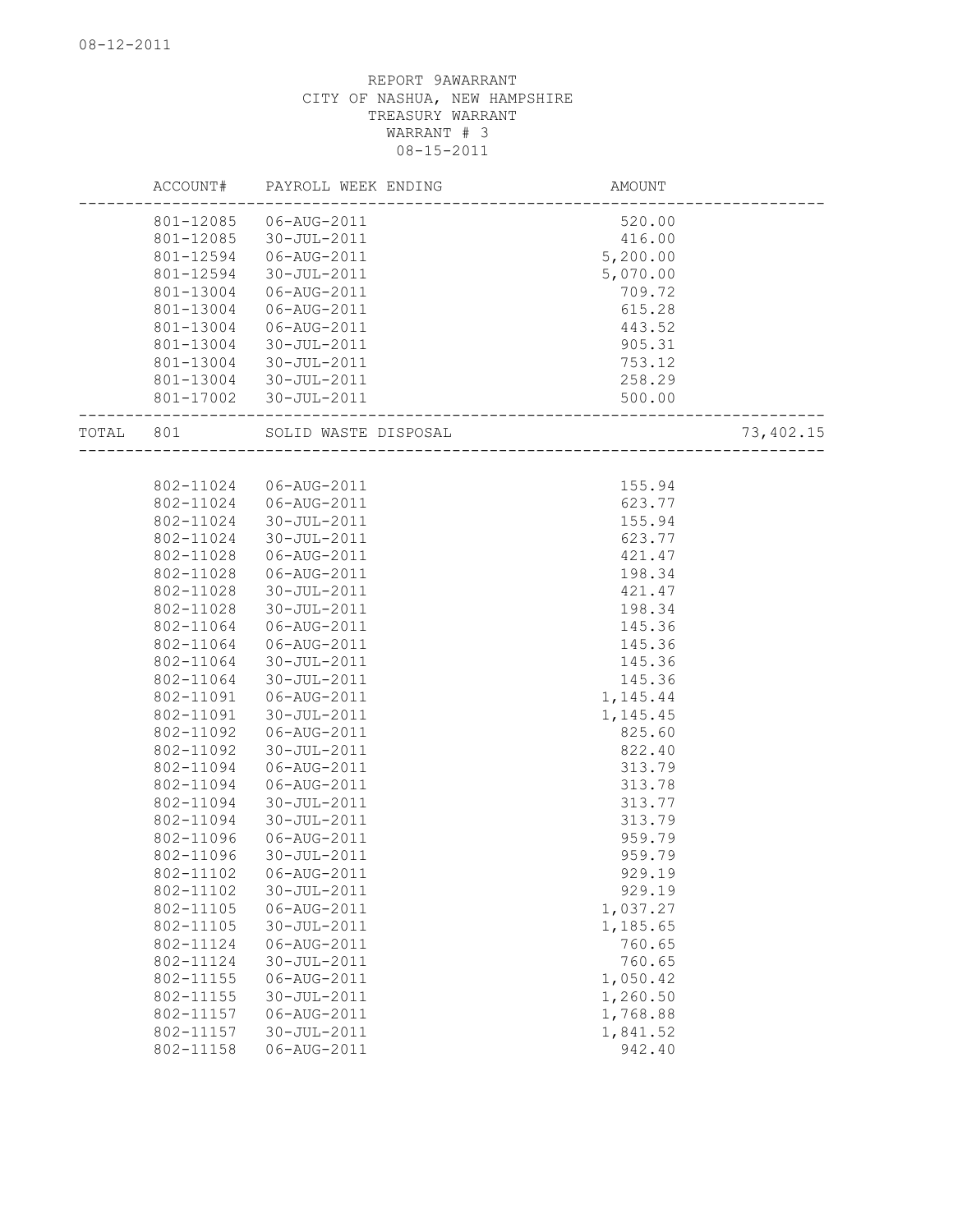| ACCOUNT#  | PAYROLL WEEK ENDING | AMOUNT    |
|-----------|---------------------|-----------|
| 802-11158 | 30-JUL-2011         | 942.40    |
| 802-11190 | 06-AUG-2011         | 421.44    |
| 802-11190 | 30-JUL-2011         | 421.44    |
| 802-11211 | 06-AUG-2011         | 282.34    |
| 802-11211 | 06-AUG-2011         | 423.52    |
| 802-11211 | 30-JUL-2011         | 282.34    |
| 802-11211 | 30-JUL-2011         | 423.52    |
| 802-11222 | 06-AUG-2011         | 218.59    |
| 802-11222 | 30-JUL-2011         | 218.59    |
| 802-11249 | 06-AUG-2011         | 194.19    |
| 802-11249 | 06-AUG-2011         | 194.19    |
| 802-11249 | 30-JUL-2011         | 194.19    |
| 802-11249 | 30-JUL-2011         | 194.19    |
| 802-11260 | 06-AUG-2011         | 2,008.00  |
| 802-11260 | 30-JUL-2011         | 2,008.00  |
| 802-11268 | 06-AUG-2011         | 46.44     |
| 802-11268 | 06-AUG-2011         | 92.88     |
| 802-11268 | $30 - JUL - 2011$   | 46.44     |
| 802-11268 | 30-JUL-2011         | 92.88     |
| 802-11270 | 06-AUG-2011         | 1, 114.73 |
| 802-11270 | $30 - JUL - 2011$   | 1, 114.73 |
| 802-11289 | 06-AUG-2011         | 350.06    |
| 802-11289 | 30-JUL-2011         | 350.06    |
| 802-11330 | 06-AUG-2011         | 1, 114.71 |
| 802-11330 | 30-JUL-2011         | 1, 114.71 |
| 802-11333 | 06-AUG-2011         | 1,092.86  |
| 802-11333 | 30-JUL-2011         | 1,092.86  |
| 802-11431 | 06-AUG-2011         | 194.45    |
| 802-11431 | 30-JUL-2011         | 194.45    |
| 802-11435 | 06-AUG-2011         | 470.71    |
| 802-11435 | 06-AUG-2011         | 188.28    |
| 802-11435 | 30-JUL-2011         | 470.71    |
| 802-11435 | 30-JUL-2011         | 188.28    |
| 802-11480 | 06-AUG-2011         | 3,122.94  |
| 802-11480 | $30 - JUL - 2011$   | 3,122.94  |
| 802-11513 | 06-AUG-2011         | 7,066.26  |
| 802-11513 | 30-JUL-2011         | 6,087.47  |
| 802-11514 | 06-AUG-2011         | 3,252.93  |
| 802-11514 | 30-JUL-2011         | 3,513.94  |
| 802-11681 | 06-AUG-2011         | 326.04    |
| 802-11681 | 06-AUG-2011         | 1,304.18  |
| 802-11681 | 30-JUL-2011         | 326.04    |
| 802-11681 | 30-JUL-2011         | 1,304.18  |
| 802-11693 | 06-AUG-2011         | 1,230.75  |
| 802-11693 | 30-JUL-2011         | 1,230.75  |
| 802-11764 | 06-AUG-2011         | 1,225.81  |
| 802-11764 | 30-JUL-2011         | 1,225.81  |
| 802-12154 | 06-AUG-2011         | 2,288.00  |